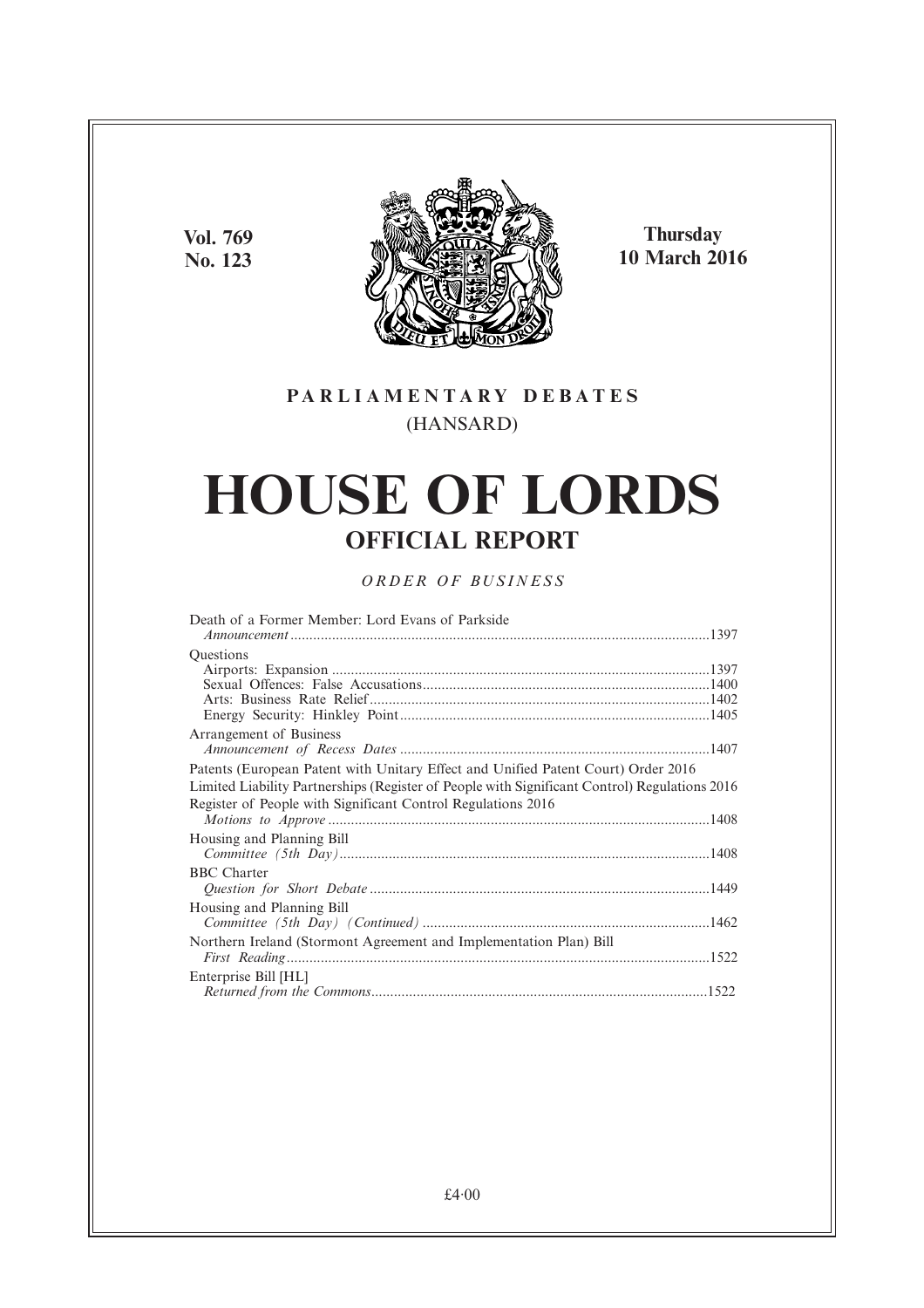Lords wishing to be supplied with these Daily Reports should give notice to this effect to the Printed Paper Office.

No proofs of Daily Reports are provided. Corrections for the bound volume which Lords wish to suggest to the report of their speeches should be clearly indicated in a copy of the Daily Report, which, with the column numbers concerned shown on the front cover, should be sent to the Editor of Debates, House of Lords, within 14 days of the date of the Daily Report.

> *This issue of the Official Report is also available on the Internet at* www.publications.parliament.uk/pa/ld201516/ldhansrd/index/160310.html

| PRICES AND SUBSCRIPTION RATES                                                                                                                       |
|-----------------------------------------------------------------------------------------------------------------------------------------------------|
| <b>DAILY PARTS</b>                                                                                                                                  |
| Single copies:<br>Commons, £5; Lords £4                                                                                                             |
| Annual subscriptions:<br>Commons, £865; Lords £600                                                                                                  |
| LORDS VOLUME INDEX obtainable on standing order only.<br>Details available on request.                                                              |
| BOUND VOLUMES OF DEBATES are issued periodically during the<br>session.                                                                             |
| Single copies:<br>Commons, £65 (£105 for a two-volume edition); Lords, £60 (£100 for a<br>two-volume edition).<br>Standing orders will be accepted. |
| THE INDEX to each Bound Volume of House of Commons Debates is published<br>separately at £9.00 and can be supplied to standing order.               |
| All prices are inclusive of postage.                                                                                                                |

The first time a Member speaks to a new piece of parliamentary business, the following abbreviations are used to show their party affiliation:

| <b>Abbreviation</b> | <b>Party/Group</b>                  |
|---------------------|-------------------------------------|
| CB                  | Cross Bench                         |
| Con                 | Conservative                        |
| <b>DUP</b>          | Democratic Unionist Party           |
| <b>GP</b>           | Green Party                         |
| Ind Lab             | <b>Independent Labour</b>           |
| Ind LD              | <b>Independent Liberal Democrat</b> |
| Ind SD              | <b>Independent Social Democrat</b>  |
| Ind UU              | Independent Ulster Unionist         |
| Lab                 | Labour                              |
| LD                  | Liberal Democrat                    |
| LD Ind              | Liberal Democrat Independent        |
| Non-afl             | Non-affiliated                      |
| PC                  | Plaid Cymru                         |
| UKIP                | UK Independence Party               |
| UUP                 | <b>Ulster Unionist Party</b>        |

No party affiliation is given for Members serving the House in a formal capacity, the Lords spiritual, Members on leave of absence or Members who are otherwise disqualified from sitting in the House.

© Parliamentary Copyright House of Lords 2016,

*this publication may be reproduced under the terms of the Open Parliament licence, which is published at www.parliament.uk/site-information/copyright/.*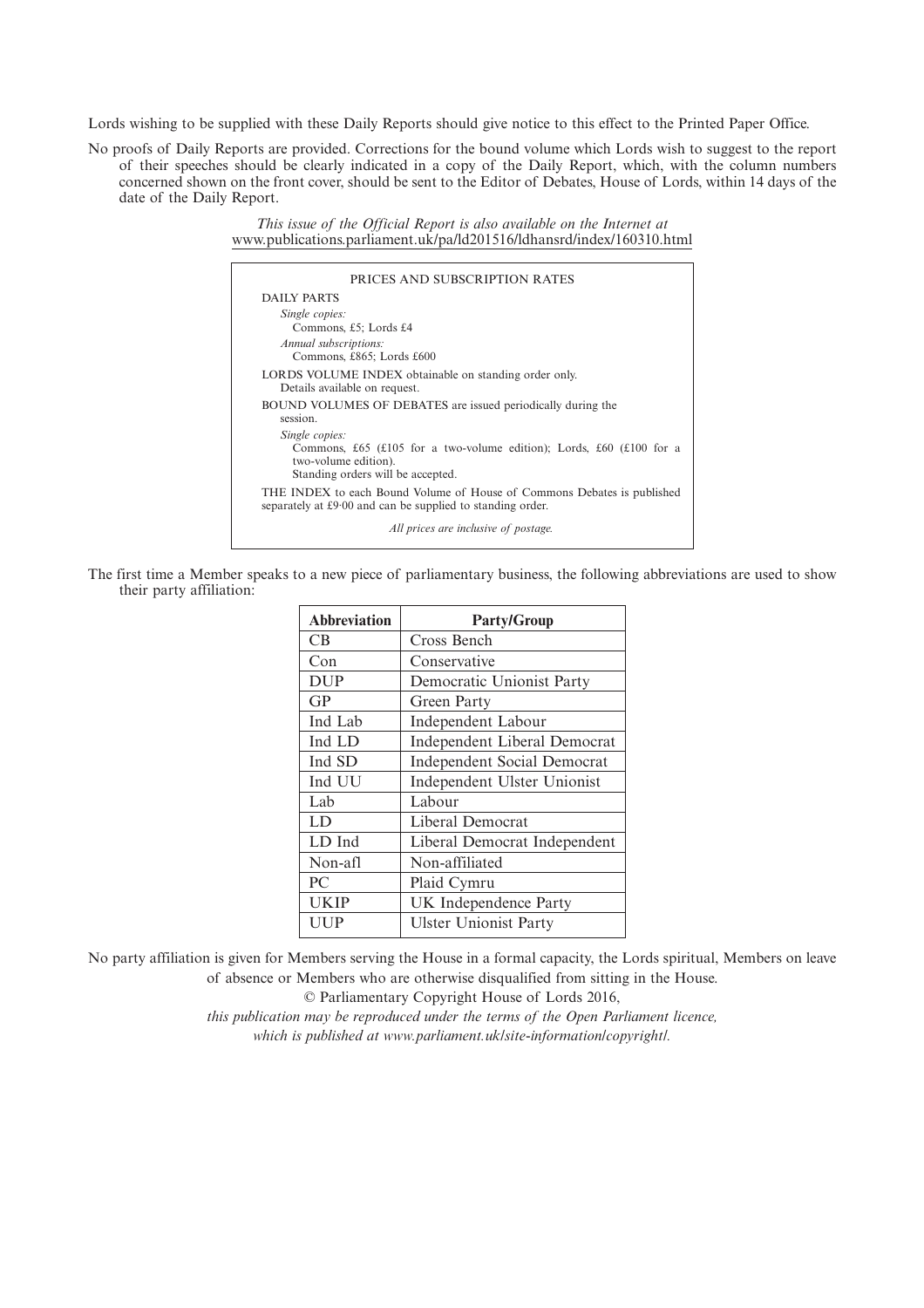## House of Lords

*Thursday 10 March 2016*

*11 am*

*Prayers—read by the Lord Bishop of Durham.*

## **Death of a Former Member: Lord Evans of Parkside**

*Announcement*

*11.06 am*

**The Lord Speaker (Baroness D'Souza):** My Lords, I regret to inform the House of the death of the noble Lord, Lord Evans of Parkside, on 5 March. On behalf of the House, I extend our condolences to the noble Lord's family and friends.

### **Airports: Expansion** *Question*

*11.06 am*

#### *Asked by Baroness Valentine*

To ask Her Majesty's Government whether a final decision will be taken on airports expansion before the summer recess.

**The Parliamentary Under-Secretary of State, Department for Transport and Home Office (Lord Ahmad of Wimbledon) (Con):** My Lords, a number of important decisions on airport capacity were taken by the Government in December, including the decision to expand airport capacity in the south-east. However, we must take the time to get the location decision right.

#### **Noble Lords:** Ha!

**Lord Ahmad of Wimbledon:** It is important. The Government are further considering the environmental impacts, which I am sure all noble Lords recognise, and the best possible measures to mitigate the impacts of expansion. This work will be concluded by the summer.

**Baroness Valentine (CB):** As the Minister will be aware, various Governments have avoided taking a decision on where to put a runway in the south-east since the Second World War, so he is in good company in failing to be too precise about exactly when that decision might be taken. We are all aware of the gathering political storms which may yet blow the Government off course. If we eventually get a decision, given all the work that the Airports Commission has done over the past few years and the further work that the Government have been undertaking on specific issues, might the Minister be in a position to publish a draft national policy statement at the same time as the announcement?

**Lord Ahmad of Wimbledon:** The noble Baroness is quite right to mention the incredible amount of work that the Davies commission has done, which the Government have acknowledged; I have done so several times from the Dispatch Box. Of course—I say this just for clarification on the issue—we will be moving forward in summer 2016. The noble Baroness raised a point about the policy statement. Once the decision is made, there will be a consultation around the policy statement, as I am sure she is aware, and once a development order is laid there are quite specific timelines that will be followed in line with the Planning Act 2008.

**Lord Soley (Lab):** Is the Minister aware that the runway would be built by now if the Government had accepted the recommendation of the last Labour Government? Is he also aware that if you go to any aviation conference in this country or overseas there is utter amazement that we cannot make a decision on such a key infrastructure project?

**Lord Ahmad of Wimbledon:** It was really for the Labour Government to act on the Labour Government's own policy. The Conservative Government are very clear. My right honourable friend the Prime Minister, David Cameron, launched the Davies commission. It has reported. We have accepted the principles behind the report. We have accepted the work done behind the report. The noble Lord mentioned conferences around the world. In my capacity as Minister for Aviation Security, I attend such conferences, and I find utmost respect for British aviation and the Government's considered position on this issue.

**Lord Higgins (Con):** My Lords, as far as the position of the Labour and Conservative Governments are concerned, will my noble friend note that in 1974 the Conservative Government had all the legislation, planning permission and so on for an airport at Maplin, and Labour came in and dropped it on the grounds that the forecast had been exaggerated? If it had not done so, we would have had an airport at Maplin for many years.

**Lord Ahmad of Wimbledon:** My noble friend makes a very valid point. This Government have been very clear that we have accepted the principle of expansion in the south-east, and we are committed to that. In summer this year we will report back on the important environmental considerations, which must be considered as part of this important decision.

**Baroness Randerson (LD):** Is the Minister aware that 69% of pre-orders for new planes are for so-called hub-busting models? In the light of this, does he still think that Britain needs a new hub airport, or is the hub model rapidly becoming yesterday's plan?

**Lord Ahmad of Wimbledon:** Not only does Britain need a hub airport, Britain has hub airports and they play an important part in aviation capacity around the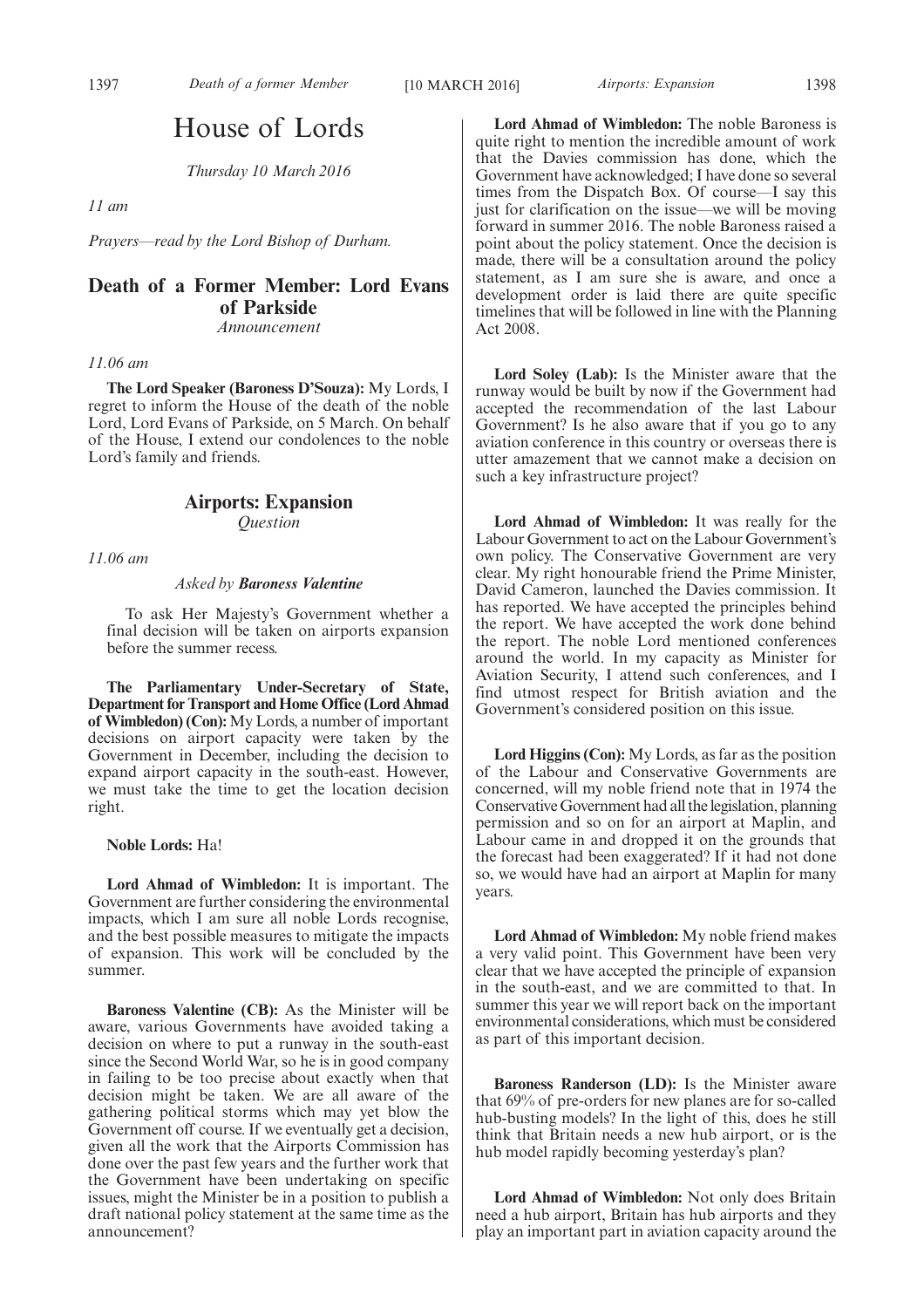[LORD AHMAD OF WIMBLEDON]

world. In terms of orders for planes, it is really for airlines themselves to decide on a commercial basis what type of aircraft they require.

**Lord Brooke of Alverthorpe (Lab):** My question is on the same theme as that of the noble Lord, Lord Higgins. Will the Minister assure the House that, if perchance the referendum says no, the Government will still make the decision to press ahead with expansion in the south-east and Heathrow?

**Lord Ahmad of Wimbledon:** We should not convolute the issues here. In terms of the referendum specifically, it was the previous Government under our current Prime Minister who gave the commitment that the people of this country would decide, and they will decide on 23 June.

**Viscount Trenchard (Con):** My Lords, the Minister has not said clearly whether the Government will make a decision by the Summer Recess. He may know that the CBI has estimated that Britain will lose £31 billion in trade by 2030 with the BRIC countries if our airport capacity is not expanded. I ask him to be clearer and confirm that the Government will make a decision, on whichever option—we will never find an option that keeps everyone happy. The Government must now confirm that they are going to decide by the Summer Recess.

**Lord Ahmad of Wimbledon:** The Government have been very clear that the reasons why we are taking further consideration are the issues of environmental mitigation, which the Davies commission mentioned, and community engagement and noise and air pollution, which we are considering very carefully. It is right that we are taking the time to consider the decision. We will conclude those further considerations by the summer. The Government are acutely aware of the point my noble friend makes about the £31 billion loss and of the need to progress on this decision.

**Lord Harris of Haringey (Lab):** My Lords, we all enjoy the Minister scurrying around in the long grass on this issue, but could he give a clear definition on behalf of the Government of what period "summer" covers?

**Lord Ahmad of Wimbledon:** Some would define it by when the sun shines, but I am certainly not going to say that. I think we are quite clear when we talk about the summer period: often it is when noble Lords enjoy their Recess.

### **Lord Marlesford (Con):** My Lords—

**Lord Broers (CB):** My Lords, on a slightly different angle, I understand that Heathrow has increased its capacity by spacing aircraft by time, not by distance. Is this practice being extended to Gatwick and Stansted?

**Lord Ahmad of Wimbledon:** I will write to the noble Lord on the issue of Gatwick and Stansted, but he is right to point out that existing capacity has been increased. Again, that is down to the world-beating talent and expertise that we have at NATS. Other Governments—indeed, recently I had discussions with the Government of Singapore in this respect—are also looking at deploying the expertise of NATS.

## **Sexual Offences: False Accusations** *Question*

*11.14 am*

#### *Asked by Lord Campbell-Savours*

To ask Her Majesty's Government whether they intend to review the law concerning those making false accusations in relation to sexual offences.

**The Minister of State, Ministry of Justice (Lord Faulks) (Con):** My Lords, there are no plans to review the law in this area. It is a very serious matter to make a false allegation relating to a sexual offence and there are strong sanctions against those who do.

**Lord Campbell-Savours (Lab):** My Lords, should we not now consider the reform of the law which allows someone like this man, Nick, who, hiding behind a wall of anonymity, makes allegations of a sexual nature against reputable public figures such as Lord Bramall, the late Lord Brittan and the late Mr Edward Heath, the former Prime Minister, and others, with not a shred of forensic or corroborative evidence whatever? It is simply unjust. Is it not now time that the whole issue of anonymity for the accused, and in particular the defence of the falsely accused, was put back on the national agenda and considered here in Parliament?

**Lord Faulks:** My Lords, I am sure that the noble Lord will accept that this is a very delicate issue. Parliament in 1976 decided that there should be anonymity both for complainant and for defendant. Parliament then abolished that in 1988. In 2010, the coalition Government considered the matter and decided, in balancing the various public interests, not to take further action. The noble Lord refers to a well-known case, and of course legitimate criticisms can be made about the handling of that matter, although we must allow the police some operational freedom. But I can say that Sir Richard Henriques, a retired High Court judge, is looking into the matter, an IPCC complaint has been made, and in due course the Government will respond to any recommendations or publications on that matter. But one must remember how difficult it is to make these allegations, and while I entirely accept what he says about those people in high places, of course no one is above the law.

**Lord Geddes (Con):** My Lords, to follow on from my noble friend and enlarge on his point about whether the accusation is ultimately proved true or false, and referring back to the 1988 decision, would it not be far more equitable if either both parties had anonymity or neither did?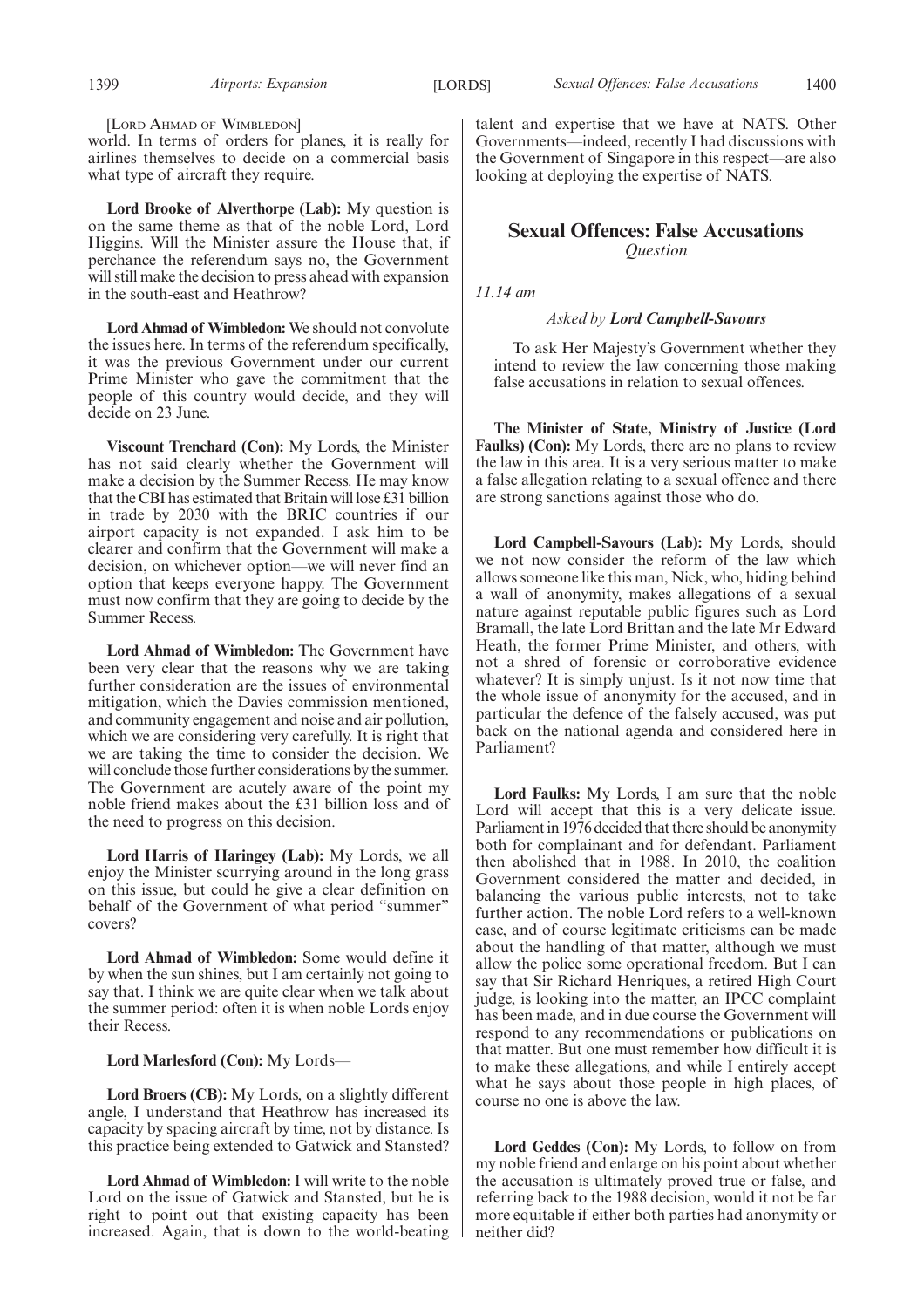1401 *Sexual Offences: False Accusations* [10 MARCH 2016] *Arts: Business Rate Relief* 1402

**Lord Faulks:** I accept that there is a superficial attraction about that symmetry. But I suggest that one of the important things that the public policy demands is that making a complaint should not be discouraged. It is no easy thing to make a complaint about, for example, rape or sexual offences. The possibility not only that you will be cross-examined and traduced in court but will have your name emblazoned on newspapers or other means of communication is a considerable inhibition in making that complaint. That is one of the difficult factors that Parliament took into account when deciding to retain anonymity.

**Lord Armstrong of Ilminster (CB):** My Lords, I have stated elsewhere the reasons for my conviction that Sir Edward Heath was not a child abuser. The allegations that have been published in the media to that effect have no shred of credible corroboration. Wiltshire Police are conducting an investigation, which is forecast to last for 12 months or more and which involves interviewing an extensive range of Sir Edward's friends, colleagues, staff and former crew members and searching through 4,500 boxes of his archives. I have suggested to the chief constable of Wiltshire Police that there can be no conclusive or satisfactory outcome to this investigation. Even if, as seems likely, the police find that there is insufficient evidence to have justified a prosecution, the cloud of suspicion which has been hanging over Sir Edward's memory would not be definitively dispelled. In the unlikely event of a finding that there is sufficient evidence, that evidence could not be tested in a court of law because Sir Edward is dead and cannot be prosecuted. It seems as if Wiltshire Police are arrogating to themselves the role not only of investigator but also of prosecutor, judge and jury in this matter. Does the Minister not agree that the investigation is a travesty of justice and a prodigious waste of police time and resources?

**Lord Faulks:** I am sure that there will be a lot of sympathy around the House and elsewhere for what the noble Lord says. Of course, we must not interfere with police operational independence. However, the points that he eloquently makes about proportionality in view of the death of Sir Edward and the likelihood of any significant evidence one way or another being unearthed at this stage are valuable, and I take them on board.

**Lord Thomas of Gresford (LD):** My Lords, there are sound public policy reasons for keeping the anonymity of a complainant throughout the trial and beyond, but are there not also sound public policy reasons for giving the trial judge the discretion, after an acquittal, to consider whether the identity of the complainant should be released if he is satisfied that it is a false accusation and not tainted by mental illness?

**Lord Faulks:** The noble Lord makes an important point. But of course, he will know only too well that someone who has had a false complaint made against them is vulnerable to prosecution for perjury, perverting the course of justice or wasting police time, and that an individual has the right to sue for malicious prosecution or defamation. So remedies do exist.

**Lord Fowler (Con):** My Lords, is not the noble Lord, Lord Campbell-Savours, absolutely right in what he said? Is it not quite clear that the present system of protecting the innocent from having their names plastered all over the media has broken down? Does justice not require that the Government take a fresh look at this whole issue and not just leave it to the police?

**Lord Faulks:** At the moment, as my noble friend will appreciate, this is a matter for the police, who consider that only in exceptional circumstances will it be appropriate to name suspects. Sometimes it is true that naming a suspect provokes people to come forward who they have kept quiet about allegations for fear that they will not be believed when they accuse prominent members of the so-called establishment. However, I accept my noble friend's point. Clearly it is a matter to which any Government will give anxious consideration in weighing up these very difficult, conflicting issues.

#### **Arts: Business Rate Relief** *Question*

*11.21 am*

*Asked by The Earl of Clancarty*

To ask Her Majesty's Government whether they plan to maintain the 80 per cent mandatory business rate relief for charitable bodies, including arts organisations and museums.

**Viscount Younger of Leckie (Con):** My Lords, the Government are conducting a review of business rates in response to concerns that the system is in need of reform. The system should be fit for a 21st-century economy, and that is why the review, which will conclude at the Budget, is looking at all aspects of the system, including reliefs and exemptions. We recognise the important contributions that the arts and museums make to the culture of the UK, education and the economy.

**The Earl of Clancarty (CB):** My Lords, I thank the Minister for that reply, but will he acknowledge that the loss of all, or even part, of what is in effect a well-established funding stream would significantly threaten the viability of many productive and highly respected arts bodies across the country, including art centres, independent museums, orchestras, and theatres large and small—from those of an international stature to the smallest local organisations—and that in the regions it would simply deepen what is already in some areas a calamitous situation for arts and cultural services?

**Viscount Younger of Leckie:** I note the noble Earl's concerns but it may give him some comfort to know that the Government recognise the importance of the charitable sector and that the stringent management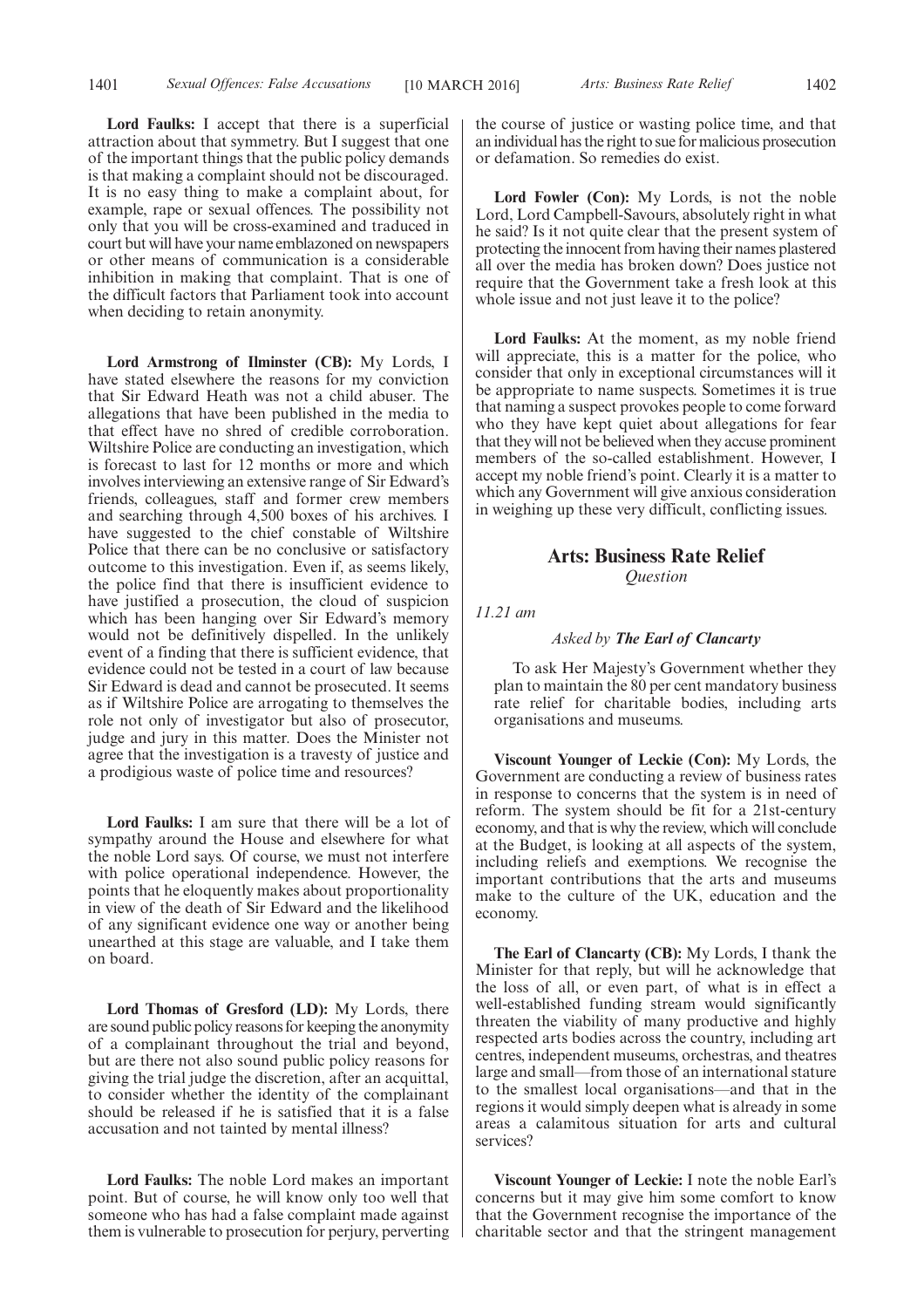#### [VISCOUNT YOUNGER OF LECKIE]

of costs in managing charities can make a critical difference to their viability. The Government also understand that arts and culture generates 0.4% of the UK's GDP, as highlighted by the Centre for Economics and Business Research. Museums and galleries are a key motivator for encouraging tourism. We committed that from 2017 the business rate system would better reflect our modern economy by providing clearer billing, better information-sharing and a more efficient appeals system.

**Baroness McIntosh of Hudnall (Lab):** My Lords, I declare my registered interests in charities, including membership of the board of the Royal Shakespeare Company, which is currently able to take advantage of tax relief on production costs, as indeed are all other performing arts companies. Is the Minister aware that the benefit of this very welcome and indeed enlightened tax reform will be entirely lost if mandatory business rate relief is withdrawn? Can he reassure the House that the Government are not proposing to give with one hand and take away with the other?

**Viscount Younger of Leckie:** I cannot prejudge for the noble Baroness the result of the review. However, when we launched it, we did say that we recognise that some sectors, such as charities, play an important part in the community and that the Government have no intention of increasing business rates for those deserving of relief.

**Lord Cormack (Con):** My Lords, can we take comfort from the fact that in the Autumn Statement, which was extremely sensitive and very well received, the Chancellor said that cuts here were a false economy? Can we hope that that will be the prevailing philosophy?

**Viscount Younger of Leckie:** I hope that that will be the prevailing philosophy but I emphasise that it is a wide-ranging review that will include a robust analysis of the trends in the use of non-domestic property and property values covering a range of areas.

**Baroness Janke (LD):** Is the Minister aware that many vulnerable communities depend on charitable organisations, particularly in the light of the public service cuts? Will he give an undertaking that before any such measures may be introduced, the impact on the most vulnerable communities will be assessed and taken into account?

**Viscount Younger of Leckie:** I feel sure that those views are already being taken into account, as will the views being expressed by the House today. The noble Baroness makes a good point.

**Lord Berkeley of Knighton (CB):** My Lords, given the parlous state of many of these bodies, as we have heard, have the Government made a precise assessment—or will they—of exactly how much this relief helps these organisations and how they would be affected should it be cut?

**Viscount Younger of Leckie:** I have no doubt that the review will also cover that. However, it is pretty clear that the business rate relief does indeed help those very important charitable organisations. As the noble Earl, Lord Clancarty, mentioned, orchestras and other similar organisations rely on this business rate relief.

**Lord Cashman (Lab):** My Lords, does the Minister agree that organisations including theatres, art centres, galleries and independent museums could be negatively affected by these changes? Therefore, will the Minister agree that a proportion of the business rate relief should be mandatory, considering the tight finances of these very important cultural organisations?

**Viscount Younger of Leckie:** I cannot answer the question directly but, again, I very much take note of the concerns that the noble Lord has raised. I am sure that the review, which is wide ranging and robust, will look at those aspects.

**Lord Wigley (PC):** My Lords, will the Minister clarify the position of the review with regard to arts organisations based in Wales, Scotland and Northern Ireland? Given that the arts are a devolved matter, as are some responsibilities for business rating, will the review consider the circumstances in those three areas?

**Viscount Younger of Leckie:** The review will take account of those areas but, as the noble Lord made clear, there is devolved responsibility, particularly for business rate relief. I am thinking particularly of Scotland but I am sure that it is the same in Wales. There is of course contact with the Governments in Wales and Scotland on this matter, and this will be part of the review.

**Lord Stevenson of Balmacara (Lab):** My Lords, the discussion so far has been about mandatory rate relief, which is about 80% of the rates bill met by the institutions we are talking about. However, a problem is also arising in the discretionary relief for the last 20%, which can be a very substantial amount of money in some areas. Will the Government explain what they propose to do, because over 20% of institutions reported recently that they have had cuts in that area?

**Viscount Younger of Leckie:** It is the same process. The review will cover six key areas, including considering the role of business rates within the wider tax system and their responsiveness to economic conditions.

**Lord Howarth of Newport (Lab):** My Lords, will the Government in the course of this review take a coherent view of the funding needs of arts organisations and museums and ensure that they are not casualties of a broader-based reform that is not focused on their needs?

**Viscount Younger of Leckie:** As I said, the sector covering museums and arts organisations is very much already in the minds of those involved in the review.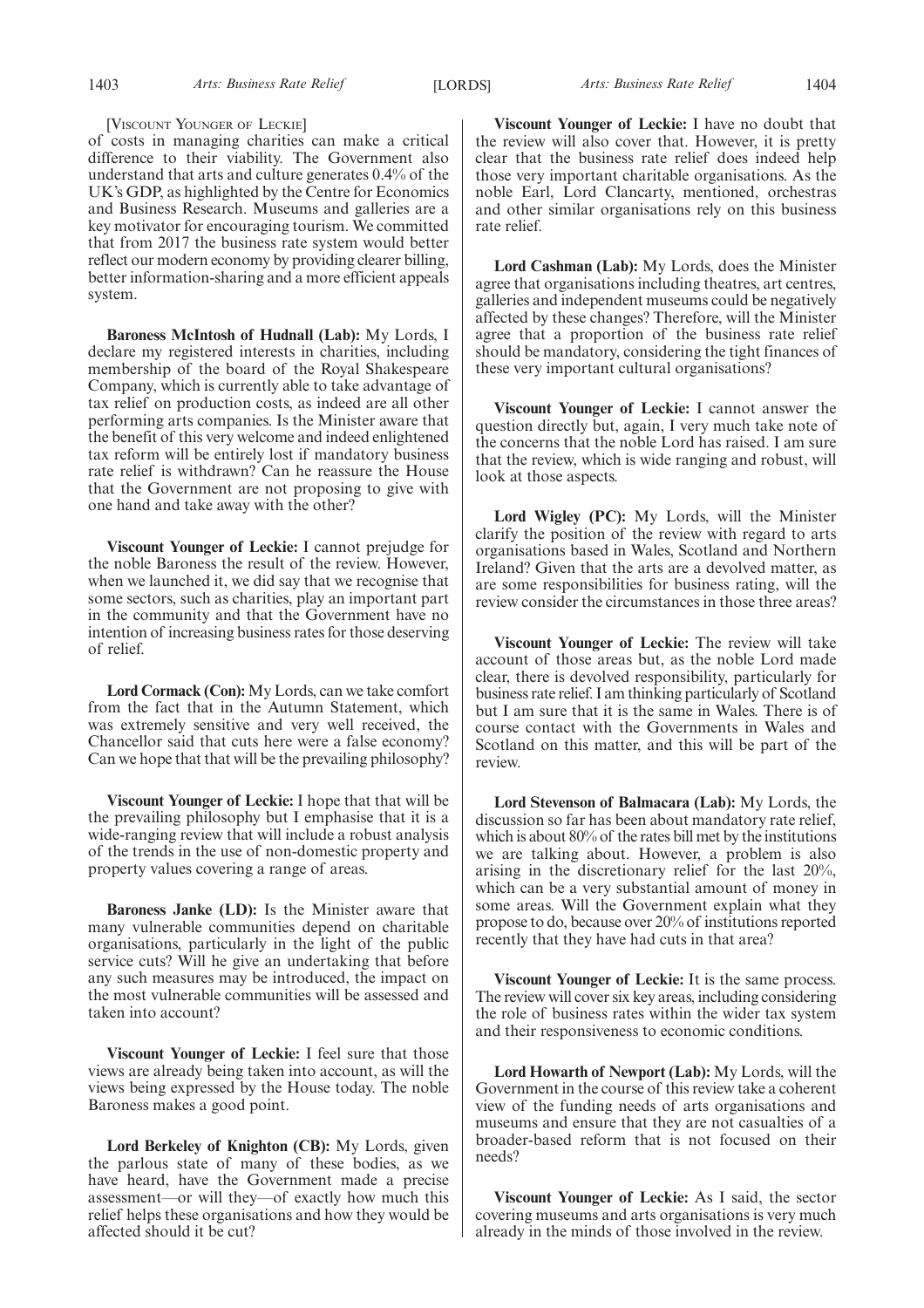### **Energy Security: Hinkley Point** *Question*

*11.29 am*

#### *Asked by Baroness Featherstone*

To ask Her Majesty's Government what actions they are taking to ensure that the UK's long-term energy security is protected, in the light of uncertainty regarding Hinkley Point.

**The Parliamentary Under-Secretary of State, Department of Energy and Climate Change and Wales Office (Lord Bourne of Aberystwyth) (Con):** My Lords, good progress continues to be made on the deal so that Hinkley Point can provide clean, affordable and secure energy that families and businesses can rely on now and in the future.

**Baroness Featherstone (LD):** I thank the Minister, but he will be aware that there is a certain amount of coverage in the media: the finance director of EDF has quit; the value of EDF shares is falling; and EDF does not have a legally binding contract with the Chinese. If it does not proceed with Hinkley Point, what is the Government's plan B for the security of our energy supply in future years, given that the support for renewables industries has been completely undermined by the Government and that there is still no commitment to the Swansea Bay tidal lagoon, which would provide energy for 120 years—three times as long as would a nuclear power station?

**Lord Bourne of Aberystwyth:** My Lords, EDF has said that it is working hard to take a final investment decision in the near future with the full support of the French Government. We believe—along with the Minister who took the initial decision, Ed Davey—that the Government negotiated a good deal; he repeated that this week.

**Lord Howell of Guildford (Con):** My Lords, does my noble friend agree that, whatever happens at Hinkley—obviously, there are some serious problems there—we have a perfectly good and better-time nuclear programme in place and in the pipeline for the longer term? Will he accept that the real threat to our energy security, which is leading to humiliating talk for this great industrial nation that we should have to deal with power cuts, comes from the failure to build new gas turbines in sufficient quantities to ensure that our power supply is regular in the 2020s and early 2030s? Will my noble friend finally agree that this arises from the gross mishandling and mismanagement of our energy policy in recent times and in the past and that it must now be corrected? We should all give full support to the Government to get that correction in place.

**Lord Bourne of Aberystwyth:** My Lords, I am grateful to my noble friend for his support. My right honourable friend the Secretary of State, Amber Rudd, has made it clear that energy security is the number one priority for this Government. That is why the project at Hinkley is so important. It will deliver 7% of our energy needs.

**Lord West of Spithead (Lab):** My Lords, does the Minister agree that this is a mess of the Government's own making? We have chosen the wrong type of reactor; costs and timescales are at least doubling and may get even more than that. More broadly, will the Minister confirm that protection is in place to ensure that UK firms keep more than 70% of the supply chain contracts for the third planned reactor and beyond and are not squeezed out by the Chinese supply chain firms, because that is the plan of the Chinese supply chains?

**Lord Bourne of Aberystwyth:** No, my Lords, I do not agree with that. The costs that are increasing are essentially those of EDF. We have a strike price that is agreed, constant and unchanging. I believe that it is a good deal for the Government and that the supply chain is secure. The noble Lord should know that 60% of jobs in the supply chain are already guaranteed for the UK.

**Lord Cunningham of Felling (Lab):** My Lords, is it not sadly clear that the ability to be energy self-sufficient, where nuclear power should be making a significant contribution, is jeopardised because we are unable to build the power stations ourselves? We are dependent on the French, the Chinese and the Japanese. Let me say, in case anyone wants to disagree, I do not hold the present Administration responsible for those circumstances. However, as the Minister will recall, the Chancellor of the Exchequer made an important announcement in the Autumn Statement about support for the development of small modular reactors. Will the Minister tell the House how much support has been given to date, to whom it has gone and for what purpose?

**Lord Bourne of Aberystwyth:** My Lords, the noble Lord is absolutely right about the importance of small modular reactors. He will know that £250 million was announced in the spending review specifically for that purpose in this Parliament. We will bring forward proposals on that early this year—that is, in the spring.

**Baroness Young of Old Scone (Lab):** Is the Minister aware that the Chancellor is making the situation worse by flip-flopping our energy policy from the Treasury and cancelling the carbon capture and storage project, onshore wind, the feed-in tariff arrangements, the zero-carbon homes and the Green Deal, and causing huge investor and company unrest and insecurity? We will not deliver an energy supply that is secure for the future as long as that continues.What are the Government going to do to stop the Chancellor flip-flopping energy policy and to restore investor and market confidence?

**Lord Bourne of Aberystwyth:** My Lords, the noble Baroness is wrong: there is no flip-flopping over energy policy. It is absolutely clear and it was set out in my right honourable friend the Secretary of State's speech that we regard security as the number one proposal. We are ending subsidies. We are moving away from subsidies to a market-based approach, which is the right thing to do. It is important that we balance the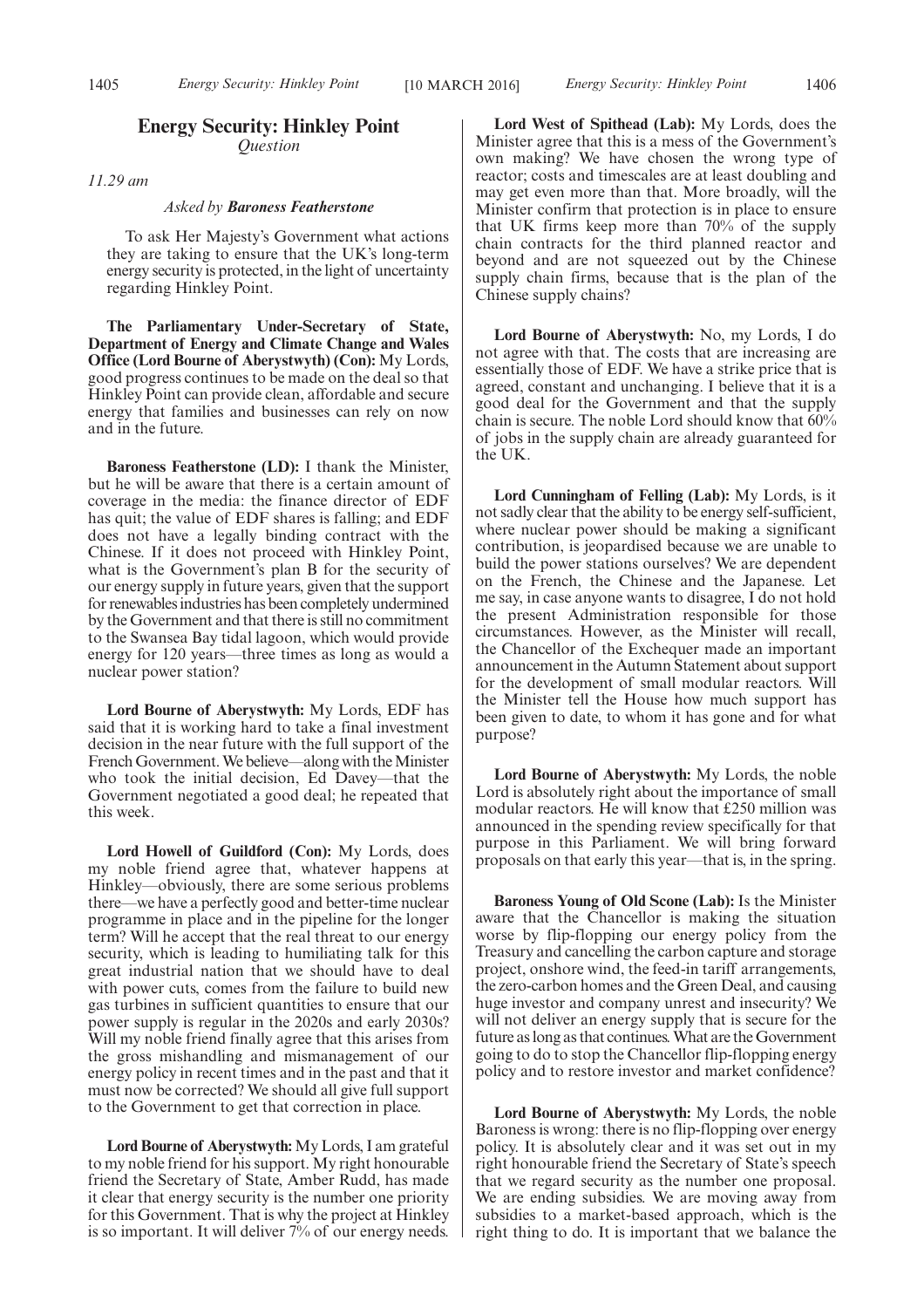[LORD BOURNE OF ABERYSTWYTH]

interests of the public purse with the interests of decarbonisation and security, and that is what we are doing.

**Viscount Hanworth (Lab):** My Lords, would the Government be prepared to consider taking a significant share in the equity of EDF? Then the Company might become part of a nationalised industry owned jointly with the French. At present, we are in the process of underwriting all the risks of the Hinkley C project, so surely we should also expect to partake in any profits that might derive from that project.

**Lord Bourne of Aberystwyth:** My Lords, this is a commercial deal, as the noble Viscount should be aware. It is a matter for EDF if the costs increase: they are EDF costs. We have a strike price, as I have indicated, which is firm and unchanging and will guarantee us energy up to and beyond the 2030s—for 60 years from when this comes on stream.

**Lord Marlesford (Con):** My Lords—

**Lord Lea of Crondall (Lab):** My Lords—

**Lord Broers (CB):** My Lords—

**The Lord Privy Seal (Baroness Stowell of Beeston) (Con):** My Lords, my noble friend has been trying to get in on several Questions for several days.

**Lord Marlesford:** My Lords, is not one of the problems that, in negotiating with EDF on the two nuclear power stations at Hinkley and Sizewell in Suffolk—I declare my interest in the latter—the Government were outfoxed by EDF? EDF has shown an astonishingly ruthless determination to get exactly what it wants, lacking, in some cases, in integrity. To give one example, in Suffolk, in order to persuade people that there was support for its local transport plans, EDF summoned a meeting at which £20 notes were handed out and the people were filmed.

**Lord Bourne of Aberystwyth:** My Lords, I have no knowledge of that particular evening in Suffolk. I wish I had known about it—I could have been there. I return to the point that this is a good deal for the Government. It was a good deal when it was struck and it is a good deal now. It will provide 7% of the energy needs of the country, which is enough to power London twice over when it is fully on stream in the 2020s.

#### **Arrangement of Business**

*Announcement of Recess Dates*

#### *11.37 am*

**Lord Taylor of Holbeach (Con):** My Lords, with the leave of the House, I will make a short Statement about business.

My noble friend the Leader of the House has today made the usual Written Statement to announce that Her Majesty the Queen will be pleased to open a new Session of Parliament on Wednesday 18 May. Parliament will be prorogued in the usual way on a date to be announced once the progress of our remaining business is certain.

It may also be for the convenience of the House if I make some remarks about recess dates. To save noble Lords clutching for their diaries, a note of the dates will be available in the Printed Paper Office. I stress that I make this Statement with the usual caveat that these dates are subject to the progress of business—they are provisional dates.

We will adjourn for the early May Day bank holiday at the end of business on Thursday 28 April and return on Tuesday 3 May. For the Whitsun Recess, we will rise at the end of business on Thursday 26 May and return on Monday 6 June. Additionally, the House will adjourn at the end of business on 15 June and return on Monday 27 June. The House will rise for the Summer Recess at the conclusion of business on Thursday 21 July and return on Monday 5 September. We will then adjourn for party conferences at the end of business on Thursday 15 September and return on Monday 10 October. That concludes my business Statement.

## **Patents (European Patent with Unitary Effect and Unified Patent Court) Order 2016**

## **Limited Liability Partnerships (Register of People with Significant Control) Regulations 2016**

## **Register of People with Significant Control Regulations 2016**

*Motions to Approve*

### *11.39 am*

*Moved by Baroness Neville-Rolfe*

That the draft order and regulations laid before the House on 19 and 25 January be approved.

*Relevant document: 24th Report from the Secondary Legislation Scrutiny Committee. Considered in Grand Committee on 2 March.*

## **Housing and Planning Bill**

*Committee (5th Day)*

#### *11.40 am*

*Relevant document: 20th Report from the Delegated Powers Committee*

#### *Clause 67: Payments to Secretary of State*

#### *Amendment 61*

#### *Moved by Lord Kennedy of Southwark*

**61:** Clause 67, page 29, line 33, at end insert "which shall include—

- (i) the repayment of capital debt on any high value properties sold; and
- (ii) the cost of replacing any high value properties sold on a one-for-one basis within the same local authority area."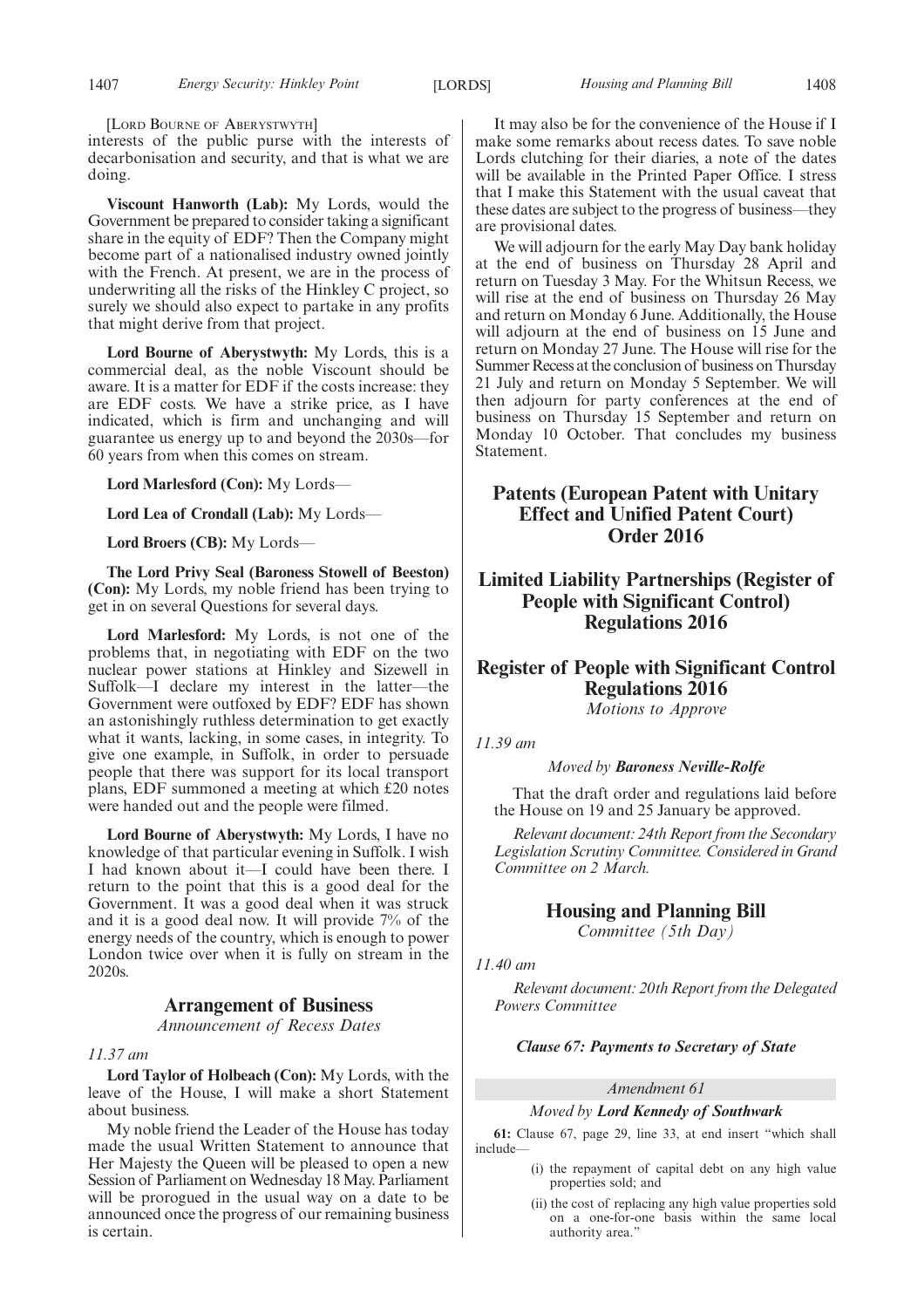**Lord Kennedy of Southwark (Lab):** My Lords, this morning we are discussing groups of amendments concerning the high-value vacant property levy. This is a damaging mechanism to deliver a policy for the Government. The right to buy should be funded directly by the Government not indirectly by local authorities. Forcing councils to sell off their high-value stock when it becomes vacant will have a devastating and immediate impact on the number of council properties. The Bill of course undermines council housing and seeks to drive people into a narrow group of options either buy or go to the private rented sector with much higher rents. This policy will have a detrimental effect on people on low or modest incomes who are never going to be in a position to afford to buy. It actually makes the dream of owning your own home only ever a dream. As I have said before, localism, which we heard a lot about when we were debating the Localism Bill, now an Act, in recent times seems to have gone the same way as the big society and is hardly ever mentioned. Certainly the recent actions of the Government are about anything but localism.

This clause will allow the Secretary of State to require regular payments from councils which are to be based on an estimate of income from the sale of high-value council homes. The clause gives the Secretary of State considerable powers in effect to tax councils and to define what they think is of high value in their area. The clause allows for negotiation with individual local authorities, and the negotiations must be based on the impact of the policy as a whole.

Amendment 61 seeks to put in the Bill two very important additional points. These are, first, the payment of capital debt on any property sold and,

"the cost of replacing any high value properties sold on a one-for-one basis within the same local authority area".

If these matters are not taken into account when making a determination about the size of the payments, local authorities will be in an impossible position: having to make a payment to the Government but not being able to repay the debt on the property for the receipt is madness. Amendment 66A places a restriction on this section of the Bill coming into force until the regulations have been approved. This is necessary as these measures are so controversial and we need to be careful about what we are approving, so proper oversight is needed. The Delegated Powers and Regulatory Reform Committee highlighted this issue in its 20th report.

We on these Benches also fully support Amendments 62 and 62A proposed by the noble Baroness, Lady Bakewell of Hardington Mandeville, and the noble Lord, Lord Kerslake. They seek to make similar changes and will be spoken to by both noble Lords shortly. I shall make a further intervention in the course of the debate, but I shall now bring my remarks to a close. I beg to move.

**The Lord Speaker (Baroness D'Souza):** My Lords, I should remind the Committee that if this amendment is agreed to, I cannot call Amendments 62 or 62A by reason of pre-emption.

**Baroness Bakewell of Hardington Mandeville (LD):** My Lords, I rise to speak in support of this group of amendments, and specifically to Amendment 62. I and my colleagues remain totally opposed to the sale of high-value council properties in order to subsidise the right-to-buy discount for a small number of lucky housing association tenants who may well qualify for the right-to-buy scheme. We are not opposed to housing association tenants having the opportunity to buy their homes, but this should not be at a cost to council tax payers in general. The way the Government have constructed the calculations on the sale of high-value housing is nothing short of a tax on local authorities which is neither transparent nor equitable.

For the vast majority of councils, selling off their high-value homes will mean that they are unlikely to be able to discharge their duty to rehouse larger families. It is not the case that every area has a stock of homes in conservation areas, or in areas where house prices are beyond the reach even of the council officers. We heard from my noble friend Lord Greaves earlier in Committee about the prices the houses in his area are likely to fetch.

#### *11.45 am*

The truth is that many councils' high-value homes are those intended to accommodate large families. Some of these families will be as a result of previous relationship breakdowns and the coming together of two people, each with their own children. Sometimes a large family will belong to a religious group or culture where large families are expected and the norm.Whatever the reason, it is a personal matter and not for public interference.

The Government should not be discriminating against these families just because they are large. Councils will still have a duty to house these families, yet are likely to have a very limited supply of suitable homes as a result of selling off their larger dwellings. This could lead to increased homelessness or perhaps families being separated as they are offered smaller, separate accommodation. If councils do have high-value homes that they can dispose of they should be allowed to keep a proportion of the proceeds to replace them with cheaper accommodation that will fulfil the function of the properties that have been sold.

Nottingham City Homes tenants have sent me a letter in which they say:

"This proposal was widely seen as 'robbing Peter to pay Paul'. Those losing out would be people seeking to rent affordable council-owned homes who would see them sold to raise money to facilitate the sale of housing association homes at discounts to people who can afford mortgages. One tenant said 'it's like Robin Hood ... in reverse'. There was great scepticism that the sales would generate the revenue to meet the shortfalls in housing association finances. As a result, tenants feared:

'High value would just be redefined to include more and more homes, so more and more got sold'.

'I live in a council home that some might consider "high value"—why should someone who comes after me not be able to live in a council house in this neighbourhood?'

It was noted that some of the higher value properties could be bungalows, often in urgent need by people with disabilities, and often specially adapted for those with mobility problems".

#### Tenants said:

"'Our properties have been adapted for tenants with disabilities. If they are sold then other homes will have to be adapted too, at extra cost'.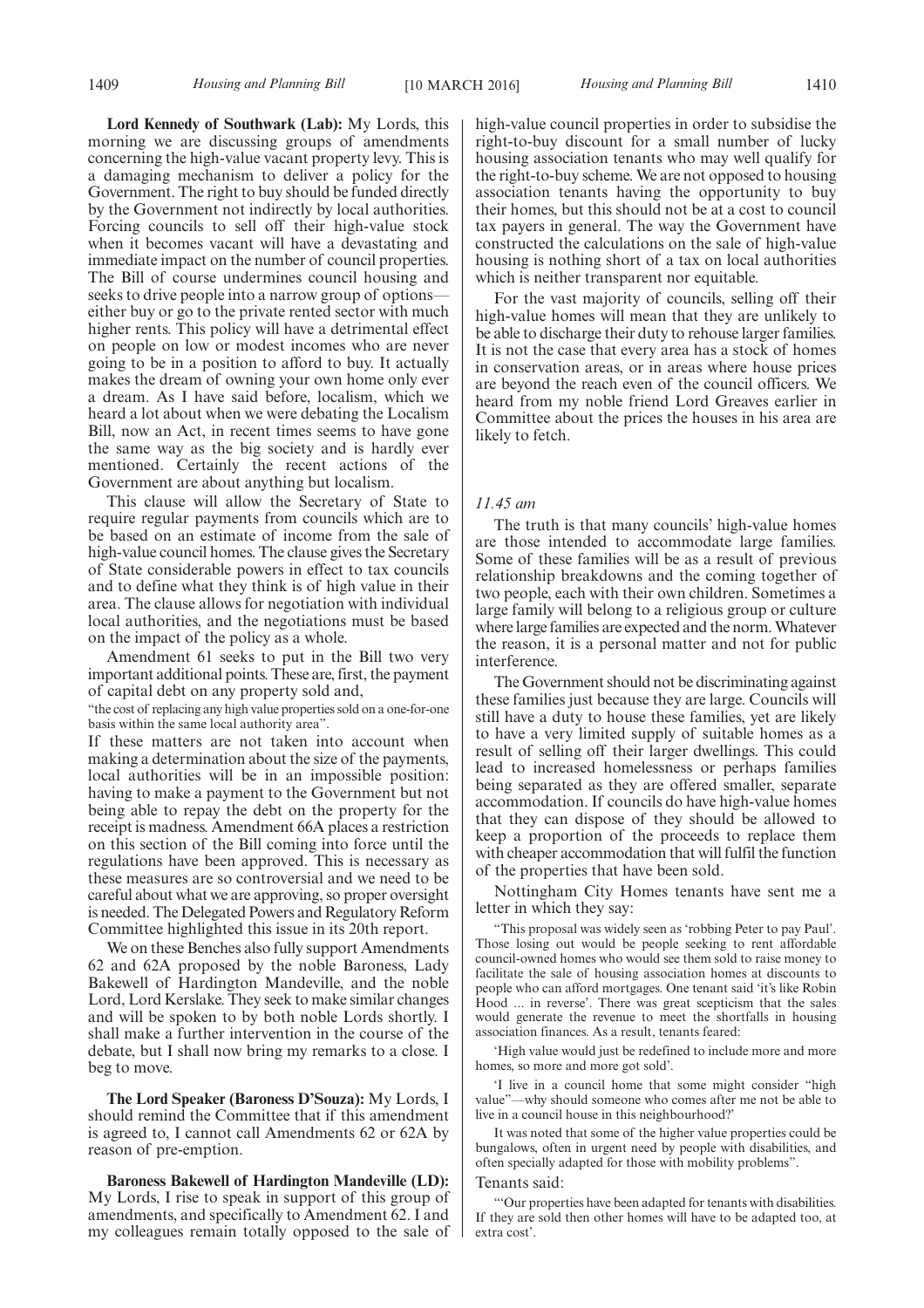[BARONESS BAKEWELL OF HARDINGTON MANDEVILLE]

'There will no longer be any affordable council housing in certain neighbourhoods—council housing will be marked out as something that is only in poorer areas."

We have probably all received the Joseph Rowntree Foundation briefing that predicts that many of the high-value homes sold by councils will be bungalows. I am not sure about the level of supply of bungalows in cities, but certainly in the Somerset market towns and villages, bungalows come at a premium. Many residents, having lived much of their adult lives and certainly their retirement in villages of their choice, do not wish to move and are desperate to downsize, but have nowhere available on their doorstep to do so. When bungalows come up for sale or for rent they are snapped up. It is extreme folly to force councils to sell off the one asset that allows people to live in their own homes longer without the need for carers or having to resort to care homes.

Last week, following an application from a very forward-thinking developer, a small development of 14 bungalows was agreed in a village. Some of these will be affordable and one is to be specifically built for disabled access. It would be a very retrograde step if these were subsequently forced to be sold off to provide the subsidy for dwellings in a town that might not even be in the same county.

Council budgets are under extreme pressure and are likely to reduce even further in the future. Councils simply to do not have the money to replace the high-value homes sold off. For all the reasons I have given above, I believe that the Government should allow a deduction from the sum realised from the sale of high-value homes to cover the cost of a one-for-one replacement. This would be in addition to the deductions already proposed in the Bill. The Minister indicated earlier in Committee that the Government's intention on replacement was never like for like. However, I have understood that they intend the replacement to be one for one—that is what we are asking for here—and for it to be funded from the sale of high-value homes. I support the amendment.

**Lord Kerslake (CB):** My Lords, I shall speak in favour of Amendment 62A and the wider group in which my amendment sits. I declare my interests as chair of Peabody and president of the Local Government Association. The purpose of this amendment is to put beyond doubt the financial issue on one-for-one replacement. This is a crucial point and in making it I am following the imprecation of the former chair of the Public Accounts Committee, Margaret Hodge, to follow the money. My background, as noble Lords may be aware, is as an accountant by training.

I shall follow up three issues we discussed on Tuesday which are very relevant to this amendment. The first is the nature of the properties we are talking about in relation to forced sale. I acknowledge that it was very late in the evening, but the Minister referred to these as "surplus properties". These are most definitely not surplus properties; indeed, they are the antithesis of surplus properties. They become vacant but there is a massive demand to take up those vacant properties. The reasons are very simple. Higher-value properties—I emphasise the word "higher" because this is a relative concept in different areas, not an absolute concept—are either larger properties, or bungalows, as we have just heard, and they are most commonly in areas of higher demand. Anybody who has worked in a local authority, as I have, will know that these are keenly sought after, to the point that tenants who are desperately in need of bigger properties will spot somebody who has left a property and come and say, "Is it possible for me to take that one up?". So, we must be very clear that these are absolutely the most in-demand properties. That is why they end up being described as higher value, in almost all cases.

We had a long debate about the possibility of an equity loan, which I am absolutely convinced is technically capable of being done. The resistance to this proposal comes from the fact that it does not accord exactly with the Conservative Party manifesto. I am seriously concerned that we are ending up with what might be called manifesto fundamentalism. John Maynard Keynes said, "If the facts change, I change my mind", and the facts at the time this proposal was developed have now been proved to be palpably wrong. So there is a case for thinking again, creatively and flexibly, to deal with what may be the single most divisive issue in the Bill.

**Lord Horam (Con):** I am with the noble Lord on manifesto fundamentalism: I, too, think that we should not go too far down that path, but he was asking people the other night to accept, not a cash discount but an equity loan. If people have expected a cash discount from the manifesto, I do not think they will be very pleased to get an equity loan. That is the problem, if I may explain it to the noble Lord, in terms of popular understanding.

**Lord Kerslake:** The noble Lord raises a very relevant issue, but just to be clear, what was offered in the manifesto was right to buy on a like-for-like basis, and we are not offering that. This is a sales programme under which housing associations will be able to decide not to make a property available for sale, completely at their discretion. So I am afraid the offer in the manifesto has already been retreated from. What we are seeing now is a very challenging issue. There are two choices for the Government: either they fund this properly through direct funds, or they look for a creative solution. There will be an opportunity to get a cash discount because, of course, right to acquire remains as a policy. If it was felt necessary to move more towards that policy, you could have a mix of the two. However, what we are faced with here is a policy that looked good on paper at the time of the manifesto but simply does not add up. That is why I say that we should be creative and positive about alternatives which address that issue.

My third and final point on the discussion we had relates to our long debate about the fact that, given that we are not losing a property under this scheme, we need to consider what problem arises and what injury is suffered. The crucial point is the change in tenure. The effect of right to buy in its first incarnation in the 1980s, when there was no one-for-one replacement, was effectively a halving of the number of people between 1980 and now—who live in social rented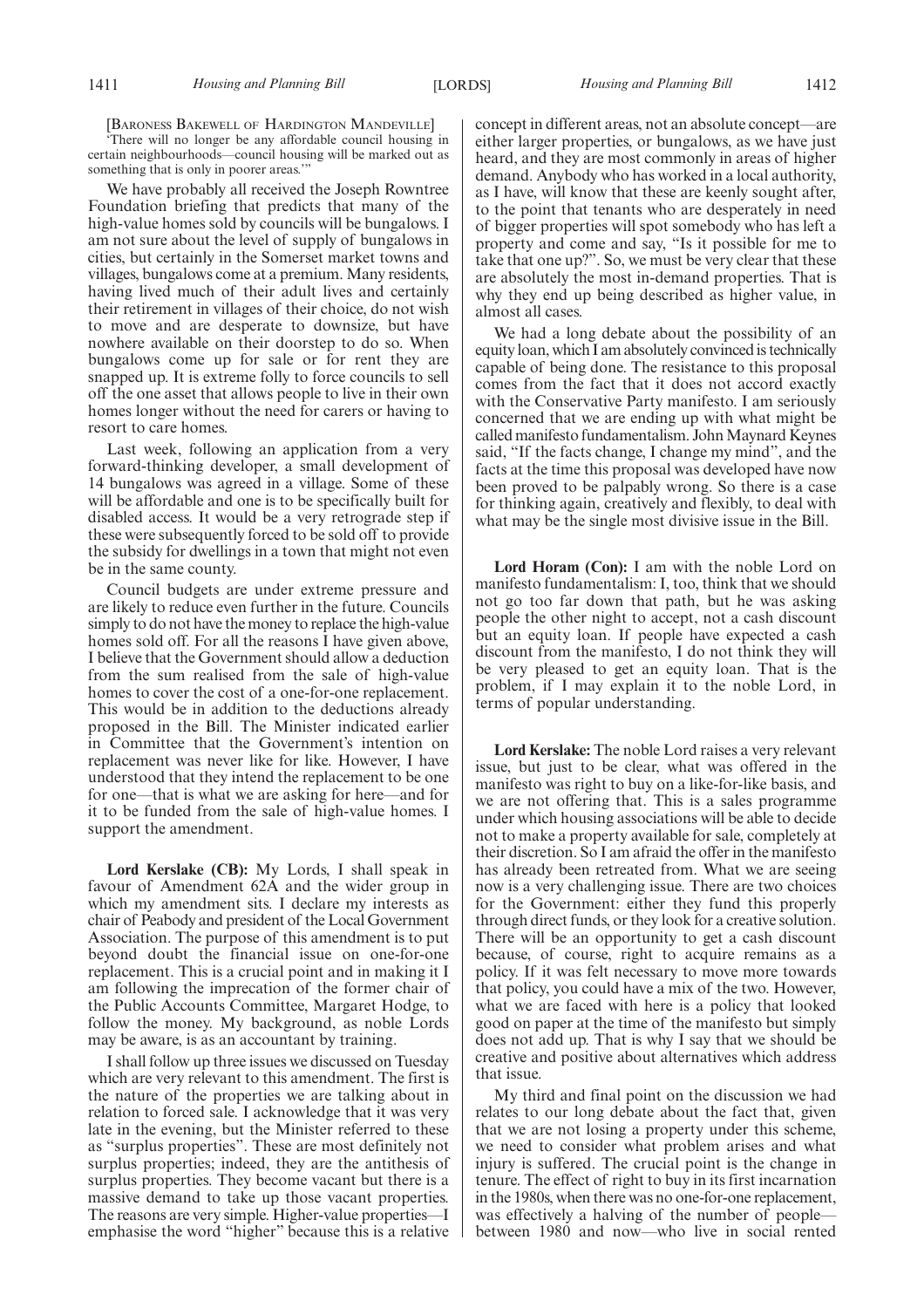properties, with all the consequences that have flowed from that for rents in the private rented sector. The consequence of the shift of tenure involved in losing a social rented property and replacing it with a buy-to-let or owner-occupied property rather than another social rented property is very significant indeed, not just in aggregate but in individual neighbourhoods. Anybody who has been round an estate that has experienced a lot of right-to-buy property being turned into buy-to-let property will know just how significant the impact is on such an estate—trust me.

It is important to be very sure about one-for-one replacement in terms of not just intent but finance. We spoke in a previous debate about the experience of what has been described as the reinvigorated right-to-buy policy, which is the point at which the Government committed to replace one for one. It is important to note that this was part of an extensive discussion at a meeting of the Public Accounts Committee yesterday, which I attended. It was also included in the National Audit Office's memorandum, which I hope noble Lords have now had a chance to look at, which proves beyond doubt the technical difficulty under the current financial regime of local authorities truly keeping up with the one-for-one replacement policy.

Having read the analysis, my personal view is that the barriers in the current model will prevent the delivery of one for one even under the current reinvigorated right-to-buy policy, and most certainly in relation to the extension of right to buy to housing associations. I shall explain why. Under the current policy, local authorities do not get the full value, or the full cost, of the one-for-one replacement; in fact, they get a third of the value of the property sold, and borrow the balance to make up the difference. In some local authorities that is possible; others either hit the cap of their right-to-buy borrowing or have other investment plans for using that funding to fund the maintenance of existing stock. Many local authorities have told me that they already have practical difficulties in delivering one for one. Indeed, a number have handed the money back to government after the three-year period. So unless we can be confident about the financial mechanism that genuinely gives local authorities the wherewithal to replace the property, we are setting this policy up to fail. This is a crucial point for me.

Therefore, the first point to make here is that the current mechanism—we do not yet know what the mechanism is in relation to the one-for-one policy for extended housing association right to buy—will not deliver one for one, never mind like for like. The second point I want to make—again, we are hampered by the lack of detail on deliverability—is that we are dealing with a potentially huge level of purchases. Shelter calculates that 221,000 housing association tenants, out of about 1.3 million who do not already have the right to buy through preserved rights on transfer, would both be keen on buying and have the financial wherewithal to do so. If everyone took up their opportunity, the cost would be more than £11 billion.

#### *Noon*

As I said the last time we spoke about this, the value of the discounts is now much higher in real terms. If you took the discounts when right to buy was introduced in 1980 and uprated them for inflation, they would be worth just over £30,000 for a house and just over £40,000 for a flat. We are now talking about discounts that cost £78,000 outside London and £103,000 inside London. There is a more-than-doubled value and therefore a more-than-doubled cost. This is an enormous amount of money. Shelter has calculated—again, I am using Shelter's calculations because we have no official figures on which to base this debate—that once you have taken on board receipts from forced sales, repayments on the debt, contributions to the brownfield land regeneration fund, et cetera, the net deficit would be £2.45 billion. Consequently, if we have a deficit, as I said on Tuesday, we will face major dysfunctional issues. The Chartered Institute of Housing has said that the money from forced sales would probably only just about cover the right-to-buy discounts, leaving little or no money for the replacement of the sold council properties.

Something will have to give in the execution of this policy. That is the crucial point. Either we contain demand or we fail to deliver the one-for-one policy. This uncertainty needs to be addressed now because it is already impacting on local authorities' regeneration plans. It seems to me that if something has to give—and I am absolutely with the noble Lord, Lord Porter, on this—it should not be the capacity of local authorities to replace one for one. They should be fully recompensed in order to replace one for one. The purpose of my amendment is to say, given this uncertainty about whether the numbers add up, given the very significant consequences if we do not make one for one work, and given the reality of the current policy on reinvigorating right to buy and the difficulties that is creating in delivery, we must put this issue beyond doubt here and now in the Bill.

**Lord Best (CB):** My Lords, I support my noble friend Lord Kerslake—although he does not need very much support—and the thrust of the amendments in this group. I think it sensible at the beginning of our discussions on this part of the Bill to set out my thoughts on the Government's policy for requiring councils, first, to consider selling their higher-values homes and, secondly, to pay a levy to central government based on the assumption that they actually do sell these properties whenever they become vacant.

Of course, we know few details about the calculation of the levy, which makes our debate problematic. We do not know what limits and exclusions there are on the levy, over what geographical area "high value" is to be assessed, whether the calculation is for homes of different sizes or simply on the basis of highest value, and so on. But we do know that it is intended to raise £4.5 billion per annum, so it represents a significant new tax on councils, which, in almost all cases, could be paid only by fulfilling the Government's assumption and selling the vacant homes. As I understand it, a figure equivalent to around a third of the proceeds from sales is to be retained by councils to pay for the replacement of sold stock and cover the related administration costs, but around two-thirds of the £4.5 billion per annum will go to pay discounts for housing association tenants.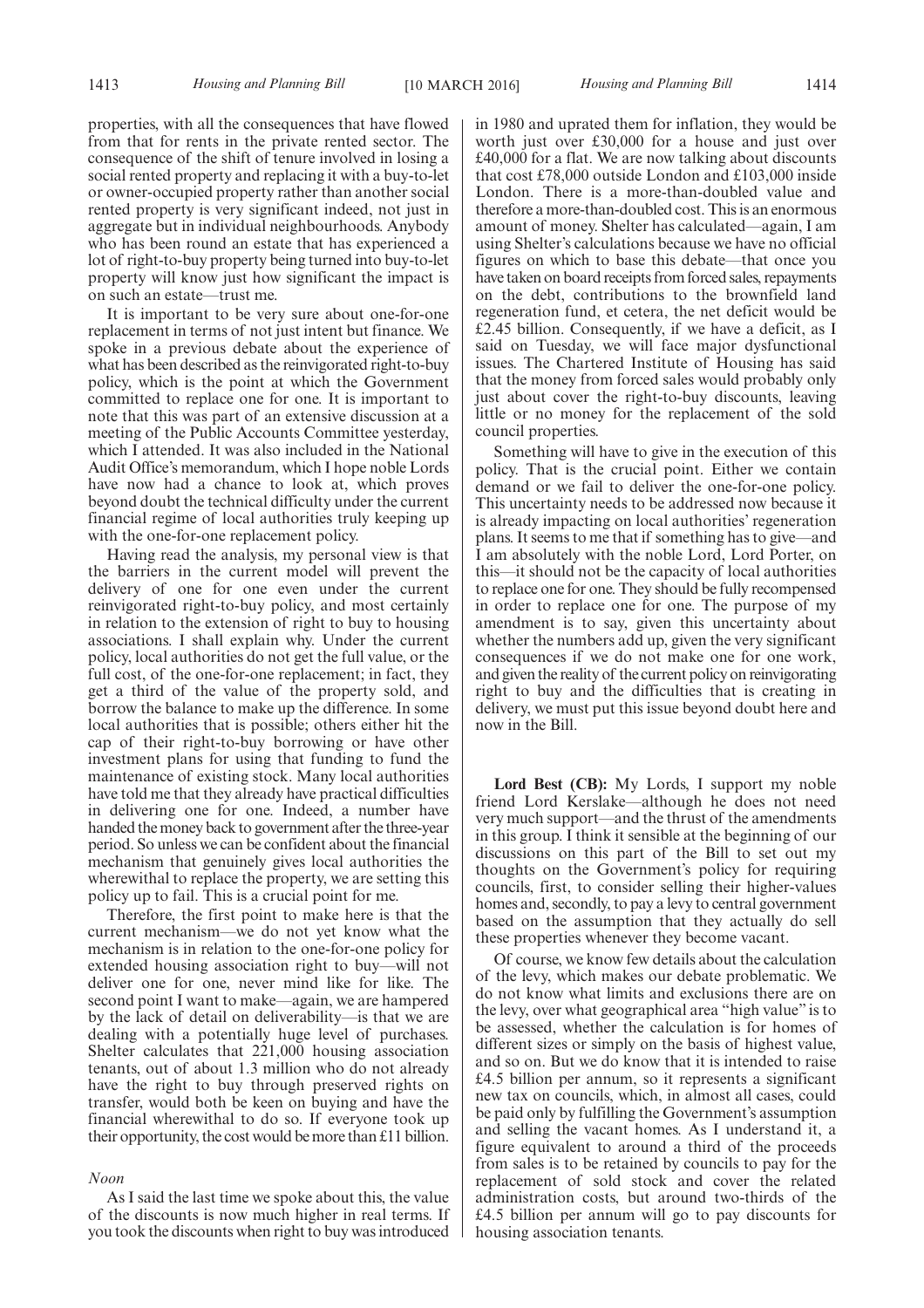#### [LORD BEST]

This robbing of Peter to pay Paul, as it has been described—this taxing of councils to give discounts to housing association tenants—is extraordinarily unhelpful. Instead, government needs to support local authorities as part of the drive to increase housebuilding. The underlying objection to the approach being taken by the Government is that it seeks to support increased home ownership—this time in paying for discounts to enable housing association tenants to buy, just like the earlier policy of building starter homes—but by switching resources from one budget to another instead of injecting new investment.

I see in today's papers that Professor Wren-Lewis, professor of economic policy at Oxford, discusses the reasons why central banks are seriously thinking about setting negative interest rates in a somewhat desperate attempt to get the economy going. He says that economists around the world, including at the OECD and the IMF, are urging investment in infrastructure. Housebuilding is just the kind of infrastructure that makes so much sense while interest rates are so low. Taking money from one part of the housing budget—that concentrating on affordable accommodation for those on lower incomes—and switching it to support the entirely worthy aim of assisting first-time buyers, ignores the economic advantages of substantially increasing investment in housing.

This is not to say that the practice of selling some vacant properties to fund new development is wrong: it already represents an important means of recycling assets to deliver more homes. For example, I know of terraced houses in London that were "municipalised" in the 1970s—bought by the council for a few thousand pounds and modernised—which now need heavy remedial work but are worth about 70 times as much. It may be entirely sensible to sell one of these terraced houses when it becomes vacant and avoid the upgrading costs, using the proceeds to build four excellent retirement apartments on the site of now dilapidated garages on the council estate nearby: the four new homes could accommodate four elderly households from the estate who are struggling to cope with a three-bedroom flat, or are under pension age and need to escape the dreaded bedroom tax.When these older people downsize, four families can move into the previously underoccupied three-bedroom council homes. Encouraging local authorities to make use of the opportunity to sell a vacant property, as some are doing very creatively, is one thing; to force sales and then to remove two-thirds of the proceeds is another matter altogether.

Under the proposed compulsory sales policy in the Bill, local authorities will lose control over most of the funds where they do make a sale, and this change means several are having to rethink their important plans for building new homes accordingly. When we debated the Government's policy for starter homes, I made the point that if subsidies to new buyers were covered by new resources, rather than by taking the resources from affordable housing for rent, the scheme would be greeted with acclaim by many of its current critics. The same considerations relate to the Government's approach to the voluntary right to buy for housing association tenants. If the discounts were funded by central government, the arrangements would be far less contentious. It is the fact that the payment for this support must come from councils, who will lose their best homes to pay for it, that causes the extreme disquiet.

Today's local authority housing departments and arm's-length management organisations are demonstrating high-quality management and are far removed from some of the ineffective operations of yesteryear. The phenomenon of hard-to-let properties on council estates is a rarity today. Many councils, often through those arm's-length management organisations, are using the freedoms now given to spending through the housing revenue accounts to do imaginative work with their local communities, creating apprenticeships and jobs, tackling anti-social behaviour and so on. Yesterday, I was judging entries for the landlord of the year award from *Inside Housing* magazine. I was reminded by the quality of these entries of just how far many councils have come over the past 15 years or so. However, they are now suffering the imposition of a 12% real-terms rent cut over the next four years, and hopes for increasing numbers of new homes to help the crying need for more affordable housing will be disappointed.

At every turn local authorities that have the capacity and aspiration to help in the struggle to get more homes built seem to face blockages. There is the cap—the ceiling on prudential borrowing to invest in new homes; the current restrictions on the use of right-to-buy receipts; the rent cuts over the next four years; and now the confiscation of most of the proceeds from selling vacant homes. Bristol City Council says that,

"loss of these receipts is a further loss of income to our Housing Revenue Account and compounds the impact of lower than planned rents. We have raised £3 million p.a. from the sale of these",

#### vacant homes,

"and were relying on this income in our business plan. It will impact even further on our ability to build new homes—as these receipts have been a key source of income and one of the few flexible sources"

that is, without so many government rules. I am afraid those rules have now arrived with a vengeance.

The noble Lord, Lord Porter, expressed the view on Tuesday that, while he strongly supported the right to buy for housing association tenants, the cost of their discounts should not be borne by local authorities. There was support for this view from all sides of the House. He went on to suggest, however, that since housing associations were generating an annual surplus of some £2.5 billion, they should pay for their tenants' discounts from these surpluses. I detect three problems with this suggestion. First, the annual sum required for the discount is estimated at some £3.5 billion, so even if every pound of the housing association surpluses were sequestrated not enough would be raised. Secondly, the Government are already raiding the housing association coffers by requiring the 12% real-terms reduction in rents over the next four years, at a cost to the housing associations of around £1.3 billion per annum. Thirdly, these surpluses are not simply cash bonuses; they must be seen alongside the outstanding debt of some £63 billion that housing associations owe to cautious lenders. The lenders require housing associations to build up reserves in case of future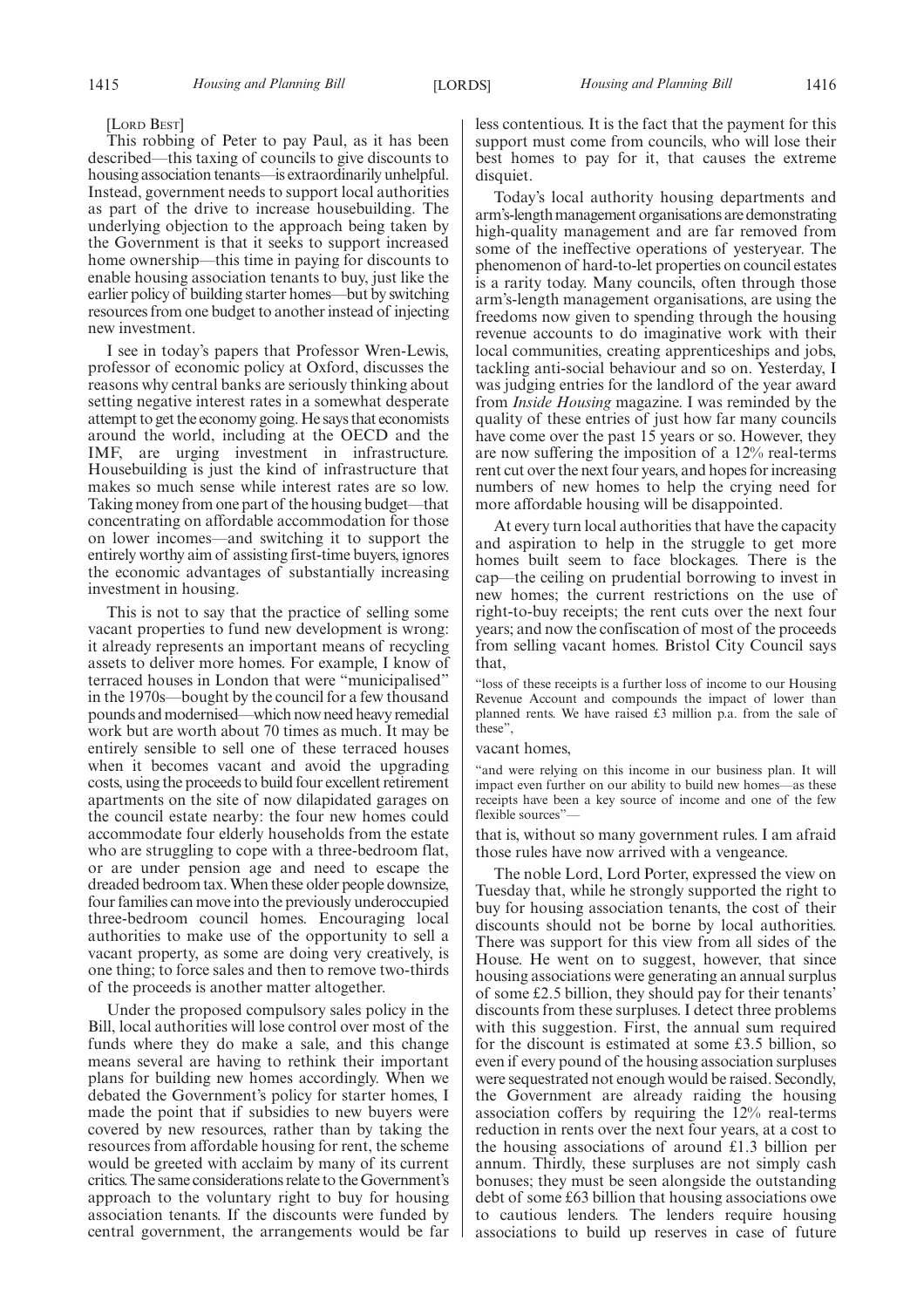problems and want to see housing associations making a reasonable margin on their operations instead of just breaking even each year. If associations become less profitable in the eyes of lenders, those lenders will not lend so much and will charge higher interest rates, diminishing the development programmes of these bodies. I know the noble Lord, Lord Porter, shares the view of many of us that the overriding priority is to see more new homes built, especially those affordable to people on average and below average incomes. With that priority, scaling back the output of housing associations would not be wise.

The nub of the problem remains that the imposition of a levy that has the effect of requiring councils to sell their most valuable homes when they become vacant is a bad idea. This wrong cannot be righted by switching the burden to the housing associations. I am very much aware that the Government are keen to have their cake and eat it—to achieve the new right to buy for housing associations, but without any cost accruing to the Exchequer. But just as with starter homes, they can achieve this miraculous feat only by diminishing affordable housing to rent to generate the resources that will help different people to be home owners. This leads me to join forces with those who oppose Clause 67 in principle and to support these amendments.

#### *12.15 pm*

**Baroness Janke (LD):** My Lords, I, too, support this group of amendments. I am grateful to the noble Lord, Lord Best, for highlighting my own local authority of Bristol and the policies it has adopted over the years, which provide examples of really good practice. I must say that, in view of the fact that we are supposed to be delegating more powers to local authorities, the draconian nature of the measures in the Bill seems entirely counterproductive.

As has been said, Bristol has its own asset management plan. It has generated £3 million a year to be reinvested in areas of most need and to build social housing. The plan considers how public assets can be reinvested to provide social housing, particularly for those most in need. Those in my authority would find it totally unacceptable for their public assets again to be siphoned off to be reinvested in other areas for housing for people who are not the most in need. Before producing the Bill, the Government might have looked at some of the better schemes and good practice going on within local authorities, and the level of need for social housing and affordable housing.

The Government's talk of creating houses to buy completely disregards the fact that many people, particularly in our cities, will never be in that position and will now find that their authorities cannot enter into those creative ways of providing new housing for people in need.My authority has entered into partnerships with the private sector, charities and housing associations for excellent refurbishment schemes of some existing stock and to create new homes for those most in need in different parts of our city. I very much support what has already been said and hope the Minister and her team will look at existing best practice and think again about the measures proposed.

**Lord Campbell-Savours (Lab):** My Lords, I intervene seeking clarification. I am a little perturbed about some of the new rent levels. I am sure the Minister will correct me if I am wrong but as I understand it, when a house or flat is replaced, it is replaced by a house or flat at an affordable rent, but affordable rents can be 80% of the market rent. I referred the other day to a number of flats in Westminster: a one-bedroom flat at £113 a week, a two-bed at £128 a week, a three-bed at £142 a week and a four-bed at £157 a week. That is a council house or flat in central London, and that might be a low rent. What interests me, looking at it from the consumers' point of view, is that, to take the two-bed flat at £128 a week, on the open market, when flats have been sold off, they command rent of £450 and £500 a week. So at 80%, the new rent will be £400, charged by a public sector provider, which is three times the existing rent. In other words, it might be like for like in terms of rooms, but it is certainly not like for like in terms of rent, because the rents within the public sector will triple.

I do not think that people out there in the country have really grasped that that is the case—if my figures are correct. Perhaps the Minister, when winding up, will clarify the position. Is what I am saying accurate: that rents in the public sector, on a replacement basis, will triple in many parts of London? It is a simple question.

**Lord Horam:** My Lords, we are having a very productive debate on this issue, and many other aspects of the housing problem that we face. The noble Lord, Lord Best, made the point just now that selling off high-value assets when they become vacant is not necessarily a bad thing, and indeed can be a very good thing in certain circumstances. I see him nodding and take that as assent. Because he is a long-time student of these matters, he will recall that the origin of this proposal to sell off high-value council properties was in a pamphlet produced by Policy Exchange in 2012. That was produced when those interested in housing were saying, "No government money is available in this economic situation. Therefore, we have to think of some other way to release assets which will fund more housing". That thorough, well-worked document suggested that 20% of social housing nationwide was perhaps expensive and could be sold off. The figures in the document showed that no less than £159 billion-worth of assets could be released, and then be spent on new social housing. I emphasise "new social housing" because, as I understand the original document, it was talking about selling off expensive social housing to provide new social housing to rent or to buy. That means housing in the public sector, not private housing.

The situation changed when this idea, which was a productive one, was linked to how the right-to-buy idea would be funded. This is the link that many people are concerned about, and which has provoked so much debate. The problem here, as my intervention on the noble Lord, Lord Kerslake, alluded to, is that the manifesto commits us to extending the right to buy, which is already extant from previous council housing right-to-buy measures. There is a presumption that it would be the same. However, I agree with him that we are now in a different era: we are 30 years on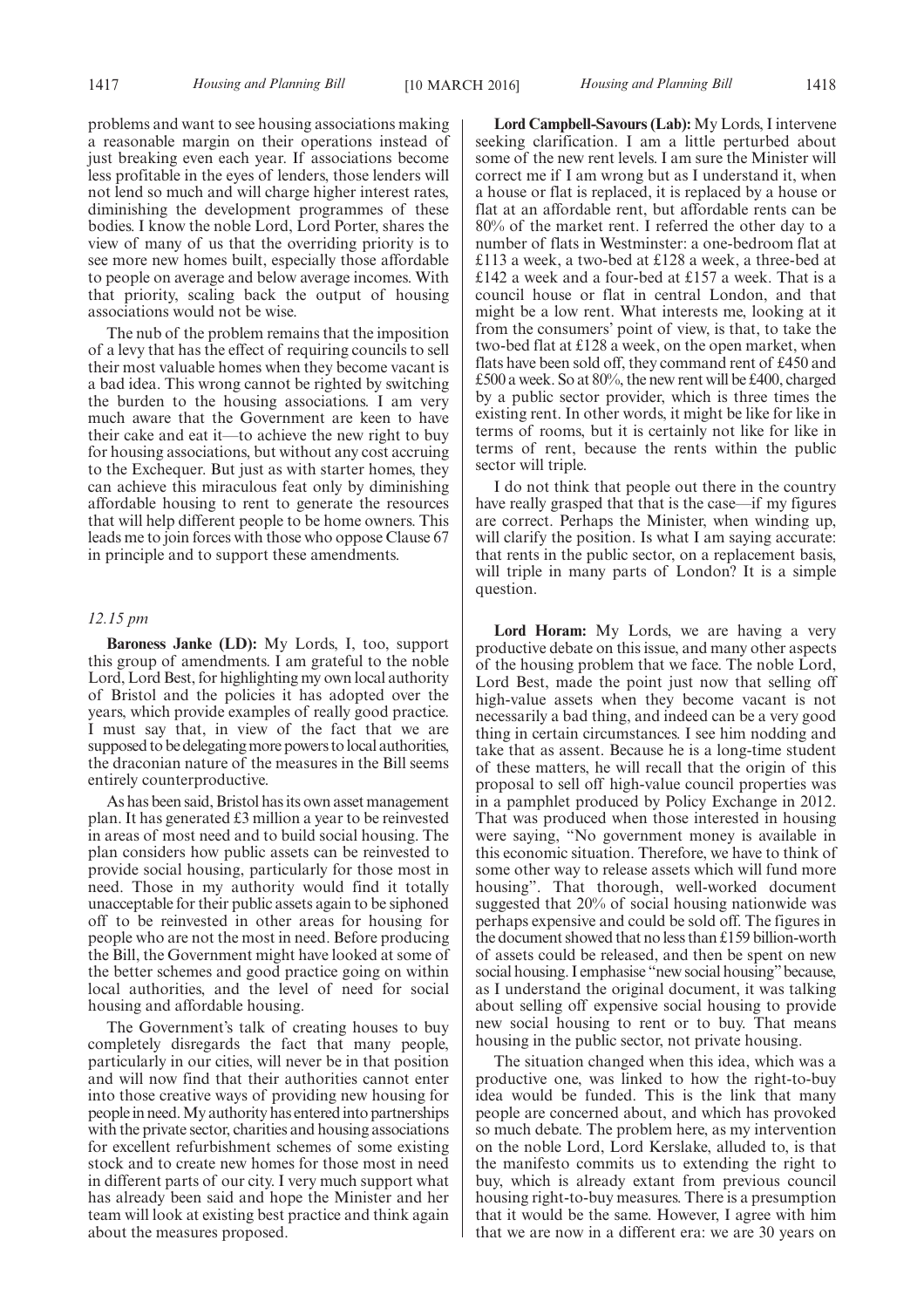#### [LORD HORAM]

from when the original right-to-buy procedure under Mrs Thatcher was introduced. The sums are much higher. I certainly agree with him, as a Keynesian economist—and certainly given my own political background—that changing facts can change your views. I could hardly disagree with that: it is a fundamental point of view. Therefore, the Government should think very hard about this point, because the fact is, as he said in his speech, the costs are huge if you are talking about a cash discount on the same basis as occurred under Mrs Thatcher's famous right-to-buy proposals. As I understand it from what he was saying—others might go down the same path—we might want to have a mixed package which could involve some equity loan as well as cash. That is to be decided. It is one way in which the Government could maintain their manifesto commitment and not necessarily disappoint those who were hoping to get a reasonable deal out of the right to buy.

This is an area where the Government should think most carefully about what they are doing, and where the debate has contributed to their thinking. I sometimes think it might have been better if the Government had started off this Bill here, rather than in the other place, because in many ways we actually have more expertise on this subject, given that, these days, the number of people with a local government background—on both sides of the House and on the Cross Benches—is larger here than in the other place.

**Lord Campbell-Savours:** Is there not also a danger that that £103,900 discount could rise? If the property for sale in central London is sold as a percentage of a market price, many people in London would simply not be able to afford it. If they cannot afford it, the only people who would be able to would be those who use tenants as vehicles to buy: people from overseas who can afford to spend that amount of money. The only way to ensure that, let us say, London residents buy those properties would be to increase the discount even further, but that would further aggravate the condition the noble Lord is talking about.

**Lord Horam:** That is the problem that produces the large discounts necessary to make the scheme work. The noble Lord has re-emphasised this in his remarks.

The other way of tackling this, which we have dealt with on previous days in our debates, is for the person who buys the house to pay back some of the discount they got in the initial phase over a period of 10 or 20 years or over whatever period. That may seem to many people also to be a fair way of reducing the cost and making a reasonable deal.

I shall put two other thoughts into the debate because I appreciate that we are dealing with the fundamentals of this issue at this stage. First, the Government would be wise to be as flexible as they can be in the way they negotiate with local councils in doing the deals in this area. Therefore the Bill should be as flexible as possible. Much of this will end up in a bargain between the local authority, the Government and the Department for Communities and Local Government, the details of which we cannot anticipate and do not know at this stage. The Government would be wise to write the Bill and the regulations so that they are as wide as possible to allow for local circumstances because, as the noble Lord, Lord Kerslake, pointed out, facts will change with the housing situation we are in. It is developing very rapidly. The noble Lord, Lord Campbell-Savours, made the point that house prices are increasing very rapidly in London and the situation may change even over a year. Maximum flexibility in what the Government expect from local authorities is required.

Secondly—and this may be outwith the scope of the Minister today, as I appreciate that it is really a matter for the Treasury more than Ministers of his department—the Government should think about raising the cap on local authority borrowing for housing. The way the cap works at the moment is ridiculous. It disadvantages housing investment by comparison with, for example, cycle lanes, leisure centres and things of that kind. It completely distorts the way we look at local authority funding, and that cannot be right in the present situation. It puts a cap on what local authorities can do. My understanding from some of the figuring that has been done, for example in the paper by Capital Economics for Shelter in 2014, is that local authorities could spend up to £7 billion a year more on housing if the cap on their borrowing powers was raised. I am well aware that that immediately gets into the problem we have also been wrestling with about how you define that method of dealing with the problem and at the same time keep the Government's commitments on debt and deficit.

Looking at the paper which Capital Economics did in conjunction with KPMG and others I see that there are many ways in which the financing could be arranged so that, although the debt might increase, the deficit would not. There are ways around the situation in which the Chancellor finds himself in which he could still help with housebuilding. As the noble Lord, Lord Best, said, Professor Wren-Lewis, a distinguished economist from Oxford, and many others have already pointed out that now is the perfect time to invest in housing. As this is capital investment as opposed to current spending, it would be received very well by capital markets around the world. Whatever method you chose publicly to account for this, I do not believe that you would have a thumbs down from the capital markets. On the contrary, they may see it as an extremely sensible thing to do. Indeed, many of the larger financial organisations in the world—the IMF, the OECD et cetera—are calling for this sort of investment to boost growth at this time. There is a way of making the underlying philosophy and underlying mechanisms in the Bill work, but they will require a lot of flexibility and imagination on the behalf of the Government.

**Lord Beecham (Lab):** I remind the noble Lord that I knew him before he changed his views and the first of his parties. I strongly endorse the latter part of his speech but is it not really the case that, instead of imposing a mandatory scheme of local authorities, the Government should give local authorities the right to sell and encourage them to do so? It is the mandatory element across all councils in all circumstances that is surely one of the difficulties. Would he agree?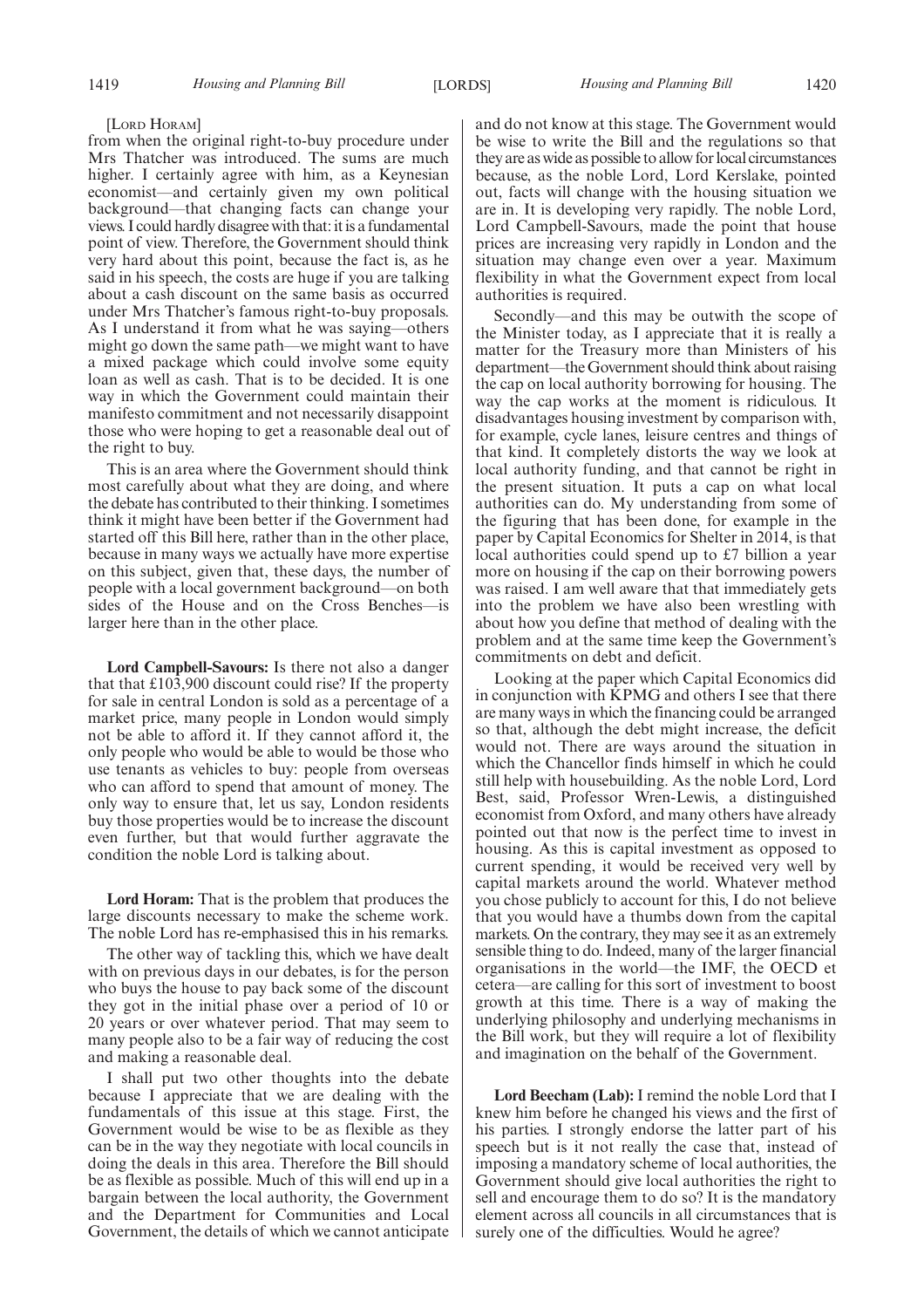#### *12.30 pm*

**Lord Horam:** No, I would not, because, frankly, they have not done it and they would not. That is the dilemma that the Government are in: if you are really to make this work, I am afraid it is inevitable that you have to make it mandatory otherwise it will not happen. The question then is how you do that and how you translate it into more social housing.

**Baroness Hollis of Heigham (Lab):** My Lords, we have heard some very powerful speeches. I certainly do not wish to repeat, to the boredom of the House, the points made very effectively by the noble Lords, Lord Kerslake and Lord Best, but I entirely agree that the sums do not stack up.

A few months ago, the Minister took the Cities and Local Government Devolution Act through this House very skilfully, patiently and responsively. If this proposal had been part of that Bill and produced by this side, I suggest that she would have told us three things. First, she would have said, as a former local authority leader herself, that in the name of localism the sales of local authority property should be determined by those who know best—the local authority itself. She would have used that language last summer and indeed often did so, and she was right.

If local authorities decide prudently, as I think they should, to scrutinise their property stock and where appropriate to churn it—as I have certainly done in the past, selling more expensive stuff and replacing it with more effective, appropriate and numerous properties that best fit local need—the second thing that the Minister would have said, following the noble Lord, Lord Best, is that that was exactly what local authorities do and that local authorities are best placed to make that decision. What works for London does not work for Norwich; even what works for Cambridge does not work for Norwich. To have this blanket approach is anti-localism, the spirit of the very Bill that she was persuasive in encouraging the House to support last summer.

Thirdly, the Minister would have said that if local authorities decide to churn their resources, selling larger and more valuable properties—in Cambridge the average council house is worth about £350,000—then they should determine how those resources are recycled and spent. They may decide to help to build for sale—I have done that in the past—and why not if that is what their local area needs? In the name of the localism Bill that the Minister took through the House, local authorities are best placed to make that decision and should do so, not have it imposed by central government—as, to some extent, the noble Lord, Lord Horam, was arguing.

The result is that the Government have two pressures in the Bill. First, they want to increase the supply of housing, and they are absolutely right: we need to increase the supply of housing, and I do not think there is any dispute between us on that. It would help the construction industry and would help to address the demographic problems that are coming up as our populations grow and age, and as we need perhaps different sorts of housing from the sort that we have. The second motivation for the Bill, beyond increasing the supply of housing, is to increase a particular tenure, which is home ownership, as fuelled in this case by right to buy. What the Minister has to accept, as was spelled out by the noble Lords, Lord Best, Lord Kerslake and Lord Horam, is that the two flatly contradict each other. If you use the money coming from right to buy to fuel home ownership, at local authority level you will not be able to replace the stock lost.

Take your pick. The Government have two objectives, which most of us share—I certainly do—but the mechanism that the Government have set up for the funding means that the attempts to increase the housing supply in this country, including affordable housing, are subverted, undermined and sabotaged by the method of funding right to buy from the sales of more valuable property. What they should be doing is saying to local authorities, "We will encourage you to do this if this is what you think your area needs. The first call on the profits and resources from that sale of more valuable property should be, in your judgment, how best to replace your local stock". If there are surpluses, it may well be that local authorities can come to arrangements with housing associations to help them to increase their stock too. That is what we should be doing: finding a co-operative way forward, so that if we go down this path of churning stock—with which I have no problems at all—it should first be deployed to increase the housing stock and only secondly to increase home ownership. If you use this money to produce home ownership through right to buy, you will not replace the stock.

The Government have to consider what will determine their policy: what is best suited for the country or, I am afraid, an effort to appease Tory party policy. They do not have to do it in this way but they have that choice. If they want to increase housing supply, they have to find a different mechanism from the one they are proposing in the Bill of funding RTB discounts, because it will not work—the sums simply do not work. Many of us have crawled over these figures and we know that they cannot do what the Minister hopes: fund discounts, replacement stock and brownfield sites. That cannot be done unless the mechanisms are changed by the Government. The Minister will be well advised to listen to the comments not just of the Cross-Benchers but from Members on her own side such as the noble Lord, Lord Horam.

**Lord Young of Cookham (Con):** My Lords, I will make a very brief contribution to this debate as we enter another controversial section of the Bill, which has at its root, as the noble Lord, Lord Kerslake, said, a section of the manifesto. He warned us to beware of manifesto fundamentalism. What he calls manifesto fundamentalism other people might call democracy namely, delivering the commitments that one made during an election. If I was still in another place, going back less than a year, I would be slightly cautious about saying, "I'm very sorry but we're not going to do what we said because that would make us guilty of manifesto fundamentalism". Given the low esteem in which politicians are held, one has to be quite cautious before one abandons manifesto commitments. In this case, the manifesto was quite clear: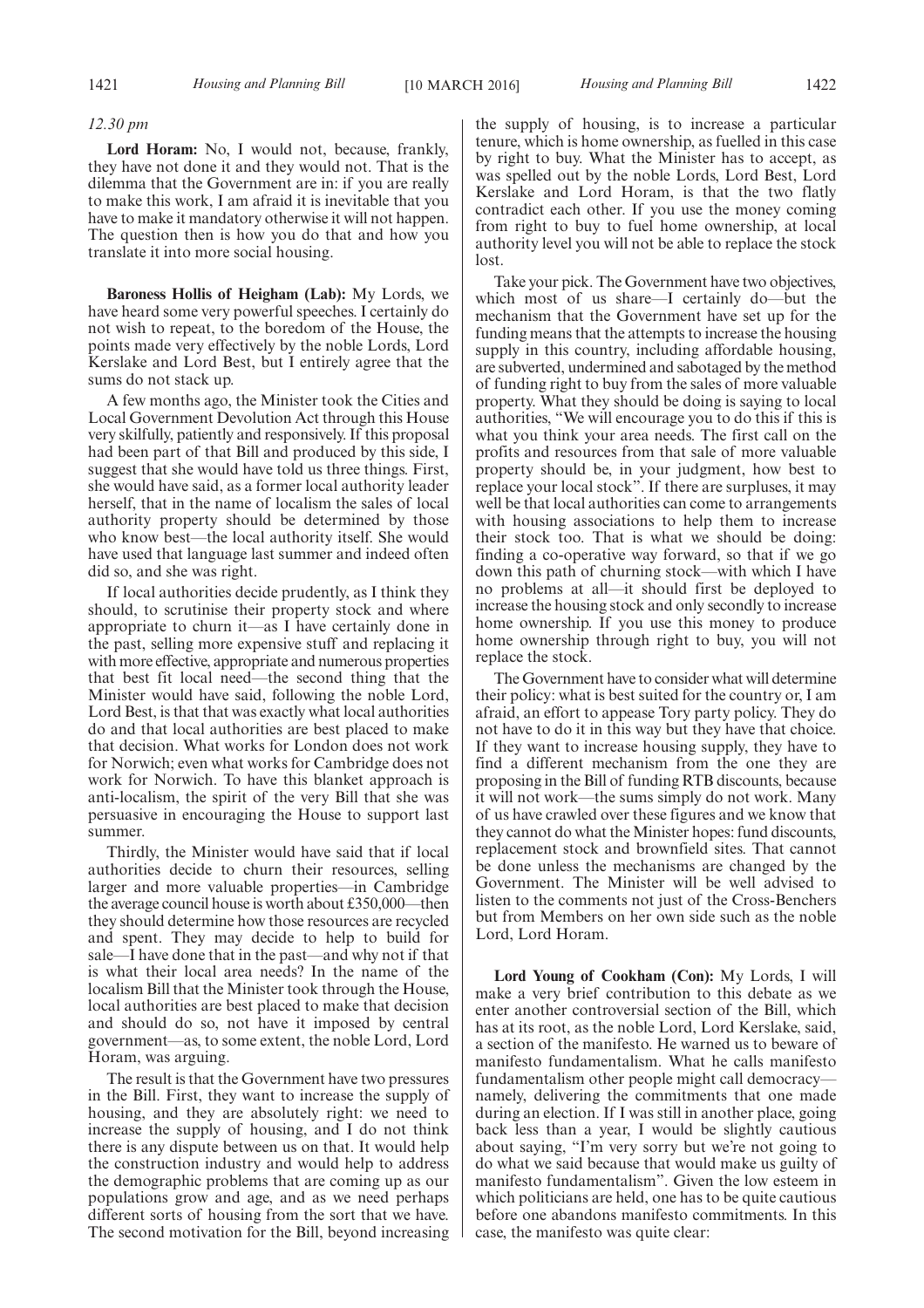#### [LORD YOUNG OF COOKHAM]

"We will fund the replacement of properties sold under the extended Right to Buy by requiring local authorities to manage their housing assets more efficiently, with the most expensive properties sold off and replaced as they fall vacant".

That is a perfectly practical policy, although I understand from most of the contributions so far that it is fiendishly unpopular with local authorities. In fact, the policy has been softened a bit, as they do not have to sell the high-value assets; if they have other ways of meeting the levy, they can do that. As a former local councillor myself—

**Baroness Hollis of Heigham:** After 40% cuts more generally and 1% cuts on council rents in particular per year, coming up to 12%, to say that local authorities can find another way of doing this is utopian.

**Lord Young of Cookham:** I would not be surprised at all if some local authorities use the discretion under the Bill not to fund all the levy by selling off high-value assets. They may have other ways of meeting their obligations, so that is a welcome concession. Having said that, I understand the strong feelings of many who have served in local government—

**Lord Foster of Bath (LD):** When the noble Lord signed up to the Conservative manifesto, what understanding did he have of the word "vacant" used in it?

**Lord Young of Cookham:** Not surplus but vacant—in other words, as a tenancy comes to an end, the property then becomes vacant. I accept all the arguments we have heard so far that there may be people who want to move into it, but "vacant" means that no one lives there. That is relatively clear.

Having said that, I recognise that this is a fiendishly unpopular policy in this House, but all the debate so far has focused on one side of the coin; namely, the removal of the assets from the local authority. To get the argument slightly more balanced, one needs to look at where the money goes. The proceeds will be reinvestedin housing, either by helping housing association tenants to buy their homes with the discount—homes that are then going to be replaced. All the homes that are disposed of by local authorities will also be replaced; all the money will go to regenerate brownfield sites so that they can be available for housing. Therefore, all the existing housing stock remains in place, still part of the existing assets of the country, but the proceeds that are generated will generate new supply.

#### **Lord Beecham:** My Lords—

**Lord Young of Cookham:** Can I just finish this point? The noble Lord, Lord Best, made the point very effectively that in one case you can get four times the number of units by disposing of one. It seems to me that, if one stands back and looks at the policy in macro terms, one is increasing the supply of housing stock by generating new build without diminishing the assets that exist at the moment. I accept that there is a change in tenure and that may be the point that the noble Lord, Lord Beecham, is going to make. However, in terms of housing policy, one is recycling assets in order to increase supply. The Treasury—I speak from experience—has normally been against hypothecation, but in this case it seems to have insisted on it by insisting on a linkage between revenue and expenditure, and I understand why it has done that.

Picking up what my noble friend Lord Horam said about flexibility, I think that it is important so to define high value that not all the large properties in a local authority area are disposed of. One has to retain a balance of stock. I hope that "high value" will be defined in such a way in London that local authorities in the centre of London do not find that all their properties are defined as such and they have to dispose of them. I take the point made by the noble Lord, Lord Best, and others about the situation in rural areas. I think that one needs to be flexible, but I am prepared to stand up and defend the overall principle of the policy.

**Lord Beecham:** Is not the noble Lord's argument predicated on the sale taking place when the property is vacant? However, that is not what the Bill says. The levy can be imposed before the property is vacant, and it may never become vacant.

**Lord Young of Cookham:** Consultation is going on at the moment to discover at what rate local authority properties become vacant and the levy will be based on the normal turnover of local authority stock, so I think that it is perfectly defensible to come to an arrangement that fixes a levy. I think that there is a provision in the Bill that enables the Secretary of State, in certain circumstances, to refund the levy to the local authority. Therefore, I do not think that what the noble Lord says undermines the principle of requiring local authorities to recycle assets via the Government in order to increase the total supply of the nation's housing stock.

**Lord Kerslake:** Before the noble Lord sits down, I just want to make a few points. The first is that of course the party that wins in the election will seek to deliver its manifesto commitments. That is absolutely right and it is part of the democratic process, but my point is that there has already been a variation from what was in the manifesto. We are not extending right to buy to housing associations like for like; we are putting in a different, voluntary policy for the perfectly sensible reason that it allows flexibility and addresses some of the issues such as the one affecting Peabody where properties receive no public subsidy. So there has already been flexibility.

The second point is that the intent here is to give people the opportunity to buy their property, so the end is clear: so far as possible we want to give people who live in housing association properties access to purchase their property in the way described. The question I am raising concerns the commitment to the mechanism by which that is delivered. I do not think that the electorate would feel that the Government had reneged on their commitment if they said that the mechanism they thought could deliver this was based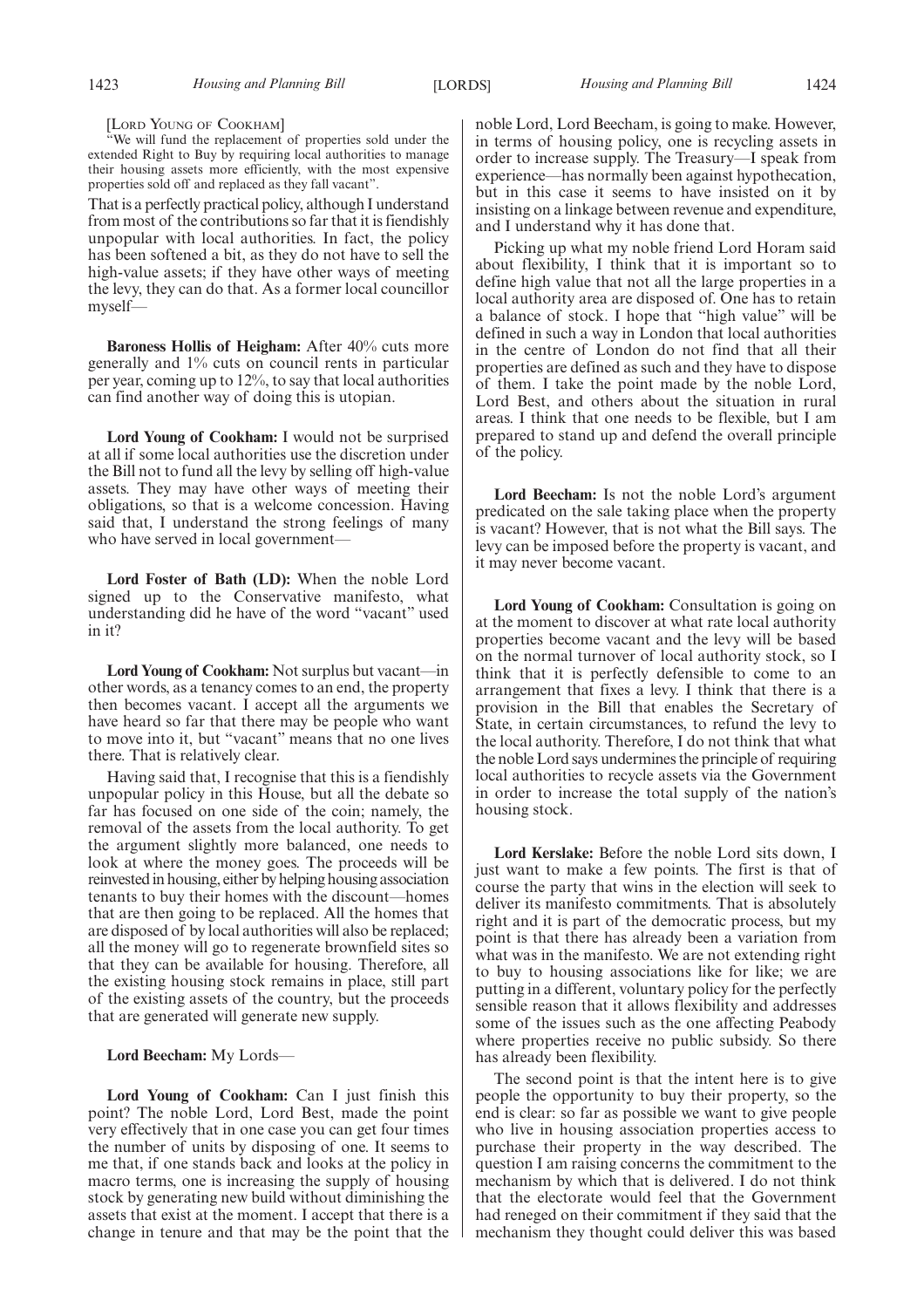on a set of false assumptions: an assumption of turnover of properties that was twice the actual level and an assumption about the value of those vacant properties that was way over the actual figure. In those circumstances, is it not reasonable for any Government to say, "We have to look again at the means while still being committed to the ends"?

**Lord Young of Cookham:** I understand the point that the noble Lord is making but he may recall an intervention that I made on Tuesday: the trouble with the alternative means of funding the commitment is that it increases the PSBR. There, you hit another real constraint from the Treasury in delivering the Government's overall macroeconomic policy.

**Lord Tope (LD):** My Lords, we have very many reasons to be grateful to the noble Lord, Lord Kerslake, but I suspect that in years to come he may well be remembered most for giving us the term "manifesto fundamentalism". I was going to attempt to define it, but the noble Lord has just done so in a very much better way than I could. Maybe it is something like "the irrational adherence to a manifesto detail when there is a demonstrably better way of achieving the greater policy objective in that manifesto". I am sure that, over time, others will be able to refine that definition more, but I think that that is what we are talking about—an irrational adherence to a clearly poor way of achieving the objective.

My noble friend Lady Bakewell at the beginning of the debate—

**Lord Young of Cookham:** Does the noble Lord think that the commitment on tuition fees may possibly fall into that definition?

#### *12.45 pm*

**Lord Tope:** It may well do, my Lords, but I will resist the temptation to be distracted in that direction.

At the beginning of the debate my noble friend Lady Bakewell set out the Liberal Democrats' view on this; a view which is clearly very widely shared—dare I say it?—right across the House. We accept that the Government have a manifesto commitment to give people the right to buy their own property. However, it is the funding of that that is the problem we are debating. We are being very gentle in referring to it always as a levy, rather like the way some people used to talk about a community charge. But calling it a levy does not make it any less of a tax—and that is exactly what it is: a tax. I am grateful to the noble Lord, Lord Young, for making it very clear that it is a tax and that it does not necessarily bear any relation at all to the realities of the sale of so-called high-value properties. It is simply a tax. It is there to achieve a financial objective, not to relate particularly to the sale of high-value properties. I am not sure that the noble Lord, Lord Young, is optimistic, but perhaps he is hopeful that it might not necessarily mean the sale of high-value properties, or indeed of so many highvalue properties.

I make particular reference to London. It has been recognised many times in the process of this Bill that there are very particular problems in London, not least the number of so-called high-value properties, however one defines "high value". But an added problem—certainly a welcome problem if it is achieved—is having not a one-for-one replacement but a two-for-one replacement. However, experience thus far in London has been that the previous one-for-one replacement programme has not exactly been an outstanding success. In fact, it has not really been achieved at all. Therefore, to double that and look for a two-for-one policy—which would be welcome if it is achievable—must be doubly difficult.

Let us look for a moment at what that could mean. As has been said so many times in this debate, we again await crucial detail on how this is going to be implemented. I do not actually know whether the definition of "high value" will apply on a London-wide basis—in which case, good luck to Westminster and to Kensington and Chelsea. When we first thought that that would be the case, my own borough of Sutton thought that it probably would not have to sell any properties, but, demonstrably, that is not going to be what happens. However, we await confirmation in London of whether this will be done on a borough-byborough basis, some sort of subregional basis or what basis at all. What is the definition of a "high-value property" in that context? There is a huge difference between, in my case, the London Borough of Sutton, or that of Barking and Dagenham, and, at the other extreme, Westminster, Kensington and Chelsea, Camden and so on. So we are going into the dark in London, with no idea what this will actually mean.

London Councils, which represents the 33 London authorities, has said that,

"it is critical that this policy delivers: An increase in housing supply … A net increase in affordable housing … No loss of London's social mix … London's funds reinvested in London".

I pause for a moment on the issue of the social mix. A little while before the general election, I talked with the then chairman of Westminster Property Association, a major property developer in the City of Westminster. He wrote his own manifesto, expressing considerable concern about what he felt was happening in Westminster—his city. Before the general election and before the introduction of this policy, he said that before very long Westminster would be a city for either the very rich or the very poor, and that the great number between those two extremes—whether we call them the middle classes or whatever; the people who make up and who are active in the community—would be driven out and have to leave Westminster. That is a social conclusion with a profound effect.

This policy is not just about whether the sale of high-value properties will produce a two-for-one replacement in Sutton or somewhere else in outer London where land values are less but, crucially, whether it produces the same replacements in the City of Westminster, in Kensington and Chelsea, in Camden and so on and maintain the same social mix that is rapidly being lost. Or are we in fact accelerating the drive of people ever further away from the centre of London and therefore further away from the places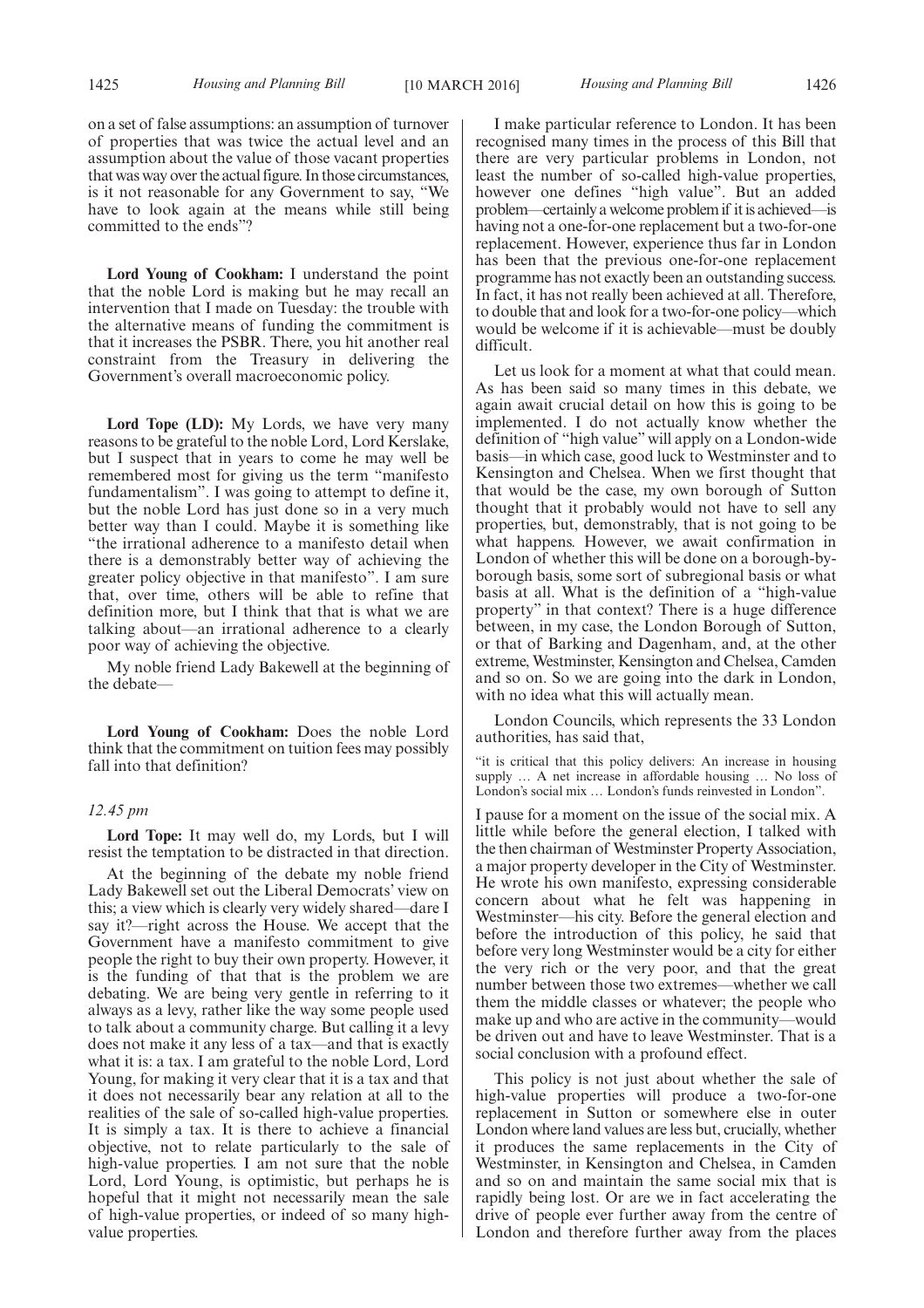[LORD TOPE]

where many of them have to work? Indeed, central London, as anywhere else, is dependent on people on low incomes to support our many services.

A similar problem is that the replacement homes need to be provided swiftly—not in years to come, although that would be welcome, too, but swiftly. There is inevitably a gap between the sale of the property and its replacement either by one or two similar properties. They need to be similar properties and they need to be in the same area. Again, what is the definition of an area when applied within Greater London? Does it mean a borough? Does it mean a particular part of the borough? Does it mean south London, north London? What does it mean?

I hope that the Minister will be able to give us greater clarity on when we will get those definitions and when we are going to know, because London borough councils—and I am sure this applies to local authorities throughout the country—are really worried about the effect of this policy in their area and their inability, simply through lack of knowledge and lack of detailed information, properly to be able to plan for what is to happen, however unwelcome it is. I hope that the Minister will able to go some way, if not all the way, to clarifying those important details.

**The Earl of Lytton (CB):** My Lords, I apologise to the Committee for being late on parade this morning due to my travel arrangements.

It is tempting from these Benches to have a bit of a dig at manifesto commitments, bearing in mind that I made my maiden speech in this House in my previous incarnation here on what became known as the poll tax, so I know that political expediency often overrules practical reality.

Your Lordships will know that I come to this matter with a certain area of technical expertise in relation to development matters. It seems to me that there is more than a hint of evidence that a sale by a housing association of a property at a 20% discount is not a self-sustaining model without the cross-subsidy, notwithstanding the fact that many housing associations are involved at the commercial end of residential property development and are in competition with other private sector operators in the market for the same sites—therefore, one can reasonably suppose that they are making some developer-type profit out of that.

Given that most local authorities now no longer operate on that basis—your Lordships' Select Committee on National Policy for the Built Environment had evidence brought before it that indicated the sharp fall-off in local authority construction of new homes; the evidence from the graphs that we were shown was incontestable—it follows that the sale of a local authority house on whatever level of value is also unlikely to be self-sustaining. More to the point, it does not have the cross-subsidy from the allied sector—or any sector really. There will either be an attrition in the numbers replaced—not one for one—or an attrition in quality, AKA size; whatever way you want to do it. It might be both. That might result in a cheapening of the housing stock to the potential detriment of the built environment and the long-term value and therefore sustainability in terms of people's willingness to maintain and look after these places.

The noble Lord, Lord Tope, referred to something that I know as market drag, which is when something is sold and there is a period when one tries to organise where to reinvest the money and things happen. The market may move forwards or backwards, as the case may be, financing arrangements may change, opportunities that may have been counted on may disappear or new ones may arise. One therefore cannot easily say that £20 today will give £20-worth the day after tomorrow. It does not work like that because of the very high number of price-sensitive factors involved in the development world. In any event, we do not know how many high-value council house sales will take place, and we have heard that we do not know what high value is intended to mean. Is it in absolute terms—the largest four-, five- or six-bedroom house in a council's stock? Or, more disturbingly, could it be a relative test by reference to a series of sub-categories of housing? We do not know.

When the Minister held a series of meetings before Second Reading of the Bill—and I give great credit to her for organising those—it became clear that there was a great deal of unfinished business in terms of getting the information back from local authorities about how this would work in practice. We do not have a worked model and I wonder what that means in practice. I remain to be convinced that reinvesting in social housing is more than a short-term fix. I mentioned at Second Reading that the precedents are not that great. I referred to the proceeds of council house sales. First of all, councils were able only to spend the interest that arose on the capital sum. Then they were not even able to use that and finally the Government of the day in 2000, as far as I could see and this may be an oversimplification, popped thelotinto the Consolidated Fund. Thereafter, we had the business of developers somehow funding this social element because the entire stock of billions had disappeared. I do not know what it was spent on because of course the Consolidated Fund does not tell us that. The Treasury does not like hypothecated figures in its Consolidated Fund: it wants a big bank account on which it has great flexibility. I can understand that.

I feel that smoke and mirrors are involved here. What I am really getting at is that if there is a  $20\%$ discount at every turn—so that a house is sold at a discount and the money is reinvested in something else that is then discounted at another 20%—I do not see that that is viable. I would really like the Minister to ask her officials whether we could see a worked model of how that would function in practice because I strongly suspect that what is involved is forward guessing on increases in property and land prices.

As a registered valuer and thus being subject to all sorts of things that registered valuers are subject to, I absolutely proscribe forward guessing future rises in value: the value is what it is today. If I am reviewing a value the day after tomorrow, it is the value for the day after tomorrow, but on day one and on any accounting basis, to forward guess an increase in value is an extremely risky and perilous operation. But I sense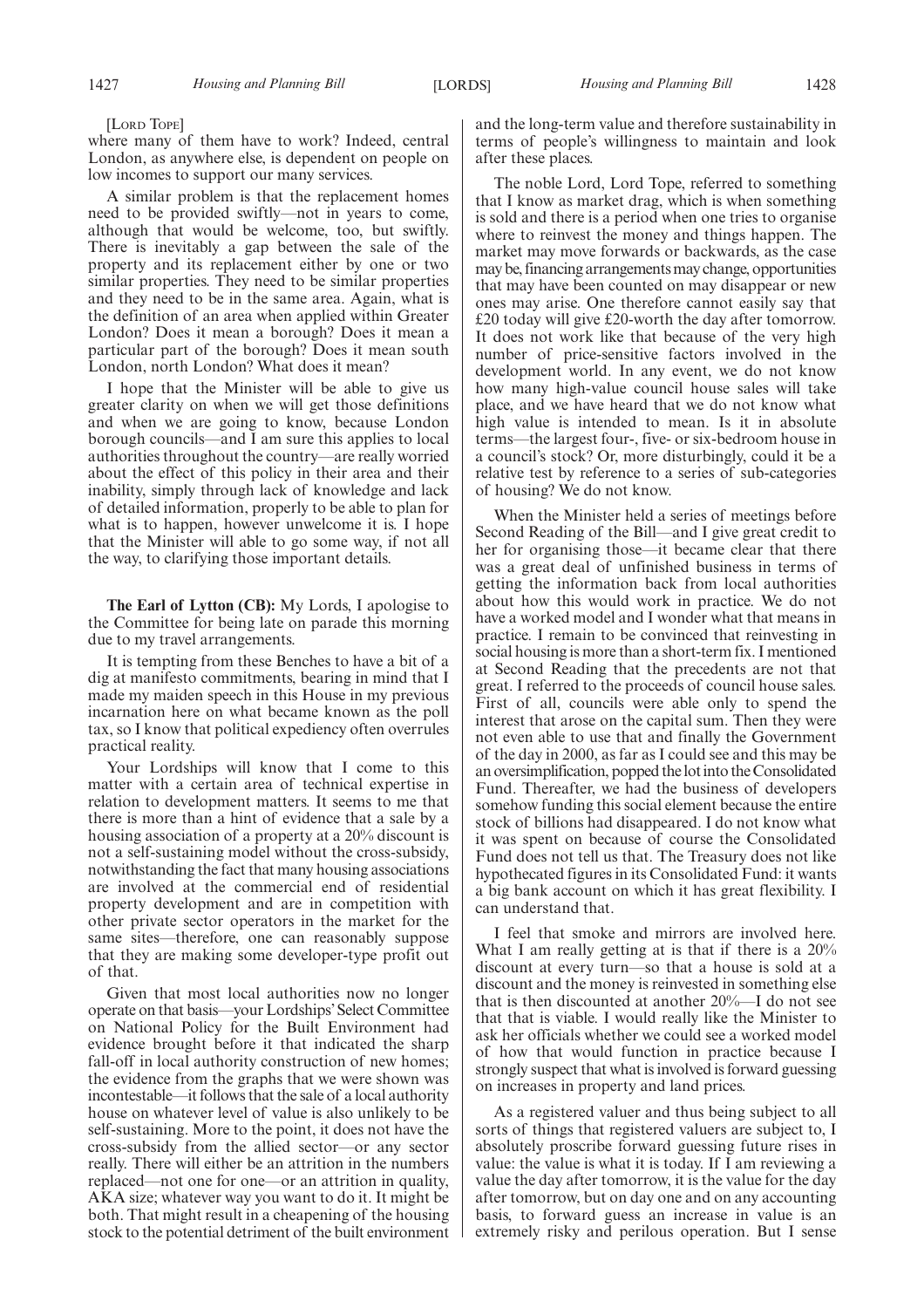that that is what lies behind this, because the numbers do not seem to add up. I fear that that is what is implicit in this. I ask the Minister again: I would really like to see a worked example of how it will be done.

I am not against the principle of the Government's manifesto commitment, but I sure do not want to be here trying to sort out the debacle that might arise if we get into a situation of relatively static house price increases and land values, which we might. Then the year-on-year increase that might implicitly be built into this model evaporates and it fails. While I do not wish to say whether I am necessarily for or against this series of amendments, they raise a very important point about the underlying financial principles that are involved.

#### *1 pm*

**Baroness Hollis of Heigham:** Does the noble Lord agree that while his figure of a 20% discount may make perfectly good sense in terms of the finances for London, in cheaper areas outside the capital a discount of £77,000 or £80,000 can represent getting on for 40% of the value of the property?

**The Earl of Lytton:** The noble Baroness is absolutely right. There is a great temptation to look at this in terms of London and the south-east which is not a model that pertains everywhere else. Somewhere like Lincolnshire is not even out of what we would call the housing recession yet, or so little out of it that it makes no difference. When you get to the position where you are reinvesting, it must be noted that certain things remain stubbornly the same across the country; construction costs and normal finance costs remain stubbornly the same. The variables are land prices on the one hand and the exit price for the finished product on the other. It is clear to me that in some parts of the country the margin is perilously thin because we are not seeing housing development in those areas. Why is that? It is because there is no economic rationale to enable it to happen.

I do not wish to be drawn specifically on London because that draws me into an area in which I would not feel comfortable about voicing an opinion on, but as a piece of general geometry, the higher value parts of London and the south-east cannot be transposed to somewhere further afield which has a completely different model. One issue is the regional imbalance that has developed over the years under a number of different Administrations; I do not point a finger on this, but it is a fact that we have a serious regional imbalance. Yesterday I chaired a small meeting that included an Italian lady who is an expert in housing finance. I asked her whether the economic imbalance between, say, the north of Italy and the Mezzogiorno is worse than it is between the north and the south of this country. She replied, "Not a bit of it. It is recognised that there is a much more acute problem here in Britain than there is in Italy". She went on to quote some figures that I did not understand, but I pass that on for what it is worth and I hope it answers the noble Baroness's point.

**Lord Porter of Spalding (Con):** My Lords, before I speak, I should refer to my previous declarations of interest. I am not sure whether I keep having to do this because they have been set out in previous debates. Obviously my noble friend the Minister will not expect me to support taking assets from well-run councils and giving them to poorly-run housing associations, but I do support the Government's commitment to extending the right to buy to RSL tenants and allowing councils to sell and dispose of high-value assets. Currently we have to do that via Secretary of State approval. I think that the last time my council did it, John Healey was the Secretary of State; that is how long ago it was.

First, I will put a plea in for Lincolnshire. Despite what the noble Earl, Lord Lytton, has said, Lincolnshire is not a stagnant housing market area. My own district is probably the ninth fastest housing growth area in the country in terms of prices and I urge anyone who is thinking about investing in property to come to Lincolnshire because it is a very good investment area. I also need to put a plea in for councils. In the past five years we have built more council houses than we did in the last five years of the previous Government, so councils are building more properties. I do not think that the figures the noble Earl was given reflect accurately the actual numbers that are being replaced.

If this debate is about the Government having a manifesto commitment to bring in right to buy and a commitment to sell high-value assets, they should not necessarily be seen as two policies that are tied together. Both are perfectly laudable aims, and one way to make sure that the sale of registered social landlord properties is achievable is by giving the registered social landlord only the money necessary between the capital receipt and the cost of the replacement unit. Nearly 600,000 of those units where the right to buy will be applied to the 1.3 million are where the preserved right to buy no longer exists on homes sold through large-scale voluntary transfer. Those houses went from councils to registered social landlords at little or no capital cost, so a significant public discount is already built into those homes. If that money is freed up, we would have to find a much smaller sum to be able to meet the Government's commitment on this. I urge the Government to remember that their flagship policy of right to buy is something that can be passed on to future generations only if councils have the right to build, so taking resources from councils is not the best way of maintaining this flagship policy.

**The Earl of Lytton:** My Lords, perhaps I may just explain that I was reiterating a piece of evidence that came before the Select Committee on the National Policy for the Built Environment. I have forgotten the gentleman's name, but I thought he was from Lincolnshire; it may be that he was not. He was a representative of one of the smaller housebuilder trade federations and he made it clear that where he came from, they were not yet out of the recession. As I say, I thought it was Lincolnshire, but if it was not and Lincolnshire is all fine and dandy, then I fully accept what the noble Lord, Lord Porter, has said.

**Lord Shipley (LD):** My Lords, we should be grateful to the noble Lord, Lord Porter, for his contribution because he has clarified his position on the forced sale of high-value council homes, as well as for the distinction that he has drawn. It is particularly helpful and I hope the Minister will pay due attention to it.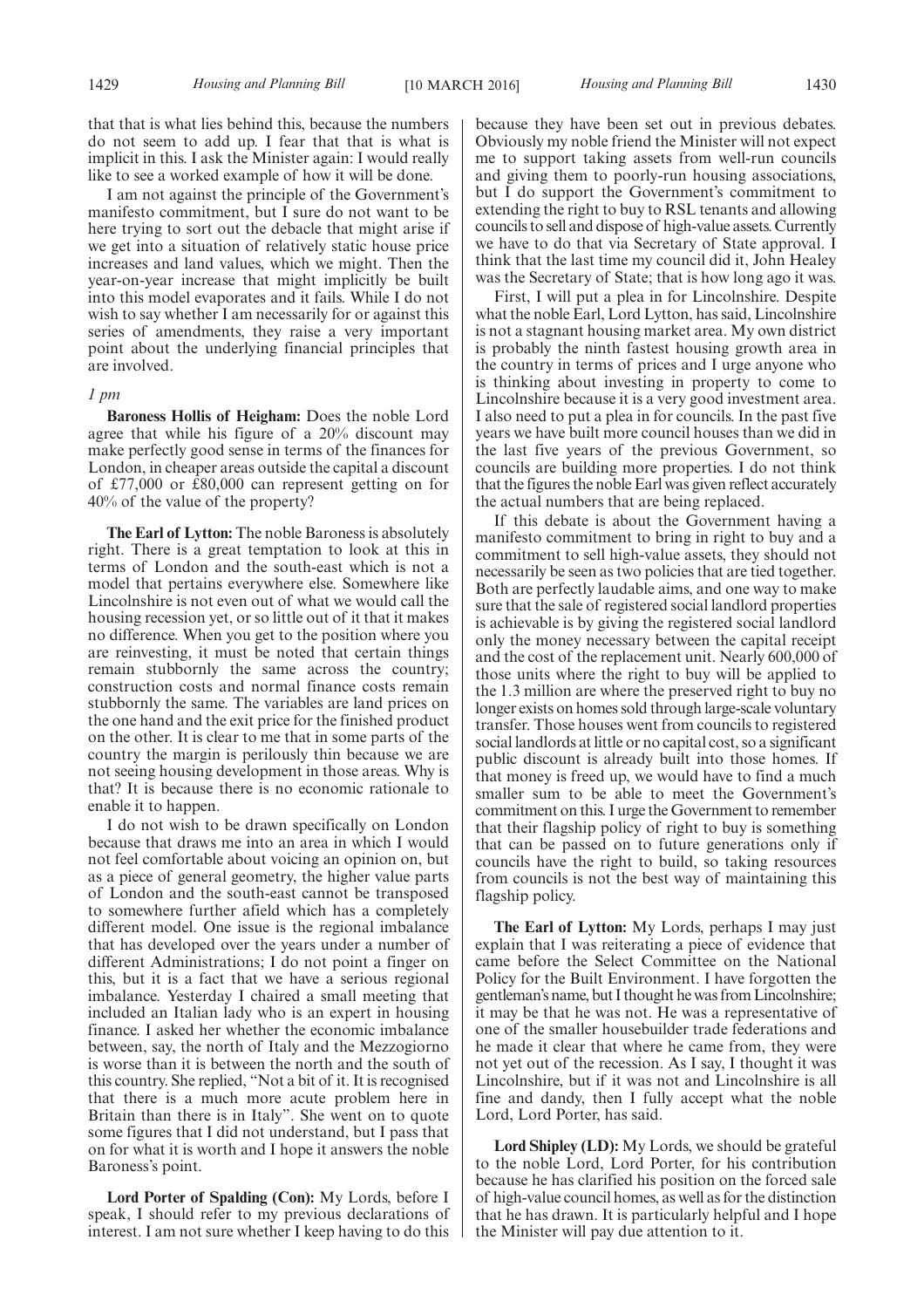#### [LORD SHIPLEY]

The issue here was put very well by the noble Lord, Lord Horam. If there is a requirement on councils to sell off high-value homes, however they are defined—I hope the Minister even today might be in a position to define for us what a high-value home actually is—that should be for new social housing, not to fund the right to buy. I think I have interpreted accurately what the noble Lord said. I noted too the comments of the noble Lord, Lord Best. He said that requiring councils to sell high-value housing is a bad idea because it cannot be righted by switching the burden on to housing associations. I hope I have cited both noble Lords correctly.

The broad thrust is the same: that it is one thing to sell high-value council homes to reinvest in other council properties, but quite another to use that money to fund the right to buy housing association properties. We have hit upon one of the key problems in the debate on this group of amendments—it has taken some time, but it is right that it has because the issues have now come out. This is not about vacant homes; it is about an assumption in government that there is such a thing as surplus council homes. I am afraid that I simply do not believe there are surplus homes, yet I have heard in a number of places the word "surfeit" being used. It is not the case that there is a surfeit or a surplus of homes. It is very important that the Minister does not confuse vacant homes with surplus homes, because local authorities, which have the knowledge of their areas, know whether a vacant home can be re-let.

I will be really clear so that there is no doubt in the Minister's mind: for these Benches, the forced sale of high-value council homes, reducing the social housing stock as a consequence, is a red-line issue if it is simply to be used to fund the right to buy housing association homes. There has to be a coherent policy that ensures there are enough social rented homes for people in this country to live in. As things stand, the Government's policy will reduce the number of rented social homes in the places they are needed and it will make things much worse for the 1.6 million people on social housing waiting lists. As we have heard, it will jeopardise new housebuilding because it will erode councils' ability to borrow. As the Minister has heard from me on several occasions, because larger homes tend to be high-value homes, because they have more bedrooms, their sell-off may well take priority over the sell-off of other homes, so larger families will suffer as a consequence.

I know that the Minister is aware of the research by the Joseph Rowntree Foundation on council bungalow sales. It warned that although such homes are often suited to the elderly or those with special requirements, 15,300 council-owned bungalows could be sold off in England by 2021. I would be grateful if the Minister responded to that. The Joseph Rowntree Foundation is a hugely respected charity and its advice should be taken very seriously. Will the Minister tell us what the Government's response to that research is? These things really do matter, as does raising the cap for local authorities on housing investment. Again, I do not hear Ministers talking much about this, but it has been a running proposal in your Lordships' House for several years that that cap should be raised.

The demand is there in the social rented sector for the higher-value properties that the Government will require to be sold whether there is need for them, or whether they are actually vacant. Surely it is for local government to assess its local market needs and the need for social rented housing in its areas. Surely, its position should be protected if it knows that a vacant home is required by somebody on a housing list. Finally, what do the Government think about the overall impact on local government finances? I noted the comments of the noble Baroness, Lady Hollis of Heigham. She is absolutely correct on the capacity of local government actually to fund what some on the other side believe local government is capable of funding.

I repeat: this is, for these Benches, a red-line issue. I hope very much that the Government will think again and very quickly.

**Lord True (Con):** My Lords, it is always a pleasure to follow the noble Lord, Lord Shipley. He knows how greatly I respect him and it was an honour to call him my noble friend for five years. But when he talks of a red line, with all the authority of a party with eight colleagues in the other place, is he telling this House that those Benches plan to deploy 100 votes here to frustrate the will of the other place? I suggest to your Lordships that that smacks rather of anti-manifesto fundamentalism.

**Lord Shipley:** I will clarify that matter. I agree entirely that it would have been much better had the Bill started in the House of Lords; then, some of these issues could perhaps have been put right before it reached the other place. That said, the Bill is here and we have a requirement to comment on it, amend it and vote on it. I have just said that our view on these Benches is that this is, for us, a red-line issue.

#### *1.15 pm*

#### **Lord True:** My Lords, I think the answer is yes.

I have listened with intense interest to the debate. I was not intending to intervene—I remind the House that I have interests as a leader of a London borough, and as a member of the leaders committee of London Councils—but, on looking at Clause 67(4), I point out that my local authority does not keep a housing revenue account. We are an exceptional authority, in that a former Liberal Democrat administration carried out a large-scale voluntary transfer, so we are entirely dependent on housing associations. We are not a housing authority. I became leader in a situation where a previous administration had transferred away our council stock.

It is with some diffidence that I intervene. I know that there is greater concern in London, as the noble Lord, Lord Tope, said, about some of the detailed impacts of these clauses and others, but I am aware that the Government and local authorities in the London area are having many discussions about how this will operate. I hope my noble friend will say that greater clarification is certainly needed before Report of such discussions and the details that will lie behind the Bill. Parliament really needs to have more insight into the details.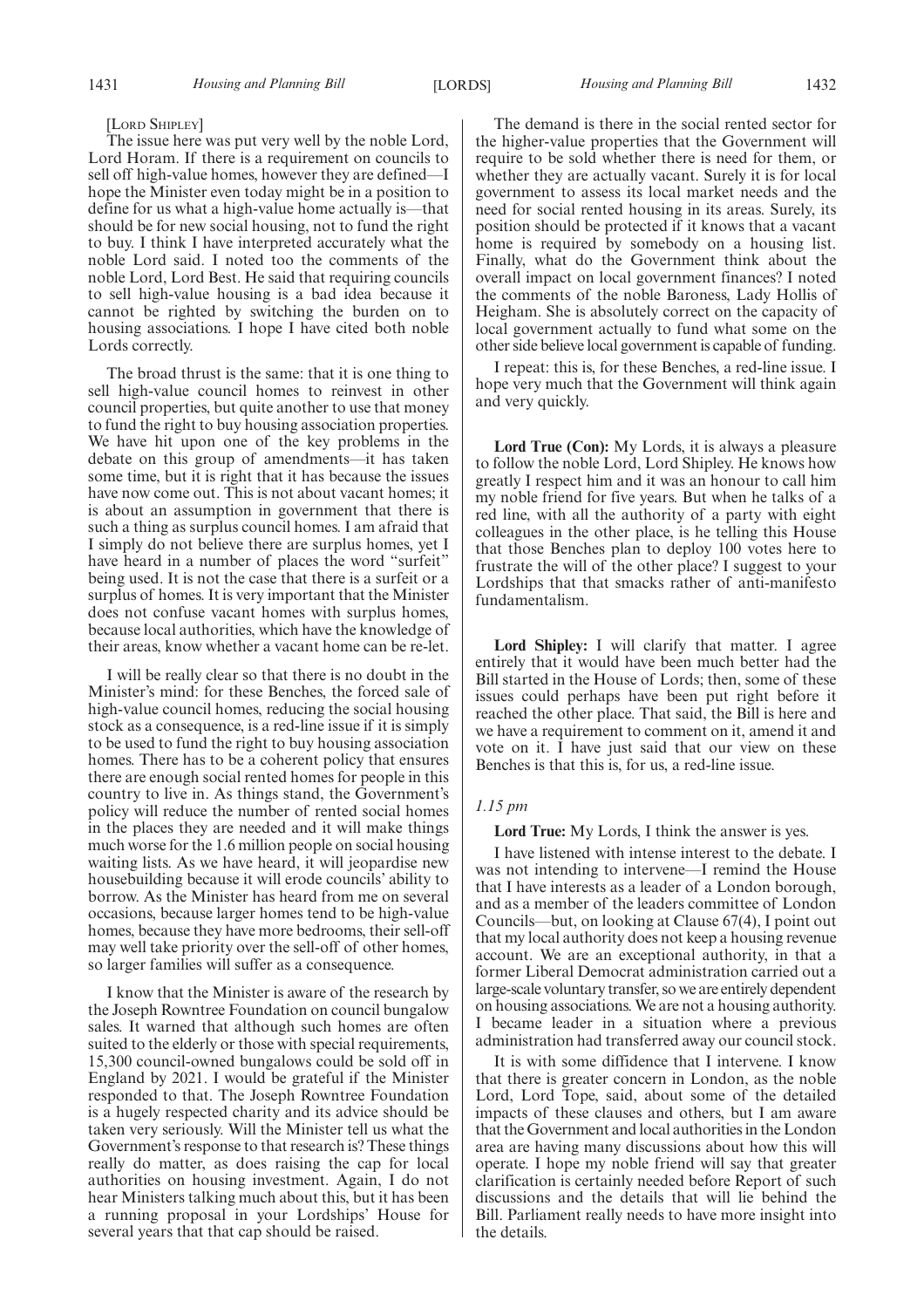I wish to follow the comments of my noble friend Lord Porter about housing associations, although I would not perhaps put them in the characteristically sharp way that he did. I listened very carefully to the carefully scripted remarks of the noble Lord, Lord Best. I will look at his speech in *Hansard* tomorrow, but he appeared to say quite clearly, from a script, "Don't look to the housing associations to make a contribution.We're strapped for cash.We've got reserves, but we cannot afford to chip in, old boy, so it's over to you". Maybe I misinterpreted that, but I will look carefully at the record.

Of course, housing associations are vital and respected, and I welcome the partnerships that we have. Housing associations are going to the market and raising enormous amounts of money. One of my local associations raised some £100 million recently. At the same time, they are moving to separate from their close relationship—for many of them—with former local authorities. We were asked to relinquish our places on the local housing association board to facilitate the association's financial advancement, which we were very happy to do in the broader interest of securing more finance for public resource and public investment in housing.

However, it is important that housing associations—I make no accusation in any particular way—remember that they own a public interest and must work with local authorities.They cannot be divorced from responding to the challenge that my noble friend Lord Porter put forward. It is important that we retain confidence that they are cognisant of their accountability locally. Looking at the amendment—I do not necessarily agree with it—how can we be sure that housing should be replaced in the same area? I was unable to be present at earlier discussions in Committee on this, but can I be guaranteed that my housing association will replace in my local authority area? By what accountability will that be delivered? I would like to hear the noble Lord, Lord Best, say, perhaps at a later stage, that housing associations will take all that into great consideration.

My noble friend Lord Horam talked about the need for a mandatory hammer, if you like, but with flexibility—talk softly but carry a big stick, as Teddy Roosevelt would have put it. I do not necessarily dissent from that. But my problem is that we are seeing a lot of negotiations going on, a lot of deals being cut, which, at the end of the day, we hope will respect local conditions and local authority. I want policy to be delivered by local conditions, not by the need to get figures for housing on a piece of paper in answer to a Written Parliamentary Question in the House of Commons. We want responsive, locally-led housing policy. So the more open those negotiations can be, the better. I do not like deals cut in quiet rooms with unelected officials, whether they are in City Hall or in the Treasury. So let us have a bit of flexibility and I am sure that my noble friend, by Report, will be able to shed a bit of light on what I hope will be the voluntary agreements that are emerging.

I want to cover one other point. The noble Lord, Lord Tope, spoke about London's extraordinary diversity. Much of policy—this is implicit in the Bill, with the two-for-one and the one-for-one replacement—is dependent on and recognises a line on the map, which is the Greater London area boundary. I think that London is evolving in a strange way. Perhaps we are going back to the days when there was an LCC and an outer London. It may well be reflected in the way that votes are cast in the coming mayoral election. It is very difficult to define a single policy. I do not think that anyone in this House would say it would be easy to define a single policy for the whole of London, let alone the whole country. I worry about policy that is defined simply on the basis of a line on the map which is the edge of Greater London. There are travel-to-work areas. Look at the emerging Gatwick corridor. It might be quite legitimate to replace, even with a onefor-two policy. Is there anything wrong in replacing two houses just south of Sutton, if you like, or just outside the Sutton area, which could be for Sutton people, in the same travel-to-work area? I hope that that can be considered and that we will not allow a line on the map to dictate policy absolutely, particularly at the fringes of London.

Because of outer London's changes and the high land values in certain places, we must look at new policies and new powers. It will have to be, in my submission, for local authorities to deal with some of the issues that arise. I will conclude with one example. In my own authority the Ministry of Defence has lately put up for sale a significant, large facility, Kneller Hall, which houses the Royal Military School of Music. It is very controversial. The rationale is money. The ministry says it wants to build houses, yes, but when probed, of course, it wants to build houses of maximum value for the Ministry of Defence and the Treasury. As I understand it—I have not had this confirmed—some of the land has already been sold to a developer before we are anywhere near a planning application. In those circumstances, do the Government not own a responsibility to play a part in this kind of policy?

The Government lecture local authorities—and we accept the responsibility—to do our best to provide affordable housing. But is there not, within the parameters of disposal of publicly-held property, a collective responsibility which the Government, government departments and government agencies should share, to put this aspect of public policy into their plans for disposals? I am straying a bit from the Bill—I was intending to bring it up in the planning stages of the Bill—so I do not expect the Minister to answer on that, but can we look, when we come to the planning area, at whether we could find ways of pressing public authorities more generally, through the planning process, to share some of the responsibilities that these clauses put upon local authorities?

**Baroness Hollis of Heigham:** Will the noble Lord expand on his first point, which concerned the situation of stock transfer authorities such as his own? I agreed with so much of what he said. Given that he has no high-value council property to enter into forced sales, as we have been discussing, to finance RTB for housing association tenants, his authority will, instead, be levied to fund it, in the absence of stock to sell. Has he made any estimate, in his budgets for the forthcoming year, of the scale of that levy and how it interacts with his ability to manage local authority finances?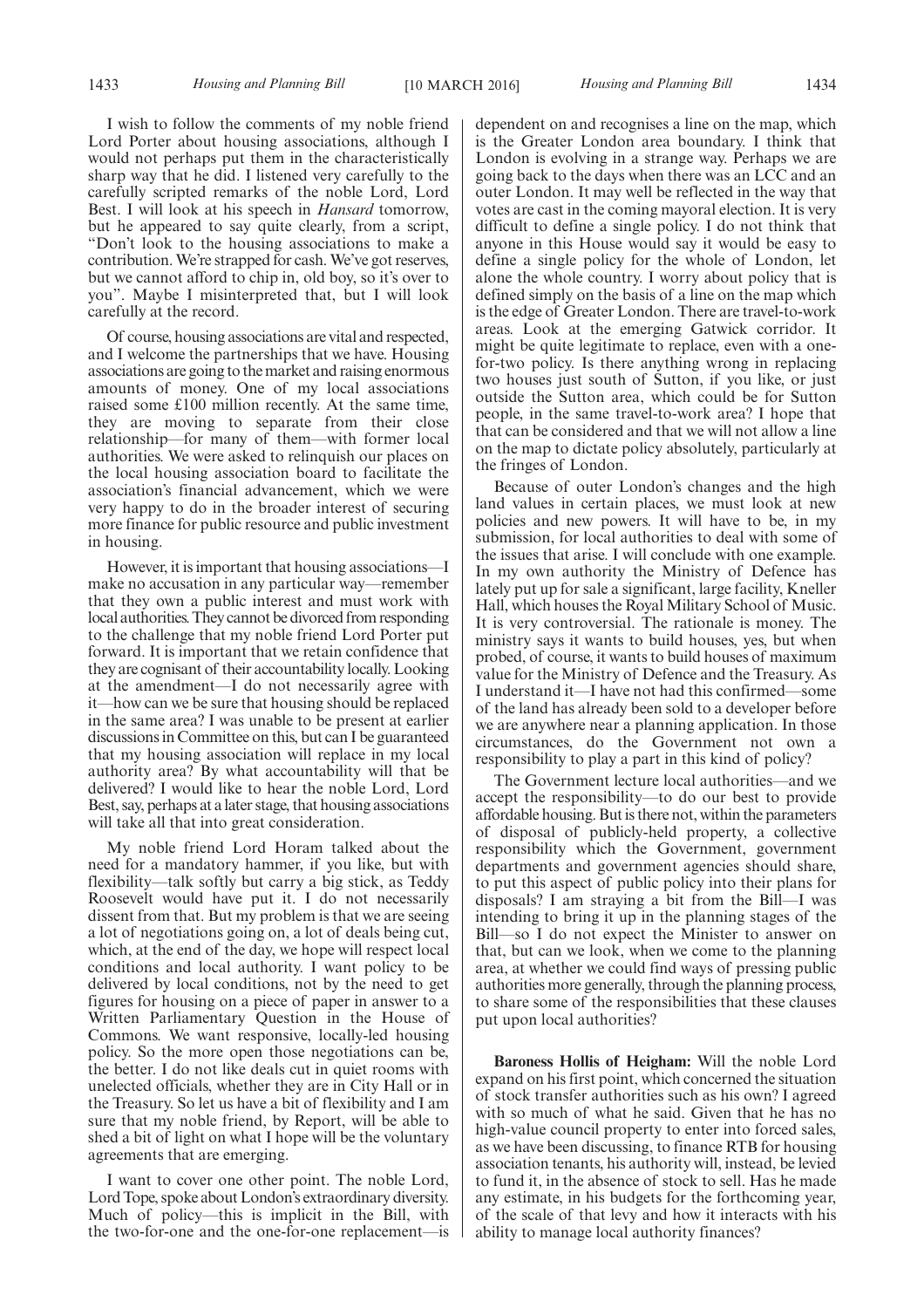**Lord True:** My Lords, if you do not have a housing revenue account the levy does not apply. Even so, I do not think that my authority should be in any way divorced from the responsibility to provide affordable housing.

**Lord Campbell-Savours:** Does it not apply under Clause 68?

**Lord True:** Clause 67(4) says that a determination may not be made in respect of a local housing authority that does not have a housing revenue account. So I think it would be better to ask the Minister, rather than a pitiful leader of a London authority, to clarify this point when she replies. But it is actually a detail in the larger question. My authority would be very happy to make any contribution towards housing. In fact, if the LSVT had not taken place, all our council housing would probably be high value in some of the places it used to be and the housing association that now sits on it, if that were us, would be having to sell off most of it.

**Baroness Hollis of Heigham:** Yet some of us have been assured, as my noble friend says, that Clause 68(3) was drafted precisely to cover those authorities with stock transfer. In my county of Norfolk, Norwich has retained its council stock, there is limited retention in Great Yarmouth and King's Lynn, and the other four authorities transferred their stock into housing associations. Are we saying that authorities such as Norwich are not only supposed to fund the RTB discounts for housing association tenants in their immediate locality but are also, on top of that, to cross-fund all those stock-transfer authorities so that they do not contribute to the right-to-buy discounts of housing association authorities?

Clause 68(3)(b) says that the Secretary of State may,

"treat the housing as being likely to become vacant whenever it would have been likely to become vacant if it had not been disposed of".

The whole point of that, we were assured—I am sure the Minister will clarify this for us—was precisely so that stock-transfer authorities were levied in lieu of the fact that they do not have stock to sell, which local authorities that retain their stock may be in a position to do.

**Lord Kerslake:** My Lords, there is a fairly simple explanation for this. An authority that has already transferred its stock, as the noble Lord, Lord True, has talked about, is in a good position, because it will not pay the levy. If, on the other hand, an authority would like, in the future, to transfer its stock, it will still pay the levy. I have an amendment later which seeks to remove that particular provision. It seems quite extraordinary that an authority cannot, in the future, transfer stock, but if it has transferred it, it will escape any levy. That seems to me to be an imbalance that we need to address.

**Lord True:** My Lords, I had noticed the amendment in the name of the noble Lord, Lord Kerslake. He will not be having my support, but it will be an interesting debate.

**Baroness Hollis of Heigham:** I thank the noble Lord, Lord Kerslake, for that explanation. In that case, it means that there is going to be double the levy, not just one levy, for RTB for local authorities that have retained their stock—mainly city authorities. The cross-subsidy will come from those local authorities not just to fund RTB in their own district—we do not yet know how much redistribution there will be or on what geographical basis—but to cross-subsidise local authorities that transferred their stock five years ago, two years ago or 10 years ago. It is monstrous. You are asking those local authorities with retained stock to pay twice over for their own retained stock to fund the housing associations in their district council or unitary authority and to fund those which are not in their geographical area, are not part of their local authority and, frankly, have chosen to go down a different route.

#### *1.30 pm*

**Lord Porter of Spalding:** My Lords, I hope nobody thinks that this is about one type of council crosssubsidising another type of council. This money will go nowhere near councils. That is what is wrong with this Bill: it takes money from councils and gives it to not-councils. Councils that have already transferred their stock cannot be levied because they do not have the HRA, as the noble Lord, Lord Kerslake, has already said. And, perversely, from an LGA perspective, if they choose to transfer in the future, they will still be levied. But this is not about transferring money from one council to another. Indeed, until we know whether the sale of high-value assets really will take place and what the final definition of "high value" ends up being, councils with stock may well not pay any levy even though they still have their housing stock, because they may not have any housing units in their HRA account that sit in that top third of value.

**Baroness Hollis of Heigham:** But councils with retained stock—and that stock is not coming forward as fast as government would wish—will have a levy in view until their own vacant stock is forcibly sold. That levy has to come from somewhere. Why on earth should some local authorities be expected to fund RTB discounts out of their money when other local authorities are not? What is the basic fairness in that? I absolutely take the noble Lord's point that this is a redistribution from some local authorities but it means that those with retained stock will have to pay double the size of the levy or double the number of sales to make good the fact that a very large proportion of more rural district councils do not have any retained stock.

**Lord Best:** My Lords, the noble Lord, Lord Porter, and the noble Baroness, Lady Hollis, are in agreement on this. They both oppose the fact that this levy will be solely on those authorities that have retained stock and a housing revenue account, and that it will be a very large sum of money—£4.5 billion per annum on those councils that have retained their stock, and nothing on those councils that have transferred their stock. The noble Lord, Lord True, can read my script at his leisure. He felt I was saying that housing associations should not contribute but councils should. I am absolutely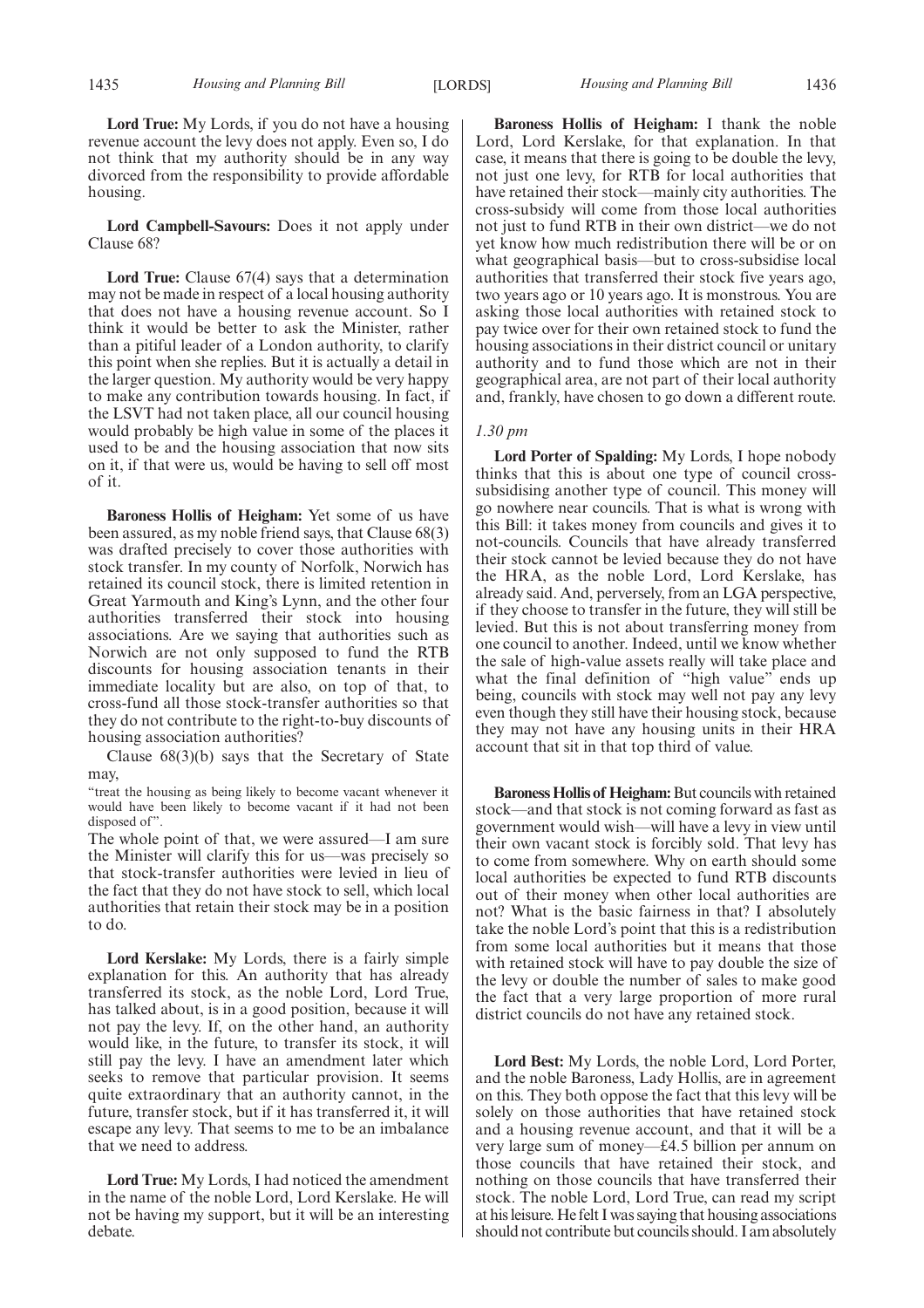not saying that councils should carry the burden of the right-to-buy discounts for housing association tenants, as he thought that I might be. I am saying that neither councils nor housing associations should pay for this new policy and that we should see new investment, which is what we need to replace homes that are lost, and to build new homes. We need new investment.

I happen to know a bit about the Richmond Housing Partnership, which is the body to which the stock of Richmond has been transferred. It is a really excellent example of a housing association that has received the council stock and is doing extremely important things to build more homes. It is doing exactly the right thing. It would be a terrible shame if, instead of councils or the Government paying for these discounts, that organisation were taxed with a levy—that would be very detrimental to the interests of Richmond—and had to pay for the right-to-buy sales. It is making some serious economies at the moment. It is having to make efficiency gains on a big scale because its rents have been reduced due to welfare reform pressures. Nevertheless, it is doing a great job. It would be a very big shame if the idea gained any momentum at all today that housing associations were the cash cow from which could be extracted the resources to pay the £4.5 billion per annum. That would simply take resources out of the development programme for the very people for whom we need to build the new homes of tomorrow.

**Lord True:** My Lords, I do not want to delay the Committee on a specific point, but since the noble Lord, Lord Best, has identified a housing association which I have tried not to identify, I should say that of course I have great respect for that housing association in many respects. It has done certain things that I would not have done but this is not the place to discuss that. I am sure that he has friendly views towards local authorities. Indeed, I know that he has and welcome that. But it is a fact—he has confirmed this—that the noble Lord, Lord Porter, is correct in saying that housing associations will not make a contribution to this policy.

**Lord Campbell-Savours:** Confusion has arisen over Clauses 67(4) and 68(3) regarding the ambiguity of the word "disposes", and what it actually means—past or future. Perhaps Ministers might consider redrafting that whole section to make the Government's intention much clearer.

**Lord Carrington of Fulham (Con):** My Lords, I intended to speak on the next group of amendments but, since my noble friend Lord True and the noble Lord, Lord Tope, have both raised the London problem, I thought that a few comments on that would be appropriate. They rightly pointed out that certain London boroughs, particularly those in central London, have a problem in terms of high-value assets and their definitions. Indeed, they mentioned Kensington and Chelsea and Westminster. I would extend this as far as the old LCC area, as my noble friend Lord True did. But, of course, the problem extends to the Corporation of London, which has relatively few council properties, most of which—if they were put on the open marketwould be of extremely high value. Therefore, the definition of a high-value property is crucial not only in terms of a figure but of comparators with other London boroughs. I ask my noble friend the Minister to look very carefully at where the boundary of the defined area of high-value properties is drawn because, if it is drawn on the GLA area, we will see the total demise of social housing in central London. If it is drawn much more locally—perhaps on the LCC area, which may still be too wide in some cases—we can mitigate the problem. This issue concerns the point made by the noble Lord, Lord Tope, on the social mix in London. That social mix is very important for lots of reasons, including social cohesion, enabling people on lower pay to get to their jobs, live close to where they work and to work anti-social hours. I could go on and on—as we all could—to define the problem.

However, I add the caveat that this problem has not been created by this Bill and, sadly, is not of recent creation. As a former Member of Parliament for a part of inner London, I know with certainty that this problem has been generated over the last 30 years, and probably over the last 40 or 50 years, whereby, to obtain social housing, whether council or housing association property, a potential tenant had to be in a crisis situation. It was not enough to need low-cost housing; there was a requirement to qualify for it on grounds of disability, having a crisis housing need and being totally homeless, or having some other problems which got you up the housing list. Being on the list for long enough was not sufficient.

There are some very real problems in inner London. I know that my noble friend the Minister is very well aware of these problems, but they need to be specifically addressed and a blanket solution which covers the whole of the United Kingdom—or, indeed, England and Wales—will not solve them. We need a special and particular solution for London.

**TheParliamentaryUnder-Secretaryof State,Department forCommunities andLocalGovernment (BaronessWilliams of Trafford) (Con):** My Lords, before I respond to the amendments, I will make, as I did last week, some introductory remarks which will set today's discussion in context and, I hope, reassure noble Lords about our proposed approach to this important issue.

For many years there has been underinvestment in housing, as my noble friend Lord Carrington and many other noble Lords have said. Recognising that the supply of housing needs to increase, as the noble Baroness, Lady Hollis, said, the Government have set a target of a million new homes by 2020-21 and are determined to do all that they can to boost housing supply. That is a key government priority. There are also many people living in housing association properties who do not have the opportunity to realise their dream of getting on to the property ladder because they do not have the right to buy. That is another key government priority. The provisions we are discussing today will support the delivery of both those priorities. I will explain how.

We know from published statements of accounts that the market value of local authorities' housing stock in April 2014 was more than £200 billion. By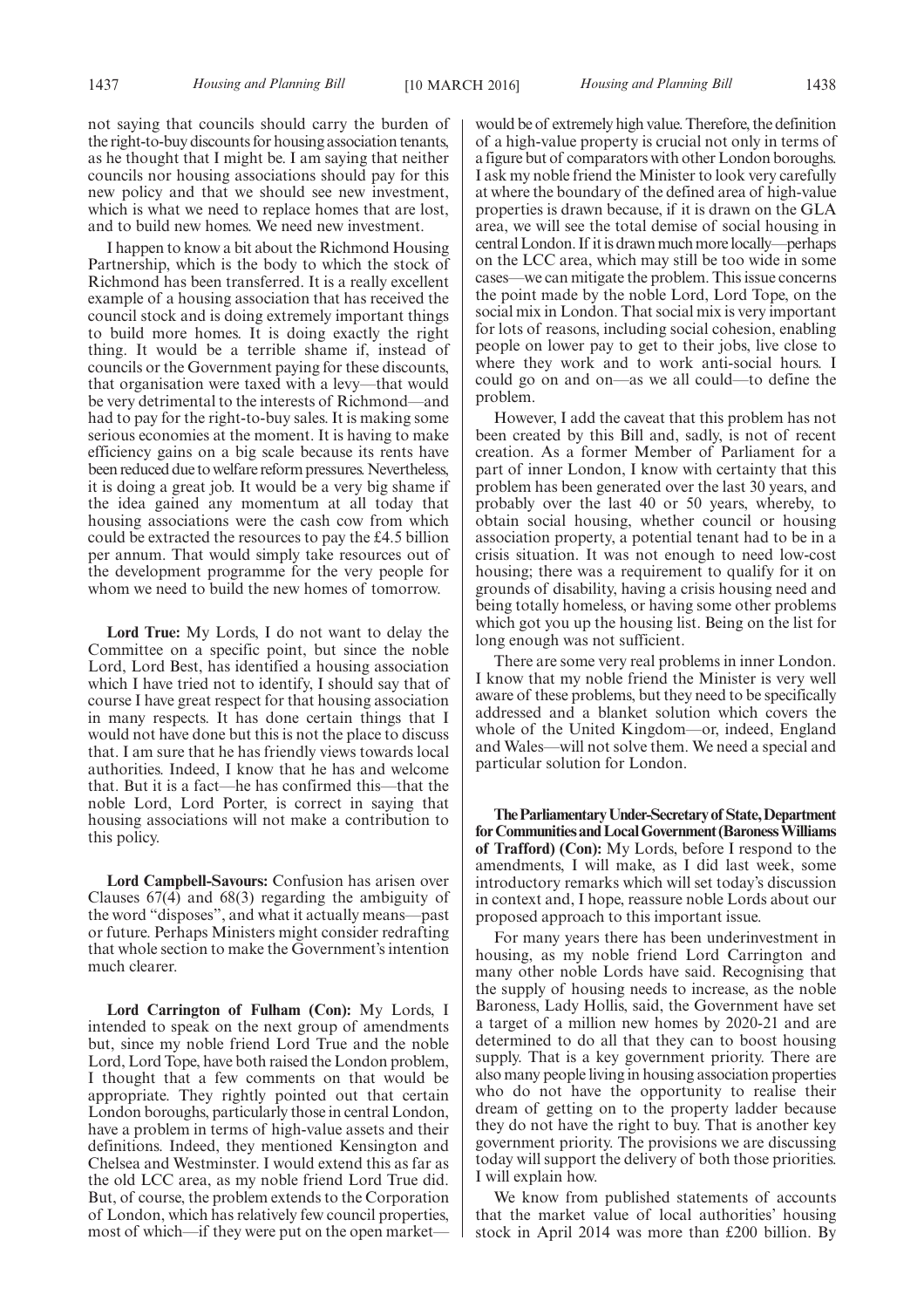[BARONESS WILLIAMS OF TRAFFORD]

requiring councils to sell their high-value housing as it falls vacant, we can realise that locked-up value to support the building of additional homes, increase housing supply and extend home ownership by funding the right-to-buy discount for housing association tenants.

Let me also be clear: this is a flagship manifesto commitment. I am not going to get into arguments today about manifesto fundamentalism. I shall leave that to other noble Lords. It took centre stage when the Prime Minister launched the manifesto because he and this Government believe passionately in the importance of building more homes, which this country needs, and helping more people achieve their dream of owning their own home.

I also want to update your Lordships' House on the commitment I made at Second Reading when I said I would keep noble Lords informed as we made progress with the collection of data on the 1.6 million homes owned by local authorities. I understand the frustrations that have been expressed that we have not yet provided noble Lords with more details of the policy. I hope that noble Lords will understand the importance of ensuring that we have all the data and that they are correct before we make policy decisions that will inform how much individual authorities have to pay.

The majority of local authorities had provided data by the end of January 2016 but there were some outstanding issues, such as a lack of vacancy information for some areas. We have now obtained almost all the data required, and we are processing and validating them. I hope that noble Lords will understand that doing this for more than 16 million pieces of data takes time.

That is why this legislation has been designed as a clear framework for the policy, to enable us to take into account the housing that is owned by local authorities, in line with the manifesto commitment and without restrictions that are inappropriate or unnecessary. We have also been conducting an intensive engagement exercise with local authorities to understand their views about the policy, and we will reflect on those as we develop the regulations. I reiterate my commitment to your Lordships' House that I will bring forward the detail that noble Lords want as soon as we can.

I close my introductory remarks by thanking noble Lords for their scrutiny of the Bill and by emphasising what I said on Tuesday—that this will help shape the development of this policy. I also assure noble Lords that the Government will take into account all the points that have been raised as they take forward the legislation.

I now turn to the amendments, for which I thank the noble Lords, Lord Kennedy, Lord Beecham and Lord Kerslake, and the noble Baroness, Lady Bakewell. Parts of Amendments 61 and 62A relate to components in the calculation of payments. Clause 67 already allows for costs and deductions to be set out in the determination. These will be detailed in the determination, on which we will consult local authorities, their representatives and their relevant professional bodies. I assure noble Lords that in calculating the payment, we are committed to making a deduction in respect of the transaction costs for local authorities to sell housing,

and in respect of the debt supported by those properties that are taken into account in a determination. We will continue to work closely with local authorities to establish how these figures should be calculated.

Parts of Amendments 61, 62 and 62A seek to deduct the cost of replacing properties from the payments required. Clause 72—and this may go some way to addressing the point made by the noble Baroness, Lady Hollis—already provides for the Secretary of State to enter into an agreement with a local authority to retain a portion of its receipts to fund new homes. The amendments would merely make deductions from payments and would not be able to require the delivery of the additional homes that the country needs in the same way that the agreements will. The amendments would simply allow local authorities to retain the funding. So the agreement process will ensure that local authorities will deliver the houses and will achieve value for money in doing so.

#### *1.45 pm*

The agreement process will also give local authorities a lot more freedom to build the houses that meet their communities' needs—this has been mentioned several times today—rather than placing expectations for the new homes in the Bill. Local authorities will be able to decide on the tenure of the homes and where to build them. If, for example, an authority wanted to work with a neighbouring authority to build homes across borders, the agreement process would allow for that. I can think of an example somewhere near me where that might happen.

Amendment 62 seeks to use the definition of affordable homes from the National Planning Policy Framework up until May 2015. This would not be consistent with the definition of affordable housing in Clause 72 and elsewhere in the Bill.

Amendment 66A seeks to require another statutory instrument under this chapter. However, we think that the determination is the correct place for any formula used to be set out. The key variables that feed into the formula, including the definition of "high value"—of which more later—the definition of "vacancy" and any exclusions, are either set out in the Bill or will be set out in secondary legislation made under the Bill. This means that there will be parliamentary scrutiny of these key definitions.

In addition, the legislation sets out the overarching way that payments will be calculated. It must represent an estimate of the market value of the authority's interest in any high-value housing that is likely to become vacant during the year, less costs and deductions that would also be set out in the determination, including transaction costs and the debt supported by the housing that is expected to be sold. Moreover, Clause  $69(2)$ requires us to consult with local housing authorities, the LGA and relevant professional bodies before making a determination under Clause 67. Local housing authorities will therefore have an opportunity to comment on the proposed approach to the formula before the determination is made. The amendment appears to create an unnecessary hurdle that could delay the opportunity both for housing association tenants to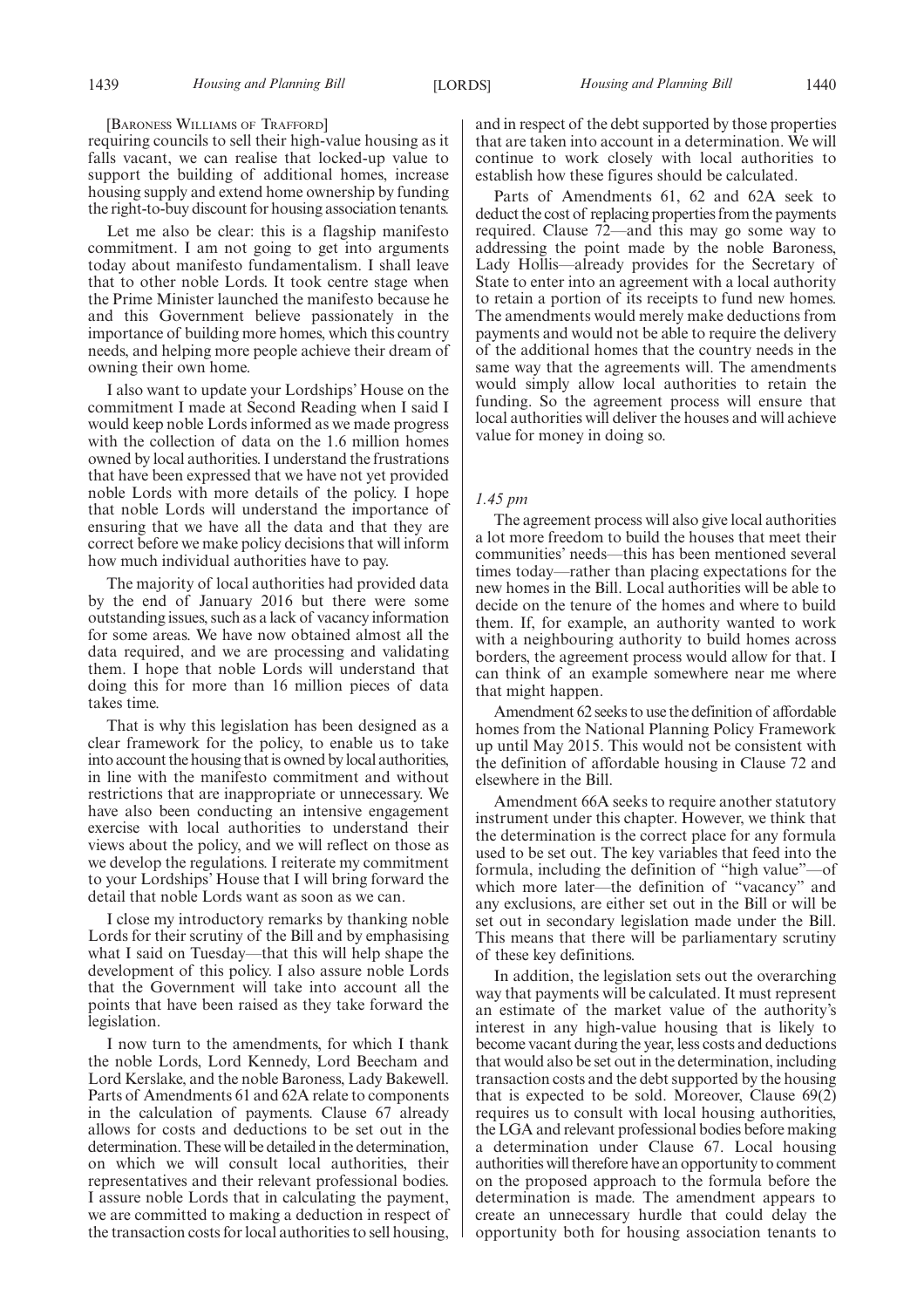buy their homes and for councils and housing associations to build the additional homes that the country so desperately needs.

Turning to specific questions that noble Lords have asked, the noble Lord, Lord Shipley, the noble Baroness, Lady Bakewell, and the noble Earl, Lord Lytton, all expressed concern in different ways about how the number of bedrooms might be used to define high value and how it will impact on the disposal of larger family homes. The noble Lord, Lord Shipley, and I have had discussions on this on previous occasions, but I am pleased to place some of those on the record, and to reassure him and the noble Baroness, Lady Bakewell.

As part of the data-collection exercise, we have asked local authorities to tell us not only the market value of each house but the number of bedrooms. We are intending that the formula for high value will estimate the number of homes of one, two, three and four bedrooms that fall above the threshold. Specifically, we will set out the different monetary thresholds for what constitutes high value for homes of different bedroom numbers. For example, the threshold that applies to a one-bedroom property will be completely different from that which applies to four-bedroom homes. The result of this is that in general the threshold for larger properties will be set higher than if we had set one threshold that would apply to all properties regardless of the number of bedrooms. It also means that we are not just looking at vacant larger homes, which would by their very nature be the most expensive, but are determining high value separately from the number of bedrooms.

**Baroness Bakewell of Hardington Mandeville:** Could the noble Baroness say whether this will take into account regional and area variations in the price of properties?

**Baroness Hollis of Heigham:** Can the Minister also tell us whether all this information—and as a result, the Government's estimate of the size of the levy and the contribution to be made by local authorities, according to their turnover and so on—will be available before we get to Report?

**Baroness Williams of Trafford:** My Lords, what is absolutely certain is that this is precisely what we will be consulting local authorities on. That is why both the conversations in your Lordships' House and those with local authorities will be so important in making these determinations.

**Lord Shipley:** We are here on day five in Committee on the Bill and the Government are still part-way through a consultation. Would the Minister not agree with me that it would have been much better if the Government had acted sooner and had the information ready for consideration in Committee?

**Baroness Williams of Trafford:** My Lords, I can confirm that your Lordships' frustration is equally felt by me.

**Lord Campbell-Savours:** Will the Minister confirm that this will all be in regulations, none of which we in this House will be able to amend?

**Baroness Williams of Trafford:** The most important part of this is that discussions with your Lordships and local authorities will inform the regulations.

**Baroness Hollis of Heigham:** If the Government are placing crucial policy decisions beyond the possibility of amendment in this House, because instead of being embedded in primary legislation they are going to be carried by SIs, any attempt to amend them in whatever form will produce synthetic outrage down the other end, and we will be told we should accept them whether we like it or not. This will not do. I absolutely understand that the Minister cannot be happy at the position in which she has been placed: she is essentially being asked to bring forward framework legislation, yet again, in which the heavy lifting will be carried out by SIs, which this House—which is supposed to scrutinise those SIs—cannot touch. Issues which could have been amendable in the appropriate way in primary legislation will be put beyond our reach.

**Lord Campbell-Savours:** That will put some of us in a very difficult position. Some of us always refuse to vote on fatal Motions, but we will have no option but to do so because of the whole way this Bill has been handled.

**Baroness Williams of Trafford:** One thing I will commit to is to meet with noble Lords before the draft regulations come in, on as many occasions as will be necessary to go through the various regulations that may be coming forward.

**Lord Foster of Bath:** I am grateful for the Minister's offer to have such meetings, but of course they will probably take place long after the Bill has been enacted. She will be aware that the Delegated Powers and Regulatory Reform Committee has been highly critical of this aspect of the Bill. It has also been critical of the Government's proposal that the negative procedure be used, rather than the affirmative procedure. I remind the Minister that the Committee said that the memorandum the department sent to the committee,

"justifies the negative procedure on the basis that 'the range of values within which it will be possible to set the definition of "high value" will be limited by normal public law principles'".

I confess I do not understand that, but the Committee goes on:

We do not regard this as being even remotely persuasive".

The Minister could at least commit the Government today to bringing forward an amendment to use the affirmative procedure as and when this ever gets before the House.

**Baroness Williams of Trafford:** To answer the noble Lord's point, I am well aware of what the DPRRC has said about this, and I think he will be at least partially pleased when we respond. Perhaps I could make some progress, as I am aware that I am only part-way through what I wanted to say to a number of your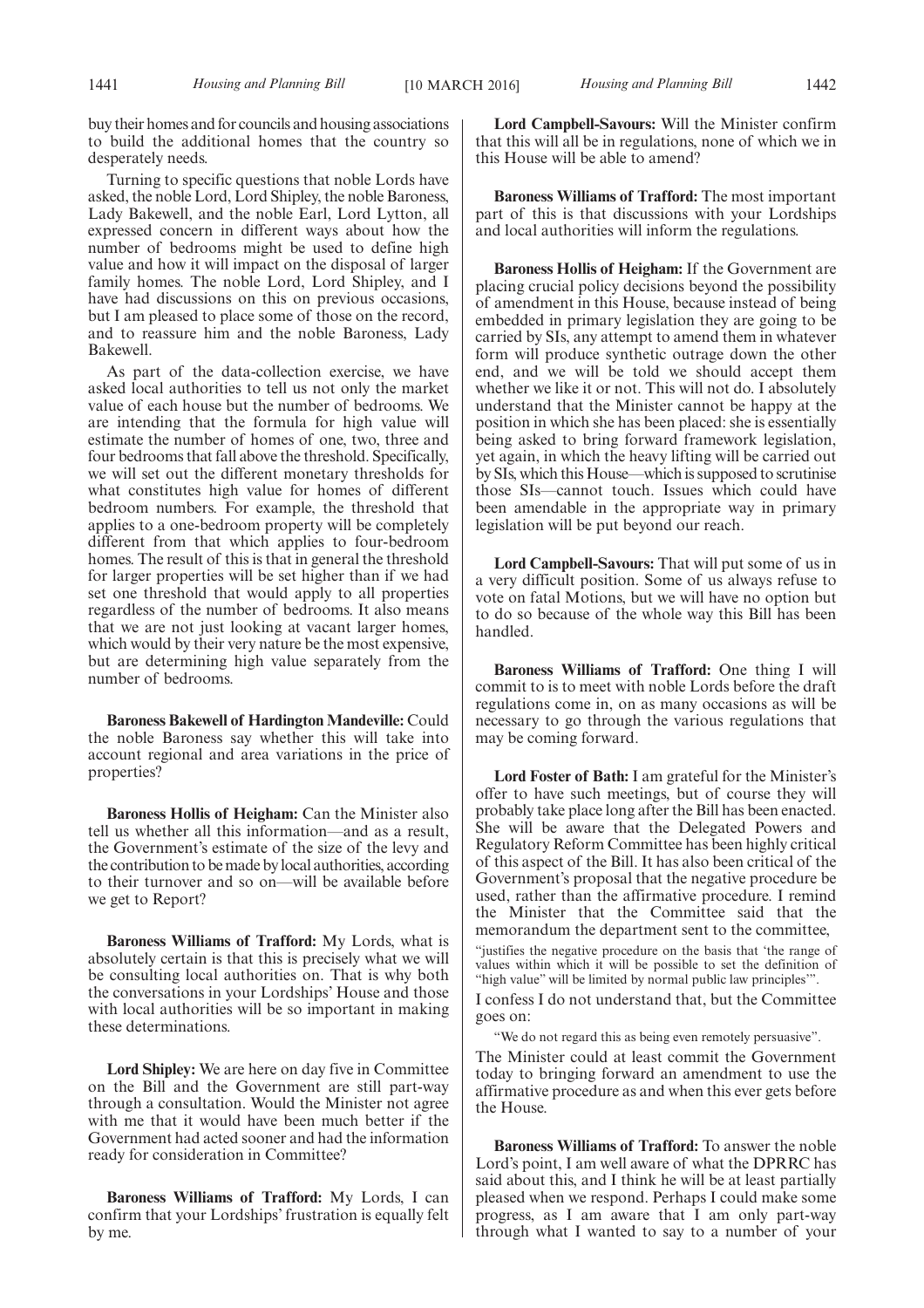[BARONESS WILLIAMS OF TRAFFORD]

Lordships. If any noble Lords want to come back again after I have spoken, they are very welcome to do so.

The noble Baroness, Lady Bakewell, talked about the selling off of bungalows in particular, as reported by the Joseph Rowntree Foundation. Councils will be required to make the payment to government in respect of their high-value vacant housing.Noble Lords,including those on the Lib Dem Benches, have made their views clear on this, but under the formula approach, councils will have discretion about whether individual properties are sold as they become vacant, and we will consider the views expressed by noble Lords on all of these elements as we develop the detail.

The noble Lord, Lord Best, asked when we will know what the formula is and how much local authorities will be required to pay. We will be consulting local authorities about the formula before issuing a determination, as I have said. We have been clear that decisions informing the determination under secondary legislation must be based on up-to-date information from councils. I have made the point about the huge amount of data and the real need to get that right.

I will spend a minute talking about the consultation process itself, because I know it is causing concern among noble Lords, and that points have been made about local authorities being engaged with this. Over the past few months, there has been a series of technical briefings, which I know many noble Lords have attended—for those who have not, I recommend them about the various provisions in the Bill. We have also engaged closely with both local authorities and other stakeholders in helping to develop the high-value vacant housing policy and understand the potential impacts at local level. All stock-owning local authorities have been invited to at least one of the following events: a ministerial meeting with local authority leaders and/or members; a local authority chief executive discussion; or a round-table discussion between local authority and DCLG officials. In total, 180 contacts from 123 local authorities have engaged with the HVA process through one of these events. Going forward, we expect to continue to engage with local authorities and a wide range of stakeholders on the policy, because it is so important to get it right before making the final determination.

The noble Lord, Lord Kennedy, the noble Baroness, Lady Bakewell, and others talked about forcing local authorities to sell off properties. We have been clear that the country needs to live within its means and that we need to find the most efficient way of using public resources to deliver our manifesto commitments. As I have said, local authority statements of accounts show that there is over £200 billion-worth of value tied up in the 1.6 million local authority homes. We want to ensure that the value is used as efficiently as possible, and we know that more expensive vacant homes can be sold to provide additional housing as well as funding the discount for right-to-buy sales. This is an efficient use of assets at a time when we need more homes across all tenures. It is about increasing the overall housing stock, not reducing it. In London, where there is the greatest housing need, the legislation provides that local authorities which enter into an agreement will need to provide at least two new affordable homes for each home that is expected to be sold. I recall giving some of the detail of that the other day.

The noble Lord, Lord Kerslake, asked why the Government are not pursuing alternative ways of funding, for example equity loans. As the noble Lord, Lord Horam, said today and as I said last Thursday, the discounts will be on the same basis as the existing right-to-buy scheme. Equity loans would not provide that same offer to those tenants. The noble Lord also questioned why I could compare this to the Government's sale of surplus public assets. I fully agree that there is a real need for additional housing in this country, but there is no need for any council whatever to hang on to expensive homes when it could build, at a fraction of the cost, new homes which meet its housing needs just as well, if not better. It is in this spirit that the Department for Transport has brought forward land for sale around King's Cross that is valued in the department's account at £345 million, and the Ministry of Defence announced plans in January to release 11 sites in England that could generate £500 million and provide land for around 15,000 new homes. We need to make sure that we make the most efficient use of our assets—that is the point I want to stress.

#### *2 pm*

**Lord Kennedy of Southwark:** How is this an efficient use of assets? It seems to me a most cumbersome, inefficient tax and raid on council housing.

**Baroness Williams of Trafford:** I think the noble Lord and I will disagree on this but it is incumbent on owners, whether private owners, the Government or local authorities, to make the best use of their assets, whether that means selling expensive ones or not. I accept that we will have to agree to disagree on this but that is our view.

The noble Lord, Lord Kerslake, talked about the right to buy not delivering one-for-one replacements and questioned how the policy would do so. In the first year following reinvigoration, 354,000 additional homes were sold, and by the end of the second quarter of 2015-16 there were 4,117 new starts and acquisitions. That means that, to date, authorities are delivering a new home for every one sold.

**Lord Kerslake:** I am intensely aware of just how long we have gone on but I cannot let that point pass. It is essential that the Minister address the analysis in the NAO memorandum, which clearly identifies the challenge here. This would all be a lot easier if we could see a set of numbers that said, "Here's the potential receipts, here's the potential deductions from those receipts and here's how it will balance with the cost of the discounts". We might then be able to have a sensible debate.

I make one last point on what the Minister said. I am absolutely up for efficient management of stock and I am very much up for a duty on local authorities to manage their stock efficiently. But this is not about efficiency; this is about a levy to pay for a government policy.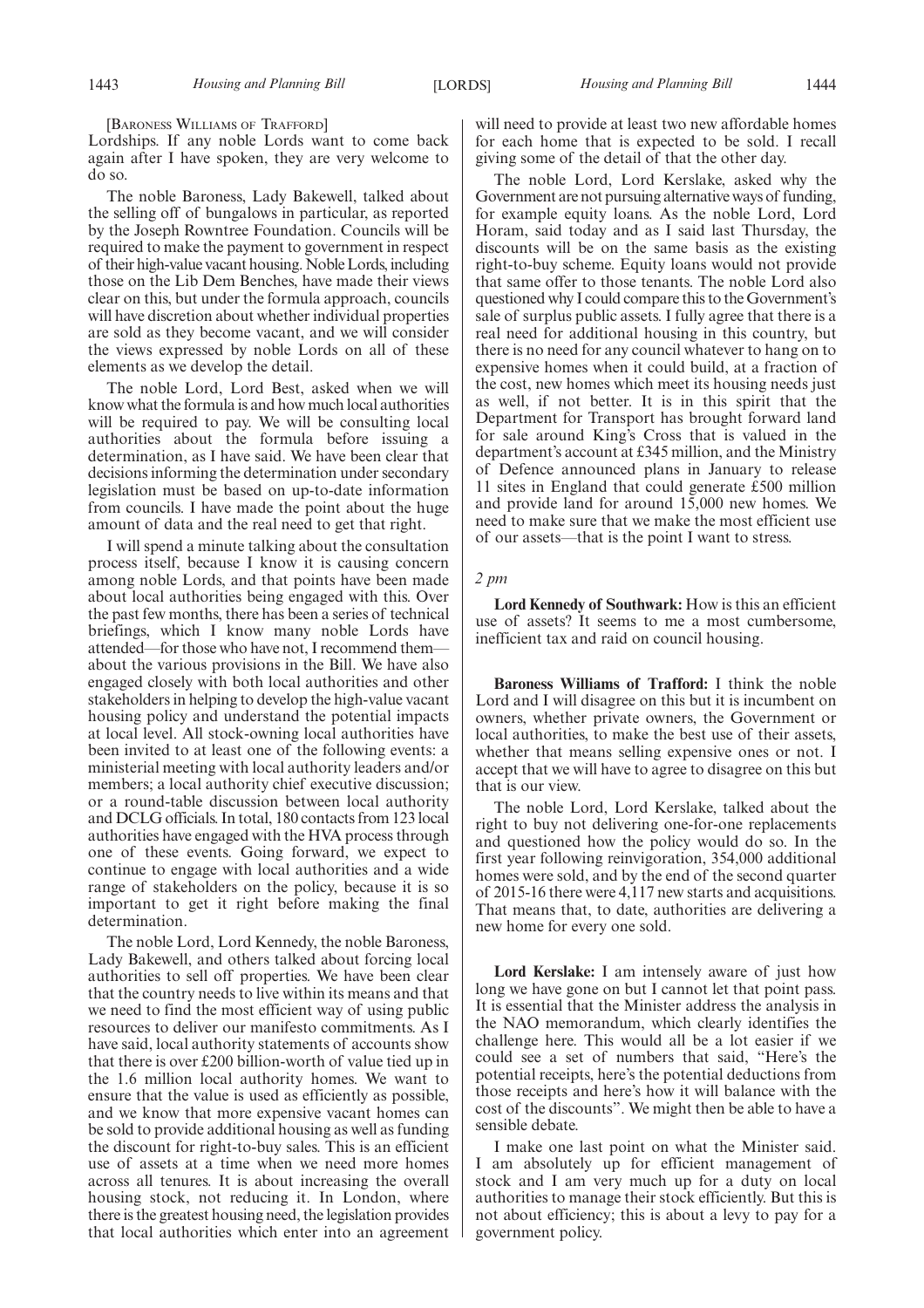**Baroness Williams of Trafford:** My Lords, it is both but I take the noble Lord's point. I am sure that, as time goes on, we will discuss those figures again and again and perhaps courteously argue about who is right and who is wrong. The noble Lord does not think that the numbers add up and I have just responded to that.

The noble Lord, Lord Best, talked about the sale of high-value assets raising £4 billion per annum. The amount of receipts raised will depend on a number of factors and decisions. The Bill sets out the framework, with further detail to be provided through secondary legislation, which I know noble Lords are frustrated about. However, the Bill has flexibility through the formula approach, which enables us to continue working through the details with the sector. Once we understand what the data tell us, we will be able to consider what the detail will be and, subsequently, how this will fund the two aims of the policy: right-to-buy discounts for housing association tenants and the building of new homes. Therefore, I am very grateful for all the points that noble Lords have made today.

The noble Lord, Lord Campbell-Savours, asked whether rents will triple in London. I know London is a very expensive place to live—nobody is denying that—but I would not expect rents to triple. As I have said, the important thing is that we will take the time to talk to those implementing the policy on the ground to guard against things happening that we would not intend.

The noble Baroness, Lady Janke, who is not in her place, talked about looking at best practice. As with other housing policy, there will be a technical consultation on the detail of the determination and we would expect the relevant professional bodies to include CIPFA, the LGA, the GLA and local councils. We will of course look at what innovative local authorities such as Bristol—it is a shame the noble Baroness is not in her place—are doing, as she suggested.

The noble Lord, Lord Campbell-Savours, asked how we can justify wide boys making a quick buck, making a point about landlords taking advantage of tenants. We are aware that there are people who will seek to gain from any policy and will find ways to circumvent any safeguards we put forward. None of us could fail to be affected by the story described by the noble Baroness, Lady Hollis, on Tuesday of the elderly pensioner reluctantly buying his home to see his grandchildren due to the unscrupulous actions of his daughter-in-law. We are alert to the ways through which some people may be seeking to gain from rightto-buy sales, both under the existing scheme and the voluntary scheme with housing associations. This is one thing we are considering as we progress through the pilot this year. We want to strike a balance between guarding against abuse and overlimiting the right of individuals to buy their homes through right to buy.

The noble Baroness, Lady Hollis, also mentioned the reduction in social rents being an additional burden on housing associations. However, rents in social housing have been increasing faster over the past five years than those in the private rented sector. If this change puts more money back in the pockets of the people paying the rents, we think it is the right thing to do.

#### **Baroness Hollis of Heigham:** My Lords—

**BaronessWilliams of Trafford:**If I could just conclude, the noble Baroness can then intervene.

We are making changes in the interests of fairness to bring rent increases in the social sector back in line with those in the private rented sector. Housing associations and local authorities have already proved themselves more than capable of responding to the change.

**Baroness Hollis of Heigham:** My Lords, it would be helpful if the Minister, when she made the statement about the reduction in rents to the benefit of housing association and local authority tenants, had accepted that three-quarters of that money will go back to the Chancellor in reduced housing benefit. This is not a "helping tenants to afford their rents" policy; it is about reducing the housing benefit bill.

On a separate point, I know the Minister is trying to be helpful about the information we will no doubt get, but will we have all this key detailed information—the result of the consultation—before we get to Report, so that we do not have to rely on the statutory instrument proposal for stuff that should be in the Bill?

**Baroness Williams of Trafford:** My Lords, regarding whether the Chancellor benefits, my point is that this will be of benefit to tenants if their rents reduce. It will make a difference to a lot of tenants.

The noble Lord, Lord Horam, asked why we do not raise the local authority borrowing cap so that councils may borrow more. This was mentioned time and again during the consultation process leading up to the local government finance settlement. We listened to the authorities and £221 million of additional borrowing was allocated to 36 councils in England. That will support around 3,000 new affordable homes.

The noble Lord, Lord Kerslake, asked whether right-to-acquire tenants would have the right to buy under the voluntary deal. Minimum eligibility has yet to be determined for the main voluntary right-to-buy scheme, but we are currently working closely with the NHF and housing associations on the implementation of the agreement. For the pilot, it has been set at a minimum of 10 years, as the noble Lord will know.

The noble Lord, Lord Tope, asked what "high value" will be set at, which is a very pertinent question. Will it be at market price? I am aware, as noble Lords have pointed out, that it is important for the legislation but has yet to be set. The definition will be informed by the data that I have talked about, which we are collecting from local authorities and the market value survey. Although we have had some information on house prices and local authority stock across the country, we felt it was important to update this information as it will be pivotal to establishing how much individual authorities will have to pay. As noble Lords will know, the definition of high value will be set out in regulations—I hear a groan going up across the House as I speak. We are currently giving careful consideration to the fairest and best way to set that definition. In doing so, to address the point made by the noble Baroness, Lady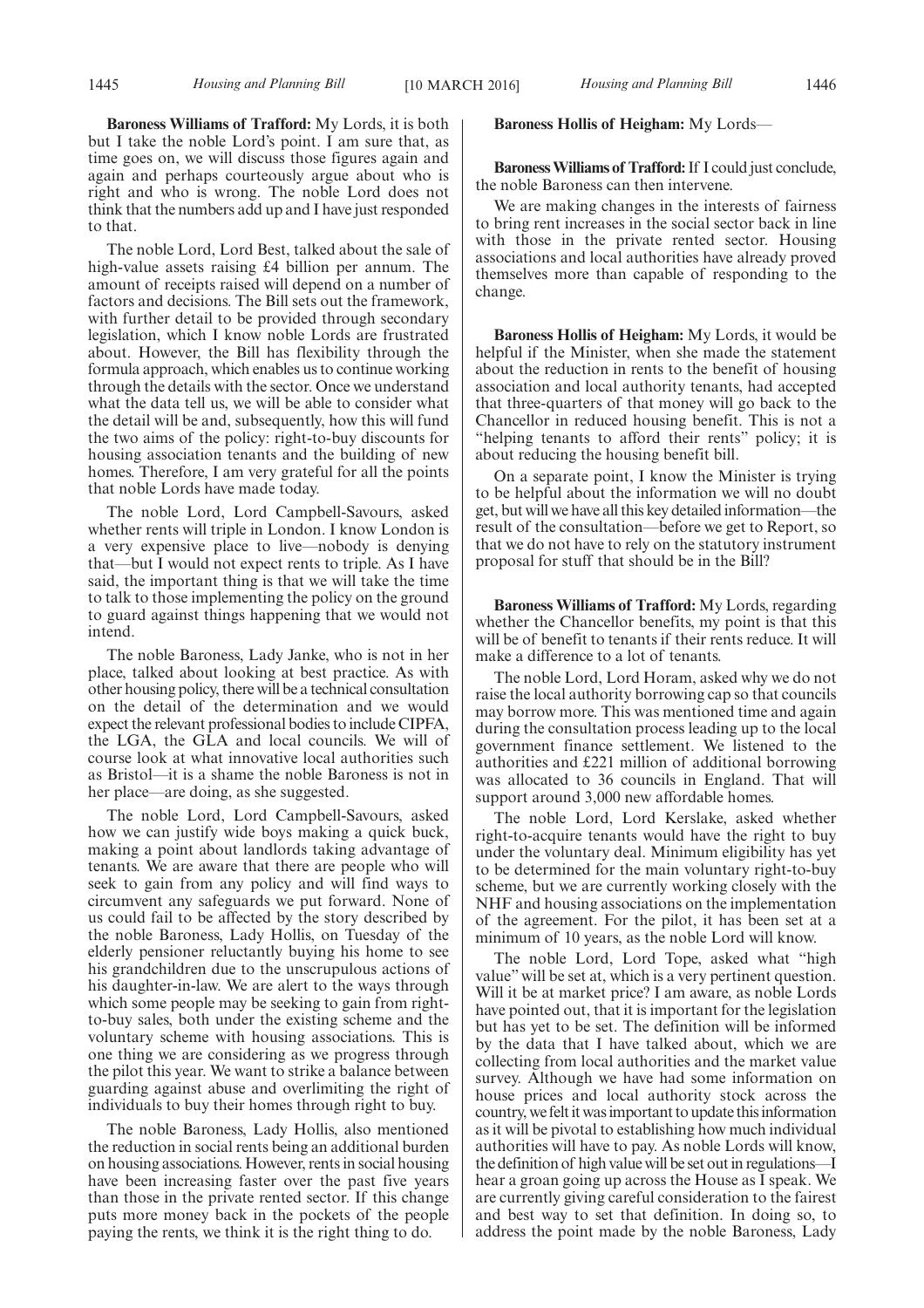[BARONESS WILLIAMS OF TRAFFORD]

Bakewell, we will have regard to factors such as property size and geographic location. I genuinely welcome any further thoughts that noble Lords may have on this point.

The noble Earl, Lord Lytton, talked about investment in social housing being short term. We are doubling our investment in housing over this Parliament to more than £20 billion over the next five years. This is the largest housing programme by any Government since the 1970s. Under it, there will be 100,000 affordable homes to rent and 400,000 affordable homes.

The noble Lord, Lord Tope, talked about this as a levy, a tax that does not relate to the actual sale of high-value vacant stock. Local authorities prefer the use of a formula to determine payment to basing payments on actual sales. It will give local authorities greater certainty and predictability, which will help them better to manage their finances, and it will provide greater flexibility for them to choose what property they sell to make the payments.

The noble Lord, Lord Shipley, talked about his red line issue. This is part of our wider efforts to help anyone who works hard and wants to get on the property ladder to do so. I understand his concern over the links between the two policies, but it is important to remember that receipts from these sales will be used to fund the building of more homes by housing associations and local authorities, to increase overall housing supply all over the country, so that we reduce the regional imbalance of housing supply—an issue raised by the noble Earl, Lord Lytton.

**Lord Shipley:** I just want the Minister to understand the importance of this policy. Our red line is the compulsory or forced sale of high-value council homes when there is a need for them in the locality. That is the red line. The fact that part of the receipts might be used to build a replacement or support the purchase by the tenant of a housing association property is secondary to the issue of a local authority having the power to decide whether there is a need for that property. I hope that the Minister understands the importance of that.

**Baroness Williams of Trafford:** I understand what the noble Lord says, and if there is particular need in an area for a specific type of housing, it is within the local authority's gift to issue the money, as opposed to selling the property. The whole point is about increasing the housing stock across different tenures and different parts of the country.

Finally, to address a point made by the noble Baroness, Lady Hollis, about stock transfer, the policy will affect the 165 councils that own housing and operate a housing revenue account—the noble Lord, Lord Kerslake, helped here, and he is absolutely correct.

**Baroness Hollis of Heigham:** Am I right to say that those 165 local authorities will be cross-subsidising not only the right to buy on their own patch but the right to buy in the other 300 or so housing authorities in the country?

**Baroness Williams of Trafford:** The noble Baroness is correct that the policy will apply only in those local authorities that operate their own housing revenue account.

I hope that my responses have provided some reassurance to noble Lords on some points. The Government are committed to ensuring that the calculation of payments includes deductions in respect of the transaction costs for the sale of housing and in respect of the debt supported by the housing that is expected to be sold. I hope that noble Lords are also reassured that we are committed to ensuring that a portion of receipts will be used to deliver new homes, and that the agreements process will provide as much flexibility as possible for local authorities to deliver as many new homes as they can. The amendments would not guarantee the delivery of the new homes that are desperately needed in the same way as will the agreements process. I hope that, with those comments, the noble Lord will feel free to withdraw his amendment.

#### *2.15 pm*

**Lord Kennedy of Southwark:** My Lords, I am not sure that I declared it at the opening of the debate, but I am an elected councillor in the London Borough of Lewisham; I declare that to get it on the record, as usual.

I thank all noble Lords who have spoken in this debate. This is without doubt one of themost controversial parts of the Bill, which is reflected by the time we have spent on this one group of amendments today.

The noble Baroness, Lady Williams of Trafford, did not make a very convincing case. We are obviously not going to agree with her case why the amendments should not be supported. Virtually every contribution to the debate highlighted the problems with and deficiencies in the Government's proposals.

I have no problem with the right to buy, but I and other noble Lords have said that the funding mechanism is truly dreadful. Having no regulations while discussing the Bill has highlighted once again how completely unsatisfactory the Government's handling of the Bill has been so far. The mechanism is a tax on local authorities, it is an attack on council housing. The noble Baroness needs to reflect carefully on today's debate. In particular, I hope that she will reflect on the contributions from the noble Lords, Lord Horam and Lord Porter, from her Benches, as, without doubt, we will come back to this issue on Report. I am sure that she senses the strength of feeling across the House.

I was a little surprised that the Government have, so early on, started to rely on the manifesto defence. That normally comes forward just before a vote. Here we are in Committee, with no vote in sight, but we are back to the manifesto defence. That highlights the problems that the Government have with the Bill. I hope that they will recognise that and propose some welcome amendments.With that, I beg leave to withdraw the amendment.

#### *Amendment 61 withdrawn.*

*Amendments 62 and 62A not moved.*

*House resumed. Committee to begin again not before 3.17 pm.*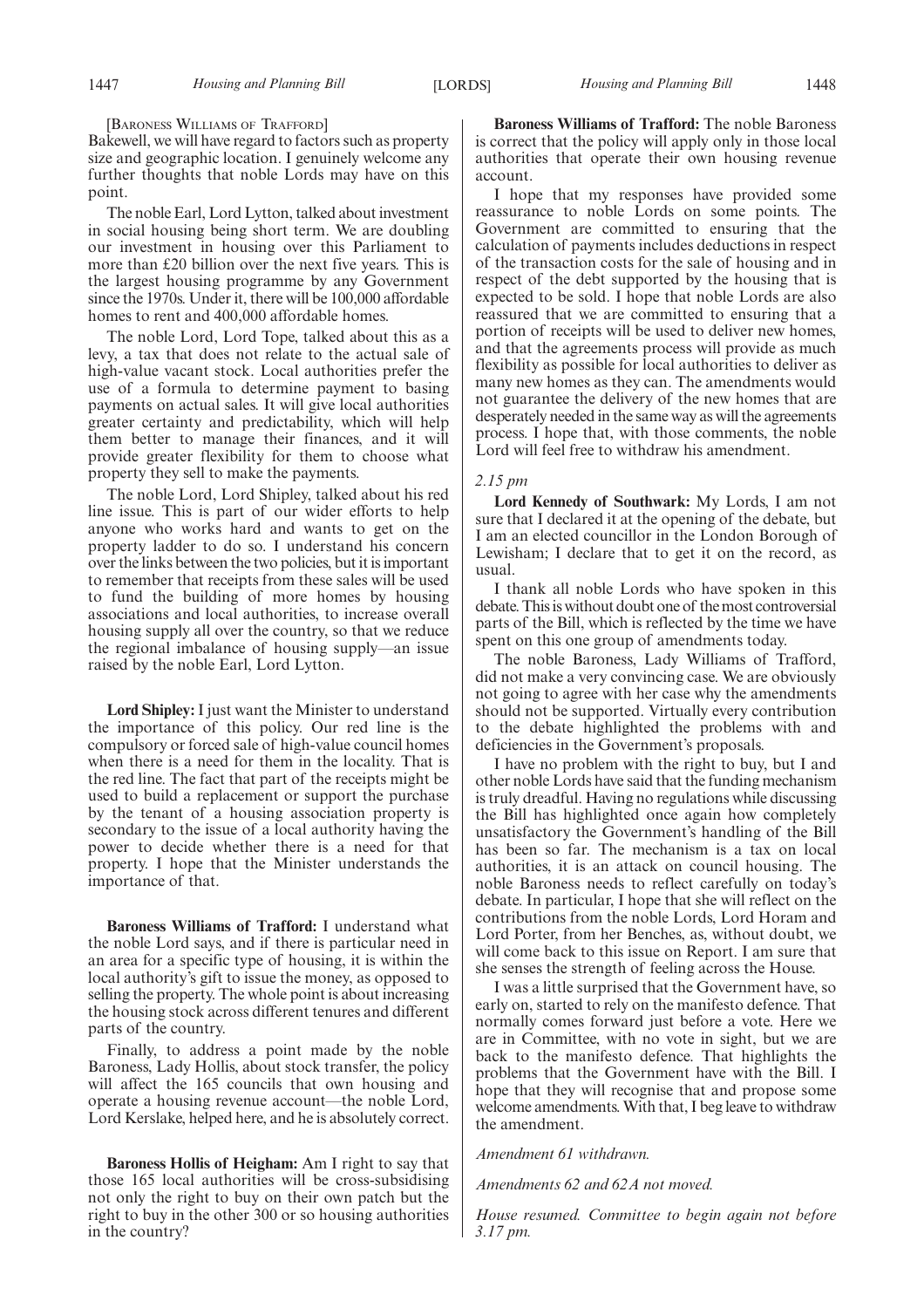## **BBC Charter**

*Question for Short Debate*

*2.18 pm*

#### *Asked by Baroness Bonham-Carter of Yarnbury*

To ask Her Majesty's Government what progress has been made on the discussions surrounding the renewal of the BBC Charter.

**Baroness Bonham-Carter of Yarnbury (LD):** My Lords, I have waited a long time for this date with the noble Baroness—and not just today—but the timing, if not the timing for noble Lords' speeches, has turned out to be perfect, as last week saw the Government publish no fewer than three responses to discussions about renewal of the BBC Charter.

Although it is no surprise to me or my colleagues to discover that the British public overwhelmingly support the BBC, I suspect that it is for the Government. More than 80% of people responding to the Green Paper believe that the BBC is effectively serving audiences, about 75% support the licence fee as the best method of funding the BBC and almost three-quarters believe that the BBC's services are truly distinctive and that it has a positive wider impact on the market.

As the summary of responses document states, the response to the consultation,

"was one of the largest ever received to a government consultation, highlighting that the future of the BBC is an important issue to a great many people".

Despite the fact that the Secretary of State paid tribute in his speech last week to,

"the hours the public put into writing",

he struck a sour note by implying that the involvement of the organisation 38 Degrees had somehow distorted the responses. Can the Minister assure the House that the Government do not believe that 192,000 people have been nobbled?

It is vital that John Whittingdale, the Government and Parliament remember, as this process of charter renewal gathers pace, that the BBC belongs to the licence fee payer—the public, not politicians—and that the Secretary of State honours his pledge to the chair of the BBC Trust that,

"all the responses will be properly considered in their decision-making".

What is clear is that the BBC, despite what we read in so many editorials and so many opinion pieces, is not under attack from the public. Quite the contrary: across Britain, people use the BBC services every day and very happily because it serves them well. So where do the attacks come from? To quote the much-quoted Armando Iannucci:

"We seem to be in some artificially-concocted zone of outrage".

As I said, 75% of the respondents support the licence fee, as do we. At 40p per day, the BBC is tremendous value for the consumer. It is also great for the UK economy, generating the equivalent of £2 for every £1 of licence fee—in other words, it doubles its money. As Sir Peter Bazalgette, chair of Arts Council England, said when giving evidence to the House of Lords Communications Committee, on which I sit:

"One of the justifications for the intervention in the marketplace that is the BBC is the value of the creative industries democratically, culturally, socially and economically".

By the way, Sir Peter was appointed chair of ITV last month, and I am reliably informed that he has not changed his views.

We do not, however, support the way in which the licence fee is set. The covert way in which the Chancellor negotiated the BBC taking on the cost of funding free TV licences for the over-75s, effectively making the BBC a vehicle to deliver elements of the welfare state—blocked by the Lib Dems when we were in coalition—was inappropriate, to say the least. Can the Minister assure us that this is the end of the process and that this is the licence fee settlement, as the BBC believed when taking on the £700 million cost of the free licences? Does she not agree that the process should, in the future, be transparent, and that the level should be recommended by the new regulatory body?

With the BBC being asked to take this financial hit, it is important that other sources of income are not undermined. Does the Minister not agree that BBC Worldwide is a crucial element to the BBC's ability to continue to fund UK content?

A second report was Sir David Clementi's *A Review of the Governance and Regulation of the BBC*. We welcome its recommendation that the BBC should have a unitary board. We on these Benches argued when the BBC Trust was established that that arrangement would only perpetuate the muddle between regulation and governance, and it has. However, it is vital that the Government ensure the appointment of a genuinely independent chair and genuinely independent nonexecutive directors. We should note the warning from the noble Lord, Lord Hall, that under Sir David's proposal,

"half the board … could be appointed by the DCMS".

Does the Minister agree that there should be an independent appointment panel, with the majority of its members drawn from outside politics and outside the Civil Service?

The third report is *An Assessment of Market Impact and Distinctiveness.* The call in it—repeated by the Secretary of State—for BBC1 to be more distinctive is odd, considering that the channel comes out top of independent Ofcom's distinctiveness measures.

On the matter of market impact—"crowding out" there seems to be particular concern in the area of online news. BBC news has higher levels of trust than any newspaper, and in the digital age it is surely more important than ever. As Sir Peter said,

"yes, it does compete and it is a market intervention, but if it is to have an impartial and independent news and information service for the country—if we believe in that—it has to have an online iteration".

Our concerns on these Benches about BBC news are different. They are about the downward trend in investment in current affairs, noted by Ofcom in its latest review of PSB. It is vital that the BBC maintains both quality and quantity in this genre, for the reasons I have just mentioned.

There are other areas, of course, where the BBC's choices and behaviour have been far from perfect. These include Savile, money wasted on a digital media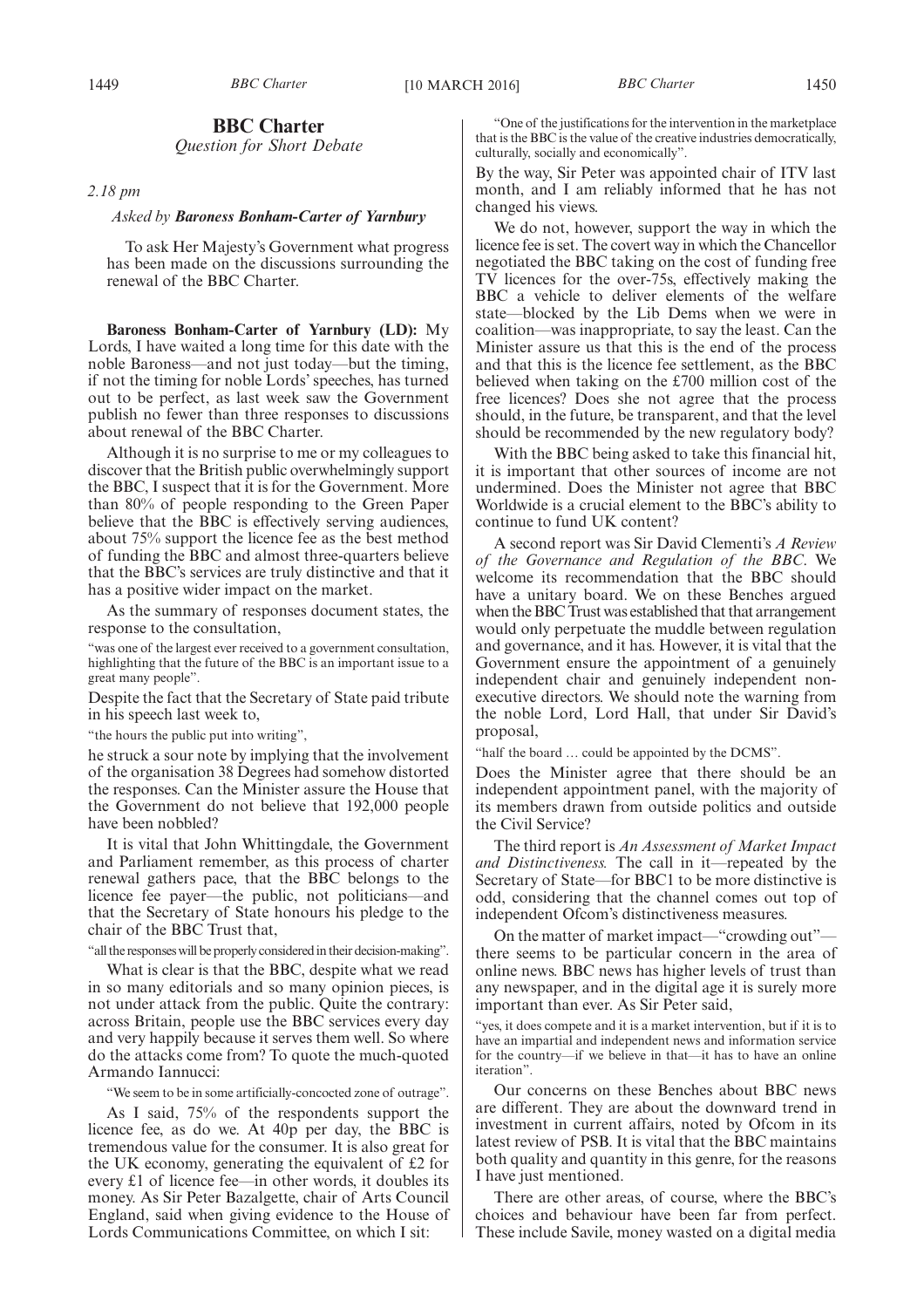[BARONESS BONHAM-CARTER OF YARNBURY]

initiative, and unacceptable pay and pay-offs for senior executives. Members of the "officer class", as the noble Lord, Lord Hall, refers to them, have been out of step, and there are still too many layers of them. We therefore welcome the very plain pledge this week by the newly appointed head of TV channels, Charlotte Moore, that,

"Life's going to be simpler".

We on these Benches believe that training and skills development should be made one of the BBC's core public purposes. It must learn the true definition of partnership: that a partner is someone you collaborate with, rather than impose on. Furthermore, if the BBC is properly to reflect the country, it has to address the problem of a lack of diversity. We need diversity at production and management level, as well as on screen. The last two issues were addressed by Charlotte Moore and must all be delivered upon.

The BBC, as well as being so popular with the British public, plays a hugely important role in promoting the UK around the world. At home, it plays a crucial part in our democracy and wider society. It is vital that it maintains its independence, its ability to inform, educate and entertain, and—we believe—its licence fee. To quote the chair of the BBC Trust:

"Charter review hangs over the BBC: a cloud of uncertainty and unease".

Can the Minister reassure the House that we will not have to wait long for the White Paper, since the new royal charter needs to be in place by the end of the year? Does she not agree that, in future, the charter review process should be,

"decoupled from the general election cycle",

and that charters should be set to last 10 years in order to provide stability for the BBC?

Finally, my first job at the BBC was working for a great man and a greatly missed man: Terry Wogan. He certainly knew how to entertain, but also to inform and educate. I wonder whether he would have been distinct enough if he had sought a BBC job under the world of Whittingdale? This is what he had to say about the BBC:

"The BBC is the greatest broadcaster in the world. It's the standard that everyone measures themselves against. If we lose the BBC, it won't be quite as bad as losing the royal family, but an integral part of this country will have gone".

That is so right: the BBC is unique, a glorious aberration. Once it is gone, it is never coming back.

**The Earl of Courtown (Con):** I remind noble Lords that they have just a minute for their speeches. There is a joke somewhere about hesitation, et cetera. I will not interrupt the debate, but I will ask noble Lords to sit down once they have reached one minute.

#### *2.27 pm*

**Lord Inglewood (Con):** My Lords, at a conference in London earlier this week, Michael Lynton, CEO of Sony Pictures Entertainment—an American—talking about the current state of television said:

"Britain sits at the very core of this creative renaissance in television. Britain is punching far above its weight in terms of the number of writers and actors and directors who are engaged in this endeavor. And most of this talent would not exist if it were not for the BBC. The creative ecosystem that exists here in Britain is unique and would evaporate in the absence of the BBC and that absence would not only be felt here but throughout the world…We have no idea whether this renaissance is sustainable from a talent perspective. Nor do we know whether the new platforms and technologies that permitted it are economically viable in the long term. I am convinced that there is an important place for a strong and well-funded BBC in the television landscape".

While, as many of your Lordships will know, there are a number of significant changes that I would like to see relating to the way in which the BBC is organised, this particular proverbial baby must not be thrown out with the bath-water at the same time.

#### *2.28 pm*

**Baroness Jay of Paddington (Lab):** My Lords, as a member of the Communications Committee, I want to emphasise that the main conclusions of our report on charter renewal echo those of the Government's own consultation.

First, the Government received no compelling evidence for reducing the scale and scope of the BBC. Of the nearly 200,000 people responding to the consultation, 81% said that the BBC served them well.

Secondly, the committee underlined the corporation's independence and recommended a longer term for a new charter, which would divorce renewal from the electoral cycle. Again, this is reflected in the consultation report, where nearly three-quarters of the public wanted the BBC to be totally independent. I have just visited America, watching the frenetic media coverage of the election there. It has reinforced my respect for BBC news, for its neutrality and depth. The majority of audiences here say that the BBC is their most trusted news source.

I hope that the Government will take note of these consistent views from both the public and Parliament, and respond positively as charter renewal progresses.

#### *2.29 pm*

**Lord Lester of Herne Hill (LD):** My Lords, last Friday I gave the Minister notice of five questions that I would like her to answer in this debate.

First, do the Government accept that the charter should be for at least 10 years? Secondly, do they accept that the BBC's new board members should be appointed without ministerial influence and should include audience and staff representatives? Thirdly, do they accept that the BBC's service licences should be reviewed and strengthened by the independent regulator as soon as possible? Fourthly, do they accept that the level of the licence fee should be generous and that the process of setting the level of the licence fee must be transparent, with the level to be recommended by the regulatory body? Fifthly, do they accept that there must be no further reduction or diminution in the scale and scope of the BBC's news coverage on any platform?

#### *2.30 pm*

**Baroness Kidron (CB):** The BBC has an exceptional history as a technological innovator. It is one of its core undertakings, yet less than 3% of contributors to the public consultation commented on it and there have been grumblings that, in these days of digital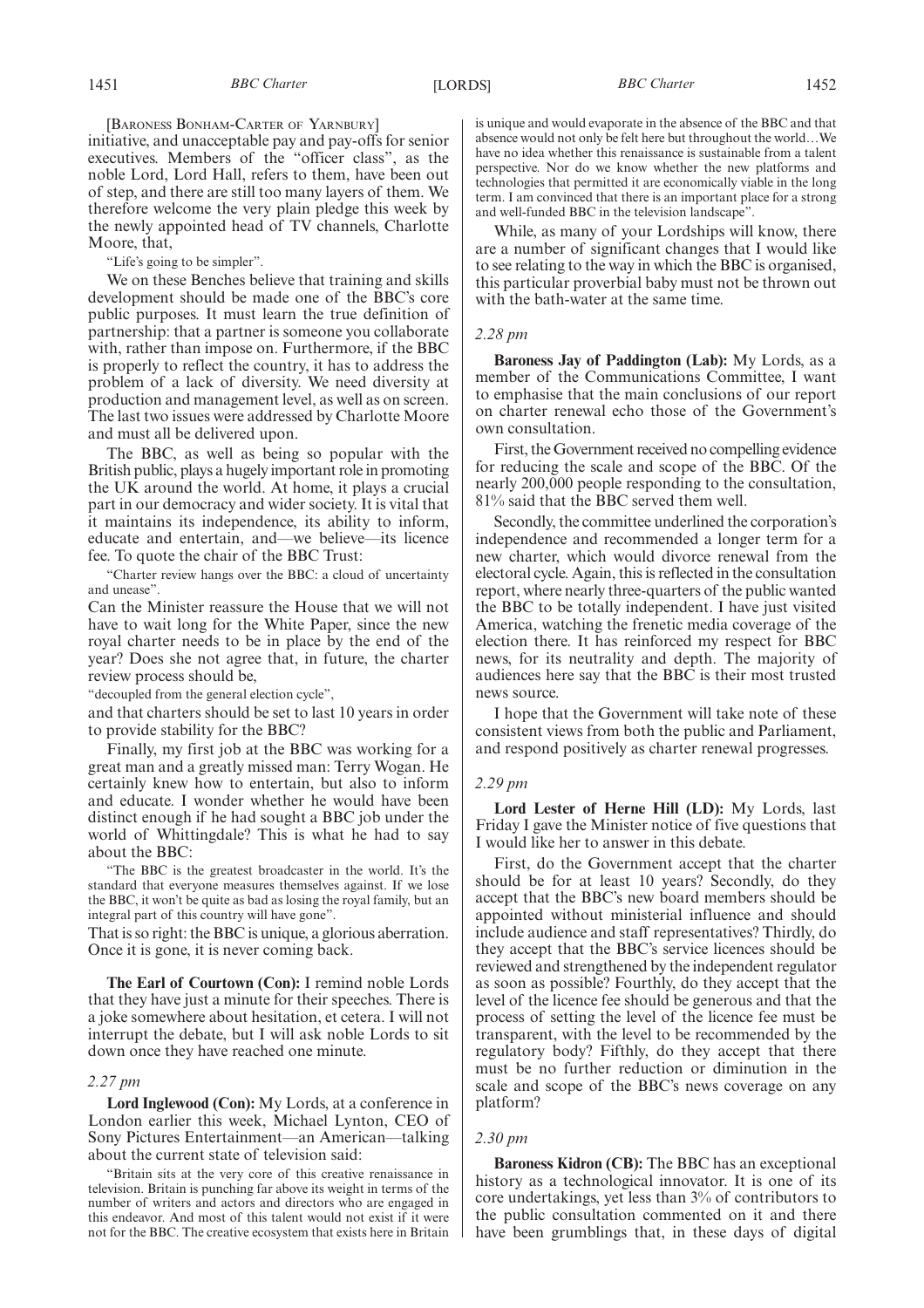tech, innovation is no longer an appropriate task for the BBC. What we once thought of as broadcast and programming has now been conflated with other forms of communication, both commercial and personal, into a single notion of content delivered on multiple platforms and devices. The purposes and the values that govern the creation and delivery of this content are generally opaque and throw up increasing ethical and practical issues that are never going to diminish. In these times, the BBC has a unique role to play not only as a trusted content provider but by developing and building cutting-edge communication technology of behalf of the licence fee payer.

#### *2.31 pm*

**The Lord Bishop of Leeds:** My Lords, the BBC has three core purposes: to inform, to educate and to entertain. Will the Minister comment on a fourth purpose, which is to interpret? Diversity has been perceived in terms of regional diversity when one could also say that ethnic and religious diversity in the country need to be taken more seriously. Religion is a primary motivator of individuals and communities, inspiring and informing their political, economic, ethical and social behaviour. It needs to be interpreted. What the world looks like when seen through a particular religious lens needs to be taken more seriously. In July 2015, Ofcom expressed concern about the diminution of attention to religion in the BBC. Can the Minister assure us that this will be taken more seriously in the charter renewal?

#### *2.32 pm*

**Lord Fowler (Con):** My Lords, we must find a better way of debating serious issues in this House, such as the future of the BBC. One-minute speeches are frankly ridiculous, but perhaps they illustrate the fundamental defect in the royal charter process. The royal charter may sound very grand, but it means that none of the Government's proposals come to Parliament for decision. If we are serious about the independence of the BBC, we should scrap the charter, set up the BBC as a statutory corporation and resolve that no Government shall be allowed alone to determine the future of the BBC. In other words, this would be a matter for Parliament after proper debate without the 60-second speaking clock.

#### *2.33 pm*

**Lord Lipsey (Lab):** My Lords, I rise simply to read into the record the findings of this House's Communication Committee. After an excellent inquiry, it concluded that it had not heard "a convincing case" for a significant reduction in the scale or scope of the BBC. It believed that:

"The BBC should not be restricted to remedying gaps for which the market does not provide", but,

"must continue to be a universal broadcaster".

For the Government to conclude otherwise would be an act of cultural vandalism for which they would never be forgiven.

#### *2.34 pm*

**Baroness Benjamin (LD):** My Lords, there are urgent calls for government action on the issue of investment in children's content, that the BBC should commit 8% of the network original content spend to this and that it should not fall below £100 million per year over the next charter period, but there is strong opposition to a contestable fund for children's content and to top-slicing of the licence fee to establish it because of the risk of the BBC doing less, the uncertainties about who would administer it, the cost of doing so and where the content will be shown. Reduced BBC budgets should not be used to fund commercial PSB activity. Any ring-fencing or top-slicing would also impede the funding of new initiatives, such as iPlay, and tie the BBC down in ways that do not take into account how children's viewing habits are evolving. However, new money must be found to boost content for the neglected 12 to 16 year-olds, and it should be given to Channel 4 to provide competition for the BBC. If the decline in original content continues, the UK will no longer be the world leader, which will be a cost to the UK economy.

I declare my interests as stated in the register.

#### *2.35 pm*

**Viscount Colville of Culross (CB):** I declare an interest as a producer at BBC London factual.

I am concerned that the charter and its funding seem to have become separated. I share the concern of the noble Baroness, Lady Bonham-Carter, about the BBC taking on the burden of the over-75s licence fee. I fear that that the funds which are supposed to replace it will not be forthcoming.

On top of that, people are failing to pay the licence fee. There is going to be a £150 million shortfall by the end of the year in its payment. The digital licence is supposed to help close the loophole of digital viewers not paying the licence fee, but I fear that that will in no way compensate for the increasing shortfall as a new generation of viewers look elsewhere to get their content. My noble friend Lord Hall has announced 23% cuts by 2022, including a massive £80 million cut to news, on top of the 25% cut since the last charter renewal.

Everywhere I go in the world, people ask me why they cannot watch the BBC live in their country. Maybe it is time for the BBC to start supplying that audience need, thinking about taking on the streaming giants face to face and raising revenues in the process.

#### *2.36 pm*

**Lord Macdonald of Tradeston (Lab):** My Lords, recent public consultations have raised concerns that the BBC is too London-centric. While MediaCityUK in Salford helps compensate for the decline of ITV production across the north, other English regions could be better served. Scotland, Wales and Northern Ireland feel that they, too, deserve a better deal. The Campaign for Broadcasting Equality has also expressed concern about low levels of black and minority ethnic employment at the BBC. JohnWhittingdale has confirmed that DCMS consultations suggest that the BBC needs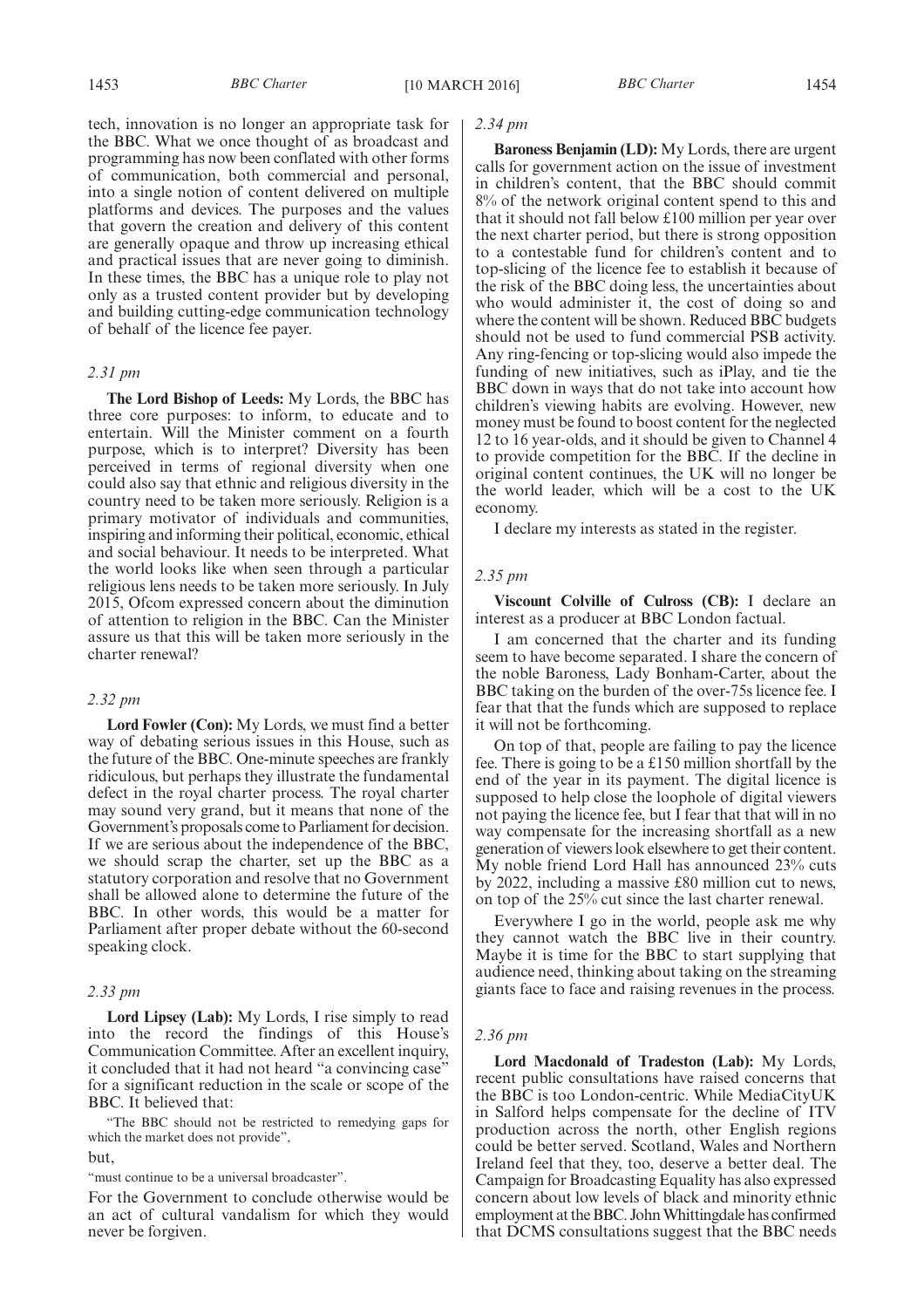[LORD MACDONALD OF TRADESTON]

to do more to increase diversity and to reflect better the experience of people across all our nations and regions.

If we only get one minute each, we will waste 18 minutes of the time for this debate.

#### *2.37 pm*

**The Earl of Glasgow (LD):** My Lords, the BBC is not perfect. I have worked for it as a documentary film-maker and have been the subject of one of its programmes. That programme turned out to be very different from what I had been led to believe, so I know that the BBC is capable of doing things in bad faith.

However, the BBC is an institution admired and trusted throughout the world. One of the reasons it is trusted is because it is independent of government, yet when its charter is up, like now, the Government of the day see their opportunity to influence it. Although the licence fee, the main source of the BBC's funding, is paid by the British public, the Government control the licence fee and can decide how and where it will be spent and, indeed, whether it will continue to be financed by the licence fee in future. They are in a position to cajole the BBC to make programmes to their taste or to punish it if they perceive its news coverage to have an anti-Government bias. These powers are a threat to the corporation's independence and many at the BBC today are nervous of the Government's present intentions. As long as the BBC sticks to its remit, set out in detail in the excellent new charter review, the Government should not be allowed to interfere.

#### *2.38 pm*

**Baroness Healy of Primrose Hill (Lab):** My Lords, it is essential that the BBC remains the keystone of British broadcasting, continues to play a central role in the wider creative industries and retains its reputation for quality and independence throughout the world.

The BBC should make a particular commitment to reflect the nations, regions and diverse communities of the UK. I hope the BBC will continue to meet the challenges of reflecting our modern and ever-changing Britain to ensure it remains pertinent to the concerns of the young, including those with disabilities and the BAME community, as the recent report of our Select Committee recommended, and to preserve its vital role in the life of our nation.

The BBC has a great future and there is no case to reduce its scale or scope. I hope the charter renewal process will prove an opportunity to refresh, not fracture, the BBC.

#### *2.39 pm*

**Lord Birt (CB):** My Lords, in the past five years we have learned that a royal charter, far from being a powerful symbol and safeguard of the BBC's independence, on the contrary enables Governments to be less accountable even than medieval kings; to amend the charter through the Privy Council, absent any public or parliamentary consultation; and to inflict unprincipled and material change on the BBC. In the process, around 25% has been abstracted from the BBC's programme budget with no national debate whatever. We rightly condemn Turkey but this is our constitutional outrage and it simply must be put right. Changes to the BBC's mandate must now be agreed by Parliament. The setting of the licence fee must now follow a rigorous and considered process. The noble Lord, Lord Fowler, is right. It is time to place the BBC on a statutory footing.

#### *2.40 pm*

**Lord Young of Norwood Green (Lab):** My Lords, I declare my interest as an ex-governor of the BBC. Given the time limit, I presume that the noble Earl, Lord Courtown, is playing the role of Nicholas Parsons to ensure no hesitation, repetition or deviation.

I want to make a couple of quick points. The new director-general—the noble Lord, Lord Hall, who is in his seat—has presided over a massive transformation programme. Some 90% of what is spent is now focused on content and delivery, and just 8% on actually running the BBC. That is a tough challenge even in the light of the Government saying that they will commit themselves to an above-inflation increase in the licence fee. Can the Minister confirm that there will be no more top-slicing of the licence fee for any situation whatever, as we have experienced in the past, and that this Government will be committing themselves to a 10-year charter renewal?

#### *2.41 pm*

**Lord Foster of Bath (LD):** My Lords, the BBC is the best broadcaster in the world, and a great gift from us to the rest of the world. To ensure effective planning and investment, the new charter should last significantly longer than the five years that some have proposed. The proposals to top-slice the licence fee for contestable funding and to privatise BBC Worldwide should be rejected. The governance of the BBC should change broadly along the lines recommended in the Clementi review.

I hope that the Government will not be influenced by the Oliver & Ohlbaum and Oxera report into the BBC's market impact and try to create a "market-failure only" BBC, filling the gaps left by other broadcasters. The report is flawed. A significantly less popular, more distinctive BBC would have an overall negative effect on the wider UK media sector and on UK plc, giving only a small benefit to the BBC's direct competitors. I hope that the Government will tread with care and protect the jewel in the crown of British broadcasting.

#### *2.42 pm*

**Lord Judd (Lab):** My Lords, we live in a very materialist age where it is increasingly likely that we will know the price of everything and the value of nothing. The BBC, with its distinguished record, is in many ways priceless. Our influence and standing in the world are very much related to the profile that the BBC continues to have in our society, stretching from local communities in our own society to people in North Korea, for example, who are desperate for truth, objectivity and the rest. We risk its future as a standard-setter at our peril.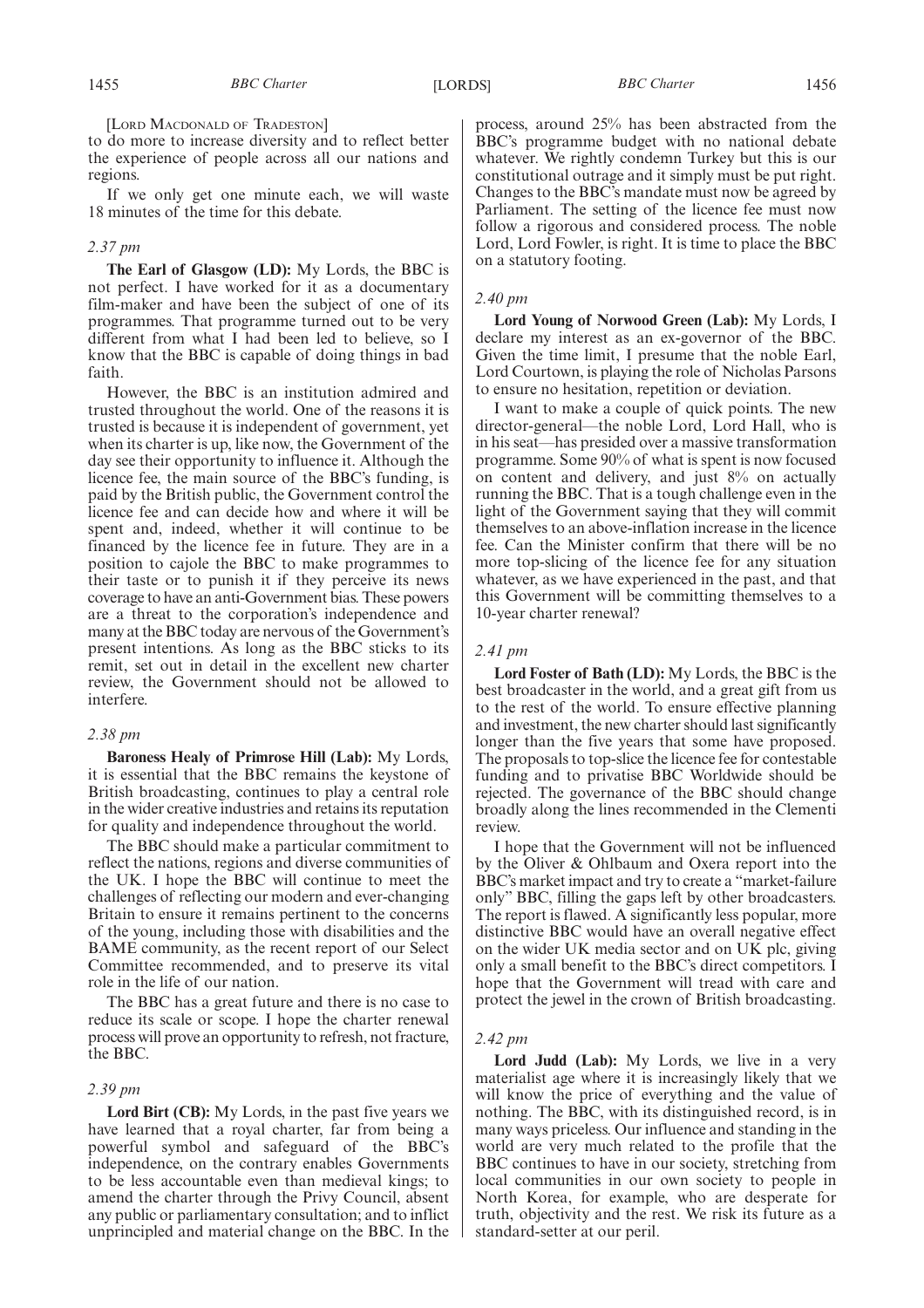#### *2.43 pm*

**Lord Best (CB):** My Lords, your Lordships' Select Committee on Communications, which I have the honour to chair, published its report *BBC Charter Renewal: Reith not Revolution* on 23 February. I am glad to say our report has been well received and I commend it to your Lordships. We reaffirmed the original Reithian principles for the BBC to "inform, educate and entertain". We saw no convincing case for a significant reduction in the scale or scope of the BBC, nor for it to be restricted to remedying gaps that the market does not provide; and we said the BBC must continue to be a universal broadcaster. I was glad to see the complimentary review of our report by Peter Preston in the *Guardian*, which concluded:

"Their lordships helpfully chronicle something we don't hear often enough: how good and important the BBC is to British life".

#### *2.44 pm*

**Lord Livermore (Lab):**My Lords, the BBC's reputation is built on independence from government, yet during charter renewal it is also dependent on the judgment of government. It has a responsibility to report politics with fairness without fear or favour. Politicians have a duty to take decisions in the same manner, even though the BBC has often infuriated politicians of all parties. Recently, during the Scottish referendum, the SNP railed against the BBC. During last year's general election, the BBC reportedly incensed the Prime Minister so much that he threatened to close it down. Yet during that same campaign, it also moved the Labour Party to make almost daily complaints. To my mind, far from being a weakness, this shows the strength of the BBC, with its editorial independence from all political parties—an organisation seeking balance even when it is impossible to achieve, and held to higher standards than any other broadcaster.

We now see proposals to allow a greater government say over the running of the BBC, but trust is a valuable and fragile commodity. Once lost, it is extraordinarily difficult to regain. The BBC is more trusted than any other media organisation. I hope that the Minister will agree that no Government should put at risk an impartial and independent BBC.

#### *2.45 pm*

**Lord Stevenson of Balmacara (Lab):** My Lords, brilliant discipline has given us short speeches but many important points, and I hope the Minister has been listening hard. I would like to make three.

The people have spoken, and such a large and passionate response has surely seen off the original plan to cut the BBC down to size. But the battle is not over. Last week the Culture Secretary's call for the BBC to become "more distinctive" revealed the strategy: use the charter review to make it so minority-interest and "distinctive" that hardly anyone likes it at all something that few people would miss—and then privatise it. Really?

The BBC is the keystone of the UK's broadcasting ecology and the envy of the world. The public want the BBC to inform, educate and entertain, and to survive and thrive. Popular BBC programmes and services inform and educate as well as entertain. The BBC needs reform, but that is something that we should have confidence that it can do itself. It ain't broke.

#### *2.46 pm*

**TheParliamentaryUnder-Secretaryof State,Department for Business, Innovation and Skills and Department for Culture,Media and Sport (Baroness Neville-Rolfe) (Con):** My Lords, this has been a wide-ranging debate and I congratulate the noble Baroness, Lady Bonham-Carter, on her timeliness. As ever, she has spoken eloquently about the positive role the BBC plays in the creative industries and in UK society as a whole. That has been echoed by my noble friend Lord Inglewood and others. I have to say that I share the concern that has been expressed about the limits of the House of Lords equivalent of speed dating—but in my comments I shall try to address the key areas.

The Government are making good progress on our consideration of the BBC's next royal charter. Last week, as has been said, the Government published a summary of the 192,000 responses we received to our public consultation—they are all important—along with the Clementi review and a consultants' report into the market impact of the BBC. We have also benefited a great deal from the carefully considered and well-received report from the noble Lord, Lord Best, and his noble colleagues on the Communications Committee.

To respond to a number of comments made by the noble Lord, Lord Stevenson, and others, the Government believe that the BBC is a great institution. However, as I think people understand, charter review is a once-in-10-year opportunity to look at the scale and scope of the BBC, and it is right to look at how to help the BBC and the wider media sector to thrive in future.

Sir David Clementi's review into BBC governance is a well-rounded and thorough report that makes a clear case for a move to a unitary board. I know that many colleagues believe that appointments to the new board should be made independently. The Government, via an OCPA process, currently appoints all the members of the BBC Trust board. We need to examine what the right approach is for the future. What is clear, however, is that the appointment of the director-general, as now, ought not to be made by the Government. Given that Sir David has only just reported, the Secretary of State will be considering the arguments carefully over the next few months.

As important as governance is what the BBC does. As the noble Baroness, Lady Jay, emphasised, 81% of responses suggested that it served its audience well, and 74% suggested that the BBC's content was of high quality. But it is important to note that not everyone responded to all 19 questions set out in the consultation. For example, only  $\bar{5}$ % of respondents commented on the BBC's mission, purpose and values. Of those, 3% indicated that no change was needed. A comprehensive summary of all the responses received is set out in the report that the Government published last week, which noble Lords may well want to take a look at.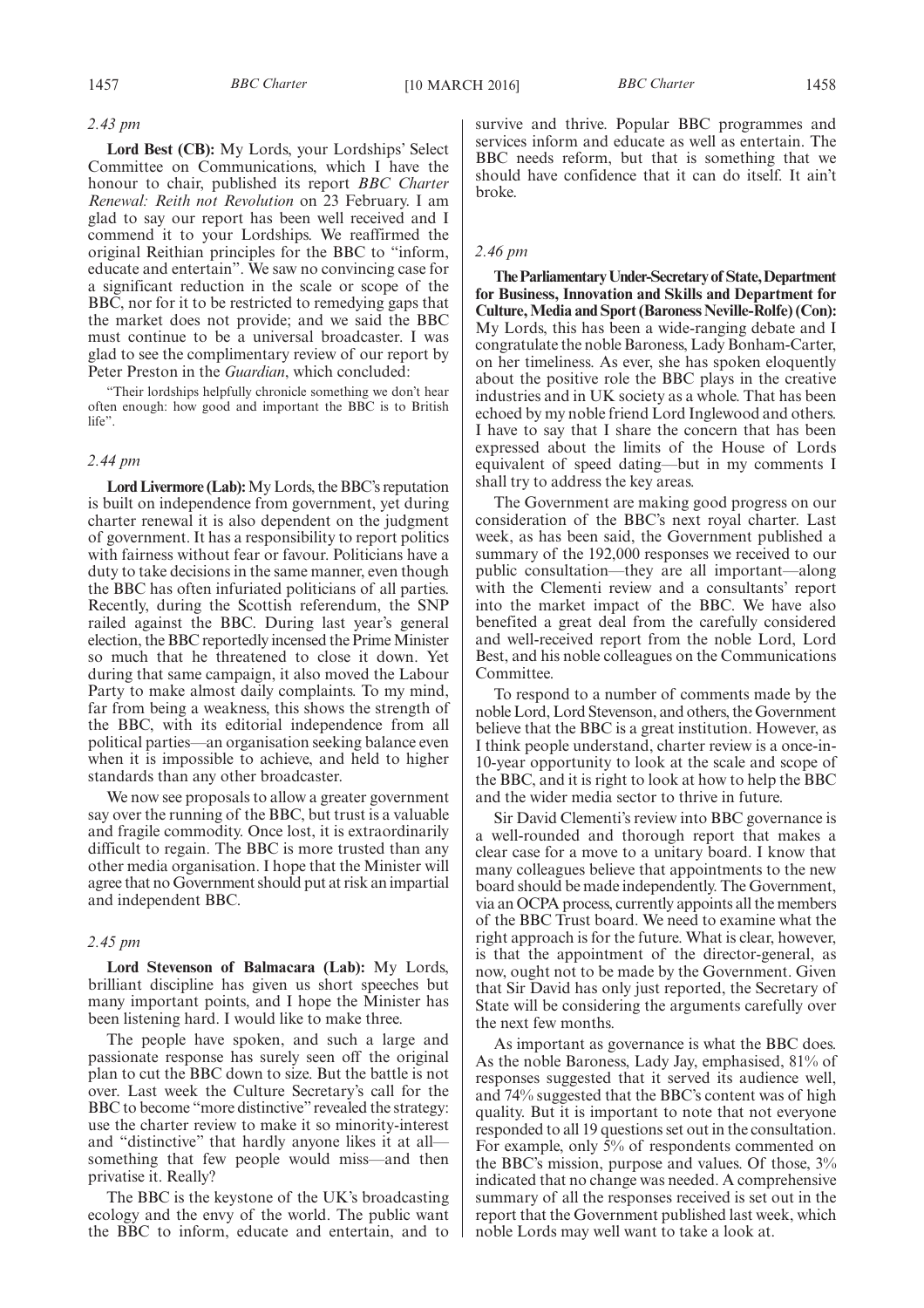[BARONESS NEVILLE-ROLFE]

The noble Baroness, Lady Benjamin, argued, as she has so eloquently on many occasions, for a better deal for children's TV. I know that she will pleased to hear that the Secretary of State had a round table last week with children's TV producers. Obviously, we are conscious of the need to retain the BBC quality and to encourage variety and creativity in this whole area.

The right reverend Prelate the Bishop of Leeds rightly asked about the fourth issue, diversity, which has been raised by a number of people in our various consultations. The Secretary of State recently met Lenny Henry and is considering carefully how we can encourage greater diversity in what the BBC does. I also ought to respond, because I had not planned to cover it in any detail, to the comments made about regional diversity, which has also been an important part of the process and the consultation and which we will look at when we come to make decisions on the White Paper.

The report of the noble Lord, Lord Best, argued for reform of the way the licence fee settlement should be conducted and recommended that this should be set by the independent regulator. This is an interesting proposal that will be given careful consideration. But, ultimately, the licence fee is a tax, and taxation decisions are ones for Ministers. We will reflect carefully on this issue but it is unlikely that the Government will move decision-making powers for setting the licence fee away from Ministers, now or in the future.

Another proposal in the report is the removal of charter review from the electoral cycle by allowing the charter to run for 11 years and reverting to 10 years thereafter. The noble Lord, Lord Young, picked this up, as did my noble friend Lord Fowler. This view is shared by many, including the noble Lord, Lord Lester, who was kind enough to give me notice of his comments—I will write on a couple of them, as I do not think I have time to cover every single one of them—as it is seen as a way of enhancing the BBC's independence. My noble friend Lord Fowler and the noble Lord, Lord Birt, proposed going a step further scrapping the charter completely and setting up the BBC as a statutory body.

**Lord Lester of Herne Hill:** I have to say to the Minister that that is not good enough. I gave notice last Friday, asking her to reply to my questions. Will she please do so, not in writing but now?

**Baroness Neville-Rolfe:** I will certainly try to do so. I am answering three of them as I go along, but I was conscious that noble Lords raised several points.

This view goes against those of many of the stakeholders—including the BBC—who responded to our consultation. Again, we will reflect carefully on this issue. Our current view is that at present a royal charter remains the most effective way of providing for the BBC.

**Lord Birt:** The Minister may like to comment on this. A clause in the last charter says that the licence fee may not be used to fund the World Service. George Osborne then made his night raid, the BBC was required to fund the World Service through the licence fee and the charter was amended in the Privy Council. Would the Minister like to explain the constitutional rationale for that?

**Baroness Neville-Rolfe:** Obviously, there has been a good deal of comment on the agreement that was reached last year on funding. The rationale for it is clear: that economically, the BBC could not be exempted from the pressures on funding that have been imposed on every other public entity. In addition, the directorgeneral agreed the funding package—

**Lord Birt:** I wonder whether the Minister heard the key word. I asked for the constitutional, not the economic, rationale.

**Baroness Neville-Rolfe:** I will certainly consider the question further, but we are acting constitutionally—there is a BBC charter and a charter process, we are undertaking the review and consulting in an appropriate way, and we will come on to debate the proposals in due course. The Government behaved in an appropriate manner in trying to sort out the funding of the BBC, as they did last year. In many ways, as I have said on previous occasions, that has been helpful.

As I was saying, we will of course reflect carefully on these issues, and a proposal for the term of the next charter will also be set out in the upcoming White Paper.

**Lord Fowler:** I take it from what my noble friend is saying that in effect, the Government have rejected the idea that the royal charter should be scrapped. If they have, how does she think the royal charter establishes and safeguards the independence of the BBC?

**Baroness Neville-Rolfe:** As I have said, we are looking at the whole process at the moment. Independence is an important issue, and when we set out our plans we will come back with our ideas on how we can best ensure an independent and good future for the BBC. I wanted to respond to the points that were made in the report, because it is as well that people understand that the report's key proposal on this point will not necessarily be accepted. However, having said that, obviously we remain in listening mode at this stage of the process and we will come back with a White Paper.

Although there has not been much comment on it, it is worth mentioning that last week the Government announced a deal with the BBC to close the iPlayer loophole, which, under current regulation, allows viewers to watch catch-up services on iPlayer without paying for a TV licence. Obviously, this will stop those who are essentially freeloading from not paying the licence fee, and the Government will bring forward secondary legislation on this point as soon as is practicable. This responds to the digital change that we have discussed in many of our different debates.

**Lord Young of Norwood Green:** Of course we welcome the decision on BBC iPlayer, but just as important would be a guarantee that there will be no more top-slicing of the licence fee.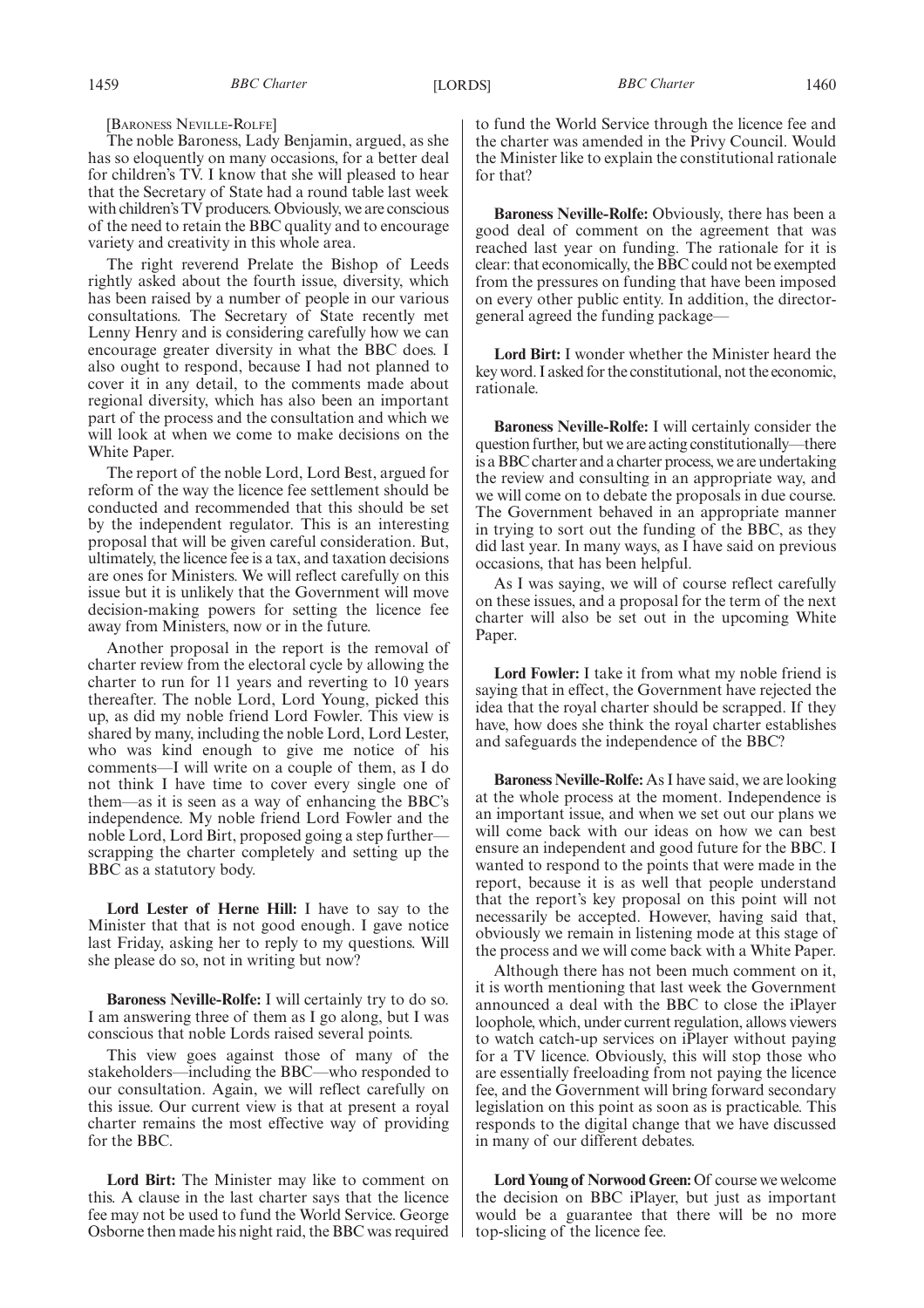**Baroness Neville-Rolfe:** We set out our plans for funding and made it clear that there was a way forward, but we said that, in looking at the review of scope and scale, we would make sure that the plans that had been set out and agreed with the BBC made sense. I do not think I can give any commitments in particular on top-slicing, but I understand the concern. We all want a well-funded, well-run BBC—that is agreed territory.

I turn to timing, which I think will be of interest to noble Lords. Our intention is still to publish the White Paper in the first half of this year. As I said in an earlier debate, we can extend the current charter if we have to, although that is not the intention. In response, I hope, to the point made by my noble friend Lord Fowler, we will allow for debates in this House, the other place and the devolved Parliaments before the White Paper goes before the Privy Council for approval.

The most important thing is to get the charter review right, given that it is likely to set the framework for the BBC for years to come. The Government are committed to an open and transparent charter review process—a process which I believe is progressing well. I confirm again that the Government are fully aware of the importance of the BBC and of how much the public and this House value its contribution to society, to the creative industries and to the UK's standing in the world.

The Clementi review has, I believe, provided a case for reform of the BBC's governance and regulation, which was certainly a concern in earlier debates. The market impact report has shown that the BBC becoming more distinctive would help both commercial broadcasters and the viewing public by offering more choice. I look forward to a thriving, dynamic BBC which is respected around the world but also provides better value for money in the light of this important review.

Finally, I should say to the noble Lord, Lord Lester, that I have tried to answer his questions, although I do not think I have entirely succeeded. I will write him a letter and ensure that it is copied to other noble Lords.

**Lord Lester of Herne Hill:** I am grateful to the Minister for what she has just said. Having listened very carefully, I think that the answer to each of my five questions is no.

**Lord Birt:** It is very welcome that the Minister suggests that this House, as well as the other place, will have a chance to discuss the White Paper. Does she agree that we will need a debate of sufficient length at that moment?

**Baroness Neville-Rolfe:** My Lords, I will pass that good suggestion on to the usual channels.

**Lord Fowler:** Will there be an opportunity to debate the excellent report of the noble Lord, Lord Best? The important thing is to have that debate before the White Paper is published. Although I am interested in having the debate on the White Paper afterwards, it is much more important to have it when—theoretically, at any rate—it can have some influence.

**Baroness Jay of Paddington:** As my noble friend Lord Macdonald predicted, we are well ahead on the timing, which is slightly unfortunate given that there were many points which people would have raised had they had two and a half minutes or more to speak. However, I emphasise the point that the noble Lord, Lord Fowler, has just made. The report of the Select Committee, of which, as I said, I am a member, would provide a very opportune moment for a better and longer discussion, and perhaps that could be arranged as soon as possible.

**Baroness Neville-Rolfe:**I note noble Lords' comments and will pass them on to the usual channels.

*3.02 pm*

*Sitting suspended.*

#### **Housing and Planning Bill**

*Committee (5th Day) (Continued)*

*3.17 pm*

#### *Amendment 63*

#### *Moved by Lord Beecham*

**63:** Clause 67, page 29, line 33, at end insert—

"( ) The total payment required from all affected local authorities in any financial year shall not exceed the total grant paid in that year to private registered providers in respect of right to buy discounts."

**Lord Beecham (Lab):** My Lords, I begin my speech in support of Amendment 63, in my name and that of my noble friend Lord Kennedy, and the other amendments in this group by referring to what passes for the impact assessment of the Bill. Under the rubric of "Problem under consideration", it states that the provisions of the Bill,

"require councils to make a payment to the Secretary of State based on their high value … housing",

which is expected to become vacant during the financial year. It does not say how "high value" is to be defined or calculated, which is expressly to be determined surprise, surprise—by secondary legislation. Nor does it define what would be deemed to constitute "an expectation" and when that is supposed to crystallise. It goes on to state that,

"a formula will be used to calculate the payment each stock owning local authority is … to pay",

for this will be required of local authorities whether or not the property is sold. As we have heard, the money will go to Her Majesty's Government for onward transmission to housing associations to finance the right to buy. No formula is proffered in the impact assessment. Graciously, it states that local authorities will have to consider selling their high-value housing when it becomes vacant but will have "some flexibility" to decide which properties are sold. This generous concession is supposed to dampen the impact of the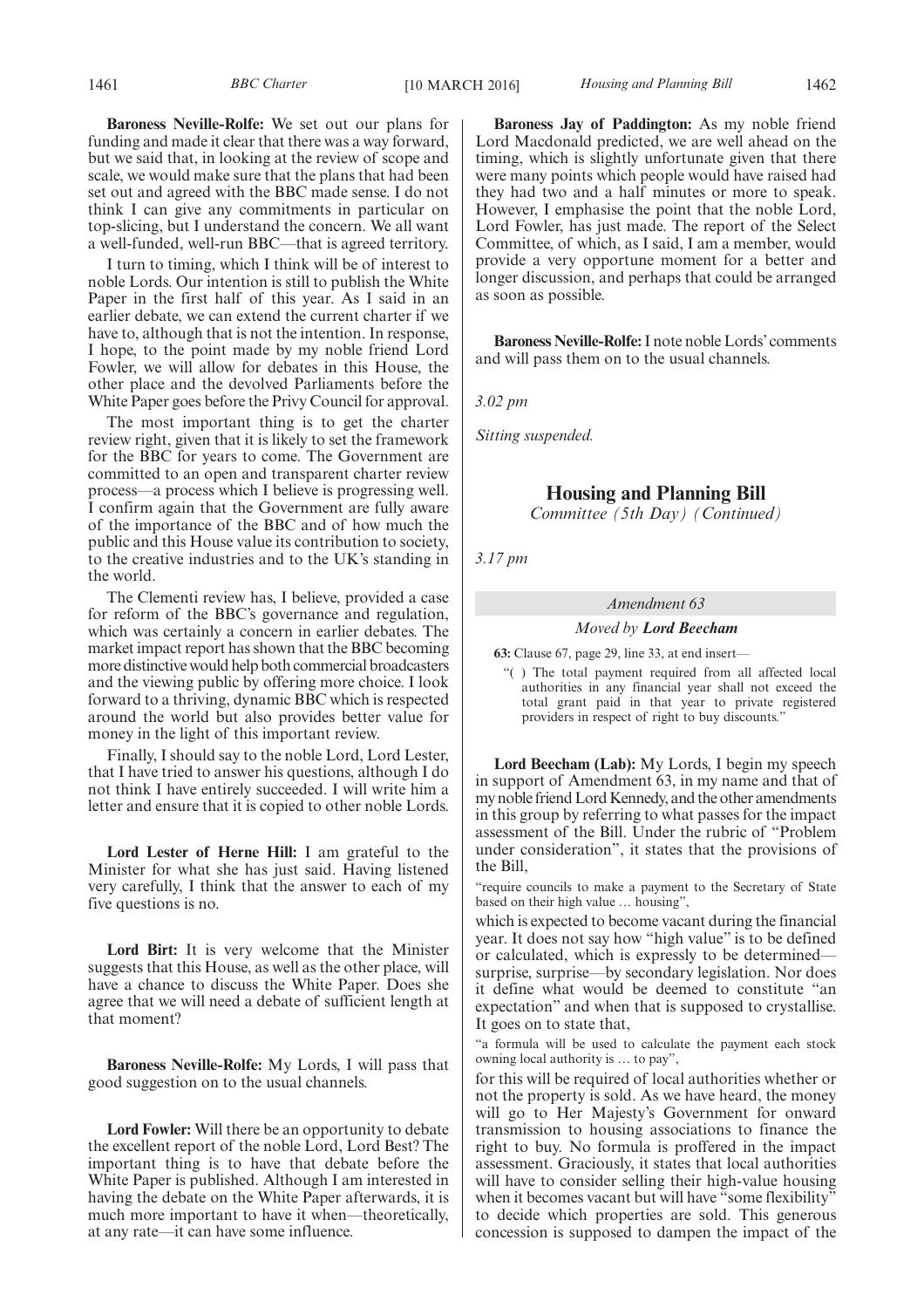[LORD BEECHAM]

effective nationalisation and then privatisation of the housing in question. It does not indicate how much flexibility will be allowed.

The Government do, by way of an amazing act of largesse, say that a portion—unspecified—of receipts will be used to build more homes that reflect housing need. Can the Minister tell us how much flexibility will be allowed and in what circumstances? How and when will the Government determine the size of the portion of receipts to be used for building more homes? Will the Government prescribe the cost of such homes, their location or their tenure? If built as new council homes, will they be subject in turn to the right to buy?

The impact assessment asserts that by managing their stock more efficiently, something with which the Bill does not, as such, purport to deal,

"local authorities will release value tied up in such properties and this can be used to fund more homes which reflect the housing need".

This bald statement does not deal with the destination of the proceeds, which is the Government, nor does it exclude the possibility of the proceeds being used for purposes other than funding homes. Indeed, since the Government would be using their levy on councils in respect of high-value homes to fund right to buy, it is hard to see how the proceeds could be used in any substantial amount for that purpose.

The summary of benefits and costs in the assessment states that:

"The determination process will provide … certainty for local authorities about the level and flow of receipts to be generated".

Can the Minister provide the House with an example of how the process will work? Do the Government propose to deal with it in regulations? If so—once again, I have to ask—will we see the draft regulations before Report?

The summary in paragraph 4.2.8 goes on to assert:

"Data will be used to inform the setting of the high value threshold and the assumptions underlying the calculations in the determination".

What data? Whence derived? When made public? Will there be discussions with individual councils about the threshold and any mechanism for appeal? Paragraph 4.2.10 acknowledges:

"Local authorities are likely to incur some costs associated with the sale of vacant property"-

a statement of the blindly obvious—but councils will no doubt be deeply relieved to note that:

"Consideration will be given to the deductions that should be made from the payment to the Secretary of State to reflect transaction costs associated with the sale of vacant properties".

Have the Government made any estimates of such costs? Will this process involve secondary legislation to clarify the matter?

Paragraph 4.2.11 declares:

"A portion of the receipts will be used to provide more housing, reflecting housing need".

What sort of housing? Housing for first-time buyers? Housing for rent? If for rent, what levels of rent? Housing in the authority area or perhaps beyond it? Above all, what sized portion? It further states that,

"the Secretary of State and a local authority may enter into an agreement to reduce the amount the authority has to pay so that new housing can be provided".

Provided by whom? Does the Minister envisage, for example, an annual agreement based on an estimated number of sales at an estimated price? What would be the minimum number and minimum expected yield to make such an arrangement feasible? In similar vein, how feasible is it to require in London, as the same paragraph does, that,

"at least two new affordable homes are provided for each vacant high value home that is expected to be sold in the relevant year"? That question has been raised more than once in debates thus far. Does not that wording suggest that councils are expected to make provision on the basis of an expectation rather than an actual sale? That sounds rather like a potential leap in the dark given the obvious uncertainty about numbers, price and timing, both in respect of sales and the proposed new building. How many sales and consequent replacements does the Minister believe would be a workable minimum to secure best value in terms of those replacements?

In five and a half years as a Member of this House, I have seen some poor impact assessments, but I do not recall any as utterly useless as this. I do not blame the Minister for a moment for that—she is probably suffering from the effects of an inadequate impact assessment as much as any of us. There is no assessment of the number of properties liable to be affected, no assessment of the possible amounts to be realised, no assessment of the number, type and costs of replacements and no indication of how the scheme might work in metropolitan areas where the housing market crosses local authority boundaries.

Shelter has done some calculations which the DCLG either has not done, which would be grossly negligent, or has done but apparently has failed to publish, which would be tantamount to concealing important evidence. These show for authorities an estimate of the number of houses that might fall into the high-value category. The Shelter study showed that in Newcastle, which in the words of a council officer will be badly hit, 1,611 council homes fall into the Government's previously released high-value threshold. This will equate to 82 forced sales a year—in fact, the council believes that the Shelter figures are an underestimate. Moreover, even if a council were to transfer its stock to an external housing provider, it could still be issued with an annual charge based on the Secretary of State's estimate of what would have been the annual turnover of high-value stock. This is yet another example of the Government giving the lie to their claims to be localist. As the Conservative-led Local Government Association has pointed out:

"Councils already consider the best use for their assets and any new duty to sell stock must be balanced against local housing need. Local authorities should retain all receipts from the sale of … high value homes and from council Right to Buy in order to invest locally in building new homes crucial to reducing waiting lists and welfare spending. The Bill should be amended to give councils maximum freedom to manage their own housing stock and to locally retain"—

the LGA's split infinitive, not mine—

"capital receipts for reinvestment in new and existing housing, as a minimum retaining sufficient receipt to replace every home sold".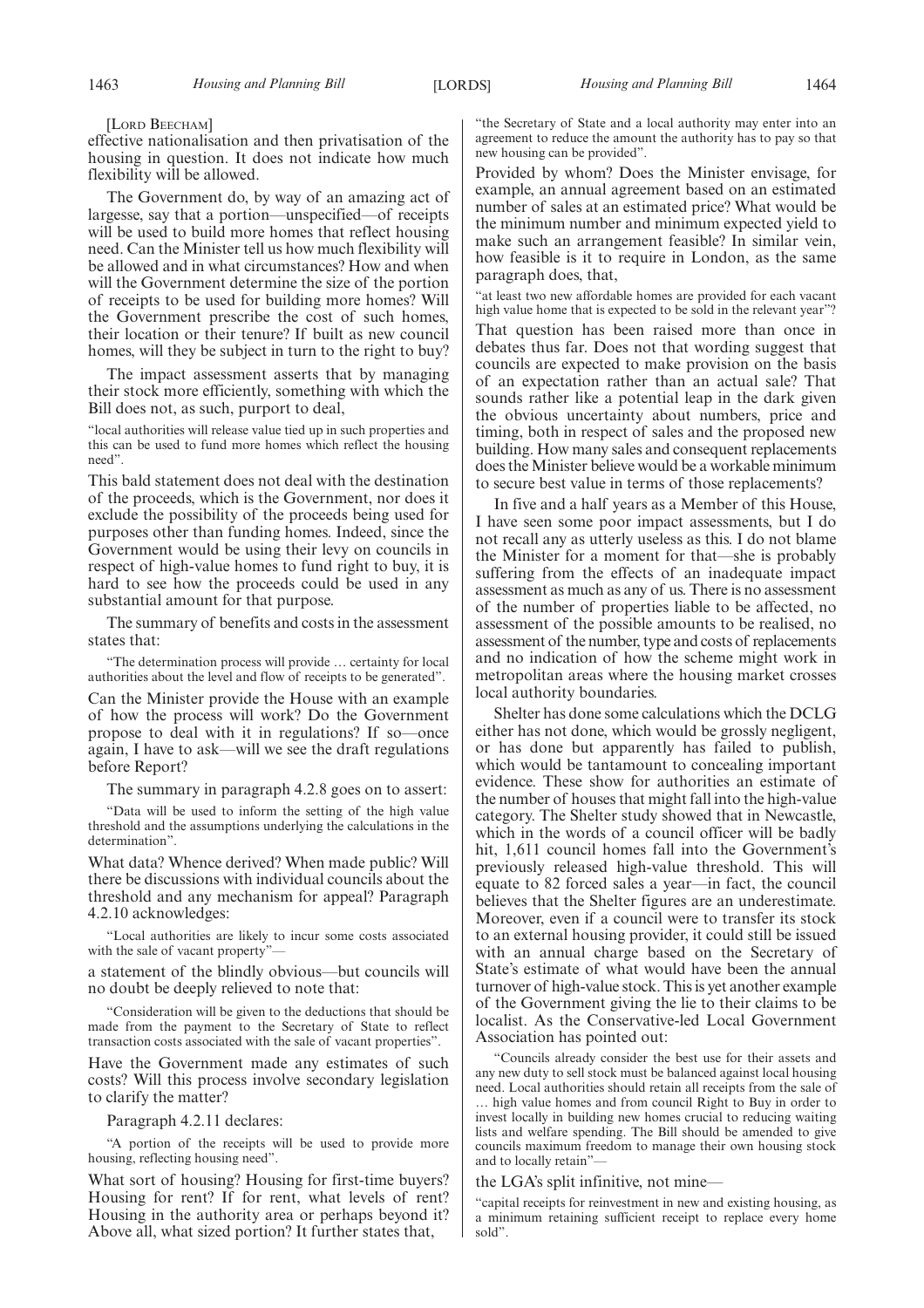This has been the gist of two or three speeches from the current chair of the association, the noble Lord, Lord Porter.

The LGA does not support the proposals to levy payments on the estimated value of higher-value properties, asserting rightly that the Government could decide,

"how much it would like to 'tax' each council with housing stock",

and no doubt define what constitutes high value for the relevant area.

However, in addition to all these difficulties about principle, process and finance, there are more fundamental concerns. What steps, if any, will the Government take to avoid high-value homes joining the buy-to-let sector? What consideration have they given to the need for larger accommodation for large families or households with a disabled member requiring extra space, such as is currently the subject of litigation in respect of the bedroom tax? There is a case before the courts involving a third room in which necessary equipment has to be provided for a disabled member of the household. Would a household such as that potentially be subject to the treatment of high-value properties? Generally speaking, the larger the accommodation, the higher the value will be. In Newcastle, we have only 83 council properties with five bedrooms, 28 applicants with a housing need for them and a turnover of around only five a year. Will the charge be levied on those irrespective of the impact on available housing for those larger families, even on the relatively small numbers which we have to deal with? There will also be areas where bungalows will in high demand for similar reasons—very often occupied by elderly or disabled people.

Our amendments in this and subsequent groups deal with a wide range of issues arising from the Government's simplistic and un-thought-through policies designed, in my submission, as electoral bait. Amendment 63 is aimed at the national position and would require the total payment from councils in any financial year to be limited to the total grant to housing associations for right to buy. That very provision underlines one of the most basic flaws in the whole concept: right to buy of itself creates no new homes. To the extent that the exercise of the right raises money, it will do so at the expense of the provision of council housing with no guarantee of local replacement and, inevitably, the eventual transition of a large percentage of properties to buy to let.

Amendment 64 would give a local authority rather than the Secretary of State the right to define what constitutes "high value", while Amendment 65 would limit the number of high-value properties subject to the provisions of the Bill to 10% of the total local authority stock in a given area, thereby effectively capping the impact of the scheme in localities.

Importantly, Amendment 66 defines "high value" something which the Government have failed to get round to doing—by excluding properties for which the cost of building a replacement with the same number of bedrooms in the same local authority area is greater than their value. Finally in this group is Clause 67 stand part.

This concept—borne of, at best, ill-conceived populism and, at worst, electoral opportunism—is about buying votes, not about building houses. It is shoddy, ill thought-out and ill-drafted legislation. We are asked by the Government to approve it in the absence of evidence of how it would work and what its impact would be. I urge the Minister to acknowledge its deficiencies and take it back to the ministerial drawing board or to whatever oxymoron of a right-wing think tank thought it up. This is a time not for Policy Exchange but for a change of policy. I beg to move.

## *3.30 pm*

**Lord Lansley (Con):** My Lords, I intervene briefly on this group of amendments. I have listened with care and interest to the debate on the previous group and was hoping to contribute to that, but I think it is perfectly appropriate to do so now.

**Lord Beecham:** Actually, the *Companion* allows that. Because we are in Committee, noble Lords can speak on any aspect at any time, if that is any help.

**Lord Lansley:** I am learning the advantages of being in your Lordships' House as opposed to another place. This is clearly one of them.

I am prompted not least by the introduction to the debate of the noble Lord, Lord Beecham. I can well understand his point of view about the absence of detail that we hope to see in regulations. I share the collective view across the House that we would like to see those regulations in order to understand how the architecture of the Bill will be shaped before we come to the decisions that we need to make on Report. But the absence of those regulations and that architecture affords an opportunity for the noble Lord to ask a lot of questions. Indeed, the amendments, in so far as they probe these issues, simply relate to a sub-set of the issues that potentially need to be covered in the regulations.

My personal view is that none of the amendments in this group would help us in any way because we need to see the whole shape of the regulations in order to understand this clause. From the Government's point of view, there is considerable advantage in the flexibility provided by regulation in this area, rather than having too much rigidity in the system. I say that because I am prompted by what the noble Lord said: that this was about electoral opportunism rather than building houses. Actually, this is electorally popular. I have no doubt about that. The right to buy was popular in its time and is popular now, and the right to buy for housing association tenants will prove popular. However, the issue is about building houses.

**Lord Campbell-Savours (Lab):** There are repeated references to right to buy. There is no right to buy because housing associations can refuse to sell. There is no right to buy at all.

**Lord McKenzie of Luton (Lab):** The noble Lord said that the right to buy was popular in its time. He is right that it was popular at the moment it was introduced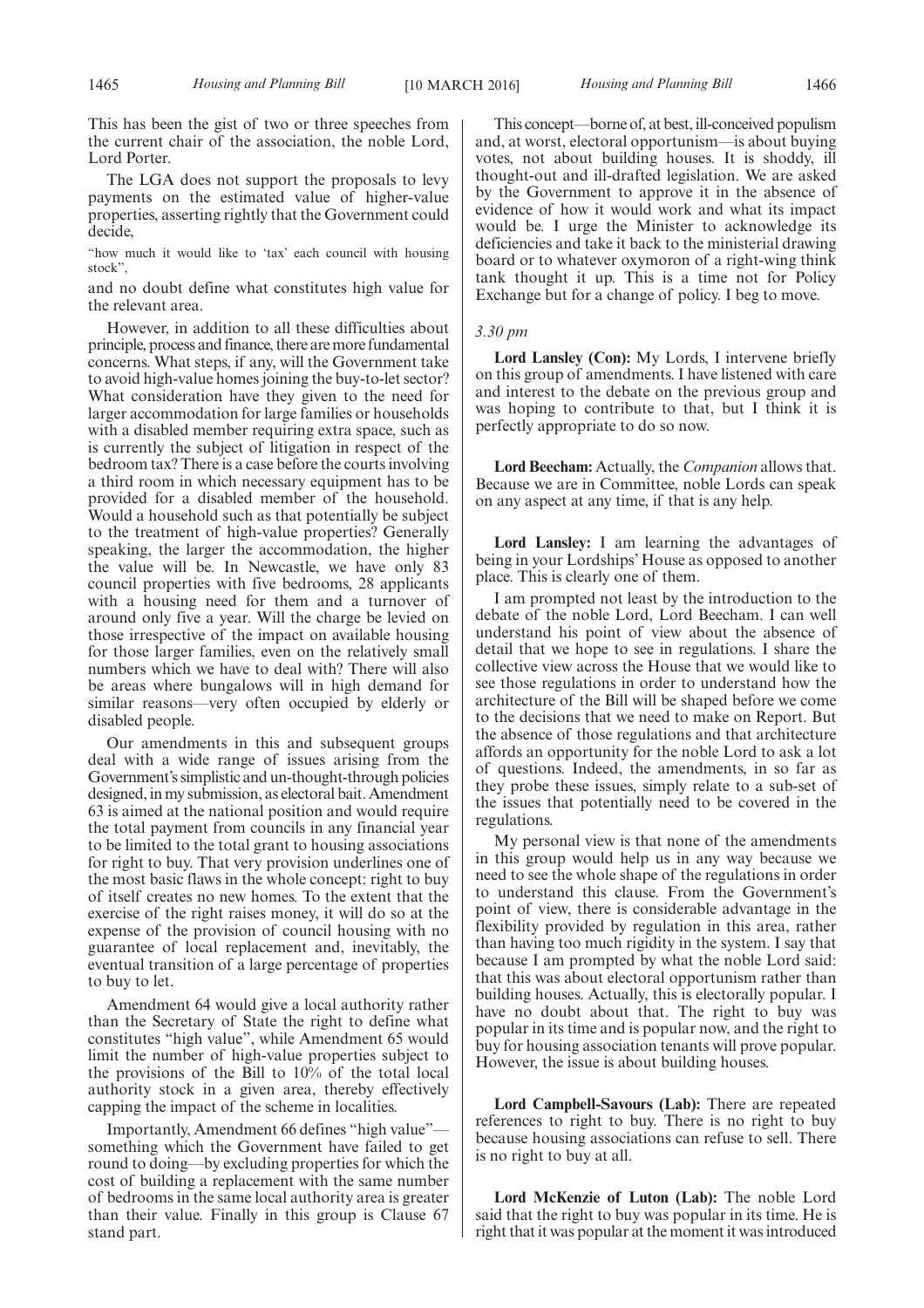#### [LORD MCKENZIE OF LUTON]

and probably for a short while thereafter. But now, if you go to the areas that I know in Luton, where all the estates have been pretty much sold off, mothers and fathers are worried about their children and grandchildren being able to access decent accommodation. That gives a different view as to how popular or right that policy was.

**Lord Lansley:** In a way. I certainly do not propose to engage in a semantic debate about what the policy is described as. We know what it is and it will rightly be regarded by housing association tenants as the creation of a right to buy. It may be circumscribed in certain ways, not least by housing associations themselves under a voluntary agreement. But everyone will know what it is, and that is what they will be looking for.

On the latter point, I must say to noble Lords that I do not think I have to judge whether the policy was popular: it was. People voted for it and, frankly, at the last general election they voted for right to buy again. I do not think we need to have that debate. Indeed, that was not my purpose in speaking. I was addressing the issue that, actually, my noble friend Lord Horam made perfectly clear in a previous intervention. He was absolutely right. As I said at Second Reading, this is about building more houses. If we are to solve all the problems we are debating, we will solve them more readily if we are able to increase the number of houses we build. Then, we will not be trying to parcel out who lives in which home and under what tenure—as appears sometimes to be the purpose of these debates—rather than giving more people more opportunities to have whatever home they want under whatever tenure they want. The more homes we build, the more likely we are to be able to satisfy more of those ambitions.

Completely contrary to what the noble Lord just said, this is about building more homes. The local authority may sell houses, but those houses do not cease to be occupied. They will go into the market. That value, realised through the right-to-buy discount, will enable people to own the homes they are occupying. The housing association will take the market value and will, as a consequence, be increasingly equipped to invest in further new housing in the future. There is that benefit.

At the same time, theGovernment have an opportunity, and this is where the flexibility in the architecture of the Bill comes in. The Government will have flexibility in certain circumstances to say, "No, we can actually do more by way of building more homes where we most need those homes to be built if we reach an agreement with a local authority to build more homes, through which we reduce the deduction—the payment it has to make". That is why the single example of Greater London in the structure of the Bill is indicative. Frankly, one for one would not in itself be sufficient to justify substantial deductions on the payment.

In so far as there is a given amount that is required to be paid over to housing associations that arises from the discounts, such payments might therefore have to be met by the Government out of general taxation. I see nothing in the Bill that requires the two sums to be exactly the same. That flexibility allows the Government to enter into agreements with local

authorities. There is a clear incentive for local authorities to come forward with proposals that would allow them to build more homes than one could otherwise anticipate being built as a consequence of simply transferring that money through to the right-to-buy discount. The consequence, one way or another—through the housing association route, or the local housing authority arriving at an agreement to build more homes—is that more homes should be built. That is devoutly to be wished for.

What will help us to explore the issues arising out of the discussions in Committee is to know more about Clause 72.What do these agreements with local authorities look like? For my own part, it is important to be able to see a practical example. I declare an interest as an unremunerated chair of the Cambridgeshire Development Forum. We want to see houses being built. We need more affordable homes. In my time as Member of Parliament for South Cambridgeshire, I saw the housing waiting list in my constituency more than double. We have a fast-growing area. We have rising land prices and property prices. We have a lot of demand for key worker housing and affordable homes. In that sense, we are very much like the most pressed and needy areas of London. My noble friend talked about the changing geography of London and that is absolutely right. There are places outside London that exhibit characteristics very like some of the most stressed parts of London.

In encouraging the process of fleshing out between now and Report, I say to my noble friend that it is not just about fleshing out the regulations; it is about engaging in conversations with local authorities. I would be happy if my noble friend would allow such a conversation to take place between her department, South Cambridgeshire District Council and Cambridge City Council and for me along with colleagues to be part of that. We should discuss the potential for these deductions and what they can deliver. The Government are right to believe that they should have the flexibility to give local authorities leeway regarding the assumptions that would lead to payments into the right-to-buy discount if they are building more houses and showing the additionality of being able to do so.

For that reason, there has to be flexibility in the architecture of the Bill regarding, on the one hand, the ambition to build more houses through local authority agreements that directly correspond financially to a flexibility in how much money is asked of individual local housing authorities; and to what extent that money corresponds with the money provided in rightto-buy discounts.

**Lord Beecham:** Why not leave the decision to local authorities within whose boundaries these high-value properties are situated? How can it be justified to levy on those local authorities a payment when the property is not yet vacant?

**Lord Lansley:** I am grateful for that because I had not realised it until I listened to the Bill being discussed earlier today. The answer is that, insofar as the local authority seeks to achieve not just replacement new homes for the dwellings that are sold but to do more, the consequence in financial terms has to be borne by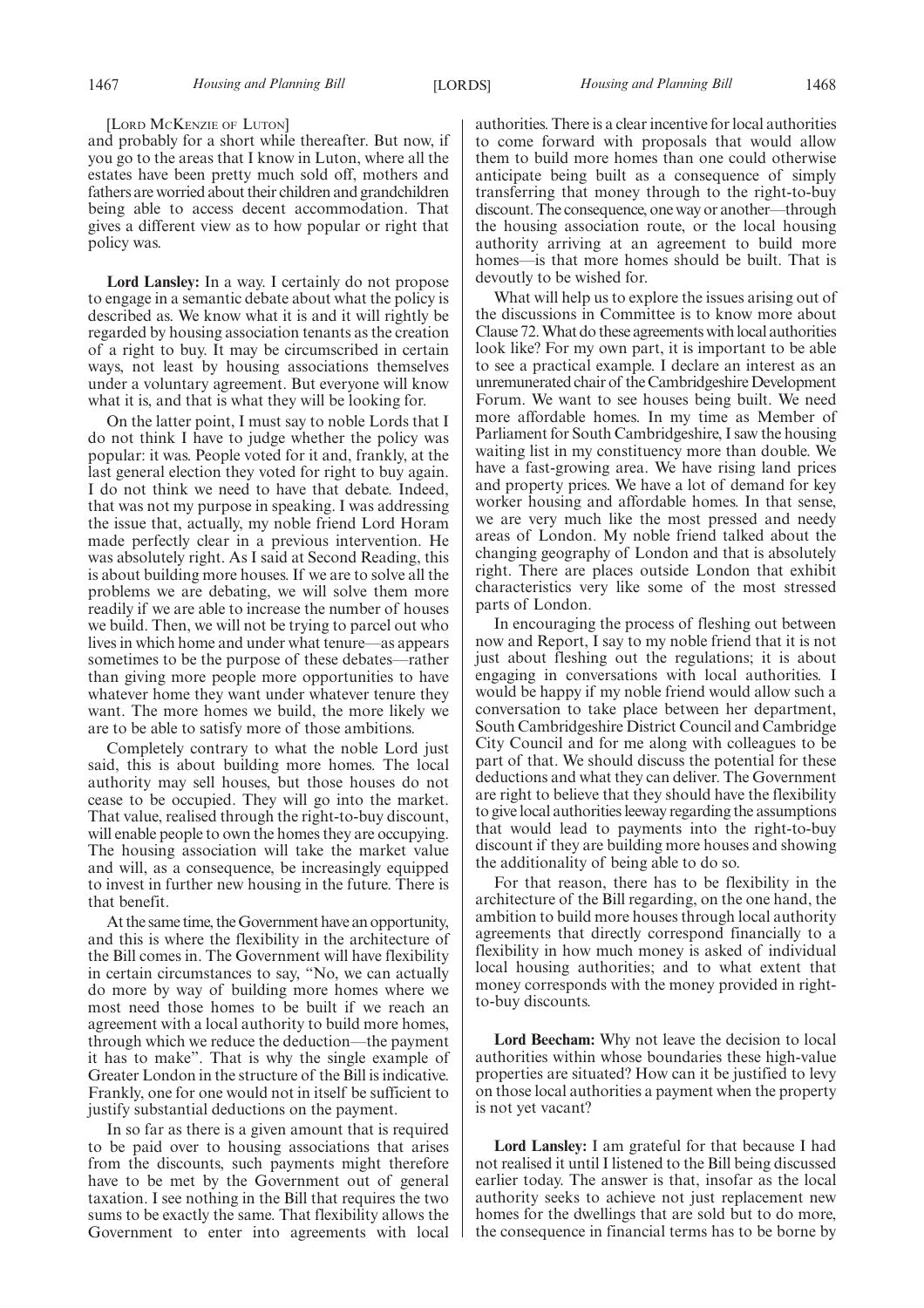the Government, so the Government are a partner in this proposal. It does not automatically follow, as one of the amendments in this group implies, that the amount of money that is derived from local authorities through the payments that are required under Clause 67 has to correspond with the amount of money that is provided to housing associations under the right-to-buy discount. If there is a difference, and in particular if there is a shortfall, it is down to the Government to cover it. Frankly, I think that the Government, through agreements reached with local authorities, should have the flexibility to create such a shortfall and to fund it differently.

**Lord Campbell-Savours:**The noble Lord, Lord Lansley, referred to the need to build more homes. There is a way of building more homes that is much easier than all these provisions in the Bill, and that is simply to reduce the price of land. Certainly outside London, it is the cost of land that is driving up the cost of housing and causing the problems we are having to deal with today. Only a few weeks ago I read some statistics about land prices in the Home Counties. An acre of agricultural land can be bought for around £12,000, but with the stroke of a pen—if I may simplify the process—it can be worth between £2 million and £4 million. That is why people cannot afford to buy houses in the United Kingdom but they can afford them abroad. We are simply paying too much for the land that we use.

I wish to support the thrust of these amendments, in particular Amendment 65, tabled by my two noble friends on the Front Bench. As I understand it, they would restrict the amount of property treated as high value, which may have the effect of reducing the levy and thereby the pressure on a local authority to sell stock to fund housing association right-to-buy discount purchases. My case is simple: councils need to defend their public sector housing stock and I shall argue why that stock should be defended against speculative buying.

Just to clarify the position, the Bill states:

"The Secretary of State must by regulations define 'high value' for the purposes of this Chapter",

to which Amendment 65 would add,

"and this definition may not apply to more than 10% of the total authority properties in the local housing authority area".

These debates have been dominated by some very experienced people, and I do not profess to be one of them. Many leaders of local authorities have taken part, as well as leaders in the housing association movement, so the quality of the debate has been very high. Unfortunately, my experience of dealing with a local authority ended 40 years ago, so obviously I have a layman's and observer's knowledge of these matters. My comments are based on some anecdotes and conversations I have had with local authority councillors and leaders who are directly involved in this area. Many of the questions I will put are being asked by the public, particularly where they harbour great concerns about the Bill's provisions.

#### *3.45 pm*

The day before yesterday I had an interesting conversation with a local authority leader. His case was simple. The sale of council property in London is out of control, with no official monitoring, and it is determined by the Government's desire to raise revenue from the housing stock so as to avoid public expenditure. It is, in effect, a tax on local authorities. He went on to say that the sale of high-value property would be primarily in the London area, funding countrywide, and that outside the London area the majority of high-value stock would be confined initially to the national parks, the more well-heeled towns of the Home Counties and a few areas in Yorkshire and Cheshire. But ultimately the Government will lower the high-value threshold so as to maximise the levy and fund their estimated target yield of £4.5 billion a year. He further argues that a high proportion of the council property being purchased in London is by overseas investors using UK residents as the vehicles for buying into the London property market for the purpose of investment. UK residents—tenants—are not the principal purchasers as they require high-value mortgages that they can ill afford and indeed cannot get.

What is the evidence for that? I examined council property prices inWestminster—that is to say, subsequent sales after the right to buy has been exercised. I chose Churchill Gardens in Pimlico because it reflects prices right across London, in an area from Dulwich to Hendon and from Ealing to Hackney. I went on Zoopla, which Members will be aware of, for valuation information. Churchill Gardens—Members will know that it is the series of blocks of flats on the other side of Dolphin Square on the Embankment—was built between 1946 and 1962. There are 1,600 homes there in 32 blocks. It is a development of blocks of flats interspersed with maisonettes. It has the benefit of a district heat and power plant. Much of it is classic deckaccess property. It is classic London local authority property. Much of it has been in the conservation area since 1990. It is managed by CityWest Homes on behalf of Westminster City Council. Two-bedroom flats on Zoopla, as of the other day, now cost between £560,000 and £580,000. One-bedroom flats are not much less. These are flats that were sold in 1997-98—I traced them back—for between £24,750 and £25,000. This is a huge increase in the price of local authority property.

Some 50% of the 1,600 properties in Churchill Gardens have been sold off, depriving London of precious housing stock. Where have they gone and who bought them? Those who bought them originally are pocketing the capital gain and selling at the prices I referred to a week ago—it seems like a month ago. They are now joined by Westminster City Council, which, under the current right to buy and after the £103,900 discount, can value the same property at £450,000. Indeed, yesterday I found a three-bedroom property on the Churchill Gardens Estate on Rightmove, being sold by Hamptons International at just more than £600,000. A mortgage in the region of £400,000 to £450,000 requires a buyer to take out a very substantial mortgage of more than £2,000 a month, or more than £24,000 to £26,000 a year, at just more than  $3\%$  interest. That is after tax—hardly the income of a council tenant.

So who is buying? It is far too often overseas money. I quote an article from the *Daily Mail* online, which is not normally a source of information, but it is an interesting one on this particular occasion. It reads: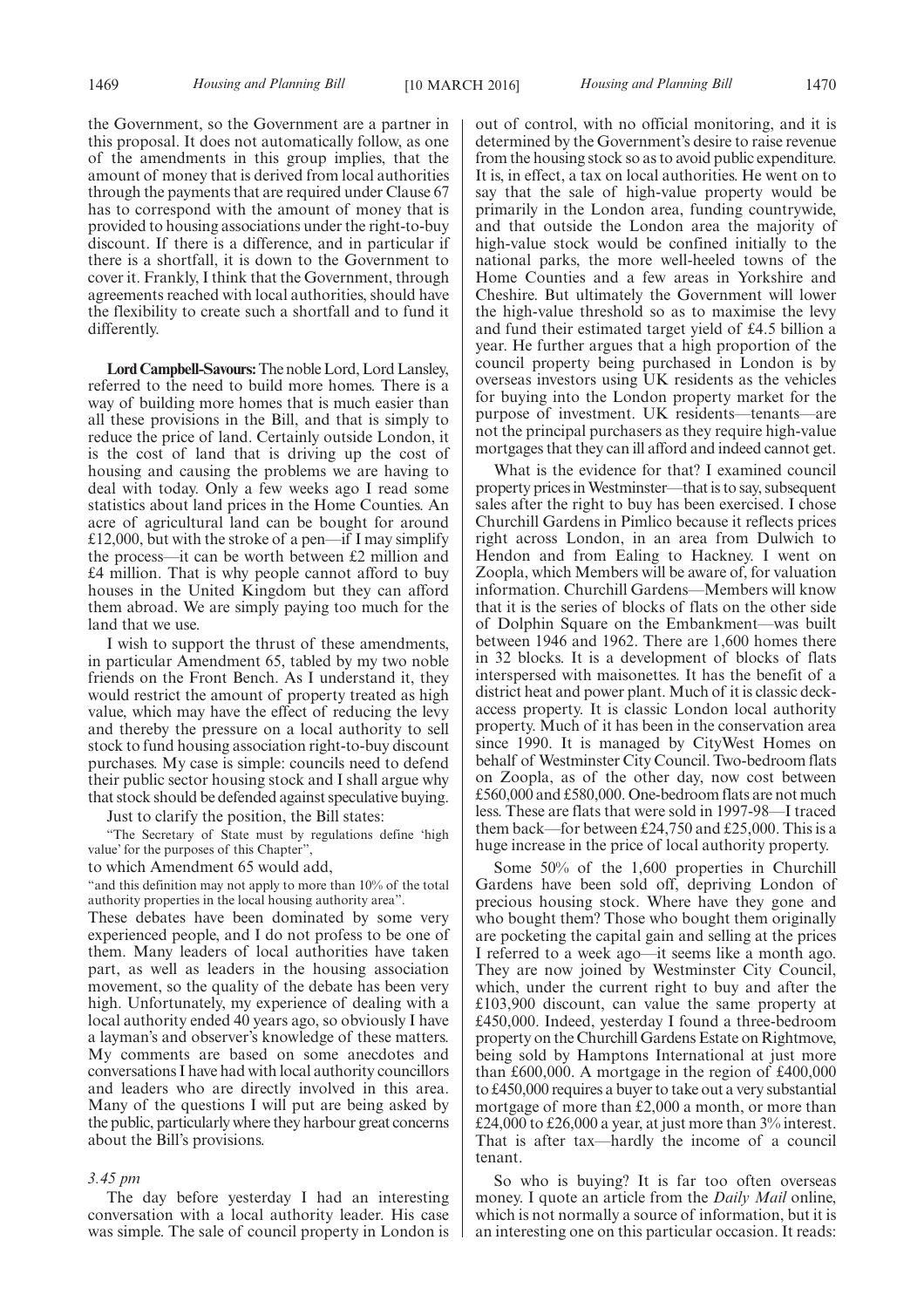#### [LORD CAMPBELL-SAVOURS]

"One in five people who bought their council house in upmarket Westminster were living on housing benefit … One in five people who bought their council home in one of Britain's wealthiest areas was receiving housing benefit when they applied, it has emerged".

These are people who are supposed to be buying property for £450,000. It continues:

"The revelation centres on the London borough of Westminster, and comes after a Government watchdog warned fraudulent purchases under the Right to Buy scheme have increased 400 per cent in two years".

This is a public scandal. It continues:

"One fear is that hard-up tenants are being 'gifted' cash by private firms to buy their homes at a cut-price rate. After buying a property, the company can then sell them on to private landlords for a profit, who will let them",

#### at a market rate. It continues:

"In Westminster, 22 per cent of Right to Buy sales were to people in receipt of housing benefit when they applied, dropping to 11 per cent upon completion".

That is a very interesting statistic. The article continues:

"It begs the question of how council tenants who qualify for housing benefit could suddenly afford to buy properties outright in one of the most expensive parts of the country".

I hope that it is dawning on Members of the House exactly what I am driving at. Where is the money coming from for these housing association discounts? It is coming not from the people that it is supposed to, but from investors.

#### The article continues:

"A report also found that 31 per cent of former council homes are now owned by private landlords and can be let for more than £800 a week"

#### I do not know about that figure—

"in the capital's second-most expensive borough.

Councillors have warned of a 'property bonanza'—and said many tenants claim the money was a gift from overseas, making it near impossible to trace".

#### This is a racket. It continues:

"Last summer, it emerged that a property company had leafleted 60,000 council house tenants offering six-figure rewards for working with them to buy and then sell their home.

Nicholas Carlino, a director of London Investment Property Group, told an undercover *Sunday Times* reporter that he was making so much money snapping up homes that had been undervalued by the council and selling them on that he would 'never have to work again'. The scheme was entirely legal.

Councillor Lindsey Hall, anti-fraud tsar for Tory-run Westminster, told BBC London's Inside Out programme: 'I passionately believe Right to Buy needs to stay, but it needs to be very tightly managed and not fuelling a property bonanza for individuals swanning around estates in grand Mercedes and BMWs'".

There is something wrong with the Bill if this is what is going to happen in the marketplace.

#### I shall quote from the journal *West End Extra*, talking about Churchill Gardens:

"Residential properties are being let out as holiday homes on a near industrial scale changing the historic make-up of central London neighbourhoods, City Hall has been warned. Councillors have been asked to investigate the growing trend for landlords to give up long-stay tenants in favour of taking bookings from tourists through websites such as Airbnb, which can prove more financially lucrative. Residents in Pimlico this week spoke out about how the increasing number of lets to holidaymakers was changing their area, with people on the Churchill Gardens Estate complaining that a settled community was being replaced by an endless stream of people with suitcases coming and going. Some say they no longer know who their neighbours are.

Labour councillor Murad Gassanly raised the issue at last week's full council meeting after residents complained to him about 'noisy parties' being held at properties and said former council flats were now being set up as rooms 'numbered like a hotel'. He added: 'One woman told me she knocked on someone's door and noticed all the rooms were numbered and there was tourist advertising in there. I looked on Airbnb and there are more than 30 properties on there on the Churchill Gardens Estate at any one time. Long-term residents of the estate say it does undermine the sense of community and does create a transient atmosphere on the estate'.

Conservative Cllr Heather Acton said: 'We were very disappointed with the government decision to deregulate and enable short letting for a 90-day period of a calendar year'".

I understand thatWestminster City Council is advising people about the dangers of all this. Its website says:

"Sometimes companies or individuals offer tenants money if the tenant agrees to a deal where the company ends up owning the property. If you enter into this type of agreement: Before you buy your property, you will have to repay the discount as soon as you buy it".

Of course, there are ways around this. It goes on:

"Please think very carefully before using one of these companies or individuals. Ask yourself 'what is in it for them?'. They may be suggesting that you do something which benefits them, not you. Do not sign anything".

I do not really know how we can now block what is happening in the Bill. I think the position is desperate. We are going to find huge swathes of London property being sold to people overseas—that is where it will end up—being rented out as tourist accommodation or at very high rentals. London will lose its housing stock and meanwhile the money that is gathered in will be used, not just in London, to fund housing association discounts in various parts of the United Kingdom.

I shall end up by quoting Councillor Acton, who will be known to Members on the government Benches, talking about Airbub, the site for tourists. I understand that she is a prominent councillor in Westminster.

"On Airbnb there are 3,000 properties across Westminster and 2,000 of those are whole properties, not just a room. And 80 per cent of those are let 100 per cent of the time. They are not people going on holiday, they are people investing in a flat to short let it all the time, and the rent they get is four times the normal annual rent, if not more. It has become a business. There was a one-bedroom flat in Covent Garden which is advertised on Airbnb as sleeping seven".

We have to find a way of preserving the housing stock in London. I say to Ministers, my noble friend has tabled an amendment which may not exactly meet the objective I have set in this debate, but we have to find something. I believe that the whole Bill is based on a huge error of judgment, certainly as far as London is concerned. As I said the other day, I have great sympathy with the right to buy and I believe that it has worked in parts of the country, but in London it is a disaster and something needs to be done to bring it to an end.

**Lord Kennedy of Southwark (Lab):** I remember that when I was a young councillor in Southwark in the 1980s I got this exposed in the South London Press. These firms were going around council estates offering people all sorts of inducements to buy their council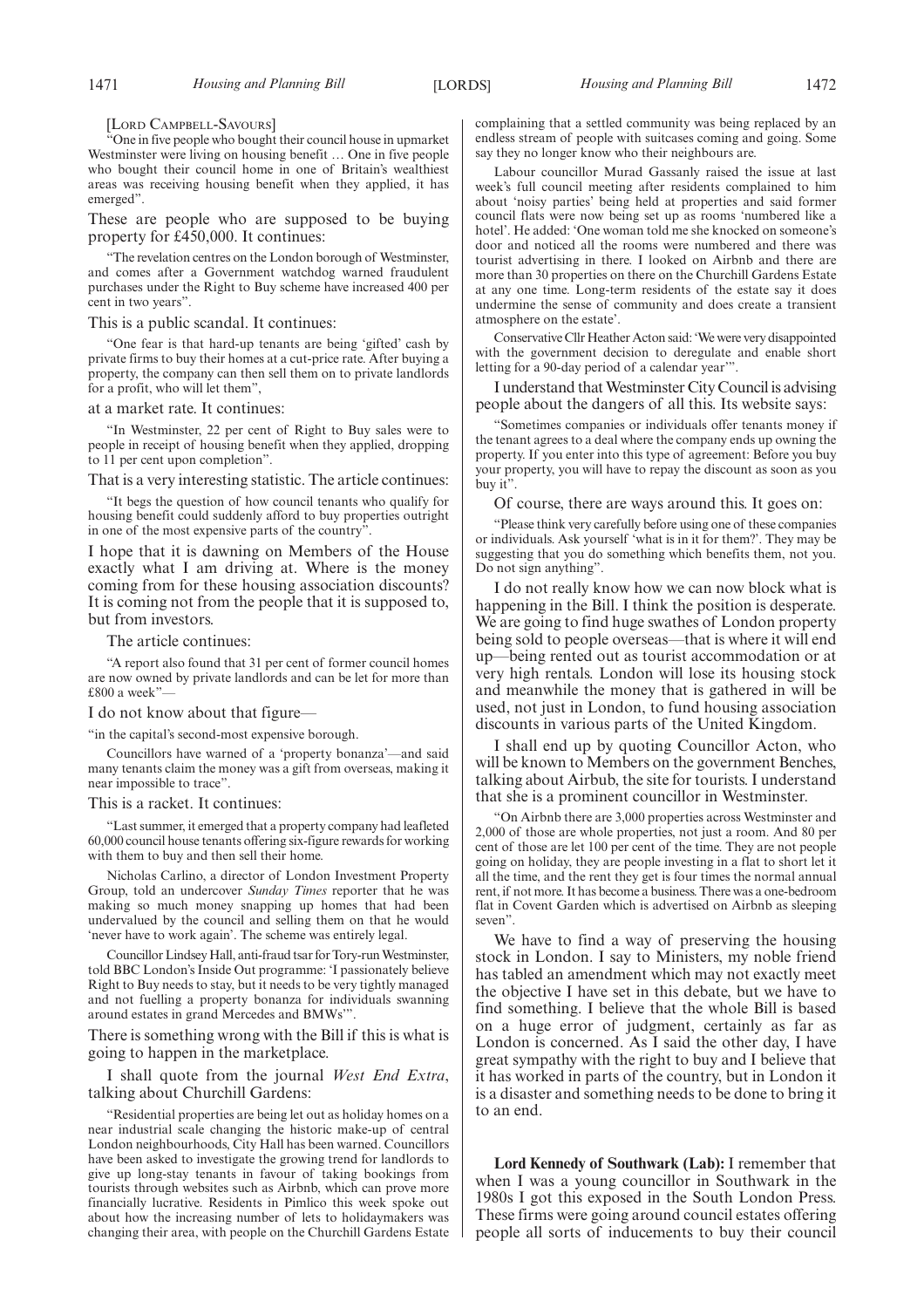house in order to, quite legally, get part of their discount. What my noble friend has discovered going on is disgraceful, but unfortunately there have been problems with this right from the start.

**Lord Tope (LD):** My Lords, the noble Lord, Lord Campbell-Savours, is referring to a situation that the noble Baroness, Lady Hanham, and I fought very hard over during the passage of the Deregulation Act. We fought very hard to resist the change to the requirement in London to get planning consent, for exactly the reasons he describes. I think the company to which the noble Lord referred a number of times is actually Airbnb. We should record the name correctly in case there is an Airbub somewhere. Airbnb is probably the biggest company—but not the only one by any means—in a rapidly growing industry in inner London, and is causing the considerable problems that he described. If these provisions go through, the situation can only get even worse.We had a lot of very strong representations from community associations and residents' associations, particularly around central London, who said that they no longer had any idea who their neighbours were for exactly the reasons the noble Lord gave, as those people were changing literally on a daily basis because the properties were let out to tourists and visitors on an industrial scale.

#### *4 pm*

**TheParliamentaryUnder-Secretaryof State,Department forCommunities andLocalGovernment (BaronessWilliams of Trafford) (Con):** My Lords, I thank noble Lords who have spoken in the debate and the noble Lords, Lord Kennedy and Lord Beecham, for their amendments. I welcome the suggestions on how we could limit the payments that are required, and their consideration of the potential impacts that the policy could have on local authorities. As I said before lunch, I also welcome their arguments on alternative ways of defining high value for the purposes of the Bill.

I understand the criticism of the impact assessment made by the noble Lord, Lord Beecham, but it was intended as an outline, not as a detailed value-for-money assessment. Alongside the impact assessment accompanying the Bill, we have worked in partnership with the Better Regulation Executive to produce regulatory impact assessments for all measures, including all reforming regulation on business or civil society. This is in line with the Government's *Better Regulation Framework Manual* and these assessments are subject to independent scrutiny by the statutory Regulatory Policy Committee.

The regulatory impact assessments were not appropriate for the extension of right to buy and HVA measures. The extension of the right to buy to housing associations is voluntary, not regulatory, and the sale of local authority HVAs affects only the public sector. Of course, we are fully aware that we need to go through all the detailed steps of option appraisal and value-for-money analysis. We agree that this is necessary to ensure that Ministers' decisions are informed by a full value-for-money analysis. That is why we have done very extensive and—as the NAO acknowledges at paragraph 3.17 of its report—internal analysis. We have clear processes to require this internally.

The work we have done includes policy costings in line with OBR/HMT guidance, an economic assessment of right-to-buy extension, which underpinned a bid in the SR for the pilot scheme, ongoing analysis of the costings, the impact of the sale of HVAs and the commissioning of new data to support this, analysis of financial flows and an inequalities impact assessment. We will publish further detail later this year. In the case of right to buy, this will be jointly with the HA sector, as the details of the voluntary agreement are developed, including though the pilots. In the case of HVAs, this will be alongside secondary legislation following Royal Assent. I reiterate that noble Lords' contributions will inform these considerations, as will the thoughts from the other place and our engagement with local authorities and the other stakeholders.

Before I address the amendments in detail, I shall provide a general response to, and defence of, these measures, and in particular Clause 67. This chapter on the sale of vacant, high-value local authority housing is one important contributor to the Government's aim of increasing home ownership and housing supply. The Government are taking the lead in managing public assets, selling where it is right to do so, and local authorities should do the same. We talked about this at length this morning. We want local authorities to sell their high-value vacant housing so that the value locked up in those properties can be released. This value will be used to fund the right-to-buy discounts for housing association tenants and the delivery of additional homes.

I know that there are a number of concerns about the policy.

**Lord Beecham:** What is the proportion between the right-to-buy discount and the provision of new homes?

**Baroness Williams of Trafford:** My Lords, that has not been set out yet.

**Lord Beecham:** Again.

**Baroness Williams of Trafford:** Well, we are all fairly frustrated about this, I think it is fair to say. I have to keep telling noble Lords that I am not ready to give the details. But as your Lordships know, I will do so as soon as I can.

**Baroness Hollis of Heigham (Lab):** I am sorry. We have been hammering away about SIs and all the rows we have had on this, but will we have this information before the Bill completes its passage through this House?

**Baroness Williams of Trafford:** As I have just said, I anticipate that it will be after Royal Assent.

**Baroness Hollis of Heigham:** We have spent a long time on starter homes, where we are not going to get the detail until after Royal Assent because the Government have only just started the consultation process and that will inform the regs, so outside bodies—discussion groups—will inform the regs, not this House. Now we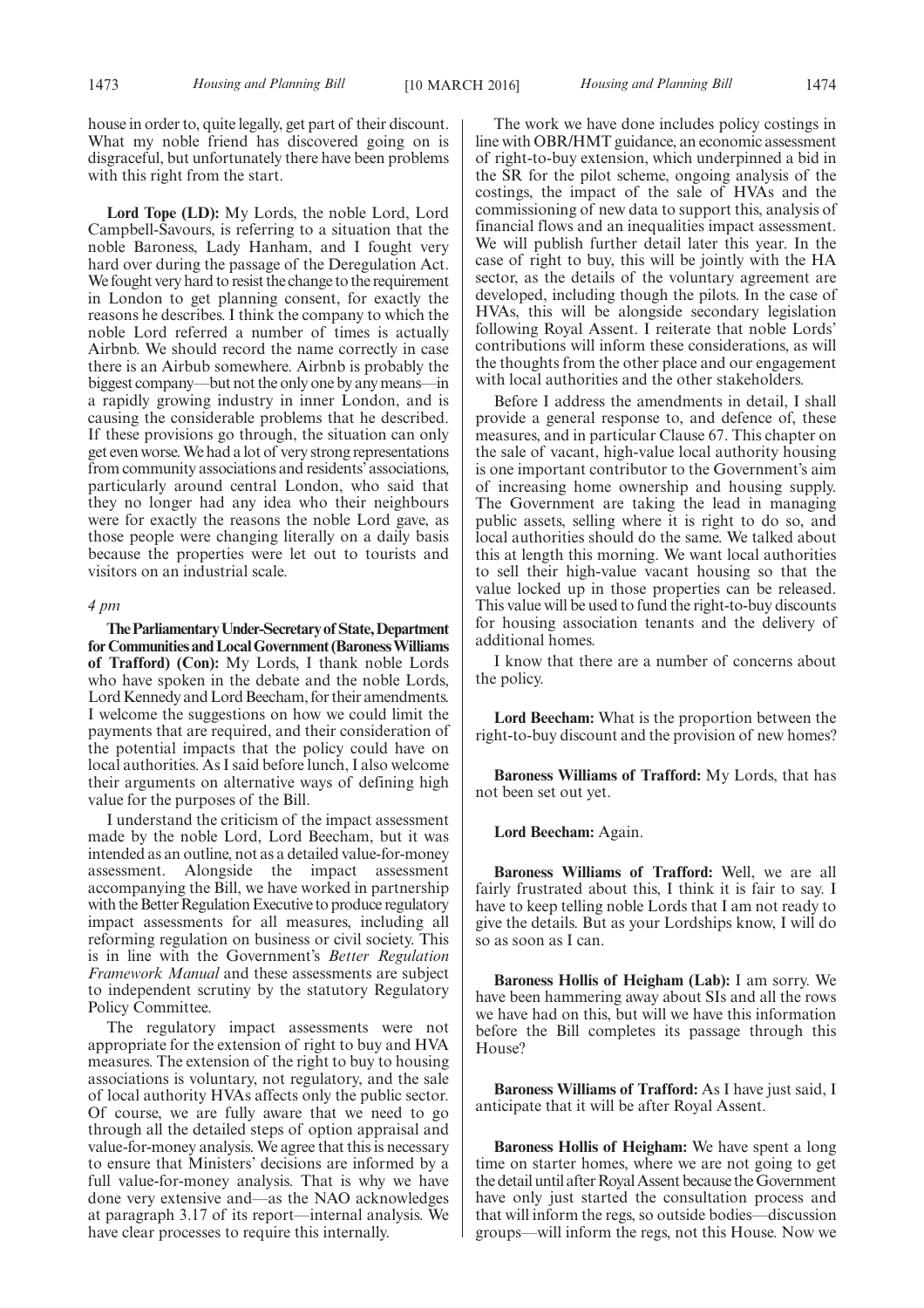are being told the same thing about all the detail on right to buy and the apportionment of how much money will go into replacing local authority housing and how much will go into housing association discounts.

We cannot make legislation on this basis, where all the detail is in the ether, awaiting consultations that should have started last September but which the Government have got round to only in the past few weeks—too late to inform discussions, but the Government are unwilling to delay parliamentary scrutiny until we have that information. Then, as and when we get the statutory instruments, we will not be able to amend them as we should if we feel we need to. This is a travesty of House of Lords scrutiny.

**Lord Shipley (LD):** I agree with the noble Baroness, Lady Hollis of Heigham. It is a travesty of the House's processes. I think I am right in saying that we have just heard for the first time that we will get further information only after Royal Assent. Prior to that, we have had a different form of words from the Minister, to the effect of "best endeavours", "as soon as possible", "hopefully by Report, maybe not everything", "consultations are being undertaken", and so on. Now we are talking about getting the information only after Royal Assent. The Minister owes a duty to the House to explain in detail—now—why, on the fifth day of Committee, we are told that we cannot have the information that we need to undertake a proper examination of the Bill until after the Bill has proceeded and has secured Royal Assent. It is a travesty, as the noble Baroness, Lady Hollis of Heigham, said.

**Baroness Hollis of Heigham:** Perhaps I might add one further point. I do not know whether the noble Lord, Lord Young, would agree with my description, but certainly when I was taking Bills through, including the Bills I was responsible for within the department, I had to go to something called "LegCo"—the legislative sub-committee of the Cabinet—where 40 Bills were queuing up for, say, 25 slots in the programme. I would not have been allowed to bring a Bill before this House if I did not know the timetable for the regs and what the import of those regs was, so that I could take the Bill reasonably and appropriately through the stages of this House and my colleagues could do the same down the other end.

Who is failing here? Is it the fact that the Government are so anxious, having won an election, to proceed with legislation when it is not ready? In a previous Government, the Minister would not have been allowed to bring this Bill to either House, and now we are in a position where we cannot scrutinise it as a result of bad management and the failure, in my view, of LegCo, Bill teams and all the rest to do proper scrutiny.

**Lord Kennedy of Southwark:**I endorse the comments of my noble friend Lady Hollis and the noble Lord, Lord Shipley, about the inadequate position we find ourselves in. I know that the Minister is frustrated as well but it would be useful if she could tell the House what discussions are going on in the department. This is absolutely ridiculous now. I am no expert in procedure but this is definitely a Bill that should be paused. It is ridiculous. To be told that we will get stuff months and months in the future is just not good enough.

**Baroness Williams of Trafford:** I thank the noble Lord, Lord Kennedy, and hope I might be able to perhaps provide some comfort to noble Lords. The secondary legislation will be subject, obviously, to parliamentary scrutiny. We want to set it out as soon as possible but we also want to ensure that it is correct and informed by accurate data. I cannot provide exact timescales for secondary legislation at this stage but I will do my best to provide further information on this on Report. I know that that is not perfect, but I hope noble Lords will accept what I say at this point. I will do my best.

**Lord Campbell-Savours:** Would it be appropriate for the Minister to ask the Leader of the House to make a Statement to us next week on exactly where we are? We cannot handle legislation in this way. If the Minister is obviously not in a position to deal with it, it should be taken up in the Cabinet by the Leader of the House.

**Baroness Williams of Trafford:** My Lords, I am not sure about the Leader making a Statement. I am certainly making a statement as to my intent. I know that noble Lords are not happy, but I will bring forward what I can when I can. As I say, I will elect to have details ready on this by Report.

**Lord Foster of Bath (LD):** I apologise, and I know that the Minister is as frustrated as the rest of us, but I just remind her that at Second Reading I specifically asked whether she could provide us with a tentative timetable for when various bits of secondary legislation would be made available to Members of your Lordships' House. The Minister gave me an assurance at that time that she would do her best to try and provide that. The department must have a timescale. They have a team of people working on these different issues and the members of those different groups must have some indication of where they are and when things are likely to be available. Could she at least try to do what she said she would do at Second Reading, and make that available to Members of your Lordships' House?

**Baroness Williams of Trafford:** I did say that—the noble Lord is absolutely right—and I will. One of the important things to be aware of at this stage, as I said at the beginning of today's debates, is that much of what is being debated in your Lordships' House will inform a lot of the thinking on how the regulations are shaped. In that sense, noble Lords are helping to inform government thinking on this.

**Baroness Hollis of Heigham:** My Lords, nobody, genuinely, is criticising the Minister. I would not want to be in her position at all and, frankly, I would not have been allowed to be in her position. What we have is the brazenness, if you like, of a manifesto commitment being used to wing a Bill through both Houses without adequate information. I know the Minister is absolutely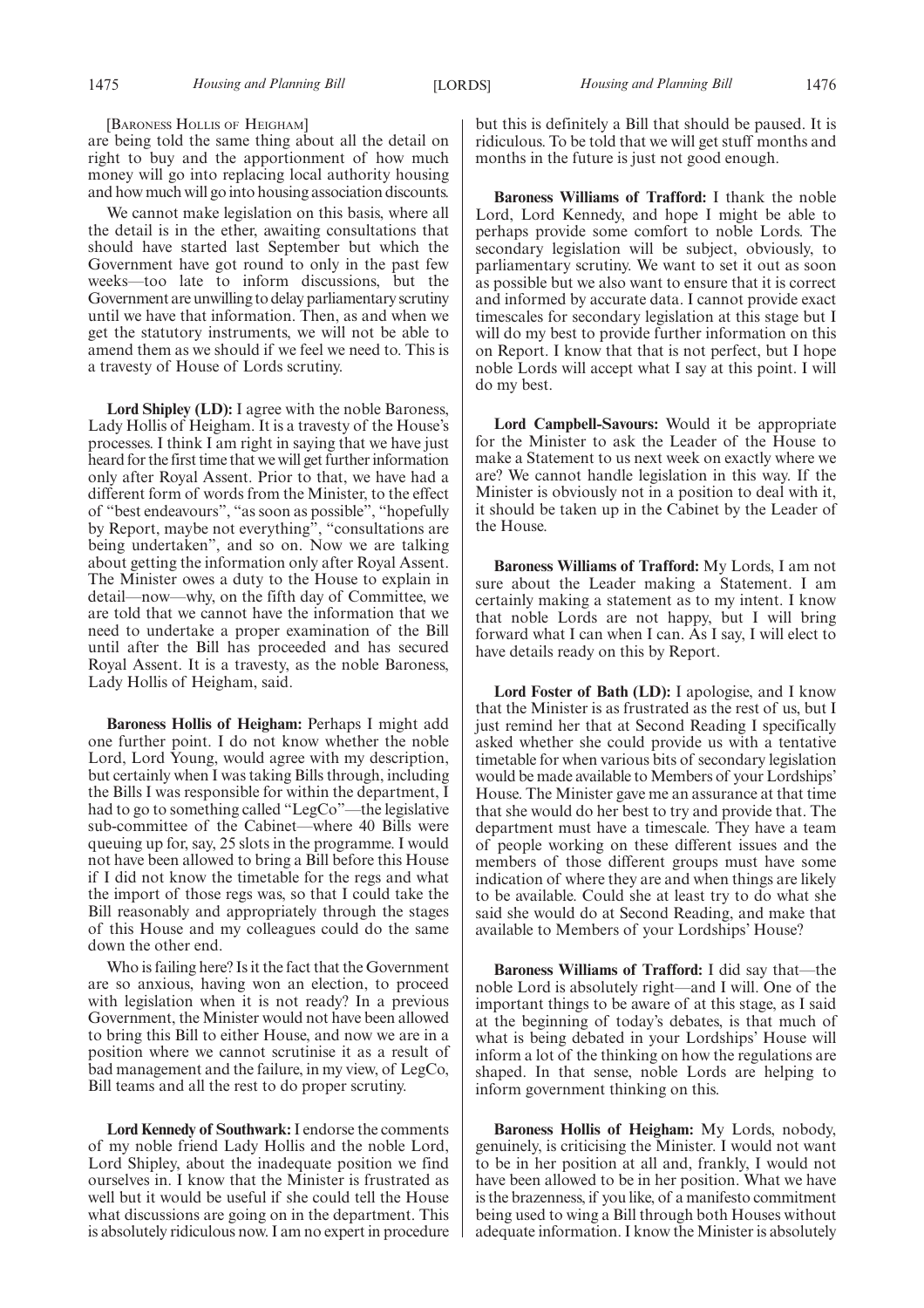1477 *Housing and Planning Bill Housing and Planning Bill* [10 MARCH 2016] 1478

doing her best, but with all respect she cannot answer the questions being put. We understood when we were doing the Cities and Local Government Devolution Bill that that was a framework Bill because it was bottom-up and everything was going to be tailored in response to what local authorities themselves wanted. We accepted that then, but there is no justification at all for the same process to be applied to this Bill. Frankly, it should not be happening, and it did not happen in previous times. The Cabinet should not have permitted the Bill to go forward until it was ready. It is not ready.

**Lord True (Con):** My Lords, we just heard a speech from my noble friend Lord Lansley, who is not in his place. I think it is generally accepted across the House, given how many times we have heard my noble friend on the Front Bench address the House with extreme courtesy on this point, that it is quite clear that my noble friend wants to give the maximum amount of information to the House. We should not protest too much. During the 13 years I sat in the usual channels in opposition, the noble Baroness may not have been allowed to bring forward bits of legislation where the House would have chuntered, quite rightly, that it wanted to have more information before Report or whatever, but a large number of her colleagues were certainly allowed to. However, two wrongs do not make a right, so let us not target my noble friend on this point.

**Noble Lords:** We are not.

**Lord True:** I am very glad to hear that. Perhaps that can be the end of these repeated exchanges with my noble friend.

I do not know what is possible and what is not, and it is certainly important that we know more before Report, but a number of noble Lords speaking in these debates have been asking for more complication. Some of these amendments before us add more qualifications. My noble friend has a point when she says that things are being raised in this Committee that need to be thought about. I think I heard her say that at some point she will try to bring forward—maybe before the Recess or maybe after, but I hope well before Report—some idea of the timetable for what we may get to know and what we may not. That would be helpful and I hope my noble friend can give us some assurance. I lead a local authority and my residents pay—

#### *4.15 pm*

**Lord Foster of Bath:** My Lords—

**Lord True:** I shall give way in a minute. We would all like to have the information, but perhaps that would be the best way forward.

**Lord Foster of Bath:** I share the noble Lord's view that this is not an attack on the Minister, who has been clear that she is doing her very best to provide the information. However, I do not share the noble Lord's view that we should wait for a period before the Minister brings forward the information she has promised. The timetable of work that is being done is available today. The department will have that information. I hope the Minister will be willing to say that, by the next meeting of your Lordships' Committee on the Bill, we will have the information on where we are at each stage.

Given where we now are, I also hope the Minister will further reflect on the view that has been expressed by many people, including the Delegated Powers Committee, that many of the bits of secondary legislation that will come before us, which it is currently proposed to deal with under the negative procedure, should now be moved, by a government amendment, to the affirmative procedure.

**Lord Beecham:** My Lords, will the Minister report to the Government that this House very much regrets the impossible position in which she has been placed by the Government, has every confidence in her good intentions but regrets that she has been unable to fulfil them because the issue is entirely out of her control, and has confidence in her but has no confidence thus far in the way the Government are proceeding?

**Baroness Williams of Trafford:** I thank noble Lords for their words, particularly my noble friend, given that I have not been here for 11 of the past 13 years. This is a very complex Bill and how to proceed with or without some of the secondary legislation that goes with it is quite new territory for me. As the Bill is so necessarily complicated, I imagine that with it will go an awful lot of secondary legislation. I will definitely commit—I have already promised and I do not intend to break my promises—to the noble Lord, Lord Foster of Bath, that that timetable will be with noble Lords in the next week or so. That is on the record now: the timetable of secondary legislation will be with noble Lords in the next week or so.

In defence of myself, in a sense, and certainly of officials, I make a plea to noble Lords to avail themselves of some of the technical briefings that are going on as the Bill proceeds. They are incredibly useful for getting some of the detail. I know most noble Lords here have attended the briefings, but please continue to do so.

**Lord Shipley:** My Lords, perhaps the Minister could tell me when the next set will be. I thought the technical briefings had come to an end. I attended at least three and, I have to say, they were profoundly unuseful for the very reason that we are aware of across your Lordships' House: virtually no question we ask can be answered because nobody who is an official knows the answer to it.

**Baroness Williams of Trafford:** My Lords, I have asked for additional briefings to be provided over the next week or so, until we come to the Recess, and I will be attending them. They might help me; I certainly hope they will help noble Lords. It is very helpful for me to be there and to understand what sort of issues noble Lords are bringing up. I totally accept that I committed to giving that timeline, and it will be with noble Lords in the next week or so.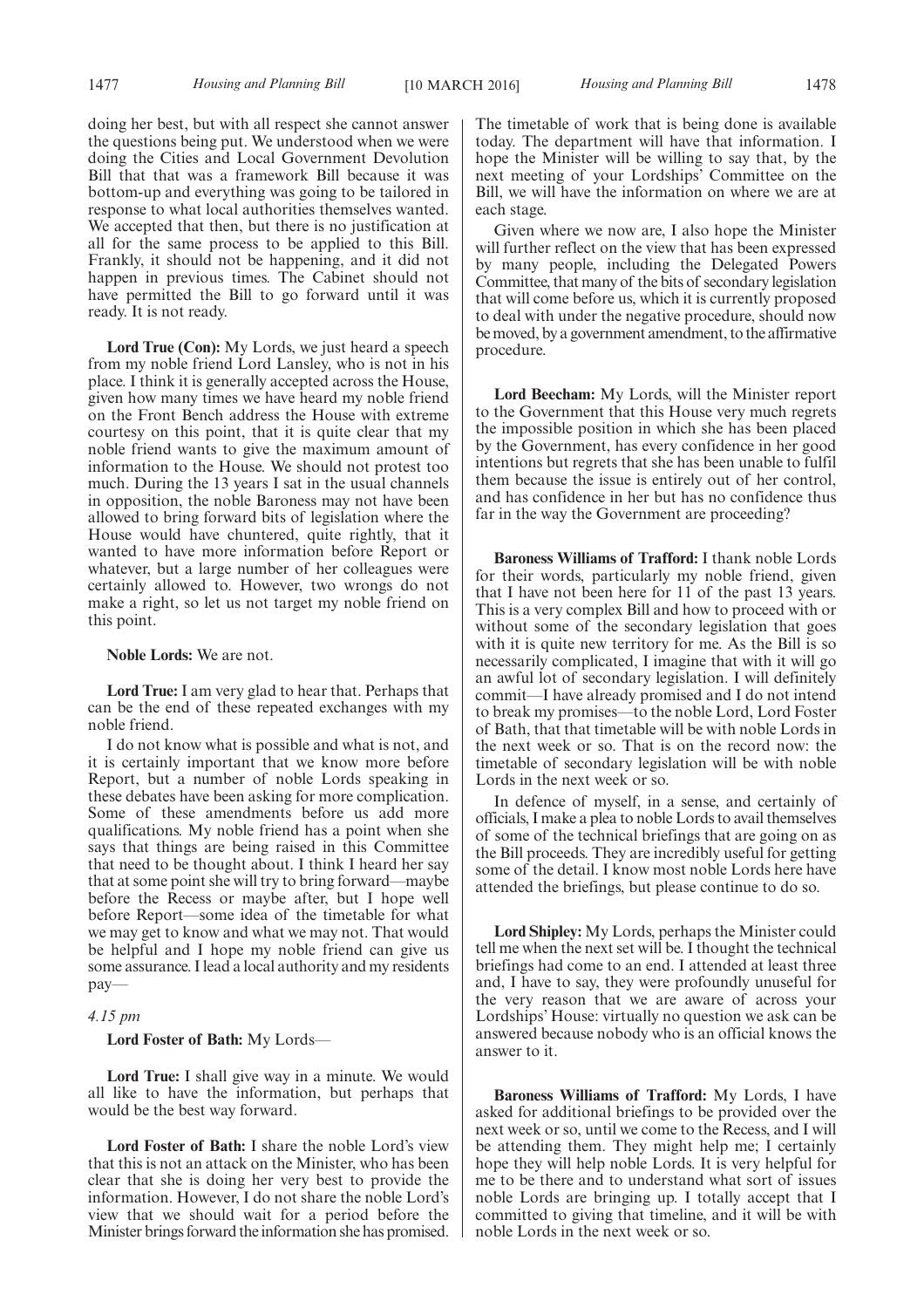[BARONESS WILLIAMS OF TRAFFORD]

I have met each political group within your Lordships' House; I hope that noble Lords have found that helpful. Some points that noble Lords bring up in debate definitely inform government thinking, because this House has more local government leaders and representatives in it—and experts on the Cross Benches than the other place. Therefore, this House will be very helpful in informing the Government.

**Baroness Blackstone (Lab):** My Lords, I am sorry to interrupt the Minister, but I just wanted to make a brief point. Useful as ministerial briefings are—they are very valuable and are given much more than they used to be when I was a Minister—they are not a substitute for having the regulations in draft form, which we really need to examine the Bill properly in Committee. I hope that she will accept that point and pass it on. It is not a matter of criticising officials—it is not the role of parliamentarians to criticise officials—but I am very critical of LegCo, or whatever the Cabinet committee is now called, which agreed to put the Bill into both Houses without doing the necessary work beforehand.

Perhaps the Minister can also respond to the question of the noble Lord, Lord Foster, about the affirmative procedure; she has not given an answer to that. It is vital in this particular case.

**Baroness Williams of Trafford:** I will be responding formally to the DPRRC's report, and specifically to that point, very soon indeed. I think that I said that to the noble Lord either earlier today or at our previous sitting.

**Lord Foster of Bath:** Earlier today, the Minister assured me that I might be a little bit cheered by what she was going to say later. I confess that I am a little bit cheered, but I want her to say yes, they will be affirmative.

**Baroness Williams of Trafford:** The days blur into one a bit, my Lords, when we think about the days we have spent debating.

I wanted to respond to the question of the noble Lord, Lord Beecham, about the appeal mechanism. The process for setting the payments is set out clearly in the Bill. The determination under Clause 67 will set out the formula and the payments, and the Government are required to consult before making a determination. Once the draft determination has been prepared, local authorities will be given the opportunity to check the figures and raise any queries with the Government. I know that that is not essentially an appeal process, but there is a toing and froing of views before the actual determination is made.

I turn to Amendment 63. I should make it clear that the policy has two aims: first, to fund the extension of the right to buy to housing association tenants; and, secondly, to build much-needed new homes. I reassure the noble Lords, Lord Kennedy of Southwark and Lord Beecham, that we have no intention of using the funding for any other purpose.

The second aim, the funding of new homes, is the reason why I do not want to restrict the payment that local authorities make to the Government simply to the same amount as the right-to-buy discounts for housing association tenants, as Amendment 63 would do. There may be times when local authorities do not want or are unable to deliver new homes, and I do not want to compel them to build more homes if they do not have the plans or processes in place to do so. As my noble friend Lord Lansley said, I want the flexibility in those circumstances for the Government to use that portion of the receipts to deliver new homes through other channels. Therefore, it will need to be paid to the Government. Flexibility will be essential to ensuring that the new homes needed are built.

**Lord Beecham:** Just to clarify, does that mean building new homes potentially in a different locality from that in which the money has been raised?

**Baroness Williams of Trafford:** My Lords, it could be, but the overall thing is that we will be adding to the stock of homes in this country.

Turning to Amendment 64, the changes proposed would be a significant task for local authorities, for which they would need considerable guidance. The biggest difficulty would be how to ensure that any methodology used across the 165 stock-holding local housing authorities was applied fairly, consistently and transparently. We have collected data from all stock-holding local authorities to enable a consistent methodology to be applied to determining the high-value threshold. That does not mean that we would set one high-value threshold for the whole country. Noble Lords have probed this on several occasions today, and I want to confirm again that we have the flexibility in the legislation to define it in different ways for different areas, as we know that house prices vary vastly across the country. However, it would mean using the same data and the same principles to apply a consistent approach to setting the definition of high value. The amendment would effectively transfer the onus of defining "high value" from—

**Lord Stunell (LD):** I thank the Minister for giving way: she has had a difficult day. She has just given us some welcome news, which is that the high-value thresholds could be differentiated in different areas. Can she confirm that that would be down to a local authority scale—a local housing authority scale—or would it go to even a lower scale than that, say to a parish level in a rural area?

**Baroness Williams of Trafford:** My Lords, I would anticipate that it would be at a local authority level, although I acknowledge that, in some local authorities such as Trafford and Stockport, there are variations within them.

At the heart of this policy is the provision of more homes, and that is why I cannot accept Amendment 65. If we can use the value locked up in this housing to provide more places for people to live, we should be doing so, without trying to put limits on what proportion of the existing housing stock can contribute to it.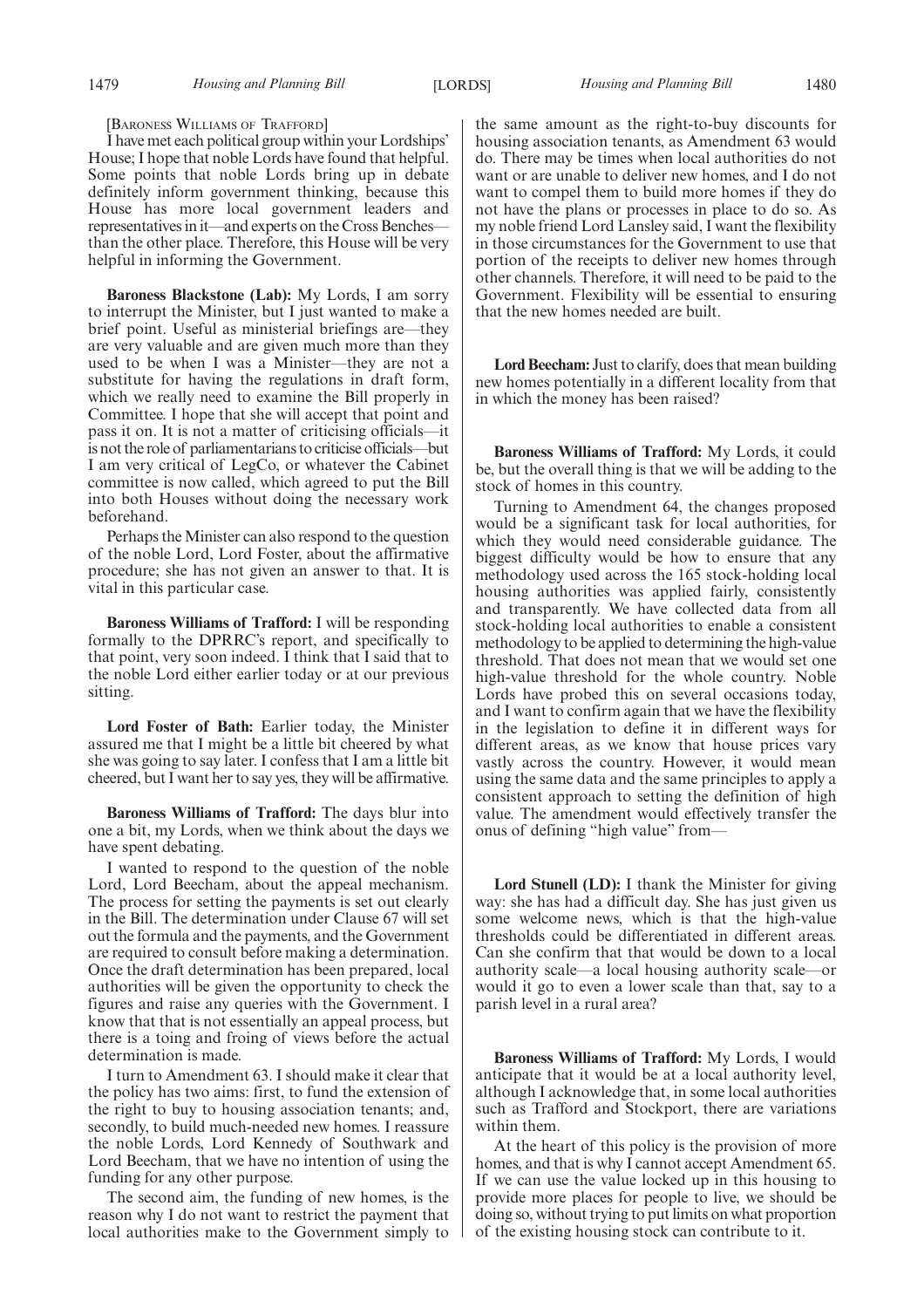**Lord Campbell-Savours:** The Minister referred to a local authority level. Will there be some local authorities that will be designated as not having any high-value stock at all?

**Baroness Williams of Trafford:** My Lords, that might well be the case, depending on how it looks when all of the data are analysed, but I will not anticipate what the data will show. Theoretically, it could be the case.

If we can use the value locked up in the housing to find more places for people to live, then we should be doing so; 10% seems to be an arbitrary figure and it is not clear at what point in time this 10% would be calculated. We believe that we should base our decisions on evidence. That is why we have undertaken a large data-gathering exercise to determine the value of each council home and intend to use that information to set the definition. That is a fairer approach.

Finally, the changes proposed by Amendment 66 would provide that housing cannot be high value if its sale value is less than the cost of providing another home of the same number of bedrooms in the same local area. That is why, theoretically, the answer could be yes. We do not want to tie local authorities to an expectation that new housing should mirror that which has been sold, which this amendment would do. This may not be what is needed in the area, and we believe there should be flexibility to ensure that new housing is delivered that meets need. However, we want local authorities to sell their higher-value vacant housing, so that part of the receipt can be used to fund the building of much-needed additional homes that better meet housing need.

We recognise that there would be a perversity about requiring a house to be sold that would not generate sufficient receipts to cover the specified costs and deductions, the element for funding additional homes and the receipt to government to support the voluntary right to buy for housing association tenants. We will be looking at the data we have collected carefully to ensure that that is not the case. I hope that this provides some surety to noble Lords and provides some explanation of why we cannot accept this amendment.

#### *4.30 pm*

The noble Lord, Lord Beecham, talked about numbers of bedrooms, but I went through that in this group and the previous group, and I hope that I have explained. The noble Lord, Lord Campbell-Savours, told a horror story about what has happened and may happen. It is important that we find ways to circumvent some of the problems he outlined that might occur and that we are alert to the ways that some people might be trying to gain from right-to-buy sales under the existing scheme and the voluntary scheme. We have an important job to guard against abuse.

**Lord Campbell-Savours:** I shall suggest another scenario. Let us take my former constituency area of Workington. The council is Allerdale. Three-quarters of Allerdale is fairly poor, but it includes the town of Keswick where there are some very high-value council properties which never change hands. People do not give up a house in the national park readily. Yet, as I understand the arrangement, that authority will be levied on the basis of homes within the national park which are almost never sold. Is that fair?

**Baroness Williams of Trafford:** I have just agreed, in a sense, with the noble Lord that we want to guard against some of the problems that he outlines.

**Baroness Hollis of Heigham:** I think we are pleased that the Minister shares our concern, as we would expect her to do, about the widespread abuses, some of which apply to RTB on council housing, and which will certainly, if we do not check them, apply to RTB on housing association sales. Given the local government experience, which is not normally found in her civil servants, supportive though they may be, would she consider setting up a working party, possibly with the LGA or whatever, including some housing practitioners, fraud experts, lawyers and the rest, to see how she can build fraud out of this system before it is too late? I completely trust her, of course, about how she sets this up and who she talks to, but we share a common agenda here, and if any good is to come from this policy—I worry about it—it will be dwarfed, some of us fear, by the abuses and the screaming headlines she is going to find in the press a year or two down the line as some of these abuses come to light. I do not ask her to make a commitment now, but will she take away the proposal so that she can come back to us, perhaps on the next day in Committee, and say that she is going to set up such a working party with appropriate people—the LGA would obviously be the first point of call, and lawyers, as well, some of whom have acted for the wide boys in the past, as I know—to see how she can build out fraud in a more effective way than at the moment we believe may happen?

**Baroness Williams of Trafford:** My Lords, I will certainly undertake to engage with the different sectors because they are at the heart of where potential abuse lies. I am very happy to meet with noble Lords in that context because the Government certainly want to guard against abuse in this way. I thank the noble Baroness for making that suggestion because it makes everybody's life easier if there is confidence in the policy. She might not like the policy, as she says, but if there is confidence in the policy working better, then I will do that and I will invite her to it. My noble friend Lord Lansley is not in his place, but he talked about wanting to work with the Government about agreements. We have been engaging with local authorities, including South Cambridgeshire District Council and Cambridge City Council, and we will as we continue to go forward.

The noble Lord, Lord Campbell-Savours, made a very good point about preventing properties being sold to foreign buyers. It is absolutely right that we should avoid residential properties being bought up and sitting empty as an investment, as they sometimes do in London. Some of them are empty but, whether or not they are, the point is that we want housing for people on low incomes here to be able to avail themselves of.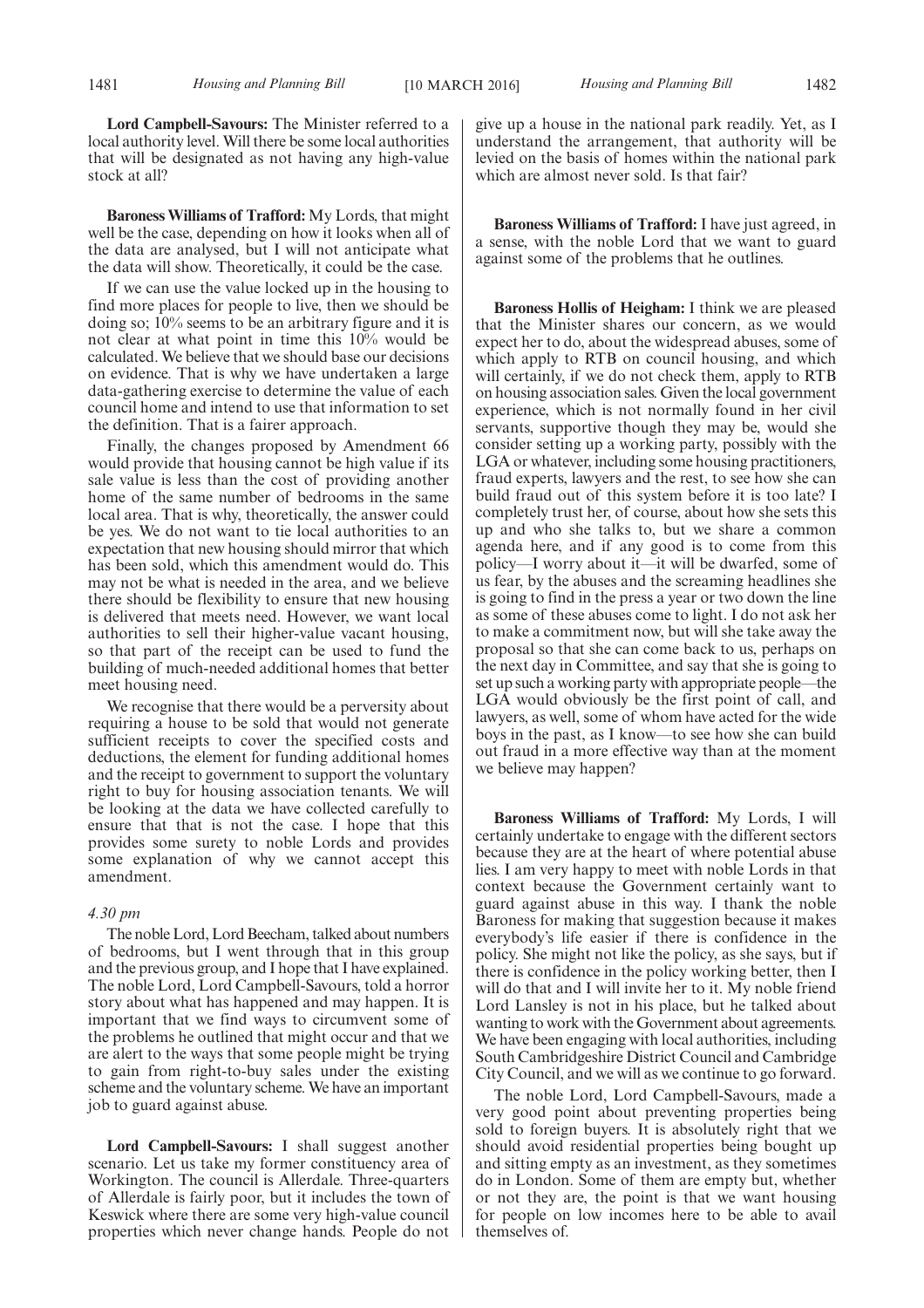#### [BARONESS WILLIAMS OF TRAFFORD]

I mentioned the point about stamp duty the other day and the noble Lord, Lord McKenzie, immediately picked it apart. In April 2017 we will be introducing capital gains tax for owners based overseas. We have also halved the time that a property can sit empty before capital gains tax is due. I thank noble Lords for their very constructive comments, and ask the noble Lord, Lord Beecham, to withdraw the amendment.

**Lord Kennedy of Southwark:** Before the Minister sits down, I think I heard her say that the money collected from councils would be used only for housing—I think she said that with regard to the levy. I looked at Clause 73, which says that where there is an overpayment it is kept by the Government and will be used to offset for future years. It also talks about Section 11 of the Local Government Act 2003, which talks about capital receipts being used to meet capital expenditure but also "debts or other liabilities". We are going to come to this later anyway, but I think that what she said and what this technically does might be quite different.

**Baroness Williams of Trafford:** I will look at it again. I am assuming that the debts and liabilities are housing loans.

**Lord McKenzie of Luton:** There is one further point that has been troubling me. Given the hour, I was going to leave it, but I shall just raise it now. It is to do with Clause 68(3) and the provision that we discussed before lunch, and for a while after it, about treating as still owned by a housing authority property that has been sold. Is it the intent that those provisions last in perpetuity? If a local authority has been hit by a levy in respect of properties, it would have no opportunity of selling if that is what it chose to do.

**Baroness Williams of Trafford:** I think the answer is yes. If it had kept its stock, it would be levied, as the noble Lord points out. If, after the Bill goes through, it decided to transfer stock, it would still be levied. That is my understanding of it.

**Lord McKenzie of Luton:** Does that mean it would have no control over whether it could realise any of those high-value properties if they were included in the transfer?

**Baroness Williams of Trafford:** That is my understanding, my Lords, yes.

**Lord Beecham:** My Lords, as ever, it has been an interesting debate—necessarily, I am afraid, longer than any of us would have liked but there is a huge amount of detail and a great many concerns about the Bill.

I thank all Members for their contributions, particularly my noble friend Lord Campbell-Savours, who regaled us with some very worrying details of life inWestminster. However, I caution him sometimes to take Zoopla's valuations with a grain of salt; for a short period my own house in Newcastle, a pleasant four-bedroomed semi, was valued by Zoopla at £5.96 million, which would have made it by a considerable margin the most expensive house in the city. When I pointed out that this was possibly slightly overdone, Zoopla corrected it, and I have been going round ever since saying that I have just lost something over £5 million on the value of my house. So one has to look carefully at some of the figures. However, I dare say that the rest of my noble friend's figures were robust.

The Minister has again earned the thanks of the House for the way in which she is endeavouring to deal with an almost impossible task. If anybody deserves some promotion and recognition among Ministers who serve in this House, she qualifies, and I expect my 10% of any increased salary for acting as her agent when that matter arises. However, I take issue with some of the conclusions that she has come to and indeed some of the replies that she made. She talks about selling the properties where it is right to do so. The question is: who determines where it is right to do so? The answer is not the local authority, which has knowledge of the local community, but, effectively, the Government. That is a ridiculously formulated conclusion because it does not put what should essentially be a local decision in the hands of anybody accountable to the local community but gives it to some machinery established by central government.

The Minister was unable—presumably because the information is not there—to give any indication about the balance of how the levy money would be spent between facilitating housing association right to buy and new build. This may be part of the information still being compiled in some office somewhere in the city, but it is crucial that we know what the intended balance should be between those two distinct options for the use of the money which will be derived either from sales, which is in the view of many of us bad enough, or even worse, from the Government anticipating sales long before perhaps they have occurred and requiring payment from the local authority. Given the position of local authorities, it is difficult to see how that levy could be funded. Perhaps subsequently we might have an indication from the Minister or the Government in general as to how they envisage authorities being able to fund such payments in advance of a sale.

The Minister was critical of Amendment 66, which deals with replacing such expensive housing. I cited the position in Newcastle, which I suspect will be similar in many other authorities, where a small proportion of properties in council ownership are large properties because of the need for five bedrooms, perhaps because the family is large or because there are special needs in relation to providing for disabled people—perhaps a carer needs to be on the premises, and so on. If all of these have to be sold as they come on the market, in Newcastle's case, as I have indicated, we have roughly 28 applications a year for these properties and a turnover of only five a year. So on average it will take five and a half years now to accommodate applicants for accommodation of that kind. If the properties have to be sold—and only a handful become vacant every year: five a year—there is virtually no chance of that demand being met. I do not know whether anybody has given any thought to that difficulty. I suspect that roughly similar proportions would be found in many other authorities.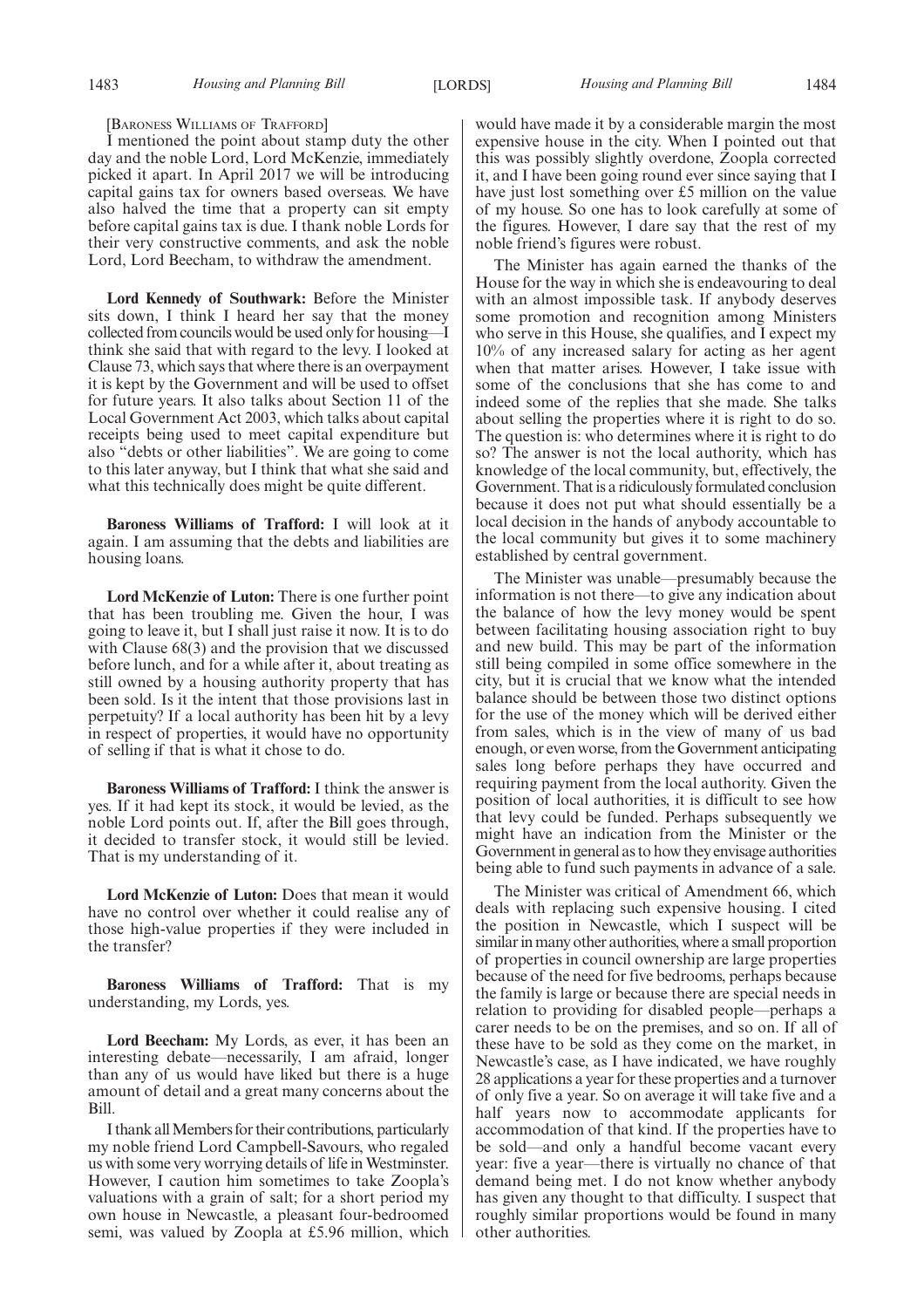I invite the Minister to ask her officers, or whoever advises the Government on these matters, to look very specifically at the demand for that kind of large accommodation. Of course, there are other higher-value properties which are not of that size, but I ask that she look at the question of larger properties needed for larger families or for people with particular needs that must be met with that space and at how that would fit into the present proposals. At the very least, perhaps the Minister could look at a possible government amendment to deal with what would be a very real situation. The numbers are not large but the period is long for people with a need which might not otherwise be met. Having said that, I beg leave to withdraw the amendment.

*Amendment 63 withdrawn.*

*Amendments 64 to 66A not moved.*

*Clause 67 agreed.*

*4.45 pm*

#### *Amendment 66B*

#### *Moved by Lord Kerslake*

**66B:** After Clause 67, insert the following new Clause— "Additional homes

- (1) The Secretary of State must make a determination for the local housing authority to replace every property sold as a result of section 67.
- (2) A determination should provide for local housing authorities to replace any properties sold with housing of the same tenure, as far as is practical.
- (3) A determination must allow local housing authorities sufficient borrowing capacity and flexibility to provide replacement housing.

**Lord Kerslake (CB):** My Lords, I shall speak also to Amendments 68B and 68C, which are in this group and are connected to my amendment. I declare my interest as chair of Peabody and president of the Local Government Association.

Just before I come to the specifics of my amendment, I want to pick up three things that have come out in the debate—two of them from the noble Lord, Lord Lansley. The first is the title of the scheme that we are taking forward, and I do not think that this is a question of semantics. It is described as "right to buy" but in these circumstances it will in fact be not a right to buy but an opportunity to buy subject to the discretion of the housing association. It would be helpful to know how the Minister intends to deal with that point if we are to avoid there being an awful lot of disappointed people.

Secondly, I absolutely endorse the view that there is a need for more houses. This is the most important issue that we are addressing here, and it is also important to say that we need more houses of all types and tenures. That is because, no matter how fast we build—my London Housing Commission report, which was published earlier in the week, suggested that we needed to double the rate of supply in London—and even if we build for 10 years on that basis, it is clear that it will not be possible to get to a point where every property is affordable for an ordinary Londoner. It therefore follows that you have to look at policy in a more fine-grain way. We need both more houses and more affordable rented houses. If we do not produce both, we will exclude a large number of people. This goes to the heart of the debate that we are having at the moment.

Lastly on this issue, it is very important that we do not have any sense that these properties are surplus. I made that point this morning and I emphasise it because we have come back to this debate again. When I first went to Sheffield as chief executive in 1997, there were parts of the city where you could literally walk into a local authority property. But they have all gone. Almost every part of the country is now light years away from that world. In most areas there is now a desperate shortage, particularly of properties that are likely to end up being sold off as and when they become vacant. We must not lose sight of the heartache that it will cause people who are in desperate need. Examples that I know of involve families with five children in one bedroom who will see properties that they might have occupied being sold off. We must not lose sight of this point.

I come back to my amendment. Before lunch, the Minister said that my previous amendment lacked a requirement for one-for-one replacement. Well, here it is. This set of amendments would put in the Bill the following. First, they would make clear on the face of the Bill the requirement for one-for-one replacement outside London. Secondly, they say that, where practical—I absolutely accept that it will be difficult in some places—the intention of, and expectation on, local authorities should be to achieve not just one for one but like for like. That goes back to my previous point: it is not the same to take away a social rented property in one area and replace it with a starter home 20 miles away. They are not the same. So we are saying that, where practical, local authorities should look to achieve like for like as well.

The third thing that we say—this absolutely goes to the heart of deliverability—is that, if we are in a world where the Government will not wholly grant-fund the replacement process for local authorities, they will give local authorities the ability to borrow in order to do this. It cannot be borrowing within an existing cap, because that funding will almost certainly have been allocated for the renovation and improvement of existing properties and for existing new-build housing programmes. If this is genuinely to be additional funding, local authorities need additional borrowing capacity. It would be helpful if the Minister could say that not only has more money been put in but, if local authorities do not get the full funding, they can have absolute confidence that they will be able to get the equivalent amount of borrowing that they need, in addition to the borrowing capability that they already have. That would go a long way to addressing the issues.

The last point here is that where there is a case for moving around the expectations across a combined authority, exactly as has been said by a number of noble Lords, there should be flexibility within a combined authority area to focus resources in the places where the need is greatest. That is the effect of the amendment.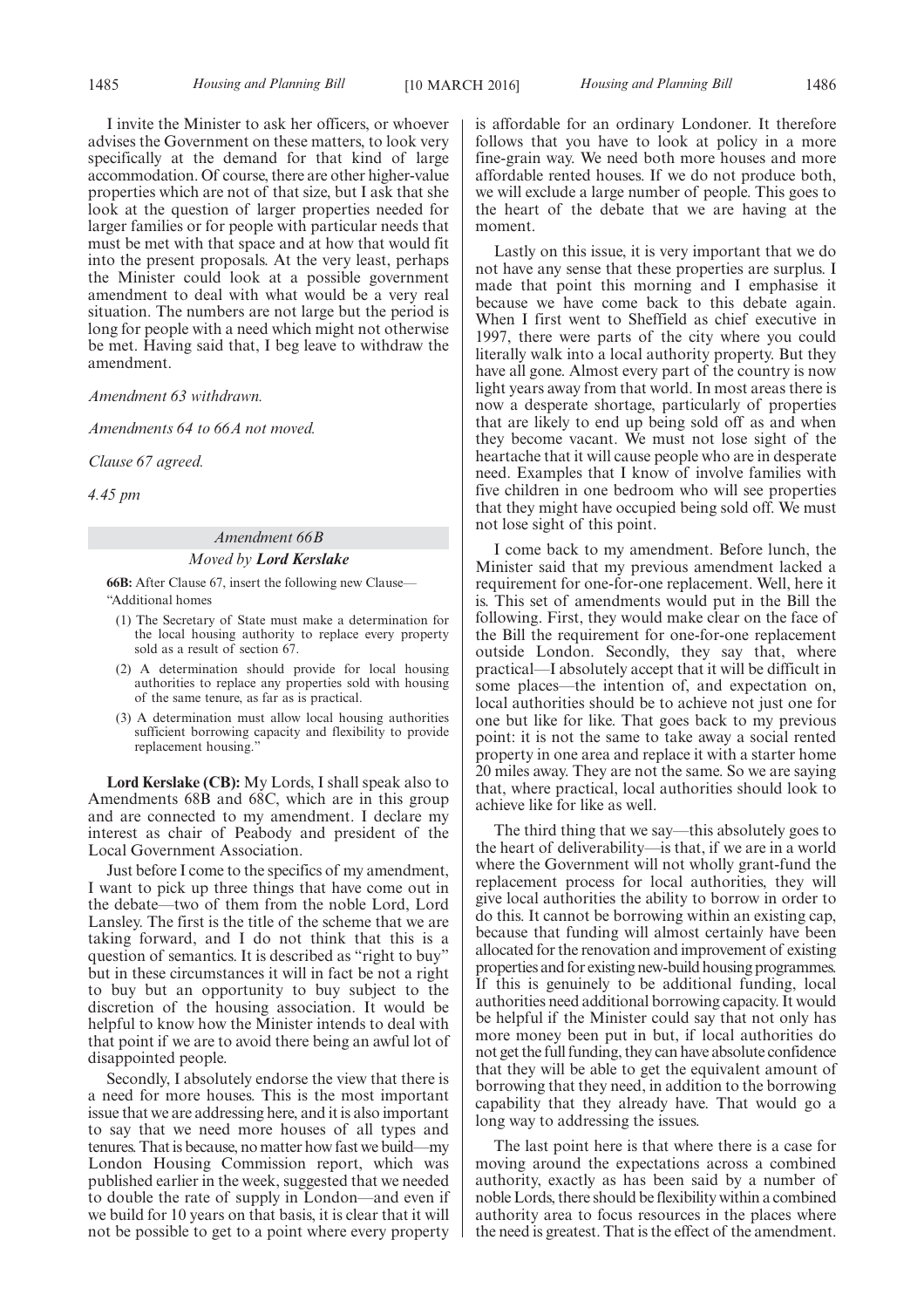#### [LORD KERSLAKE]

I say "outside London" because in the Bill there is a requirement for authorities in Greater London to replace not just one for one but two for one. It is a very stark requirement that says those authorities "must ensure" that the number of new affordable houses is at least two for one. For me, it is therefore inexplicable that we would not say the same thing for authorities outside London. I appreciate that demand in London is very high—that was absolutely the subject of my report. But demand is also high outside London as well. Yes, there is an issue of demand in London—there is also the issue of the mayoral election in May, which is worth noting—but that alone does not justify the completely different positioning of housing outside London from housing inside London. Will the Minister explain why we would have a situation where the Bill has a two-for-one requirement for London but nothing for the rest of the country? That is inexplicable to me, and I would be grateful for an explanation.

**Lord Horam (Con):** Is not that surely because of the sheer difference between different parts of the country? The noble Lord, Lord Campbell-Savours, was going on about that at some length in previous debates. Things are very different in, say, Cumbria, Lincolnshire, Cambridgeshire and Oxfordshire. On the other hand, we know that London is a special problem with uniquely high prices. Surely the Government are right, therefore, to maintain the possibility of a different approach in different parts of the country.

**Lord Kerslake:** I am grateful to the noble Lord for his intervention. However, if the Government were really worried about allowing flexibility for individual difference, we might not be debating this top-down policy at all.

Let me deal with the point that the noble Lord raised. The commitment from the Government is to achieve one for one; it does not say one for one in one part of the country and not one for one in another part of the country. It is reasonable to say that, within the boundaries of a local authority, there will be areas of high demand for new, affordable housing that the local authority will want to meet. I do not think we would be comfortable with a situation where some parts of the country made no effort to replace one for one and were given a retention of funding without that requirement while, in other areas, we did expect it. In my view, it would go against the stated intent of the Government to achieve one for one. One for one in a particular neighbourhood may not be exactly right but one for one in a local authority, or indeed in a combined authority, would absolutely be a reasonable expectation of this policy. Indeed, as I said, that is the stated government intent here.

I will conclude by making a number of points. Putting it in the Bill should overcome whatever doubts there are about the intent. I have raised some concerns about how possible it is to achieve this in the current financial regime. The Minister has quoted statistics, which I have some concerns about, as she knows, to show that it is already being achieved. If it is, there should be no difficulty in putting it in the Bill. If we are already confident that it can happen, putting it in the Bill should not create any difficulties at all.

A huge number of people are anxious about this issue and a huge number doubt the Government's true intent in relation to affordable rented properties, or indeed affordable properties at all. Putting it in the Bill would put beyond doubt the Government's intent. It would make it clear that they are serious about the policy of one for one. Contrariwise, if it is not in the Bill, people will draw their own conclusions. These are reasonable amendments that would do what the Government say they want to anyway and, crucially, provide the necessary funding for local authorities.

**Lord Beecham:** Does the noble Lord think that it would be desirable to include in any such arrangement a period within which that replacement has to be made, or does he think that it should be left open? It strikes me that some moderate period would be sensible. In respect of newly built property, does he think there should be at least a limited exclusion of a further right to buy if it has been provided for rent?

**Lord Kerslake:** My Lords, those are two important details that we could reasonably look at in the Bill or, had we the regulations in front of us, reasonably consider in regulations. The important point to make is that the absence of the regulations is compounding complexity on complexity. This is our difficulty here. We have a stated intent of government, but nothing in front of us that tells us how that intent will be delivered. Yes, there is an issue of timescale—we currently have three years; that may or may not be the right timescale for an expanded programme and should be consulted on with local authorities—but one thing that in my understanding is an irreducible intent of government is one for one. That is why it should be on the face of the Bill. I beg to move.

**Lord Campbell-Savours:** My Lords, I think the noble Lord said that it would be acceptable to replace within the local authority area. What happens if part of that area is in a very high-demand area, such as a national park, with the rest of the local authority area in a low-demand area, as happens in parts of the Lake District—for example, Carlisle, Kendal, Whitehaven and Workington surrounding the Lake District, with the Lake District split up among the various authorities? If we simply replace the property that is lost in a high-demand area with property in a low-demand area, we do not fulfil the local demand requirements.

**Lord Kerslake:** My Lords, my amendment goes as far as I think it is possible to go within the bounds of the legislation. If there were a way of constructing it, there would be an intent to replace in the same area. We will have that conversation in debate on the rural amendments, so the noble Lord's point will perhaps come through then.

There is a trade-off here. I acknowledge the point about how much one can specify in the Bill and how much one has to leave to local authorities to lead on and understand where they have high-demand issues. However, if we do not have even one for one in the Bill, we are a long way back from where we need to be.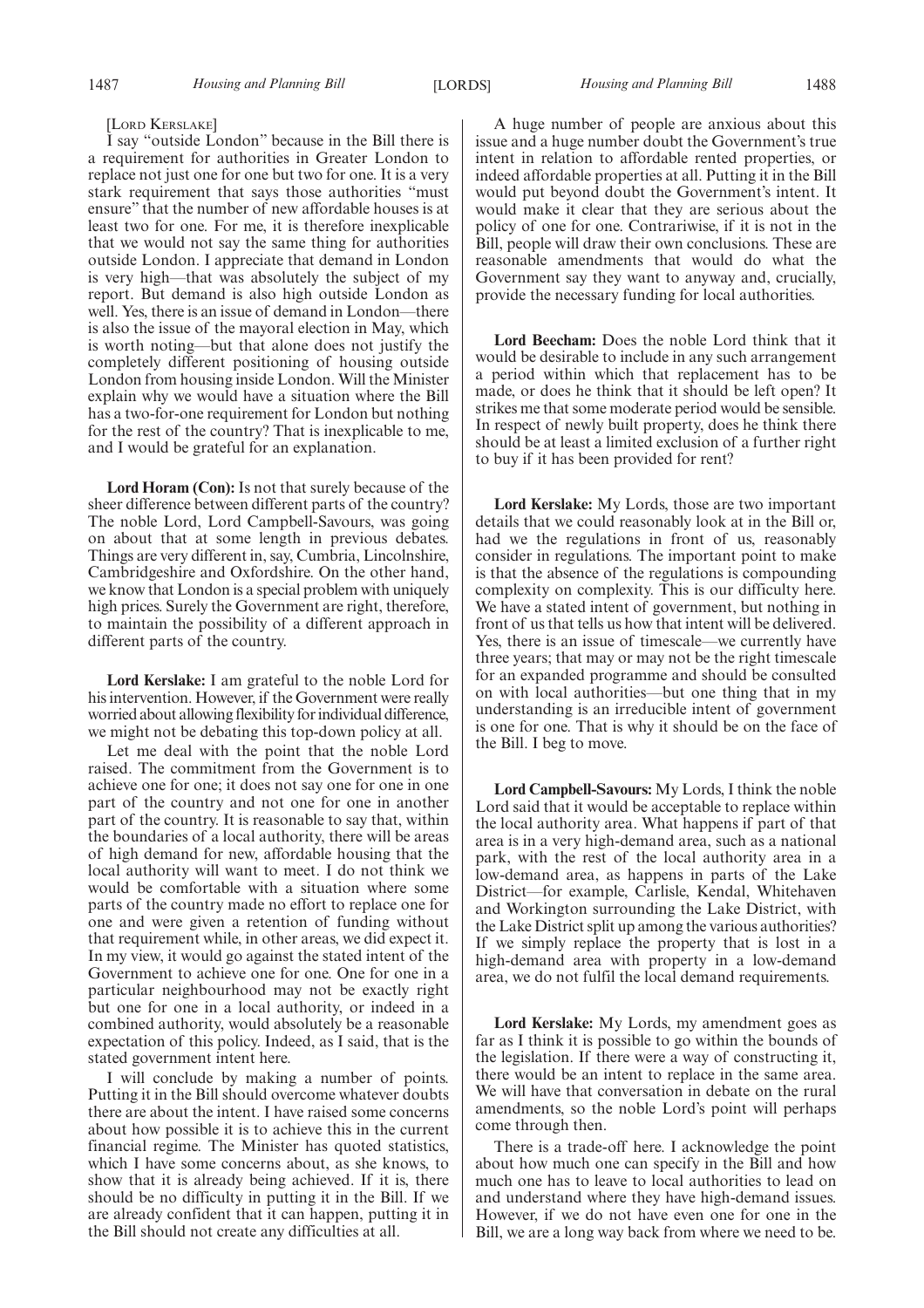**Lord Campbell-Savours:** When Ministers look at these matters, it is important that they have in mind that, if they provide for that level of movement of replacement provision within a local authority area, they might not be serving the needs of the local population. We may have to deal with that in whatever regulatory arrangements are brought in—the ones, of course, which we cannot consider for amendment in the House.

#### *5 pm*

**Lord Stunell:** My Lords, I support the amendment proposed by the noble Lord, Lord Kerslake, which I have also signed. I was pleased to hear the Minister say in the earlier debate that she welcomes our scrutiny at this stage because it is informing the consultation outcomes. It is good to know that we are at least consultees in the process that the Government are going through, which is some encouragement to us to give her the benefit of our insights rather than to let things drift past us.

Perhaps the Minister would like to confirm that, with something over 400 local housing authorities and 160 of them making a contribution to the levy, it is inevitable that more than half the money collected by the levy will be spent in areas where the levy is not being paid. There is a geographical redistribution of the money as well as all the other factors that are taking place. That does not make it either better or worse, but it should be transparent that that is happening. Some places will therefore pay into the system and in other places homes will be built and those homes will not be available to the citizens of the paying-in authority. We need to be quite clear that that is the case.

I particularly wanted to pick up the point made by the noble Lord, Lord Kerslake, about making sure that one for one is written in. As a Minister in the coalition Government, I was insistent that that should be the case. Indeed, in another life, the noble Lord and I occasionally crossed swords on my slightly stroppy insistence on the way that that might be incorporated into the then Government's policy. Seeing it included in the Bill is important.

There might be a word missing in the amendment although it was not missing in the speech of the noble Lord, Lord Kerslake. There should be an "additional" determination for local housing authority finance. A determination is a thing that the Government can say they have done and we do not know whether it has happened or not. That very often happens with new burdens where a new burdens policy says that if a policy imposed by the Government means that local authorities have to spend more money, the Government will recompense local authorities for that. Then, when the next settlement is made, the Government blandly say, "and this includes the money for new burdens" without any price ticket or transparency. I very much support the amendments, but I hope that the spirit of them should be "an additional determination". It should not be a case of simply saying, "Yes you were going to get £100 million"—they should be so lucky— "and now we have included our new determination and you are going to get £100 million". That is not providing the finances: it is simply instructing local authorities to reorder their capital expenditure.

I want to say a word or two about subsection (2) of Amendment 66B, which states that it should be,

"housing of the same tenure, as far as is practical".

This comes to the basis of what the geographical location of "as is practical" will be. If one took a completely national view of the best way of getting the most houses for the least money or the least trouble, all the high-value houses in the City of London and Westminster would be sold and with the money generated a lot of houses would be built in Knowsley and Sunderland, and other places where there is no housing demand but lots of houses can be built for a comparatively small amount of money. Land is very much cheaper in those places than in Westminster or the City of London. I want to see,

"as far as is practical",

the same kind of housing. I want the houses to be in the same area. I certainly want them to match the needs that are genuinely there and not built simply to stand empty.

The noble Lord, Lord Kerslake, mentioned another related point—these points all join together—about combined authorities. Stockport is in the combined authority of Greater Manchester, which is pooling its housing targets and housing programme as part of the combined authority. As a matter of fact, the leader of Stockport Council, a Liberal Democrat, is the lead member for housing across Greater Manchester. If we are going to have something that is geographically based, particularly in the case of Greater Manchester, it would be sensible for the Government to make it possible for that combined authority area to be treated as one, taking its own decisions.

My penultimate point is this: who is the preferential creditor, so to speak, when a levy is raised? The first thing that has to happen is that the costs of the transaction have to be paid off, and the Minister has pretty much made that point. But then there is the important question of who the second-tier creditor is here. Is the second-tier creditor the Government's share going to housing authorities, or is it the local authority's share to build new homes? This top-up, which is the subject of the amendment before us, is a way of making sure that we do not have to worry about it because the total will equal the amount that is needed to do both those things. However, I have it in mind that the determination is in the hands of the Government, so the question of which tier of debt comes first is rather a crucial one in terms of outcomes. Topping up local authorities so that they can pay the levy is one thing, but topping them up so that they can build houses to replace the ones they have just sold is something else. We need to be sure either that we are guaranteed both or that the Government have stated clearly which one is to be the preferential payment.

My final point is that with 150 local housing authorities, each of which could have separate thresholds of determination—we established that in the previous debate; I welcome that and I think it is right—it does mean that the Government are going to take 150-odd separate decisions about what those levels should be. They may struggle to do that within an objective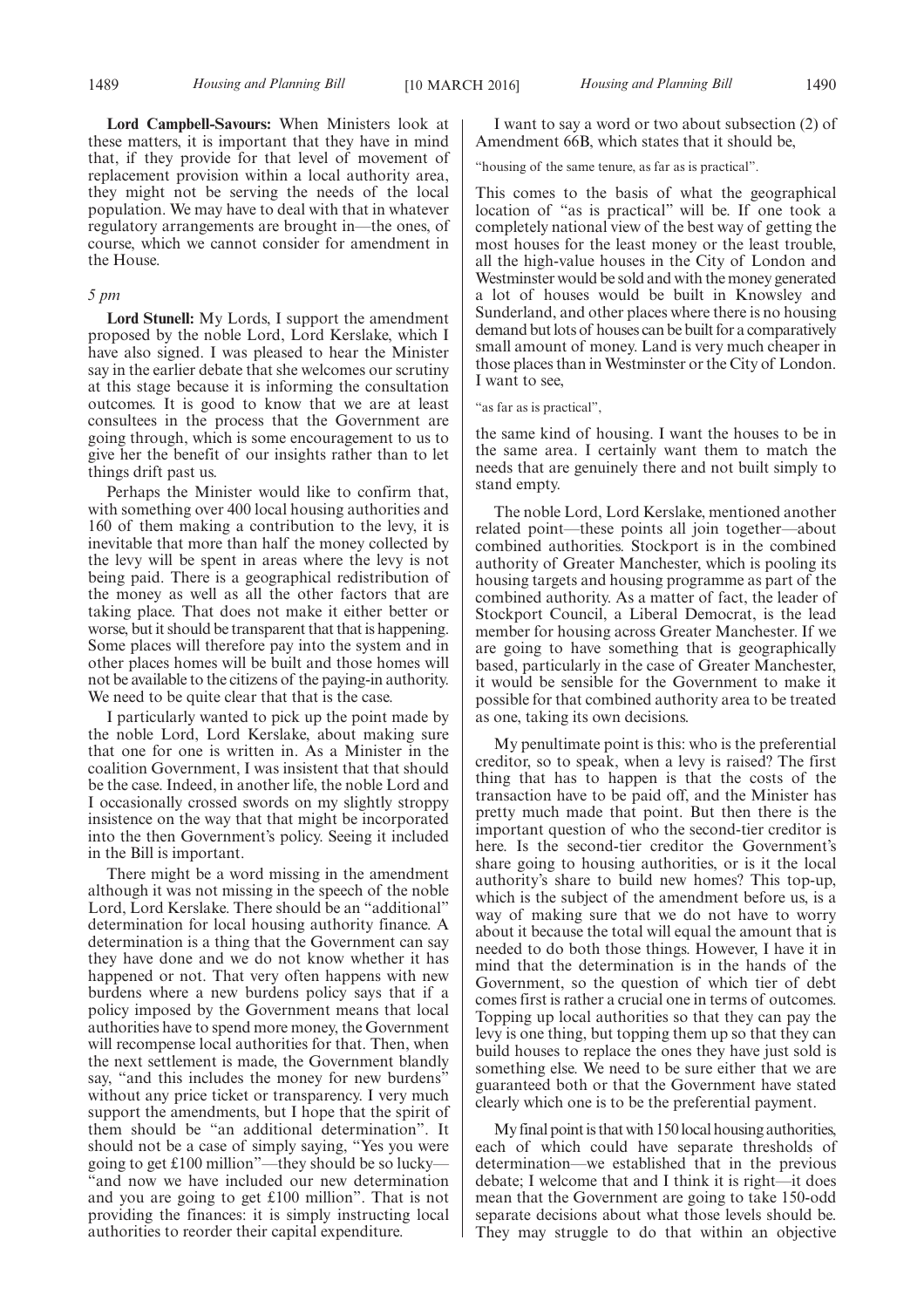#### [LORD STUNELL]

framework that does not lead to a considerable number of judicial reviews and problems of that sort in the implementation.

These are all points in support of making sure that there is a specific capital set-aside to compensate local authorities so that they can fulfil their obligations under this legislation. Without these amendments, the difficulties I have sketched out will turn from being the kind of thing that Oppositions dream up on a bad day into hard political realities facing the Government. I look forward to the Minister's response with real interest.

**Baroness Gardner of Parkes (Con):** My Lords, I seek clarification on this amendment, in particular the phrase "the same tenure". I thought that tenure meant how a property is occupied, whether it is freehold or leasehold, but the noble Lord, Lord Kerslake, said in his speech that the property should be the same size. I thought that that was rather different from the tenure.

I particularly want to ask about this because I took a little time out of the previous session of our debate on the Bill to go to a meeting of the British Property Federation in the House. A person who spoke at that meeting said that the federation was very much in support of build to rent and that hundreds of millions of pounds were available for that. He seemed to think that this would be a way to deal with the housing problem. These people already have the land, along with hundreds of millions of pounds that they would be putting in. Does the noble Lord think that local authorities could work with a scheme like this? Is it a possibility that should be considered?

**Lord Kerslake:** My Lords, the noble Baroness has raised two important points. What I am seeking to say in my amendment is actually related to tenure—retaining the same tenure. That goes to the point I made that the position in terms of access to social rented properties is different from access to market rent and market sale. As we have touched on in previous debates, if a social rented property is replaced with, let us say, a starter home, the people who can access those two different types of homes are very different in terms of their incomes and situation. Of course, it would be desirable in my view that wherever possible, a property is replaced in the same neighbourhood and is of the same size, but I recognise, in the spirit of some flexibility, that it would be very hard to specify to that level of detail. In the circumstances, it is reasonable to look at whether it is possible, where practical, to achieve the same tenure.

The noble Baroness also raised the question of build to rent. I am a strong supporter of this as a new mechanism of supply. But the whole point about build to rent is that it is market rent; it is not the same as affordable rent. What we need is more houses of all types and tenures. We need more houses for sale, more houses for market rent, more houses for shared ownership, and we need more affordable rented properties. It is not any single one of the above; it is all of them. Market rent is a very powerful mechanism for driving new supply, but it is for a particular income group which is not the same as social rented.

**Lord Carrington of Fulham (Con):** My Lords, the noble Lord, Lord Campbell-Savours, gave an extremely eloquent description of the Churchill Estate in Westminster and the various problems it faces, which are very real. It is possible to look at other estates across central London that have quite similar problems and a trajectory that has led to the same type of housing tenure and ownership. However, many of the problems he described come from the overall shortage of housing supply in London and would be not necessarily eliminated but largely cured if many more houses were provided in London.

That is why the provision of two-for-one replacement in London is so welcome. It is not without its problems. The noble Lord, Lord Kerslake, mentioned that the replacement housing should be in the same local authority or general area. There is a tradition that London boroughs build social housing outside their own areas. I return to the City of London Corporation, which owns social housing spread out over quite a wide area across London. It has traditionally always done so. It is important that the replacement housing should be where the people who will occupy it wish to live. That is a critical deciding factor, and one that can be dealt with only by the local authority. It is not one that we can impose in the Bill, nor one that we should even contemplate imposing.

**Lord Kerslake:** I will make two points. I am not suggesting changing anything in the Bill for London. I support the two-for-one and the collective approach across London. Indeed, I am advocating the same kind of approach for other combined authorities. I entirely agree with the noble Lord's general point that we should allow choice about the location of housing where there are combined authorities, and, indeed, in London. My point is simply that wherever you locate it, there is an intent in government of one for one, which should be in the Bill.

**Lord Carrington of Fulham:** There should certainly be an intent to replace housing; quite how prescriptive we should get is a different matter. Frankly, I do not think we should get terribly prescriptive about it at all, except possibly in London, where there is such a particular housing crisis that it has caused us to look to alternative means of solving it. It has been intractable for so many years.

There is one problem with the two-for-one proposal: the need for flexibility as to how that is funded. We have talked about raising borrowing powers for local authorities to enable them to fund any shortfall that comes from the retained receipts from sale of their housing, but we also need the flexibility to be able to fund it from other sources. Many London local authorities have other assets—other land they could sell or buildings they could convert. There are lots of ways of handling this, other than just using the resources that come from selling the high-value properties that they are required to sell under the Bill.

I suggest that we and my noble friend the Minister should contemplate allowing a great deal of flexibility as to how the two-for-one provision will be achieved, because its financing could be done in any number of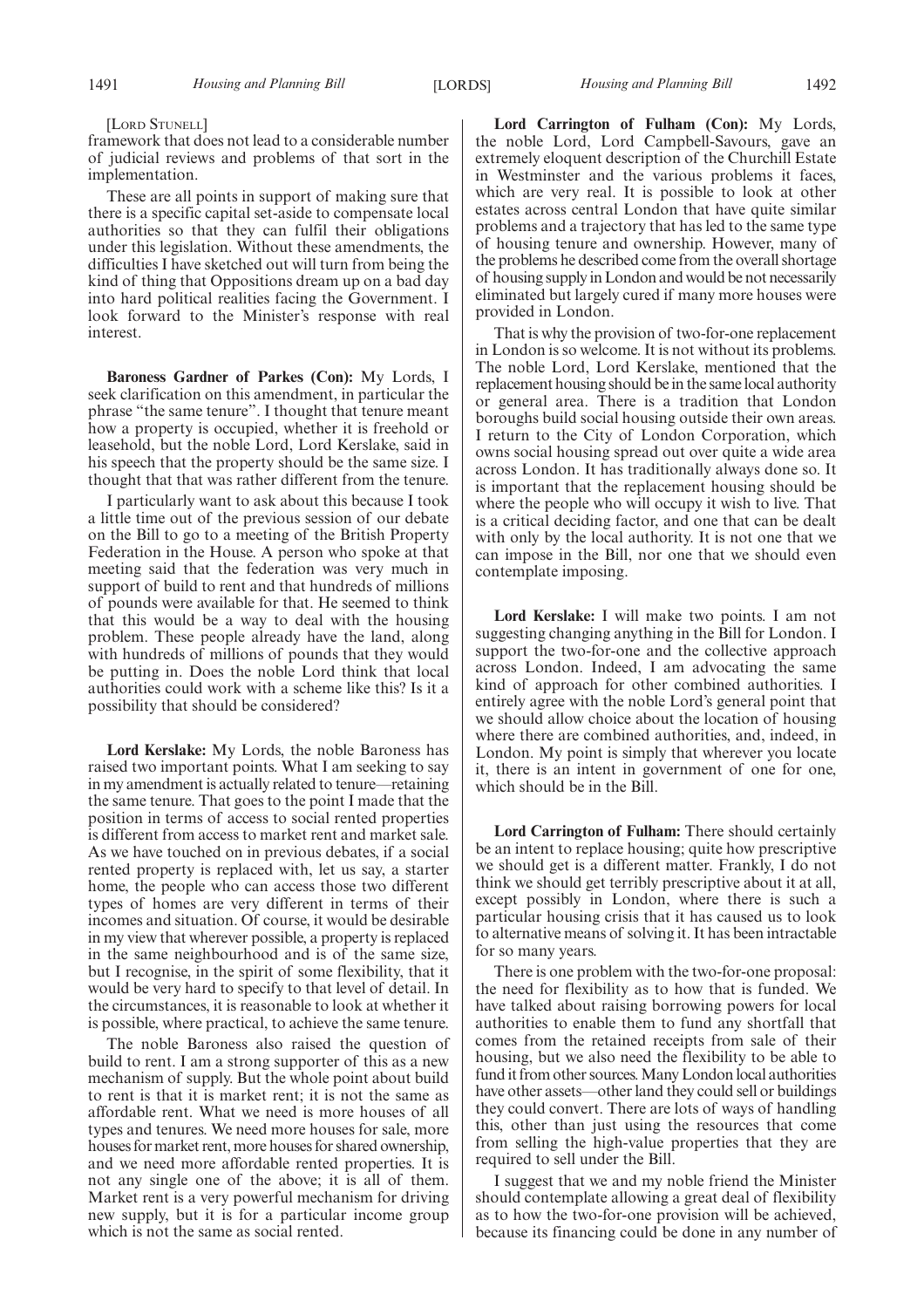ways. We need the creativity of the local authorities to be brought to bear to solve a problem that is in urgent need of resolution.

#### *5.15 pm*

**Baroness Hollis of Heigham:** My Lords, I am still worried about the effect of redistribution, given that the levy will not apply to all local authorities evenly. We established on the last Committee day that we are getting redistribution from poorer council tenants to more prosperous housing association tenants. We are also getting, as we learned today, redistribution from local authorities with retained stock to those local authorities which do not have to pay a levy because they sloughed off their stock to set up housing associations in the past. That also means, in practice, that we are getting redistribution from city authorities to rural councils. Some of those may be in beautiful, high-demand areas. An awful lot of them are not; they are just rural district councils in Norfolk and other parts of the country.

At no point have we had any reference to waiting lists, or the degree of local need, or the anxiety of young people to move, largely to city areas where there are jobs, which is key when, particularly in rural areas, there is no public transport to get you there if you live outside.

So how will the priority order work? Let us say that my city, Norwich, is required to sell one, two or three high-value houses at £300,000—if we have such; I am not sure that we do. Let us say that we come up to about £1 million. Okay. The local housing associations within the city have 10 people wanting, on average, £50,000 discounts. That is £500,000 gone. Then the other local authorities in Norfolk, which are stock-transfer associations, have built-up demand for a further 50 people, for £2.5 million-worth of discounts. So the sale of five or 10 local authority homes in my city will be funding 10 or 12 discounts, in my city, for housing associations and possibly a further 50 outside my city but in the bounds of Norfolk, by virtue of the way this is going to work.

As that means that the money from high-value sales in Norwich has been spent three times over, where exactly is the money going to come from for the local authority to replace its lost stock? Where exactly is the money going to come from for my local authority to tackle the derelict land around British Rail stations, or old gas sites, or old industrial, chemically polluted sites? These may need a lot of investment if, quite rightly, they are to be brought back into use. Will the Minister tell us how this is actually going to work? Because I do not understand it.

I recognise a pattern of redistribution which, as far as I can see, takes no account of housing waiting lists, no account of pent-up housing need and will just circulate money around in different ways. Either the levy will have to be in addition to sales, so that my local authority will be hit twice over, with both the forced sales of high-value properties and a levy in addition, or the local housing associations in my city and beyond, the housing association tenancies in Norfolk as a whole, will just have to queue, or be rationed, or have to wait, in order to buy a housing association home. At the end of the day, none of those houses in Norwich will be replaced.

1493 *Housing and Planning Bill Housing and Planning Bill* [10 MARCH 2016] 1494

I cannot even begin to see how these figures are going to add up. It is completely impossible unless the Government come in with funding. The Government want this policy so the Government should fund it.

**Lord Lansley:** My Lords, in response to the noble Baroness, it seems to me that there is precisely a place where housing need can be taken into account in this process. It is under Clause 72, where Ministers enter an agreement with a local housing authority for a reduction in the payment that would otherwise be payable under the determination. That will specifically include, no doubt, an assessment of housing need and the extent to which that housing need can be met by the provision of replacement housing by the local housing authority under the agreement.

Amendment 66B in particular suffers from objections of both principle and practice—in principle because it seeks to introduce inflexibility when clearly the structure is designed to give local authorities and government the opportunity to arrive at flexible agreements related precisely to issues such as the level of payment that would otherwise be payable and the extent to which that can be reduced, recognising local housing need, and, indeed, the shape of that need in terms of tenure.

A second objection in principle, which I imagine is well understood by the noble Lord, Lord Kerslake, is that the amendment would introduce the idea of local housing authorities being given a statutory right to sufficient borrowing capacity and flexibility to provide replacement housing, which is entirely outwith the process that the Bill otherwise contemplates of establishing a payment to the Secretary of State which can be rebated under the agreement. At no point does this structure contemplate creating a statutory right to a borrowing capacity, which I am sure the Treasury would find difficult to provide.

It seems to me that the proposed new clause in Amendment 66B is wrong because it seeks to create, under the terminology of a determination, something which is not contemplated in a determination at all. A determination is about a payment to the Secretary of State. The issue of replacement housing falls under Clause 72 and is about an agreement between the Government and a local housing authority which is funded by a reduction in the payment.

As it happens, the noble Lord, Lord Kerslake, and others seek, with Amendment 68B—but not with the same detail as in Amendment 66B—to introduce some of the same purposes into Clause 72. If you wish to do that, that is the logical place to do it. I object to it on grounds of inflexibility but if you wish to include it in the Bill, that is where you would do it. However, I say tomy noble friend theMinister that there is an amendment in this group which, on the face of it, has merit-Amendment 68C—since it provides that exactly the same principle which is applied to the relationship between the Greater London Authority and local housing authorities in London should be applied in the same way to combined authorities and local housing authorities in other places across the country. It would certainly be sensible to look at that with a view to determining whether it is a suitable amendment.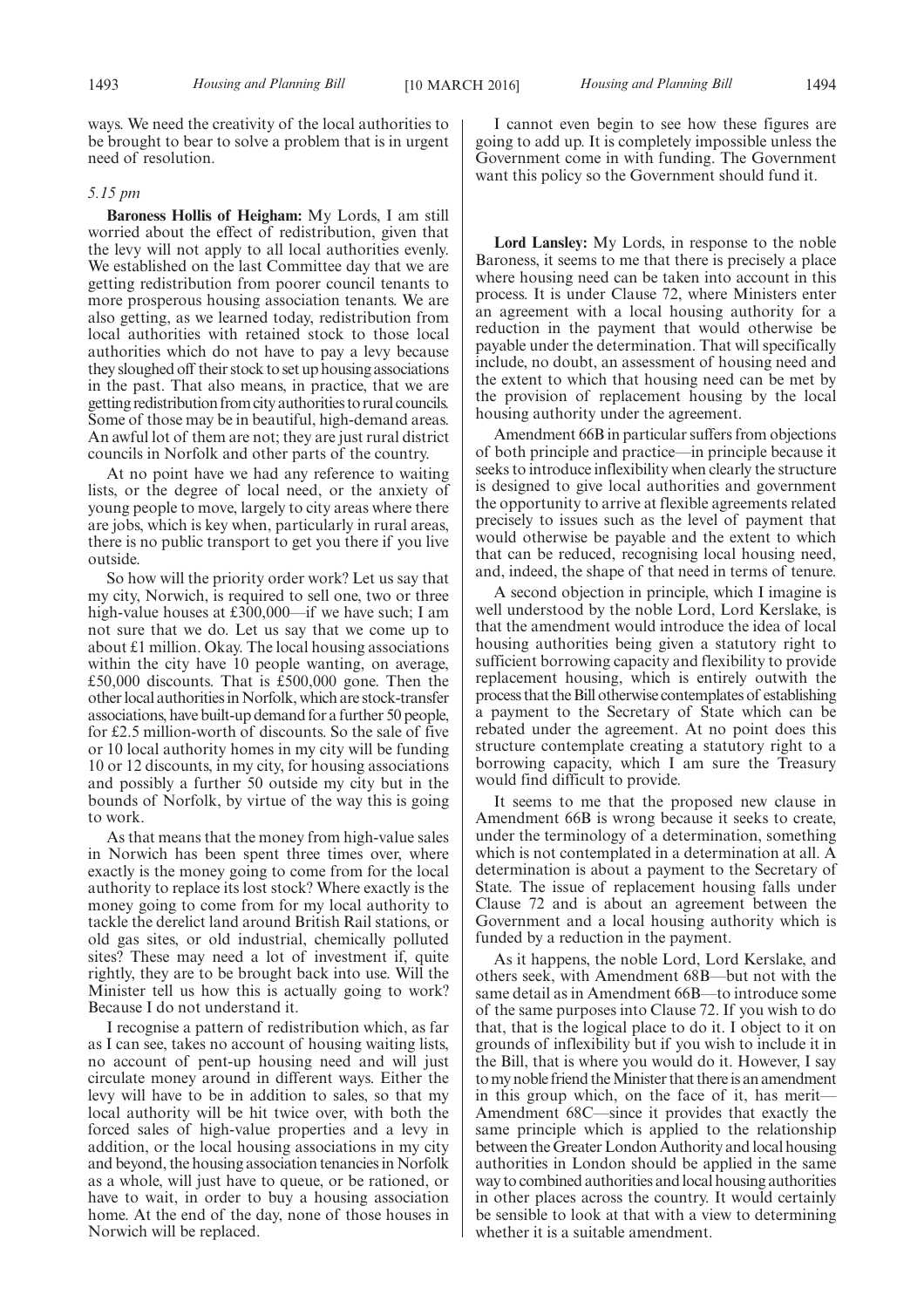**Lord Kerslake:** Perhaps I may come in very briefly. I wish to make three points. First, in any process you need a balance between prescription and flexibility. If the intent is to achieve one for one, that should be the nature of the agreements that are formed with local authorities.When the statutory instruments are published, that provision may well be included. If the Minister says, "I guarantee that one for one will be in the statutory instrument", we may not need this amendment. But in the absence of such a guarantee, there is no mechanism for knowing with confidence that the Government's intent is that one for one can be delivered.

Secondly, in relation to capital borrowing, in everything other than housing, local authorities have the ability to borrow prudentially. As was said this morning, they could borrow to build three swimming pools. The one area where they are capped is housing. Therefore, if you do not fully fund the replacement, you have to have an ability to lift the cap to find the necessary capital borrowing. That is the reason why that provision is included in the amendment.

**Lord Lansley:** I do not dispute that that is the reason it is in the amendment; I just think that it is wrong. We are not in the business of giving additional borrowing powers to local authorities but of releasing value from high-value assets and determining to what extent that is used to fund the discounts for housing association tenants buying their homes—or, on the other hand, to provide for replacement housing. The first point is very straightforward: if one wants to do this, Amendment 66B would include it in the wrong place; it is too inflexible and would introduce too many rigid criteria.

When the Government begin to create agreements with local housing authorities for replacement properties, I think that many of us would share the wish that, in the right places, where agreements are entered into—which will, of course, not be everywhere—those agreements should look for at least one for one; otherwise, why is the local authority being given that reduction in its payment if it is not in recognition that there is a greater need for housing there than for that money to be made available to housing associations through purchase of the properties by their tenants? It seems to me that the theory is: do you take this into Clause 72 and do you make it a minimum requirement of a one-for-one replacement? That is an issue to look at. I certainly do not think you need a new clause to do it.

**Baroness Bakewell of Hardington Mandeville (LD):** My Lords, there is not much more I can add to the contributions that have already been made. I support those comments and I oppose the Question that Clause 72 stand part of the Bill.

I agree with the comments the noble Lord, Lord Kerslake, made at the beginning of his speech about the danger of raising the expectations of housing association tenants that they have the right to buy, which they will think has been enshrined in law—and it has not. This is a voluntary agreement in which housing associations may have very good reasons for excluding certain properties. Similar legislation was brought in to allow parental choice over school places.

Parents believed that they had choice but they did not. What they had was the right to express a preference about the school they wanted for their child, and that is a very different thing. Great care is needed with the wording on this issue.

**Lord Kennedy of Southwark:** My Lords, all the amendments in this group and the clause stand part notice are ones that either I or my noble friend Lord Beecham have signed up to on behalf of the Opposition. I do not intend to speak for very long as I think the case for the amendments has been made very forcefully by other noble Lords in the debate.

As I said before, the theme running through the Bill is one of undermining council housing, be that in other sections of the Bill or the parts we are looking at today. I am sure the Minister will not agree with me and will suggest that this is all about people realising the dream of owning their own home. I contend that these amendments actually help the Government in that aim.

In particular, I agree with the point made by the noble Lord, Lord Kerslake, about people not being able to walk into social housing as they were able to many years ago. When I was a councillor in Southwark in the 1980s, we had a hard-to-let list. No such thing exists any more. The noble Lord, Lord Stunell, was right to point out that with 160 authorities contributing to the levy, there is a redistribution of money, and homes will be built in areas that have made no contribution and people from the areas that have made a contribution will not benefit from better housing. The noble Lord, Lord Carrington of Fulham, was right when he spoke about the housing crisis in London. As we heard in earlier debates, the city works because of the mix of people and tenures—wealthy people and people on modest incomes living side by side. That is how the city works and the problem with the Bill is that it could very well undermine that.

I hope that the Minister specifically responds to the point my noble friend Lady Hollis made about where the money is going to come from to replace the house when it has been sold. The sums do not add up. Where is all this going to come from? I accept the point made by the noble Lord, Lord Lansley, about how he thinks we can square the circle but, again, without wanting to reopen the regulations debate, that is part of the problem—we do not have any regulations here.

Amendment 66B empowers to the Secretary of State to require the local authority to replace every property sold with a property of the same type. It is much better for a family to be able to rent a social home; for one, it will have a more reasonable rent. They could then save for a deposit to buy their own home or exercise their right to buy. Amendments 68B and 68C seek to put in the Bill different provisions, which are all very valid, ensuring that homes sold under the right to buy are replaced.

I will leave my remarks there and may come back with further points when the Minister responds.

#### *5.30 pm*

**Baroness Williams of Trafford:** My Lords, I thank all noble Lords who have taken part in the debate. In responding to Amendment 66B, I assure noble Lords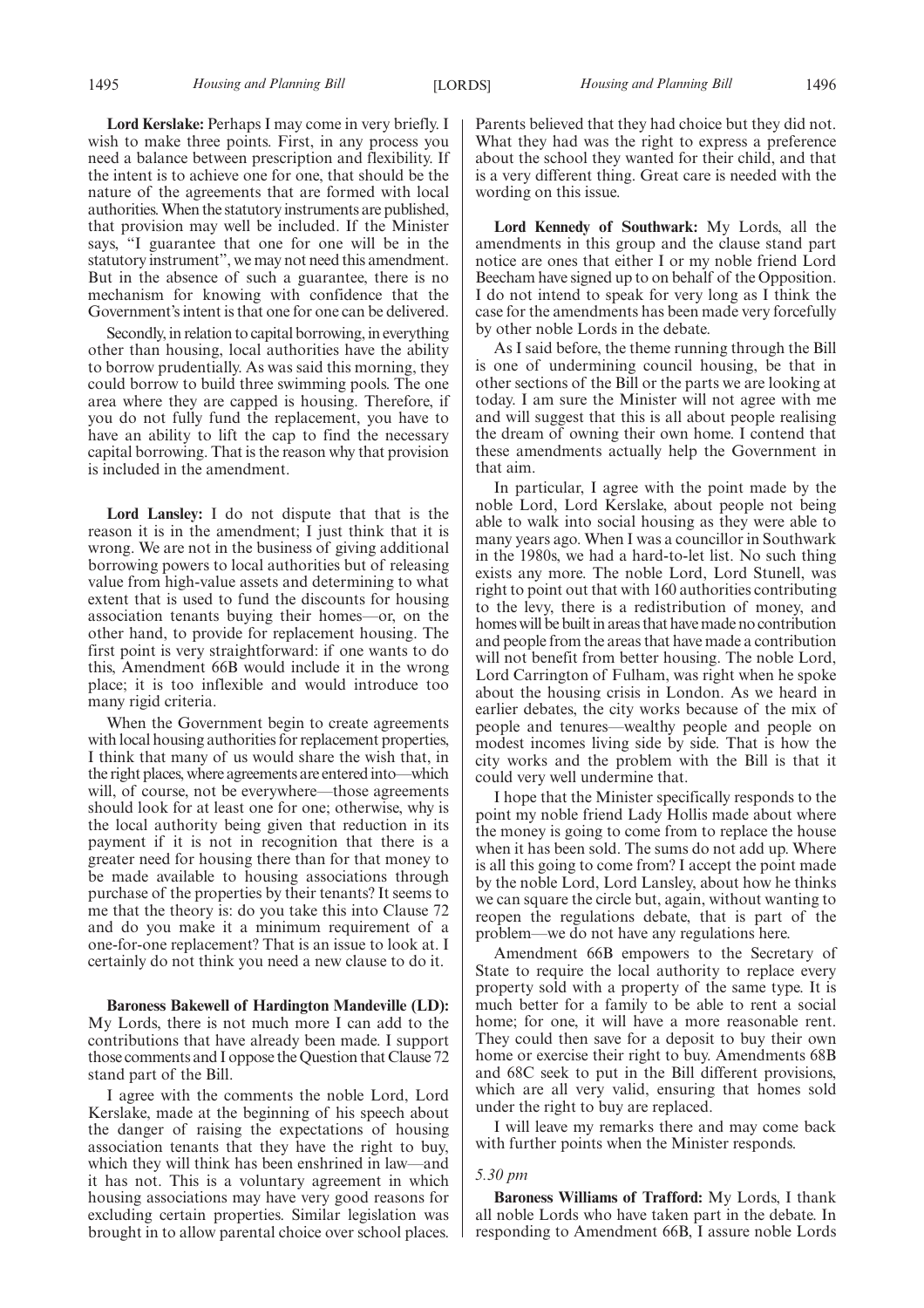that we are committed to using a portion of receipts from the sale of vacant council housing to fund the delivery of more homes. We have chosen a way that will not require all local authorities to deliver that housing, as we know that in some cases they do not want to be responsible for it. Instead, authorities can choose to enter into an agreement with the Secretary of State to retain part of the payment in order to use it to deliver more homes. This is the same process as currently happens with the sale of properties under right to buy.

**Baroness Hollis of Heigham:** I want to ask the Minister this as I genuinely do not know what the answer is. If the local authority wishes to retain some share of the proceeds, but the demand for discounts, even within its own city area, surpasses the amount that it wishes to retain to replace its stock, how will the decision be made?

**Baroness Williams of Trafford:** My Lords, in that sort of situation, I would imagine that the local authority has a number of options available to it, including the use of capital reserves, or indeed borrowing if it wished to. Alternatively, of course, private sector developers could build housing. A number of options are open to councils in bringing forward more houses within the local authority area, including the retention of a portion of the receipts in order to deliver new homes.

**Lord Shipley:** A moment ago, the Minister talked about vacant homes, and I really would like to be clear whether the Minister is talking about vacant homes or surplus homes. Is there a clear definition that we can have on the record of what a vacant home is and what a surplus home is?

**Baroness Williams of Trafford:** My Lords, when I talked about vacant as opposed to surplus, we were talking about assets that were surplus in terms of government but vacant in terms of local authority homes. Vacant, in my mind, means empty, but there will be more detail later defining at what point a property becomes empty.

**Lord Shipley:** If a vacant home is a home which is empty, for how long does it have to be empty and can a local authority say that that empty home is actually required but just happens temporarily to be empty?

**Baroness Williams of Trafford:** That is precisely the point I am making.We will be defining what empty—that is, vacant—means in due course in the dreaded regulations.

The Government will be able to ensure that under these agreements local authorities will, as I have said, use the receipts efficiently to deliver as many new homes as possible. Where they have an agreement, we want local authorities to have discretion about how the new housing can meet the needs of their local community, rather than being constrained in primary legislation to replacing the housing they sell with homes of the same tenure. Just to help my noble friend Lady Gardner of Parkes, tenure refers to the type of housing, such as shared ownership. I know people use the word differently in different contexts.

I have just received an answer to the vacant homes point. A home is vacant when a tenancy granted by the local authority has come to an end, as defined in Clause 77.

Lord Shipley: So it is clear that a vacant home simply means that a tenancy has been given up and that, as a consequence, there is a vacancy. However, it may never be empty, because a tenant might move out and another tenant might move in the very same day. In that case, of course, it may well be that that vacant home is not a surplus home.

**Baroness Williams of Trafford:** When I used the term surplus, I meant surplus assets that government might seek to dispose of, and I gave the example of King's Cross. For local authorities, vacant referred very much to housing.

**Lord McKenzie of Luton:** Could the Minister help me with a definition? Does succession to a tenancy create a vacancy along the way? On the death of a tenant, if someone succeeds to that tenancy, does that cause a break that would bring these issues into play?

**Baroness Williams of Trafford:** It would depend on the context of the succession. If the successor was a spouse, there would not be a vacancy because that spouse would be immediately, automatically entitled to take on a future lifetime tenancy. If, for example, a child wanted to take over a tenancy, it would probably be short term. The only automatic right is with a spouse.

**Baroness Blackstone:** May I also seek clarification? What if a tenancy comes to an end and there is a long waiting list of potential tenants with very urgent housing needs, of the sort described by the noble Lord, Lord Carrington—very large families, homeless people, people living in totally inadequate private rented housing with large numbers of small children? Is the Minister saying those groups are to be ignored, in spite of their acute housing need; that in an authority where there is not enough social housing to go round, the local authority is to be forced to sell that high-value property, which is possibly quite big and therefore suitable for some of these families with acute housing need?

**Baroness Williams of Trafford:** My Lords, the vacant high-value asset may not necessarily be a big property; it could be a small property, but the point is that it is of high value and vacant. The sale of these high-value vacant properties will add to the number of homes for a variety of reasons for people all over the country.

**Baroness Hollis of Heigham:** Does that mean that housing need in a particular local authority will be discarded to fund discounts?

**Baroness Williams of Trafford:** My Lords, no, it does not mean that for housing in a particular local authority because housing need is determined in a number of different ways. We are talking simply about the selling of high-value assets to provide new homes, which are in high demand, in a national context.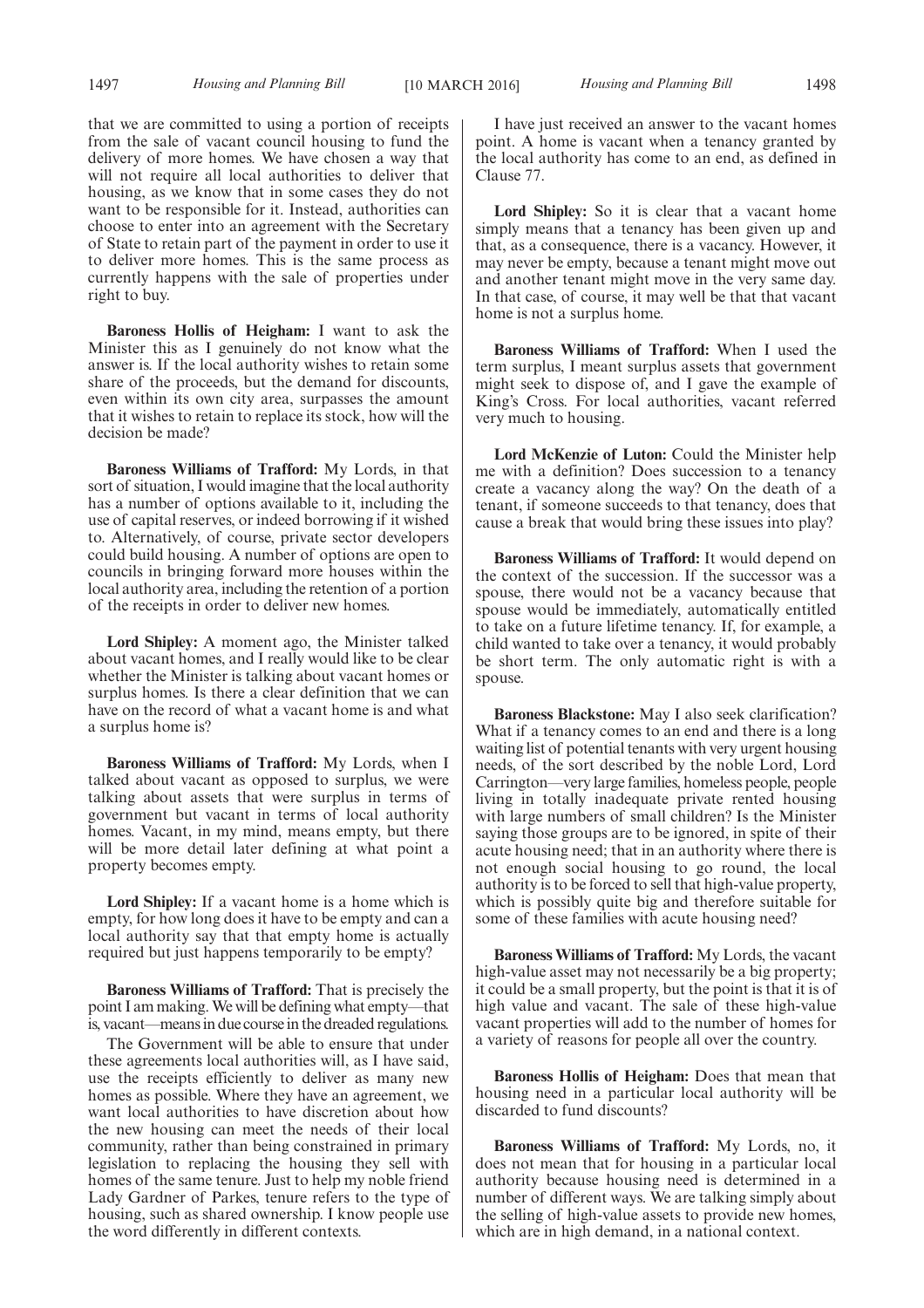**Lord McKenzie of Luton:** Is this not in danger of running in conflict with another government policy—the bedroom tax? If part of the rationale is to encourage people in larger houses to downsize and give up the tenancy to do so, the local authority is then faced with having to sell the high-value property. How does that work?

**Baroness Williams of Trafford:** On the spare room subsidy, if someone is in a property that has more bedrooms than they need to occupy, my understanding of the mechanism is that a suitable property would then be found for them. The noble Lord is asking whether the property that has been vacated would then fall into the definition of a high-value asset. The honest answer is that I do not know but the probable answer is not necessarily at all—probably not—because we are talking about high-value assets across a number of bedrooms. So I do not think it would but I will take that away, think about it and get back to the noble Lord.

**Lord Best (CB):** My Lords, this comes up under Amendment 68A, which we are coming to. If you have moved out, it is a transfer. We will be debating that a little later.

**Baroness Williams of Trafford:** I thank the noble Lord for that.

Where we have an agreement, we want local authorities to have discretion over how the new housing can meet the needs of their local communities, rather than being constrained in primary legislation to replacing the housing they sell with homes of the same tenure. We come back to the term "flexibility". We think it is also important that local authorities are innovative and flexible in their approach to delivering more housing, so there are opportunities for them to contribute their land, make use of their HRA headroom or cross-subsidise from the development of market homes, which I mentioned to the noble Baroness.

#### **Baroness Hollis of Heigham:** My Lords—

**Baroness Williams of Trafford:** I am just going to make a bit of progress if that is okay by the noble Baroness. Perhaps she can come back to me at the end. Is it really urgent on the point that I have just made?

**Baroness Hollis of Heigham:** It is simply that the people on that waiting list want that which is being sold, which is a socially rented house. They do not want to buy—they cannot afford to—they do not necessarily want to go into a different tenure of house and they do not want to work with a developer; they want what the local authority is being forced to sell with no guarantee of a replacement.

**Baroness Williams of Trafford:** My Lords, I have just been over that. I want to get to the point about the borrowing headroom.

The noble Baroness also asked how a local authority with limited stock that wants to provide more for local residents does so. I mentioned in debate on the previous group that we have made available a significant amount of additional borrowing headroom, and the allocated extra borrowing will support about 3,000 new affordable homes in 2015-16 and 2016-17. Local authorities' ability to borrow will continue to be constrained by whether borrowing is prudential, obviously, and within borrowing limits. Consideration of the former will primarily concern the affordability of the borrowing, which should not be affected by this policy.

The Government are committed to making a deduction from payments in respect of the debt supported by those properties that are taken into account in a determination. This should provide some assistance for local authorities to borrow within their existing caps, as well as utilising other options available to them to finance the building of new homes.

Amendment 68B would ensure that any agreement with a local authority outside London would require the delivery of at least one new affordable home for each property taken into account under the authority's determination. We want the flexibility to enter into agreements that will result in as many new homes nationally as possible, but it would be better to be able to have an agreement that resulted in slightly less than one for one in some cases, rather than have no new homes built at all. Therefore, we would not want to constrain through primary legislation the flexibility to make this choice. The amendment would limit the Secretary of State's ability to support agreements in cases that would deliver less than one new home for each one sold, removing the chance for some local authorities to have agreements to retain receipts and lead on the delivery of new housing, and devaluing the key flexibility in the legislation that receipts can be used to fund new housing or things that facilitate its provision.

The need for services and infrastructure to support new developments has been raised in your Lordships' House, the other place and by local authorities themselves. I understand the sentiments with which the noble Lord, Lord Best, tabled Amendment 68C. If we had specified a target for the delivery of additional homes in primary legislation, we would want to consider carefully how combined authorities could help to deliver that target. However, we do not think that a target is the right approach for local authorities outside London. Instead, the provisions enable the Secretary of State to enter into an agreement with local authorities regarding the additional homes. Local authorities will have the flexibility to work collaboratively with each other, with combined authorities—as they already are doing—or with other housing providers to deliver the agreement. The key thing is that delivery should be a local decision and that the Government will be able to hold them accountable for this delivery.

Finally, I address opposition to Clause 72. Building new homes is at the heart of these proposals. We want as much flexibility as possible in what new housing will be provided and where, in order to ensure that as many new homes can be built as possible. We believe that this will be best delivered through agreements rather than putting restrictions and exemptions in the Bill.

Clause 72 enables the Secretary of State to make an agreement with a local authority to reduce the amount that it is required to pay under the determination. The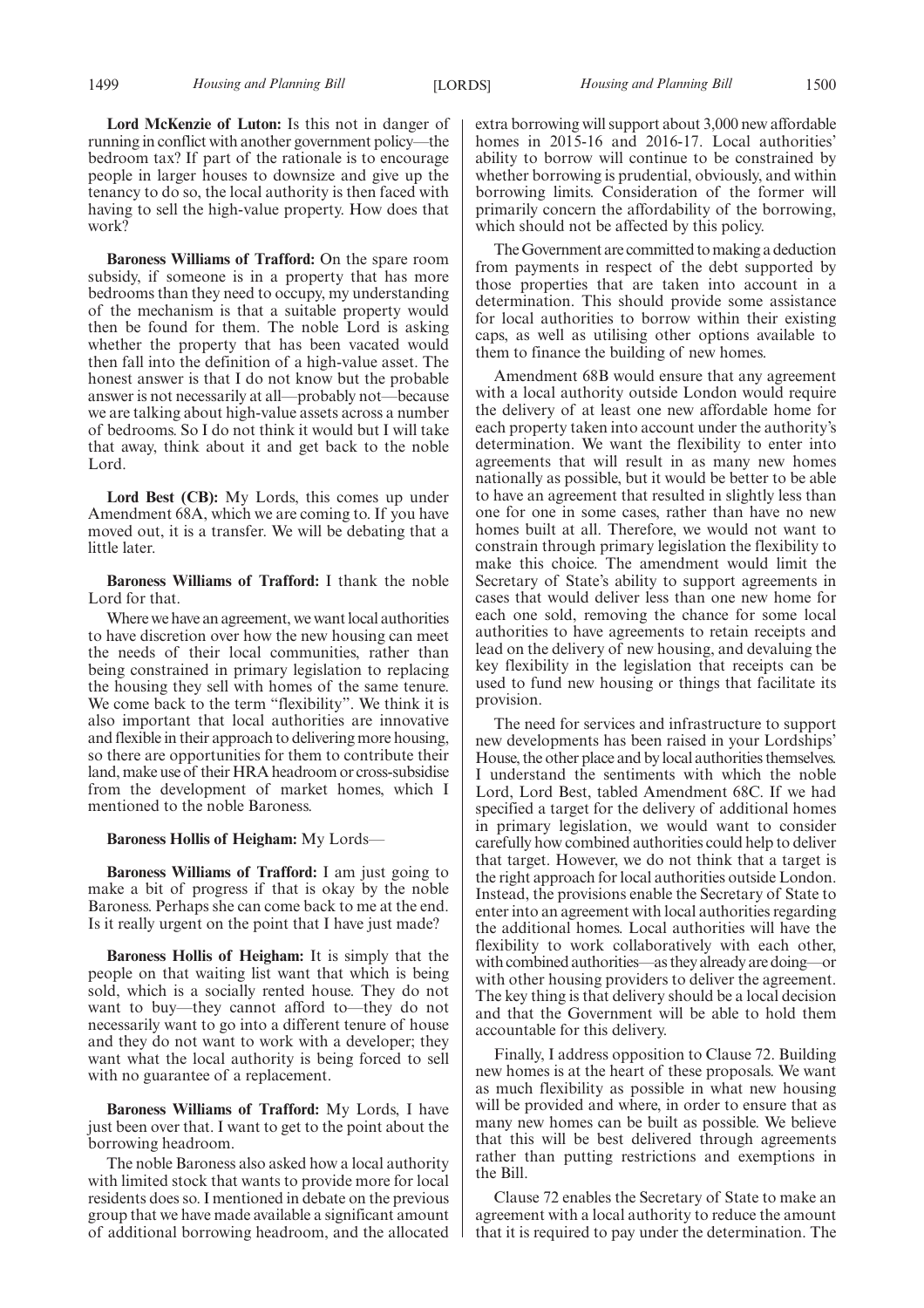local authority will use this amount to provide more housing. To avoid accusations of good money being thrown after bad, we would consider councils' past performance and plans for delivery in deciding whether they should be able to retain some receipts. For example, if a local authority wanted to lead on a programme to build new homes using funds from the sale of vacant high-value housing, it could seek an agreement with the Secretary of State to reduce the amount that it had to pay. If that agreement was signed, the local authority would use that retained amount to fund the provision of new housing, in accordance with any terms and conditions set out in the agreement.

#### *5.45 pm*

Although there is a national need for more houses, we also know that there are particular housing pressures in London, as many noble Lords have pointed out. When the Secretary of State has an agreement with a local housing authority in London, it must require the delivery of at least two new affordable homes for each high-value dwelling. It is important to stress that every home built using receipts from the sale of the vacant high-value housing is an additional home. We have been clear that funding the building of new homes is one of the two key uses for these receipts, along with funding right-to-buy discounts for housing association tenants. The voluntary right to buy will further increase housing supply, as the housing association will use the sales receipts to fund the provision of another home.

I turn to some specific questions. The noble Lord, Lord Kerslake, asked why there was a special provision for the funding of two new homes for every one that was expected to be sold in London. It is because of the specific needs of London. London has such an acute housing need that it is estimated that about 49,000 to 62,000 additional homes are required every year. Net housing completions stand at 23,986 for 2013-14, and these represent 80% of the 29,830 target in the 2011 local plan. The Secretary of State and the Minister for Housing are continuing to engage with the GLA and local councils on how two new homes will be delivered for each one that is expected to be sold in London.

The noble Lord, Lord Kerslake, also talked about local authorities' borrowing capacity and limitations. The 165 HRA authorities in 2014 had an in-year net surplus of £464 million. They accumulated general HRA reserves of almost £2.5 billion and a borrowing headroom approaching £3.4 billion. Although we will continue to consider the impact on local authorities, we have no further plans to raise the borrowing caps.

The noble Lord, Lord Stunell, asked again about the geographical level at which high value would be set. The Bill provides some flexibility on the detail of the legislation, which is important as we continue to collect data and engage with local authorities on the best way to set the high-value threshold. Although I said that I believed that local authority level is an option, and that we have collected the data to this level, the decision has not yet been made. I probably made that clear already in my previous comments. Again, this debate will inform how we take this forward.

I hope that I have covered all questions that noble Lords wanted answering and that our clear commitment to using receipts to fund the delivery of more housing provides reassurance to noble Lords. Clearly, noble Lords may ask me any further questions if they wish, but, on that note, I ask the noble Lord to withdraw his amendment.

**Lord Kerslake:** My Lords, I am grateful to the Minister for her response and to noble Lords in this Chamber for their contribution to this debate.

I will present the position simply. In relation to London, the Government have recognised a housing need and have a stated intent to achieve two for one. That is, therefore, specified in the Bill. In relation to the country as a whole, the Government have also recognised that there is a housing need and stated their intent to have one-for-one replacement. That is not in the Bill, and we have, as we sit here today, no way of knowing the mechanism by which that will be delivered. The amendment here seeks to put this point about the Government's intent beyond doubt. It puts no more prescription on local authorities outside London than the Government are seeking to put on local authorities inside London, so this is an important aim.

**Baroness Williams of Trafford:** I apologise for interrupting the noble Lord, but does he agree that the one-for-one replacement is in the voluntary agreements?

**Lord Kerslake:** There are, of course, two one-for-one policies here. There is one-for-one replacement in housing associations, which is one thing that we will need to focus on, but it is in a voluntary agreement. I am now talking about the one-for-one policy in relation to high-value sales—or higher-value sales, as I like to call them—which is in the Bill and statutory. That is what I have focused on in my amendment, not the housing association part.

The central point is that we see the need in London, and I would be the first to acknowledge the London need. Indeed, that was the subject of the London Housing Commission, whose report I published this week. There is also a big issue of need across the country. Some parts of the country do not match London but have very severe problems. For example, we have heard today that Bristol has huge housing need. The purpose of my amendment is to give the same degree of confidence about the national policy that we are clearly achieving in relation to the London policy. That does not seem an unreasonable thing to seek. It does not give the absolute confidence, which some noble Lords have sought, that you will get the same property in the same neighbourhood at the same time. Indeed, that is part and parcel of the flexibility to which other noble Lords have rightly referred. However, if there is complete flexibility, there is no confidence about the delivery of the policy, and that is where there must be some statement of intent. I do not care where this assurance is given within the Bill. I think I have put it in the right place, but the noble Lord, Lord Lansley, might have a different view. The key point is that we do not have the assurance.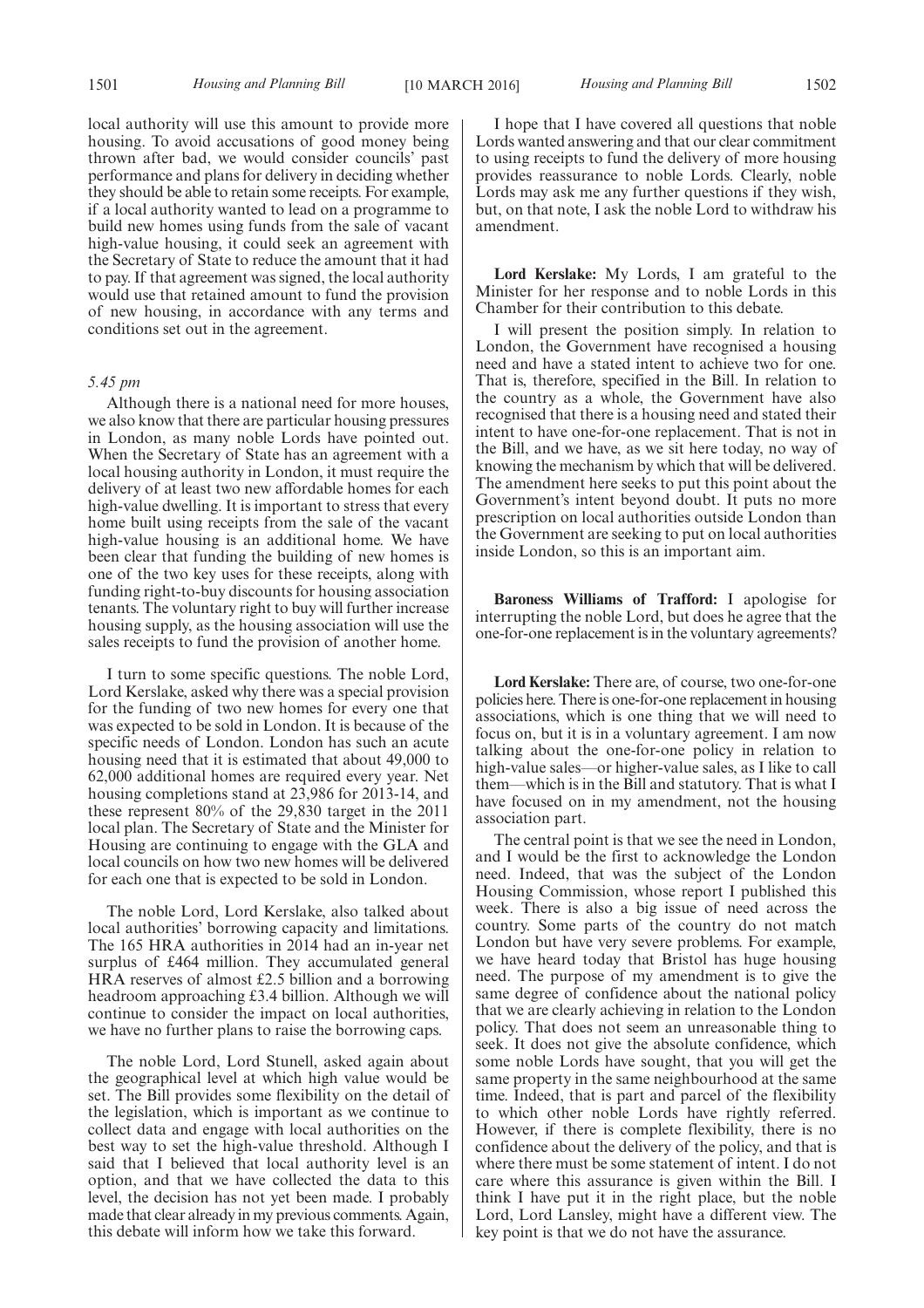#### [LORD KERSLAKE]

I shall finish on two points. First, there are surplus resources in local authority HRAs to deliver maintenance and investment, but they have plans to use that funding. The question is how we deliver the plans that they already have and secure the delivery of this new policy that will put an additional demand on their borrowing requirements. It is perfectly possible and consistent with other government policies to say that if we are putting in additional demand, we will give the wherewithal to enable the delivery of that demand, hence the proposal in relation to capital. Secondly, in the amendment I very clearly sought to say that, in terms of tenure type, it should be the same where that is practical. We have not dictated that it has to be the same tenure type because clearly practical issues will come up in individual authorities.

This set of amendments addresses a central issue that concerns people about the practical delivery of one for one and would put the Government's intent beyond doubt within the Bill. That said, in the normal fashion, I beg leave to withdraw the amendment.

*Amendment 66B withdrawn.*

*Clause 68: Housing to be taken into account*

#### *Amendment 66C*

#### *Moved by Lord Beecham*

**66C:** Clause 68, page 30, line 16, after "Account)," insert—

"( ) it is not managed by an existing tenant management organisation, as defined by the Housing (Right to Manage) (England) Regulations 2012, and managing 1,500 or fewer local authority tenancies,"

**Lord Beecham:** My Lords, the Bill's provisions in relation to higher-value council properties and pay to stay—I beg your pardon; I think I may have the wrong group. Let me just check.

I am sorry, I got slightly confused after so many hours in the Chamber. I dare say I am not alone in that. I was right to start where I began.

The Bill's provisions in relation to higher-value council properties and pay to stay, which we are dealing with later, but not today, are predicated on a myth; namely, that council housing is subsidised by the taxpayer. In reality, housing revenue accounts have to balance their books, matching their expenditure to their income, and we have heard that the Government are deliberately reducing that income by their imposed cuts on rent levels for the entire social housing sector—councils and housing associations alike. As I have said, this single action will cost the sector billions over time. In Newcastle's case alone, it will cost £593 million that otherwise would have gone into maintaining or improving the existing stock and investing in new homes. Similar effects will be felt at different levels by housing associations.

The ostensible reason for selling high-value homes is that this will release money with which to build new ones—but, as we have heard, in reality most of it will go to the Treasury, ostensibly to facilitate right-to-buy housing association properties. This is not likely to lead to new building, let alone to new building in the locality whence the sales proceeds derive. I refer again by way of example to the situation that this will create in Newcastle. I suppose I ought to remind the Committee, if it needs reminding, of my interests as a councillor in Newcastle and generally in local government. Newcastle has some 26,000 council houses, 1,651 of which would fall under the Government's definition of "high value", according to Shelter—I particularly like the "1" in that figure—although I understand that the city council believes that the number could be greater.

On the Shelter figure, some 82 higher-value homes a year could be the subject of forced sales in the event of their becoming vacant, or deemed sales if they do not, which would generate a very substantial payment—on this sort of figure, something like £1.2 billion, if one took a median figure of a two-bed house at around £155,000. There are proposals for different levels of assumed value in London and elsewhere, and the Shelter list indicates a range in Newcastle for twobedroomed houses of £125,000-£155,000 and, for larger houses, a figure of £250,000. Clearly, very substantial sums could be raised by the sales of these 82 homes—or, as I say, a likely larger number, obviously yielding a larger amount.

This group of amendments identifies a series of house types that will be exempt from this levy. Amendment 66, in my name and that of my noble friend Lord Kennedy, would exempt housing managed by existing tenant management organisations, to which we have had some reference already in Committee—the very kind of organisation that one might have thought would be attractive to the Government and indeed to the Policy Exchange think tank that spawned the concept.

Amendment 68 would require regulations to provide that housing forming part of a housing regeneration scheme, or consisting of specialist housing or recently improved housing, should be excluded. It defines housing regeneration schemes and describes specialised housing as that designed or intended for occupation by the elderly, people needing care or support with mental health problems or learning disabilities, or that with other features designed to make it suitable for use by disabled people. These are clearly priority areas that should be protected. Equally, the amendments propose that where properties have recently been improved or substantial repairs have been being carried out in the previous two years, where again, clearly, the local housing revenue account will have contributed substantially to the current state of the property, they should also be exempt.

The amendment chimes well with the views of Nottingham City Homes tenants, about whom we have heard from the noble Baroness, Lady Bakewell, who clearly have written to a number of Members of the Committee. The chairman is a tenant of 40 years' standing, who asserts in her letter:

Clearly that will be a burden on the local authority housing revenue account, and the benefit will accrue

<sup>&</sup>quot;Our properties have been adapted for tenants with disabilities. If they are sold then other homes will have to be adapted too, at extra cost".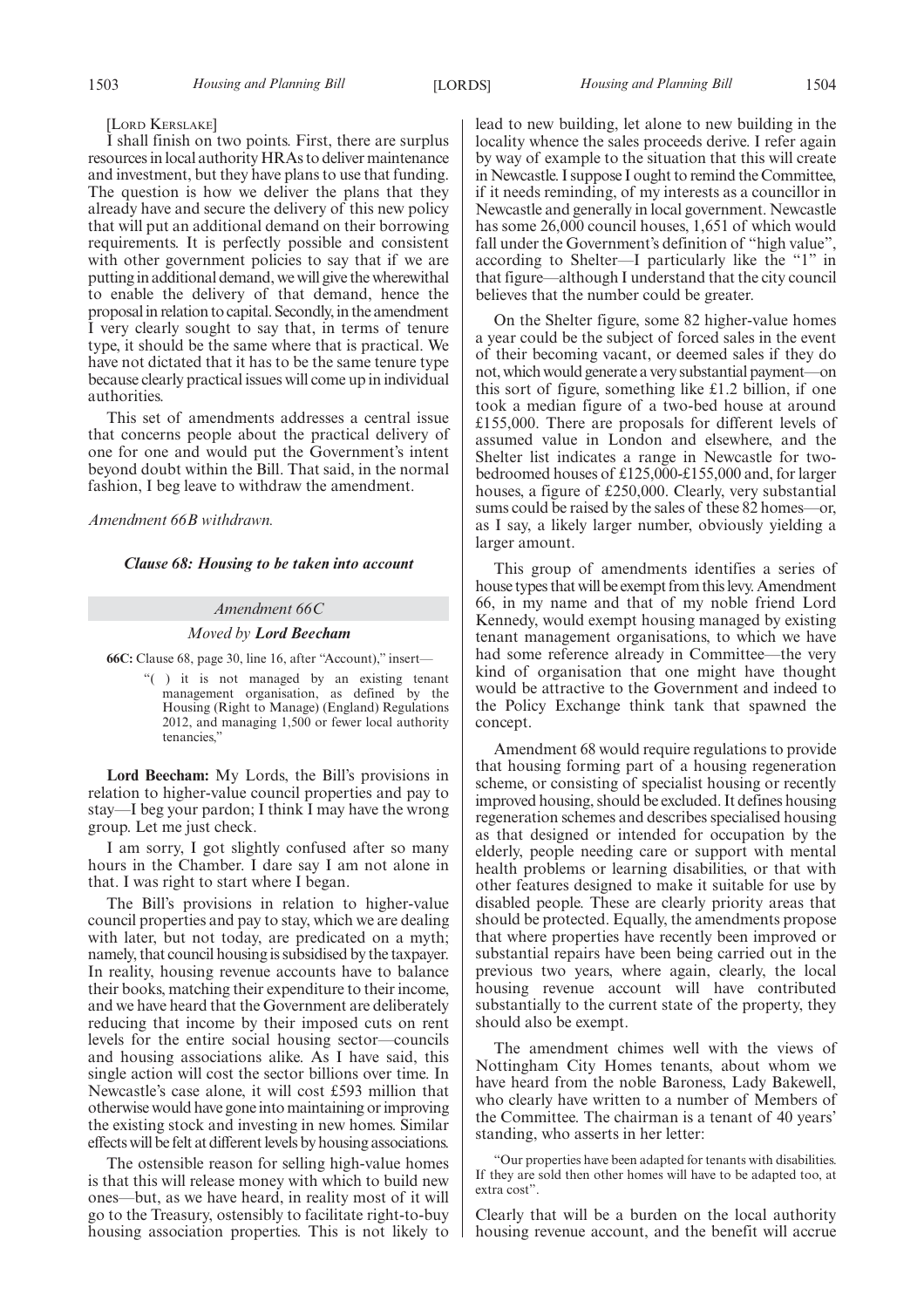to the Government or those who buy the home if it is sold on the market. She makes a telling point:

"There will no longer be any affordable council housing in certain neighbourhoods—council housing will be marked out as something that is only in poorer areas".

That trend is already under way. The street in which I live, in my non-£5.9 million house, is a nice street in a residential area of Newcastle, at the bottom of which there used to be a block of council flats. All those council flats have long since been given over to other tenures.

#### *6 pm*

I subscribe to Amendments 67B and 67C, in the name of the noble Lord, Lord Kerslake, and to Amendment 68A, in the names of the noble Lords, Lord Best, Lord Kerslake and Lord Stoneham, and in my name, which respectively refer to the exclusion of properties that have been built since 2008, are tied to a regeneration scheme, used as supported housing, exempt from local authority right to buy, or vacant due to restoration or tenant transfer. Underlying these amendments and many others that we have discussed is a fundamental issue; namely, the centralist approach of the Bill on what ought to be matters for local decision, affecting as they do local communities and the aspirations of local people, whether existing tenants or would-be tenants, as well as those who wish—perfectly properly—to own their own home.

The imposition of a universal prescription for all circumstances of this kind is of a kind that would make Stalin blush. The notion that the Government not only tolerate the activities of Mr Putin, which they seem to do, but are reverting to the practice of one of his less amiable predecessors is quite astonishing. I beg to move.

**Lord Shipley:** My Lords, I have put my name to Amendment 66E, which relates to the point made a moment ago by the noble Baroness, Lady Blackstone, about demand and whether a local housing authority would be required to sell off a high-value home which perhaps has a large number of bedrooms, even though that property could be in demand for rent. It also goes back to the discussion we had about the meanings of the words "vacant", "empty" and "surplus" in the previous group, so I do not seek to go over that ground again.

I will emphasise two points, the first of which is that the noble Lord, Lord Kerslake—again, in a previous group—clarified something which we all know: there is no surplus of council and local authority housing in this country. Maybe there was a few years ago but today there is not. So it is very important that we understand what the impact of selling vacant high-value properties will be on those who are on social housing waiting lists—and, as we know, 1.6 million people are on those lists. This amendment simply says that the local housing authority should deem that there is no demand for that high-value property for rent. That is it, and it is a perfectly legitimate test to apply. If there is a waiting list in that area for that property, there should be no compulsion on a local authority to sell it.

Lord Kerslake: My Lords, I will speak to Amendments 67B and 67C, which are in my name. Both amendments relate to the exclusion of certain types of property from the forced sale programme, which would therefore be suitably amended with regard to the formula for the so-called levy.

The first category identified in Amendment 67B seeks to exclude properties that any reasonable authority or person would regard as sensible not to be included in a forced sale policy. I will not go through all of them but will give a few examples. A local authority would seek to achieve the maximum flexibility possible in the progression of a regeneration scheme. To be forced to sell off certain properties that are critical to the delivery of the regeneration would be a perverse outcome indeed. The exemption of properties that are themselves exempt from the right-to-buy policy would also seem absolutely logical, and this comes back to the formula that we might see. Again, the regulations may do this—but we have no regulations to fall back on.

Another area is vacancy, which we have spoken about. Under the bald definition of "vacancy" that we have had hitherto, if a property becomes vacant, it will be put up for sale. For the purposes of the Bill, it will be essential that it is regarded as being considered for sale, albeit that it is covered by a formula rather than an individual requirement. If, however, existing tenants wished to move into that property because they had already been identified as being in need, the property would be excluded. That sits alongside the amendment in the name of the noble Lord, Lord Best, which covers much the same point. At the very least, the amendment would cover high-value properties where there is clearly an existing tenant in another property in the authority who might move into it on a transfer basis.

I hope that noble Lords will see that the intention behind Amendment 67B is sensibly to exclude properties that any rational assessment would judge to be not appropriate to form part of a forced sale policy. I hope that the Minister will explain why any of these properties should be in contention for being expected to be sold or for being taken into account in the formula. I would be grateful for the Minister's response on that point, given the nature of the properties involved.

My second amendment in this group, Amendment 67C, relates to the issue that we discussed this morning. If a local authority is fortunate enough to be in the position of the authority of the noble Lord, Lord True, who spoke earlier, and has transferred its stock, it will not be subject to the levy. If, on the other hand, for very good reason it decides at a subsequent date to transfer its stock, it will continue to be subject to the levy. As we heard from the Minister, this will be a levy in perpetuity and there will be no situation in which the authority can escape it. This will happen despite the fact that the authority transfers the stock to another organisation and therefore has no direct role in relation to the efficiency or otherwise of the management of that stock. That seems perverse, and it will be extremely difficult for the Government to deliver without some form of challenge. One local authority, through a sheer accident of timing, will be subject to a levy when another authority which takes very similar action is not subject to it. That seems perverse.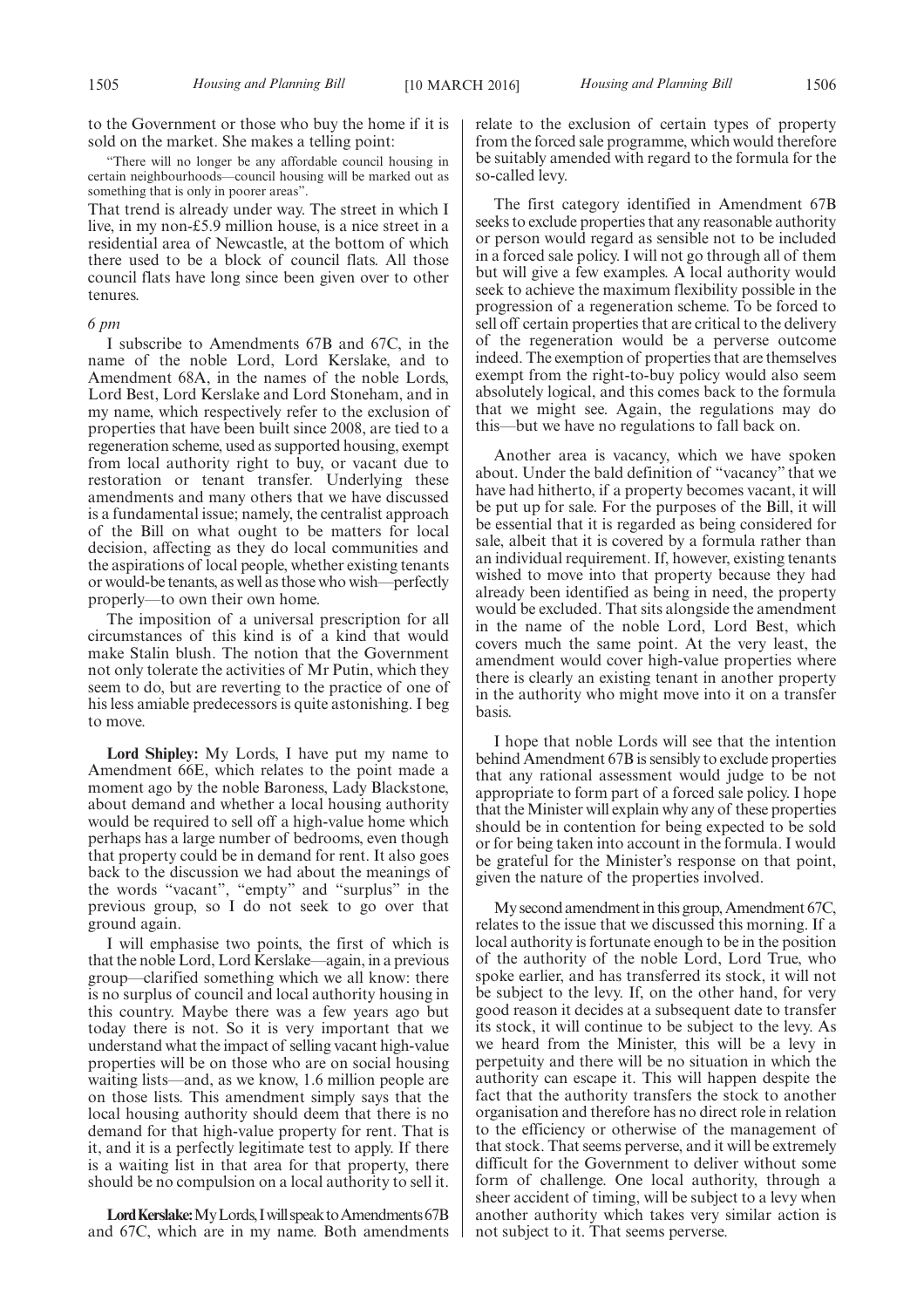**Lord Stunell:** Is this not actually a back-door way of abolishing stock transfers? There will be no more in the future.

**Lord Kerslake:** The noble Lord makes a very strong point. The stock transfer mechanism has been available to local authorities of all political persuasions as a means of improving the quality of the stock for, and therefore the well-being of, their tenants. It has been a very powerful model for improvement. Indeed, there are plenty of examples of transfers. They are not always appropriate but, where they have gone well, they have resulted in significantly improved stock. The question here is: why would a local authority continue to progress such a transfer when it would carry on paying a substantial levy with no means of financing it? Therefore, the noble Lord makes a very good point.

Local authorities are now in quite challenging circumstances in relation to managing their stock. A number of smaller authorities are asking whether they can sustain the management of their stock, given such things as the rent reductions and the impact those have on the viability of their stock. I know this for certain because I have been in conversation with a number of them. For some local authorities, the logical answer is to deliver a stock transfer. So, not only does it prevent the opportunity of transfer because of the positive benefit to a local authority; it also inhibits the transfer where local authorities have very significant issues that they need to address and that can only really readily be dealt with through a transfer process.

I should emphasise that I am not suggesting local authorities should or must transfer their stock—that must be their decision. What I am saying is that it is a perverse position that those authorities that choose to do that in a year's time will be subject to a levy that those who chose to do it a year ago will not. I cannot believe that it is fair or reasonable for that to stay in the Bill. Therefore, I suggest that it be taken out.

**Baroness Grender (LD):** My Lords, I rise to speak to Amendments 67, 68E and 69 in particular, but am generally supportive of all other amendments in this group. Other noble Lords have talked about how concerned they are that this part of the Bill will reduce the number of low-rent social homes in places where they are needed most. I am a governor of an inner-city school where over 50% of children are on pupil premium, but in an area where market rents are at a premium and house prices have continued to rise, even during the 2008 recession. I want to use that small community as an example of some of the challenges posed by this particular part of the Bill and to raise the questions that I have. I will then go on to explain my amendments.

How will key workers be able to live near a place such as I have described on reasonable rents? How will government objectives on the need for cohesive communities be met? We need a mix of tenure in every block and every street. I was particularly struck by what the noble Lords who spoke about that earlier had to say, especially the noble Lord, Lord Carrington of Fulham. What about children in the most challenged families who need a stable home near a school like the one I have described, in a very expensive part of inner-city London, so that they can have the stability they need to help them overcome all the other challenges in their lives? The school must stick with them throughout their childhood. For that reason, I support many of the amendments in this group and have extreme concerns about the sale of these high-value asset houses. I make those general comments as this is the first time I have spoken in the debate.

The amendments tabled by me and my noble friend Lady Bakewell of Hardington Mandeville are about newbuilds for local authorities and an exemption of those from sales. Without an amendment of this nature, the threatened forthcoming sell-off puts at risk existing building programmes. I will focus on that because councils are pausing, rather than building an asset, because they believe that they may lose the value of that asset almost as soon as it is built.

Shelter estimates that almost 113,000 council homes are likely to be above the value threshold, of which 78,778 will be lost from the most affected local authorities, of which half are in inner-city London. As other noble Lords have said, we are basing this on Shelter figures because, at the moment, that is our best grasp of figures in this area pending more detail from the Government. The top 20 councils that are most impacted currently have plans to build 20,390 homes. However, even the threat of this legislation means that they are pausing in building these homes. For example, Islington Council has said that the policy could end its newbuild programme. I would be interested to hear how the Minister believes councils can even borrow at the moment to build, given that lenders can have no confidence in future revenue from that property if, as soon as it is built, it is in jeopardy of being sold. Indeed, existing council building programmes are often partly financed from the revenue projected from the sale of a small number of high-value council homes, with one fundamental difference, which has been much debated already: the councils get to keep the money.

#### *6.15 pm*

In those 20 most affected council areas—and this is so important to these Benches and other noble Lords who have expressed opposition to this part of the Bill—159,014 people are on the waiting lists, 22,371 of whom are children, who right here, right now and even as we speak are living in temporary accommodation. As we focus on those children, can we please learn from this Government how they will be helped into permanent housing by the sale of these assets? Shelter believes that this sell-off will reduce overall stock. High-value homes sold are likely to become buy-to-let properties—other Members have spoken at length about the danger of that, so I shall not expand on it. Those families in temporary accommodation are not even back to square one; it is even worse, and this is not solely an inner-city or London problem. This comes on top of the 1% rent reduction. The noble Lord, Lord Lansley, talked about South Cambridgeshire council, his own area, which it recently said in evidence that its housebuilding programme of 1,000 homes had ceased overnight because of its concerns about what is coming down the track in terms of sales of high-value assets. It has built four houses from its programme for the next 20 years, but as I understand it, it has now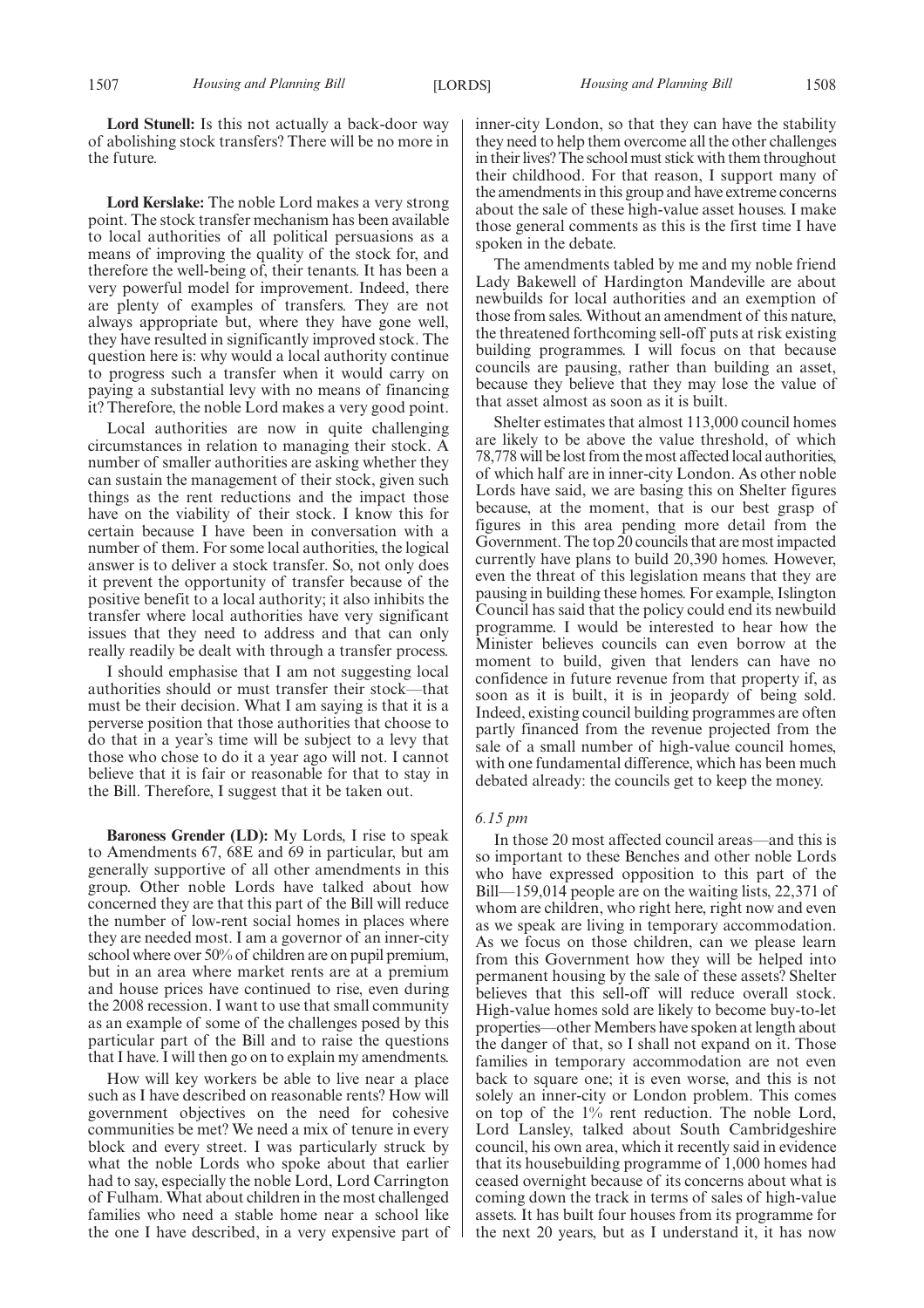ceased building entirely. Joseph Rowntree estimates that the recent rent cut has already resulted in 34,000 fewer homes being built. I know that we have been very attached today to commitments in the Conservative manifesto, so I simply remind the Government of that manifesto commitment to 275,000 additional affordable homes by 2020. However, if 34,000 fewer homes are being built because of the rent cut—and some councils, including Conservative councils, are now pausing their housebuilding programmes—even that target, which we would prefer to be larger, is in jeopardy. In Lewes District Council, the Conservative cabinet has mentioned the uncertainty over future plans for council housing as a reason to put on hold its current housebuilding plans. I am concerned that we will look back at this moment and see a drop in the level of council house building while this policy is being debated.

The current trend of reduction in social housing is bad enough, as Joseph Rowntree makes clear, with the figure of one in seven people being so housed today projected to decline to just one in 10 by 2040, but those projections were made before the freezing and pausing of housebuilding that I have described. We would like the sale of those assets to be held back when it comes to new build in order to encourage councils to get on with building social housing.

It is our understanding that, in communication which DCLG has so far had with councils to develop this policy, it has been clear that the department considers new-build homes to be subject to sale under the terms of the Bill as it currently stands. In Committee in the Commons, the Minister ruled out newly built homes that had yet to be occupied as counting as high-value vacancies, but, as far as we are aware, DCLG has not committed to limiting the scope of new-build sales beyond that. Therefore, a new home could potentially be sold off months after it was occupied only for the first time if the tenant moved or died. Although I appreciate that the Minister is working within the constraints of how much material and information have been provided to her through regulations, particularly in this area, it would be great to know what the Government intend. As someone who worked for a year at No.10, I know what will be happening there right now. This place and our complaints about the lack of regulations will feel very remote. Instructions will come through to Ministers, as they always do, "to just get this Bill through and land it, and those pesky Lords are being very annoying in all these questions". I understand and sympathise with the situation that the Minister is in. Constructive amendments such as this one are meant to be helpful. It gives reassurance to councils that they can carry on with their building programmes and hold on to a valuable asset.

Many of these amendments—we have seen this throughout the day—are like a guessing game. Why are they a guessing game? We all know that it is because we do not know the detail so we cannot debate it. For example, I also have in this group Amendment 68E, which simply says that a property should be allowed to be vacant for six months. That is a complete stab in the dark, because we have nothing else to build on. The Government may say that if a property is vacant for six minutes that means it is a vacant property. I am saying six months. I would love us to be able to debate the detail of that, but we all know where we are with that. If new-build homes are not excluded, the risk that homes will have to be sold shortly after being occupied will be a major disincentive to new council building, hence the amendments that we have tabled in this group. The same applies to homes that have been brought back into use through significant renovation.

I want to return to the small catchment area I described—a school with a high level of pupil premium, in an area of high market rents. Key workers are priced out of the area. Mixed tenure is gone and the mixed community is gone. Children on pupil premiums are priced out of the area altogether. That is not a community that I ever want to live in or want to see in the future, and I do not think this Government should either.

**Lord Best:** My Lords, I support all the amendments in this group, not least those in the name of the noble Baroness, Lady Grender. My name is added to Amendment 68A, but I begin by supporting Amendment 66C about tenant management organisations in the names of the noble Lords, Lord Kennedy of Southwark and Lord Beecham. That amendment relates to the council housing that is managed by tenant management organisations. This is in a quite separate context from the earlier discussions about TMOs, which the noble Lord, Lord Young of Cookham, raised an anxiety about. This time, these managed properties are not in danger of losing a right to buy. Instead, this is just about excluding the tenant management organisation properties from the calculation of the vacant high-value local authority housing levy.

That may seem a rather specialist exclusion from the levy, and indeed tenant management organisations do not count for more than a few per cent of council housing, but these organisations, as the noble Lord, Lord Kennedy, said, merit special attention. They were a product of policy from an earlier Conservative Government who wanted to devolve responsibility to tenants on self-help principles. They have attracted significant input from volunteers giving up endless time to make their council estates better places. Of course, housing co-operatives are excluded from the sales under the vacant properties programme because they are registered as housing associations. However, although tenant management organisations are similar to housing co-operatives, the homes that they manage remain classified as council housing and therefore their property gets caught up in the new levy.

I recognise that local authorities must choose for themselves which vacant properties to sell to pay the levy imposed on them, so a council could opt not to sell TMO stock; but for most councils, the very serious money involved on top of the 12% cut in income in rents over the next four years means that whatever housing goes into the calculation of the levy is very likely to have to be sold as vacancies occur to pay that levy. So this amendment seeks to take them out of the equation altogether.

As a case study, I have had a chance to consider the circumstances of a Southwark-based TMO, the Leatherhead JMB. It has been going for 22 years and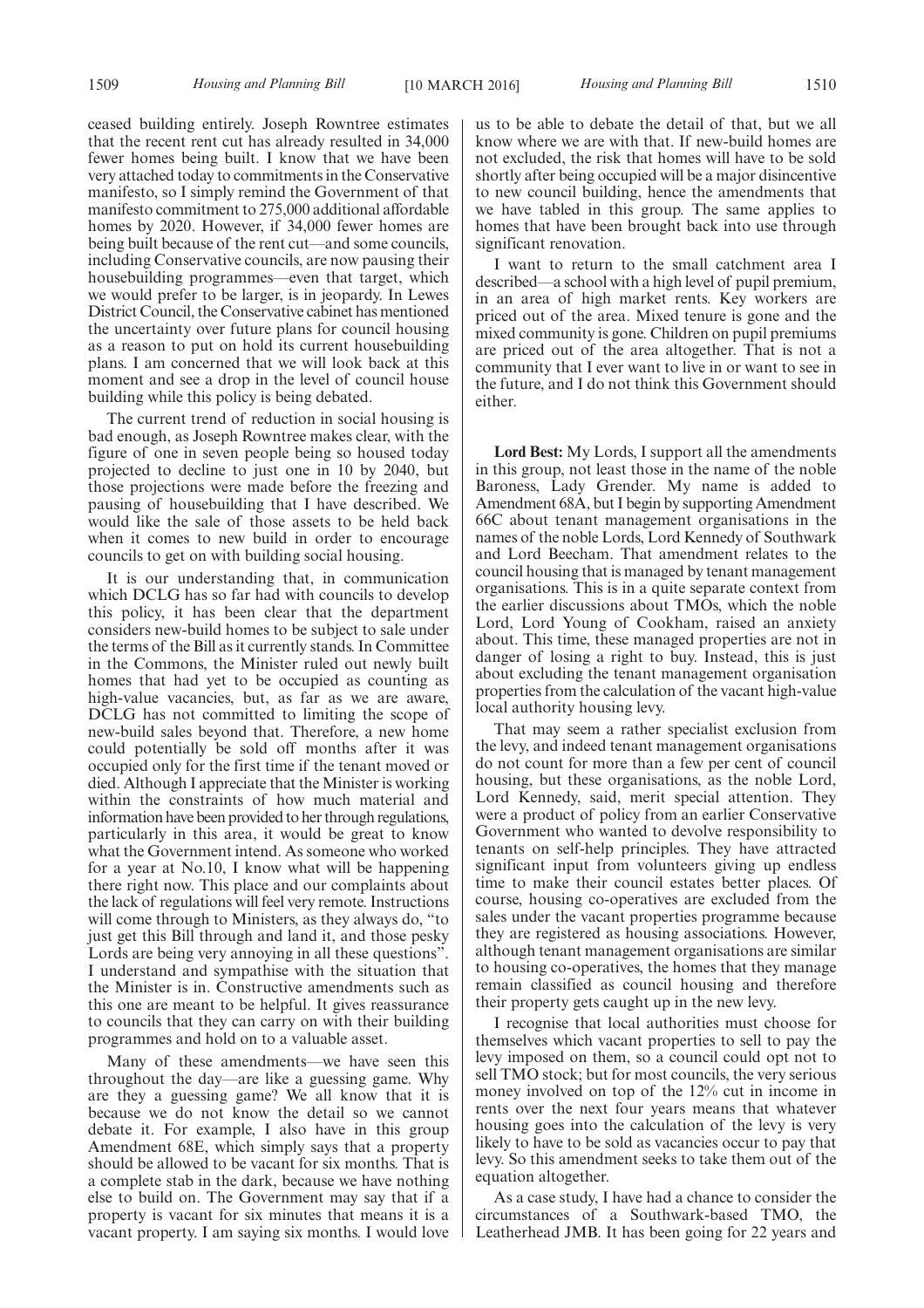[LORD BEST]

over time has turned around an unpopular collection of estates and has created a well-liked and settled community. It has an extraordinarily high level of tenant satisfaction. On a 78% turnout, 92% of tenants expressed their support for the TMO. The London Borough of Southwark, using the Localism Act 2011 introduced by the last Government, has devolved to the TMO financial control of what is in essence a separate housing revenue account. Two government Ministers have visited to celebrate this great example of localism in action. The Leatherhead JMB is currently engaged in building new homes in addition to its very cost-effective management role. It is willing and able to sell a small number of vacant properties selected by them to raise the necessary funds for new build. But, of course, if the properties all went into the calculation of the levy and its parent body, the London Borough of Southwark, then felt compelled to sell all the vacant homes, two-thirds of the funds would go to the Treasury and this would scupper its plans.

What we have here is really a housing co-operative by another name and as such it seems entirely appropriate to treat the TMO as if it were a co-operative and therefore a housing association outside of the levy. Because the tenants themselves have made this a popular place, they have raised its value and therefore its vulnerability when it comes to compulsory sales of high-value council-owned, but not council-managed, properties. This settled community will also be disproportionately affected by the sales of vacant flats, very often to overseas buyers because of its London location close to the river. This particular issue may not have crossed the Minister's desk, and I would make a special plea for her to call in the papers and have a good look at the special status of tenant management organisations.

Amendment 68A concerns people who want to transfer from one home to another within the social housing stock. My concern is about the calculation of the levy on councils which is gleaned from selling vacant properties. As Shelter points out, "Households need to move within the social stock for a large number of legitimate reasons. They may be underoccupying their current home and want to downsize or be subject to the under-occupancy penalty, the bedroom tax, and need tomove. Theymay be overcrowded in their property and need extra room. They may need to move for work, or to move closer to relatives in their old age". No one wants to discourage transfers since they ease problems of both under-occupancy and overcrowding.

The question raised by Amendment 68A is this. When working out the amount of the levy that a council must pay, will the DCLG's calculations exclude those vacancies created by transfers; that is, by people who vacate one council property but move immediately into another council or housing association property? Obviously a mutual exchange between two tenants does not create a vacancy since both of the homes that are vacated are instantly refilled. The process with a transfer is that a property becomes vacant, enabling a transferring tenant to move in and thereby theoretically creating a second vacancy in the home they are leaving. But the person transferring will immediately occupy

the other council property, so it cannot be right to count two properties as empty because of a transfer. We know that the DCLG is already well into the consultation process for determining the levy, and I would be grateful for clarification from the Minister that this point has been taken on board. From what she said earlier, I think that the answer may be in the affirmative.

#### *6.30 pm*

**Baroness Hollis of Heigham:** My Lords, I strongly support Amendment 67B, moved so well by the noble Lord, Lord Kerslake. I want to talk about two aspects of this: proposed new subsection (2)(e), on restoration work, and paragraph (f), on transfers, about which the noble Lord, Lord Best, has just been speaking.

Unlike housing associations, local authorities retain a statutory responsibility for seeking to meet the whole housing need across their authority—whether they do it directly or indirectly, whether they are helping to place homeless people in temporary accommodation in the private rented sector, giving advice, or whatever. That is their responsibility. It belongs to them, and rightly so. Councillors are elected to deliver that legal requirement.

Why am I picking on these two paragraphs? I could have spoken on the others and on supported housing, but that would repeat some of the debates we had earlier on rent reductions for supported housing and how that will affect housing associations. I will just say that if supported housing has to become vacant, we will end up hoping that housing associations can pick up the slack. Many years ago I purpose-built supported housing for people with severe learning disabilities. I think it was probably the first in the country. It was hugely expensive. We had to provide extra sound insulation because of head banging, different types of carpeting, insulation, all the fittings and fixtures and so on, smart appliances to reduce the risk of gas leaks, along with all the other things we were advised to provide by the admirable architects from the then DoE, such as John Goldsmith. Those individual units would now fetch quite a lot of money. It was basically a sheltered housing scheme. If they were sold off, no one else would meet the needs of those severely disabled people and their families, for whom they had been purpose built. I certainly do not think that any housing association could have afforded to take that on.

I want to talk about restoration work in particular. My city, like Bristol, Cambridge, Oxford and others, is an historic city. We have a lot of older properties, including some that are medieval, which were due for demolition. The city council moved in. We saved a street of 14th-century weavers' cottages by one vote. We turned them into homes, which people rented. We maintained the ownership of them to assure proper maintenance. The maintenance on those properties was far too high for any owner-occupier reasonably to afford.

I also remember buying five gothic houses when high Victorian gothic was deeply unfashionable. We could have sold them off. Developers wanted to buy the site, knock them down and build three-storey blocks of flats. Instead, we rehabbed them and worked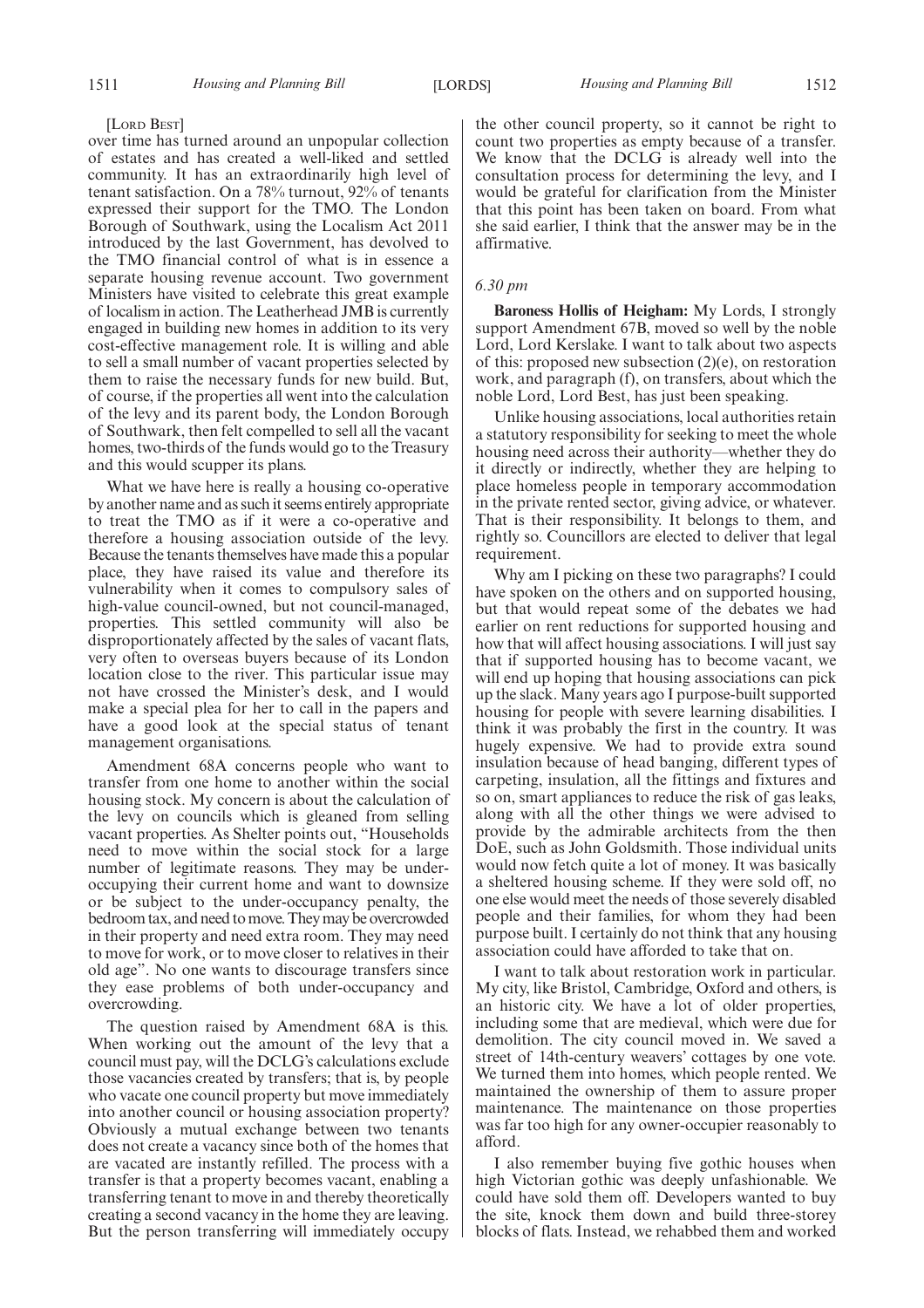with a local housing association—indeed, the housing association I went on subsequently to chair. They became a network of houses in which, again, disabled people and their carers could live, courtesy of the housing association. The housing association could not have bought them; we bought them through DOs and CPOs, as an alternative to seeing them sold in the private sector and demolished. That was partly for their streetscape value, at a time when high gothic was not yet popular—but I thought it was "coming up in the lift"—but also to meet a local need that would otherwise not have been met.

During the last 20 to 30 years, my local authority has bought one-off Victorian houses around the city for Carr Gomm, Nacro, St Mungo's, Edmund's and so on. They could not afford to buy the property. We rented to them at very modest rents indeed—virtually token rents. At one stage we had some 40 of these properties going directly to housing associations supporting specialist, unpopular groups in the local population, such as anorexic young women—you name it. In addition, we bought houses that would otherwise have been DOed. I rehabbed them to make them available as temporary housing so that people did not have to go into bed and breakfasts.

All that required restoration and sometimes removal from clearance programmes. Sometimes I had to use CPOs. I avoided DOs, but as long as you render a house fit at reasonable expense, you are allowed to acquire on improvement grounds. Under the Bill, unless such properties are exempt, such recycling by the local authority of whatever comes their way would not happen. For example, the county council decided that it was going to widen a road. I remember this well. As a result, it bought a lot of properties along Duke Street. It subsequently decided not to do it. Those properties came to the local authorities and we were able to recycle them, for the most part, for special needs that otherwise would not have been met. Unless we protect the capacity of local authorities to use powers that housing associations have never had—legal powers of acquisition, such as CPOs, road widening and so on—and then recycle them into best use, we will strip out the ability of communities to meet needs that, unfortunately, are not always very popular but which it is absolutely right that we as a community should seek to meet.

My second concern here—I am very grateful that the noble Lords, Lord Kerslake and Lord Best, referred to this—is about transfers and exchanges. The Minister has not had very much to do with the bedroom tax, I think. The bedroom tax affected those who were not pensioners and who had one bedroom spare. Unlike the rather more civilised DCLG definition of underoccupation, which is two spare bedrooms, DWP decided to produce a new definition of underoccupation of its own, which hitherto did not exist in English law, of one spare bedroom. Some cases are now going through the courts as to whether, for example, people with severe disabilities are entitled to a bedroom each, and so on.

DWP sought to tackle something like 500,000 families that had, in its view—though this is being tested by the courts—one spare bedroom. If such a family "wished" to stay, it would expect to see something like £14 a week removed from its housing benefit. What do those tenants do? Of those who stayed, something like 65% are now in arrears and local authorities are having to decide how best to help them—whether they have to seek eviction notices and all the rest. What mattered here was that local authorities did not have the stock or the capital resources to build the single-bedroom units that DWP thought it was cost-effective for such tenants to occupy. Why? Because local authorities and housing associations had, for the most part, been building two-bedroom flats because they are the most flexible form of accommodation whatever your need whether for young families, older people with disabilities, or the frail elderly.

Because we have been unable to build, tenants have been faced with a choice. They have not been able to move within council house stock to a local authority new build, because local authorities have not had the resources to do it. They have not been able to downsize into a local authority property. So what have they done? Either they have stayed put, as I have said, and the arrears have mounted—this is now a really serious problem across local authority housing revenue accounts—or they seek to exchange. They cannot move into the private rented sector, because not only are the resources scarce but the housing benefit bill goes up and they then get caught by the local housing allowance. So their only option is to transfer.

DWP will tell the Minister—perhaps she knows these figures already—that nearly all the movement that has come from downsizing as the result of the pressure of the deeply unfair bedroom tax has come from transfers. Without that, the downsizing could not happen and the tenant would be locked into paying the bedroom tax almost in perpetuity and arrears and possible evictions would grow and grow. What the Minister will do, unless she is prepared to accept the substance of the amendment in the name of the noble Lord, Lord Kerslake, is lock those tenants into that situation. They will not be able to exchange, because that property would then immediately be available for forced sale by the local authority, so they will be locked into making good the reduction in their housing benefit, as a result of the bedroom tax, of £14 a week.

What does the Minister suggest that they do? It is not possible to go into the private rented sector and not possible to downsize into an existing housing association or local authority new build, because they do not exist. Good housing authorities rely on trying to encourage transfers and exchanges between their tenants to make best use of their space. If we say that the moment such a transfer or exchange comes into the purview of local authorities, that property is immediately available for forced sale, what the Minister will do is freeze the sensible use of local authority housing stock. I cannot believe that this is what she wants to do. It makes no sense, but as far as I can see, all the flexibility that she is talking about is actually the flexibility of the Secretary of State, not the flexibility of local authorities, which are being stripped of it, left, right and centre.

Will the Minister please understand the decades of social policy behind some of these exclusions that the amendment in the name of the noble Lord, Lord Kerslake, seeks to put into the Bill? If she does not,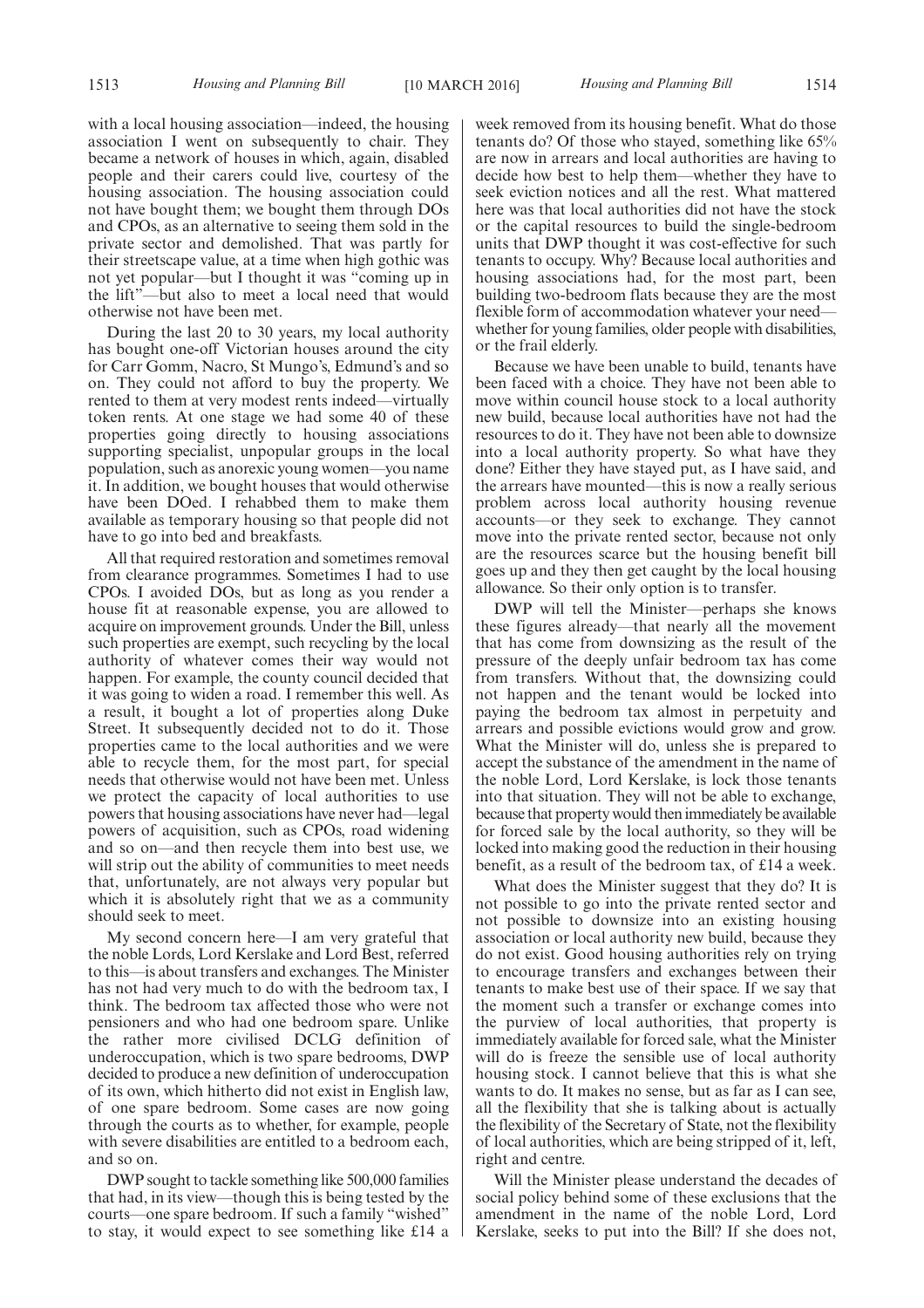#### [BARONESS HOLLIS OF HEIGHAM]

and if she does not give those assurances, the ability of local authorities to work with housing associations to provide the homes they need for their special needs, as well as our ability as local authorities to allow our tenants to escape the problems of the bedroom tax, will come to a stop.

**Lord Carrington of Fulham:** My Lords, this afternoon we have heard many examples of potential housing crises and disasters caused by the way that tenants will be treated under this Bill. Most of the examples, of course, depend on the properties in consideration being high-value properties, and therefore available for sale. So a lot of the problems would be resolved if the Secretary of State determined what a high-value property was in negotiation with representatives of local authorities.

Clearly, there will need to be further negotiations in some cases to decide how you tackle particularly difficult cases. Putting all that in the Bill would indicate that we could produce a solution to these problems covering the whole of the country rather than one which reflects local circumstances, local authority by local authority. That is what we need to do, perhaps by means of the regulations which—as has been said many times, not least by my noble friend the Minister—we have not yet seen. We do not know when we will see them, but a resolution of this issue will be down to the good will between the Secretary of State and the local authority negotiators.

Some problems have not been addressed, one of which applies particularly in London. The noble Baroness, Lady Grender, touched on it slightly but I thought rather overegged the issue, if she will excuse my saying so. If a local authority sells a high-value property and uses the proceeds to build two other properties, the two other properties will probably not be high-value properties. Just the arithmetic, apart from anything else, makes that unlikely. However, London house prices are going up at a very high rate, and have done so historically. They are not going up at a high rate at the moment. In fact, in some places they are positively coming down. I am told by my friends in the property world that that trend may well continue for some years. If that is the case, the point I am about to make will not arise for some time. But I think we can expect that in due course the replacement properties that the central London local authorities build will rise in value.

It is conceivable that in a very strong domestic property market, a local authority will build a housing unit—if I can use that ghastly expression—which is currently below the high value but, because of its land value, is still quite a high-value property but not high enough to trigger the sale. But within a very short period of time, which could be as short as 12 months, or possibly two years—who knows?—it could become vacant, and at that time its value could rise just above the threshold. So there is a problem here. I think it applies particularly to London. I suspect that it will be less of a problem elsewhere. But it depends totally on the definition of high value in each area, as I said earlier. The key to making this policy work is to get the definition of high value right area by area and district by district.

**Lord McKenzie of Luton:** My Lords, I shall speak briefly to Amendments 67C and 68A. I apologise to the noble Lord, Lord, Lord Kerslake, as I did not mean to pre-empt Amendment 67C with my earlier question. I support the thrust of what the noble Lord said. The measure seems to look through a stock transfer and treat it as though it were still with the local authority. It is pernicious in the extreme.

I can see why the Government may want to do this. It goes back to the point about the possible ending of stock transfer, because one way of thoroughly undermining these provisions is for there to be a series of stock transfers, with the result that the remaining base of those authorities with housing revenue accounts diminishes. But if that is the fear of the Government, there ought to be another way of dealing with it; otherwise, if these provisions pertain in the Bill, it will be necessary to try, presumably by all sorts of contract means should a stock transfer take place, to pass the levy liability on to the RSL and away from the local authority. Whether that is practical or possible in any way, I do not know, but it seems entirely wrong to have this provision and I hope that the Minister will give a very clear explanation as to why it is here and why the Government consider it necessary.

#### *6.45 pm*

So far as Amendment 68A is concerned, my noble friend Lady Hollis covered the territory extensively. The most effective way for people to avoid the bedroom tax is to downsize into a smaller property—or, I think the DWP said, they should take in a lodger. I am not sure that many have done that. But if there is a risk that by encouraging a tenant to downsize to help their personal circumstances and their benefit position the local authority is opening itself up to another high-value property which could add to the levy, you can see the dilemma that councils are faced with. So this needs to be clear in the Bill.

These things are not a matter of individual local authorities. They may impact local authorities differently. These two issues—the stock transfer and protection from the bedroom tax—run throughout the country. That is why I support the amendments.

**Baroness Williams of Trafford:** My Lords, I thank the noble Lords, Lord Kennedy, Lord Beecham, Lord Best, Lord Kerslake, Lord Shipley and Lord Berkeley—in his absence—and the noble Baronesses, Lady Bakewell and Lady Grender, for their amendments. I welcome this opportunity to discuss their suggestions for possible exclusions from the housing that is to be taken into account in calculating the payments required from local authorities.

The legislation already includes the ability for the Secretary of State to exclude categories of housing from the calculation through regulations. Regulations will provide flexibility to ensure that if circumstances change over time or a need for different exclusions is identified in the future, this can be easily addressed by adding to, amending or removing exclusions in the regulations.We will carefully work through the suggestions that have been put forward, considering the points noble Lords and others have raised, while balancing the need for the policy to support the delivery of right to buy to housing association tenants.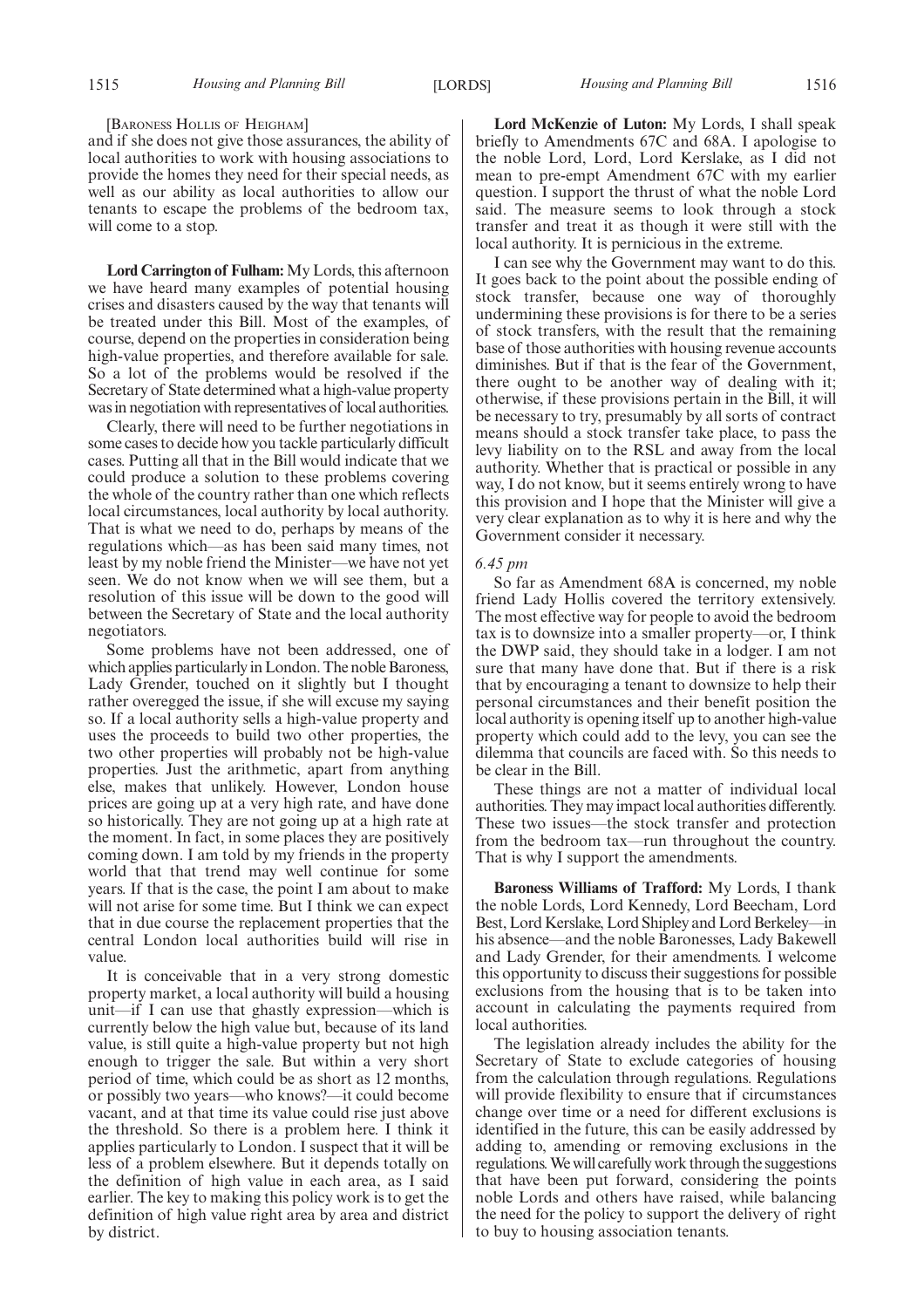Any exclusions of types of housing that have been suggested today would reduce the amount of money that would be available to increase overall housing supply and to extend home ownership, as the Government committed to in their manifesto. Therefore, we will be considering the data that have been submitted by local authorities, which I referred to earlier, covering the 1.6 million council properties, to identify the potential impact that these possible exclusions would have on the funding available to deliver our priorities.

While no decisions have yet been made, I assure noble Lords that we will be carefully considering the views expressed in your Lordships' House and the other place and through our engagement with local authorities and other stakeholders when making these decisions. With this in mind, I hope that noble Lords will support our ongoing engagement with local authorities in looking at possible exclusions, and will agree to withdraw or to not move their amendments.

Turning to the detail of the amendments, Amendment 66C, tabled by the noble Lords, Lord Kennedy and Lord Beecham, concerns tenant management organisations. We are collecting data and engaging widely to inform the types of housing that will be excluded from the policy, but homes managed by TMOs that are in scope of this legislation must be owned by councils. We think that councils should not keep hold of their vacant housing, the value of which could be released to fund both the building of additional homes and the extension of right to buy to housing association tenants. Excluding housing managed by TMOs would result in less funding being available for these two aims.

**Lord Beecham:** Does that not effectively spell the end of tenant management organisations, and are they not a form of dealing with housing which is rooted in communities and self-management?

**Baroness Williams of Trafford:** Would the noble Lord explain why he thinks that this would be the end of TMOs?

**Lord Beecham:** Because if the properties become high-value ones, on becoming vacant they will be sold. The whole concept of a tenant management group—a sort of co-operative, if you will—managing the property will not last.

**Baroness Williams of Trafford:** My Lords, if the property were sold, surely the TMO would exist for different types of tenures.

**Lord Beecham:** I cannot see how that is going to happen. As people move out, the people who move in will be buying the house: they will not be part of a tenant management organisation at all.

**Baroness Williams of Trafford:** My Lords, that is not the intention at all, but I am very happy to take that away and have a think about it. I would not want to spell the end of tenant management organisations, because they fulfil a vital role.

It is important to say at this stage that under the formula approach, if a local housing authority has discretion not to sell properties and does not want to sell a particular property—for example, one managed by a TMO—it should choose not to do so, provided that it makes the payment to the Secretary of State. I accept that that does not answer the noble Lord's point. Perhaps he could just let me think about this although it may be too late, as I cannot think very well at the moment.

Amendments 67, 67B, 68 and 69 seek to exclude various types of housing when calculating the payments required from local authorities, including newly constructed or renovated homes, homes in regeneration areas, recently improved housing and specialised housing. Amendment 68A, in the name of the noble Lord, Lord Best, would exclude dwellings that become vacant as the result of a transfer to alternative social accommodation from being taken into account. I assure noble Lords that we will look carefully at all these suggestions and consider the points that have been made today, while balancing the need for funding from the sale of high-value vacant homes to support the delivery of right to buy to housing associations.

The noble Lord, Lord Best, is concerned about two social tenants being unable to exchange properties. I can reassure him that the two tenancies do not come to an end, so a vacancy is not created. I therefore confirm that, in these circumstances, mutual exchanges will not fall into the scope of the policy. The legislation allows the Secretary of State to specify other cases where housing would not become vacant for the purposes of the chapter.

**Lord Best:** I am delighted to hear that from the noble Baroness. My amendment was specifically about transfers, where we did not want two vacancies to be scored when clearly there is only one, since the person moving immediately occupies another home. I think that the noble Baroness hinted earlier that transfers would probably be treated in the same way as exchanges.

**Baroness Williams of Trafford:** I think that the noble Lord is right—he is more alert at this hour than some of us.

I also hear the reasons behind Amendment 68E, in the name of the noble Baroness, Lady Grender. I am afraid that I cannot accept it, because it would radically change the duty for local authorities to consider selling high-value housing by preventing the duty from arising until a property has been vacant for more than six months. She talked about the policy increasing homelessness, temporary accommodation costs and the housing benefit bill. We have, as I have probably said to her on a couple of occasions now, invested more than £500 million to help local authorities prevent almost 1 million people from becoming homeless. The two-for-one replacement in London will mean that more families can be housed in the capital.

I bring us back again to the intentions outlined in the Government's manifesto. The argument is similar to that which I spoke to last Tuesday. The legislation is framed to provide local authorities with some flexibility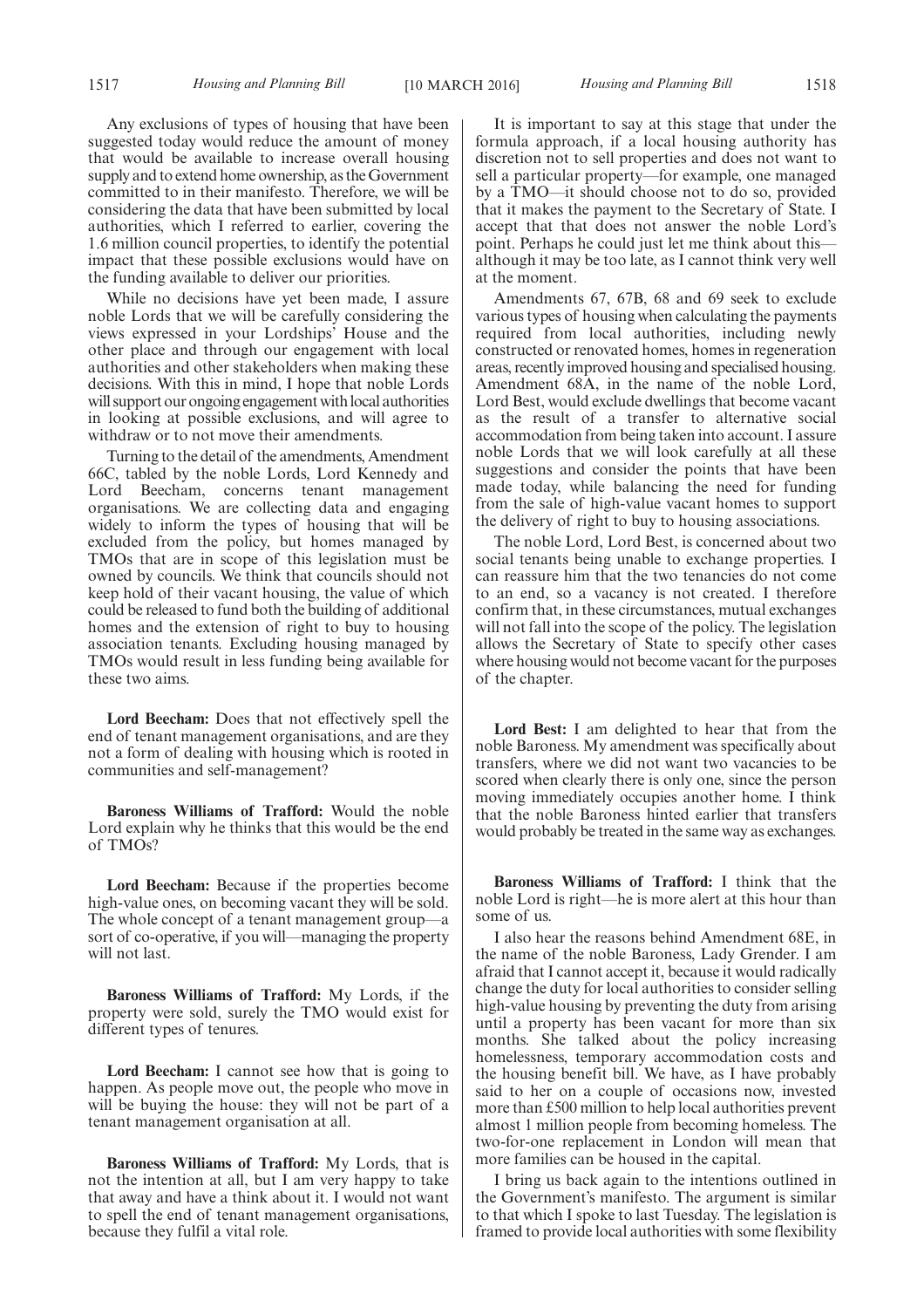[BARONESS WILLIAMS OF TRAFFORD]

on what housing to sell and how to make payments to the Secretary of State. The duty is an important part of this, to ensure that the payments are focused on high-value housing, both in the calculation by government and the way they are met by local authorities.

I have listened to the noble Lords, Lord Kennedy and Lord Kerslake, and thank them for Amendment 67C, but I cannot accept it. It is right that the Secretary of State should be able to continue to take into account housing stock that has been subject to a transfer when making a determination.

My noble friend Lord Carrington of Fulham asked whether we were trying to stop any stock transfers. Local authorities are still able to transfer their stock to a private registered provider. The legislation does not stop the transfer of stock, but it is important that local authorities do not try to avoid having to sell off their high-value assets by making stock transfers. Where there is a need for more homes, we should be unlocking the value that local authorities hold in vacant high-value housing in order to fund more homes and help people into home ownership. The legislation means that the sale of vacant high-value housing will have to be one area that local authorities consider as part of their negotiation of any transfer, just as it will be one of the considerations of the Secretary of State when deciding whether to grant consent to the transfer.

The noble Lord, Lord Kerslake, and my noble friend Lord Carrington talked about perpetuity and how long the Secretary of State will continue to demand payments. We do not intend to place a restrictive provision on the length of time after a stock transfer when a determination could still be made. This will be considered on a case-by-case basis, recognising that every local area is different.

**Lord Kerslake:** I want to come back to this issue, although I am conscious of the hour. The Minister said that it is right that the Secretary of State should have this power to take transfers into account, but she did not say why it is right. What about the potential consequences that would flow where some very valuable transfers were prevented as a consequence of this provision? It looks like a small technical provision but it is not. It will adversely influence the future well-being of many tenants. I would be grateful for an explanation of why it should be taken into account when the clear intent is transfer with a view to improving the stock and the tenants' quality of life.

**Baroness Williams of Trafford:** It is important for the Secretary of State to make the decision because he can make a judgment on why transfer is taking place.

**Lord Kerslake:** I accept that in the Bill it is a discretion—it says "may"—but we have no sense of knowing in what circumstances the Secretary of State might allow a transfer to go ahead without a levy and in what circumstances he would not. It is not unreasonable to want to know those circumstances. Perhaps the Minister could write to me on that point.

**Baroness Williams of Trafford:** I was about to say that, if I may, I will get back to the noble Lord in due course with a bit more detail on circumstances et cetera.

The noble Baroness, Lady Grender, made a very valid point about key workers. The two-for-one replacement goes to the heart of meeting the demand that is so significant in London and will bring into the market a supply of houses that could be used for people on whom we rely every day to get around London and go about our business.

I assure noble Lords that it is not our intention to prevent stock transfers. As I have said, we will consider on a case-by-case basis the implications of this chapter for these transfers.

With that in mind, I ask the noble Lord to withdraw the amendment, but, before I finish, I am looking forward immensely to our debates next week. I just draw your Lordships' attention to the fact that yesterday, the Government published our response to the consultation on how income thresholds for Chapter 3 of Part 4, the pay-to-stay clauses, should work. The document summarises the consultation responses and sets out the Government's way forward and, in the spirit of trying to give more information, I hope that it helps noble Lords in our debates next week.

#### *7 pm*

**Lord Beecham:** My Lords, I am glad that the noble Baroness recognises that debates will take place next week. I hope that we will have proper time to complete our deliberations on the Bill and will not be asked to sit until the early hours of the morning, as is apparently being currently threatened. That is not in the interests of good legislation or the House. More particularly, if I may say so, it is not in the interests of the noble Baroness, who has once again single-handedly represented the Government today for about six-and-a-half hours. Those responsible for government business should ensure that she has some support at the Dispatch Box—with respect, not just alongside her—in discharging the responsibility of dealing with this very important, complicated and controversial Bill. We are indebted to her for her patience, good temper and, if not for the substance of her replies, at any rate for her genuine attempts to reply to the variety of comments made across the Chamber. I hope that she has a restful weekend, and that those who are responsible for government business wake up to their duty to see that she continues to be able to have restful periods, not just at weekends, after the extremely arduous performances she has been called on to carry out.

Having said that, I will be relatively brief—for me. I congratulate all noble Lords who have contributed to this particular debate: the noble Baroness, Lady Grender, my noble friend Lady Hollis and, in particular, the noble Lord, Lord Carrington. The noble Lord shed relevant light on an aspect of the problem which affects London, but perhaps also other places. I suspect that places such as Oxford and Cambridge may be in a similar position.

I am particularly indebted to the noble Lord, Lord Best, who has once again proved that the best is not the enemy of the good, but is certainly the enemy of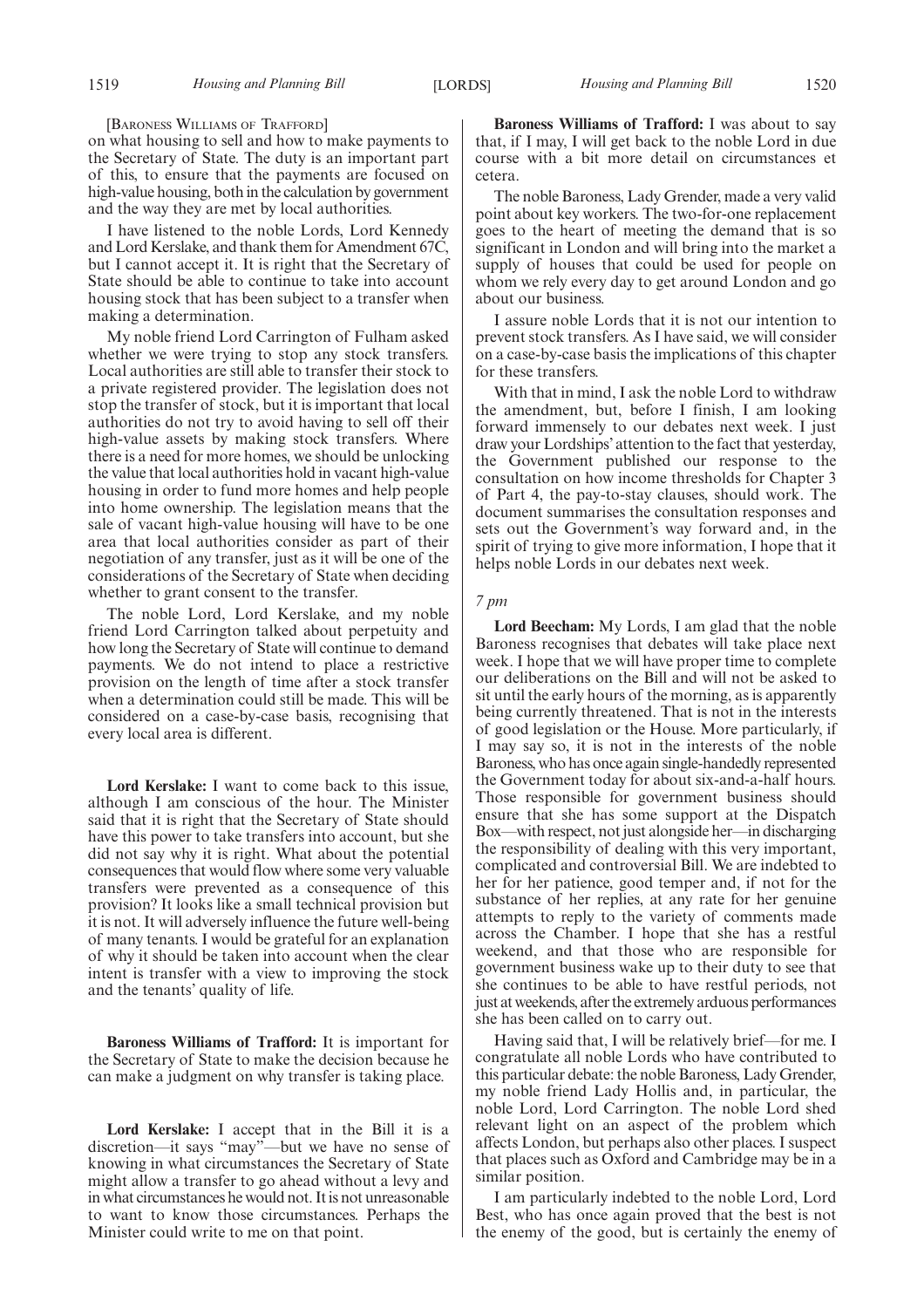the inadequate, which is the only way that the Bill could be described. I entirely endorse what he and others said about tenant management organisations and the impact of the bedroom tax, which has driven people out of properties which will presumably now go for sale. In my authority and many others, people are waiting to move into such properties. The paradox is that the rationale for the bedroom tax was to facilitate people moving into those properties, but if they go under the right to buy, there will be no requirement for the occupiers to occupy every room. If it is a threebedroom house, it will no longer be expected to accommodate three people. That makes nonsense of the Government's whole approach in that respect.

In its briefing, the National Federation of Arm's-Length Management Organisations reminded me that the Prime Minister, launching his party's 2015 election manifesto, made it clear that homes bought under right to buy would be replaced on a one-for-one basis in the same area with normal affordable housing. Those were the Prime Minister's words, which the Bill does not achieve.

Finally, I refer to a particular situation that arose in my own ward and demonstrates the downside of what we have been discussing. In my ward, I was honoured by the naming of a small development of 12 very well-designed bungalows for elderly people; they had walk-in showers and everything fitted for elderly people who might have a disability. They named it Beecham Close, after me. I was very touched on that occasion some peoplemight think I am fairly touched anyway—and seeing the pleasure that people got in that splendid accommodation was very heartwarming. The notion that those properties, if they become vacant, might then be sold—and they would be sold at a premium, with all the features that I described—not necessarily thereafter to the people for whom they were designed, strikes me as a really sad commentary on the Bill. With that, this Beecham will close. I beg leave to withdraw the amendment.

*Amendment 66C withdrawn.*

*House resumed.*

### **Northern Ireland (Stormont Agreement and Implementation Plan) Bill** *First Reading*

*7.06 pm*

*The Bill was brought from the Commons, read a first time and ordered to be printed.*

**Enterprise Bill [HL]**

*Returned from the Commons*

*The Bill was returned from the Commons with amendments.*

*House adjourned at 7.07 pm.*